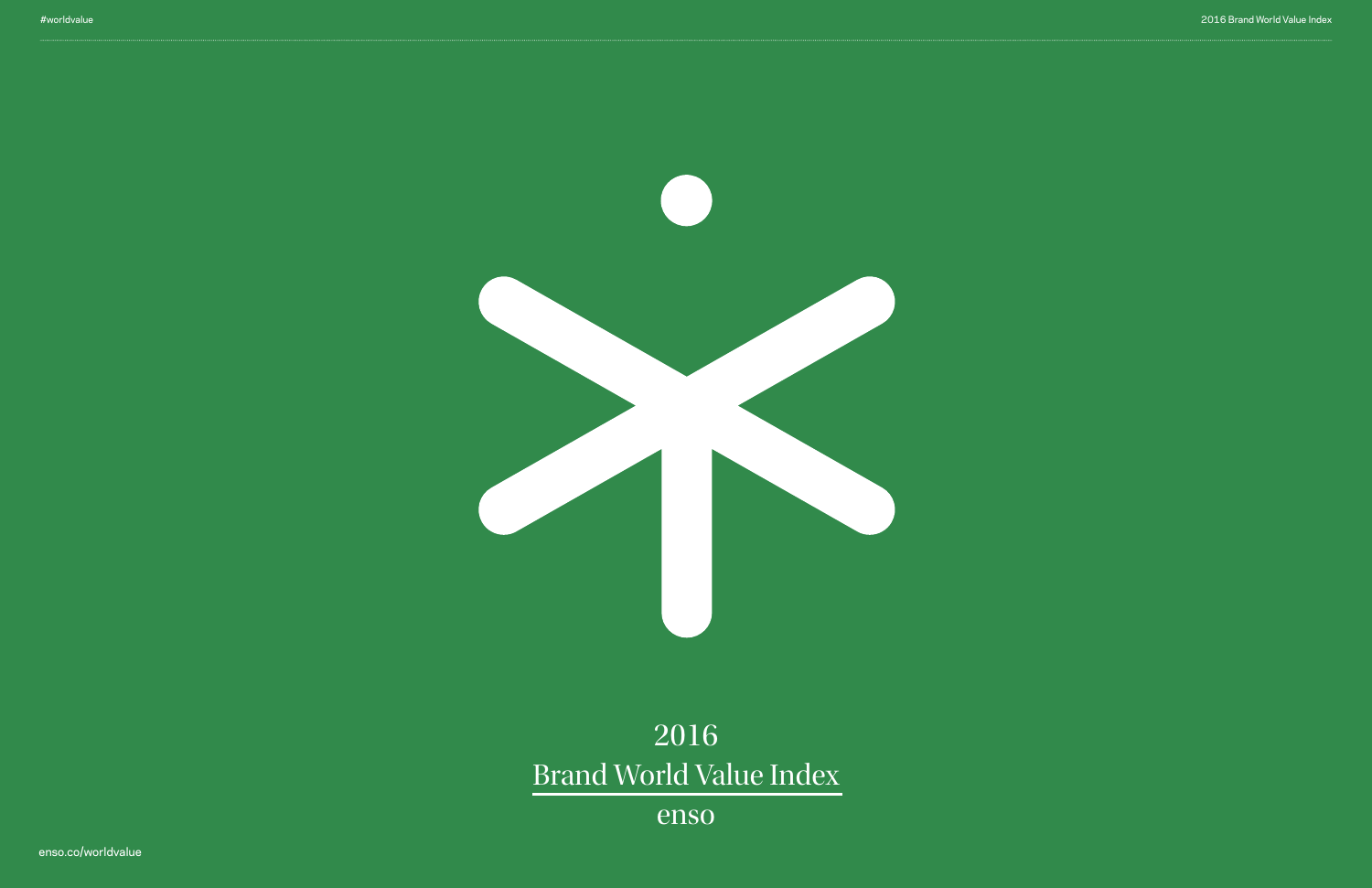

# Creating World Value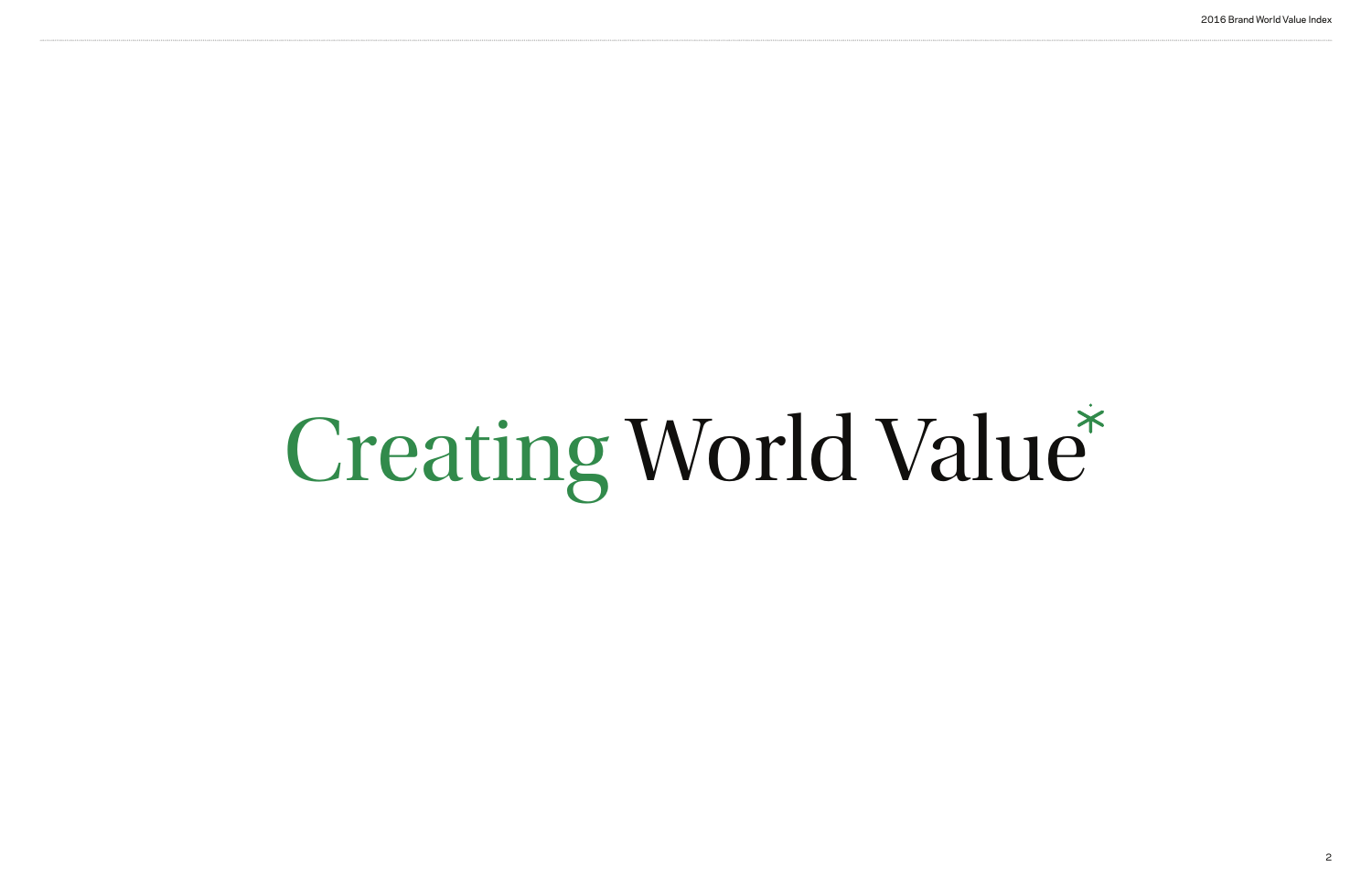At enso, our mission is to create value for brands and people, by uniting them around shared success. We develop strategy, creative, and community activation for brands like Google, Khan Academy, Medium and Omidyar Network. What unites our work is a philosophy on where the world is heading, and what that means for brands.

#### 2016 Brand World Value Index



We've always been interested in helping brands add value to their bottom line and to the world. The research contained in this report seeks to explore a new way to measure brand value — specifcally which brands people see as most valuable and are most motivated to support.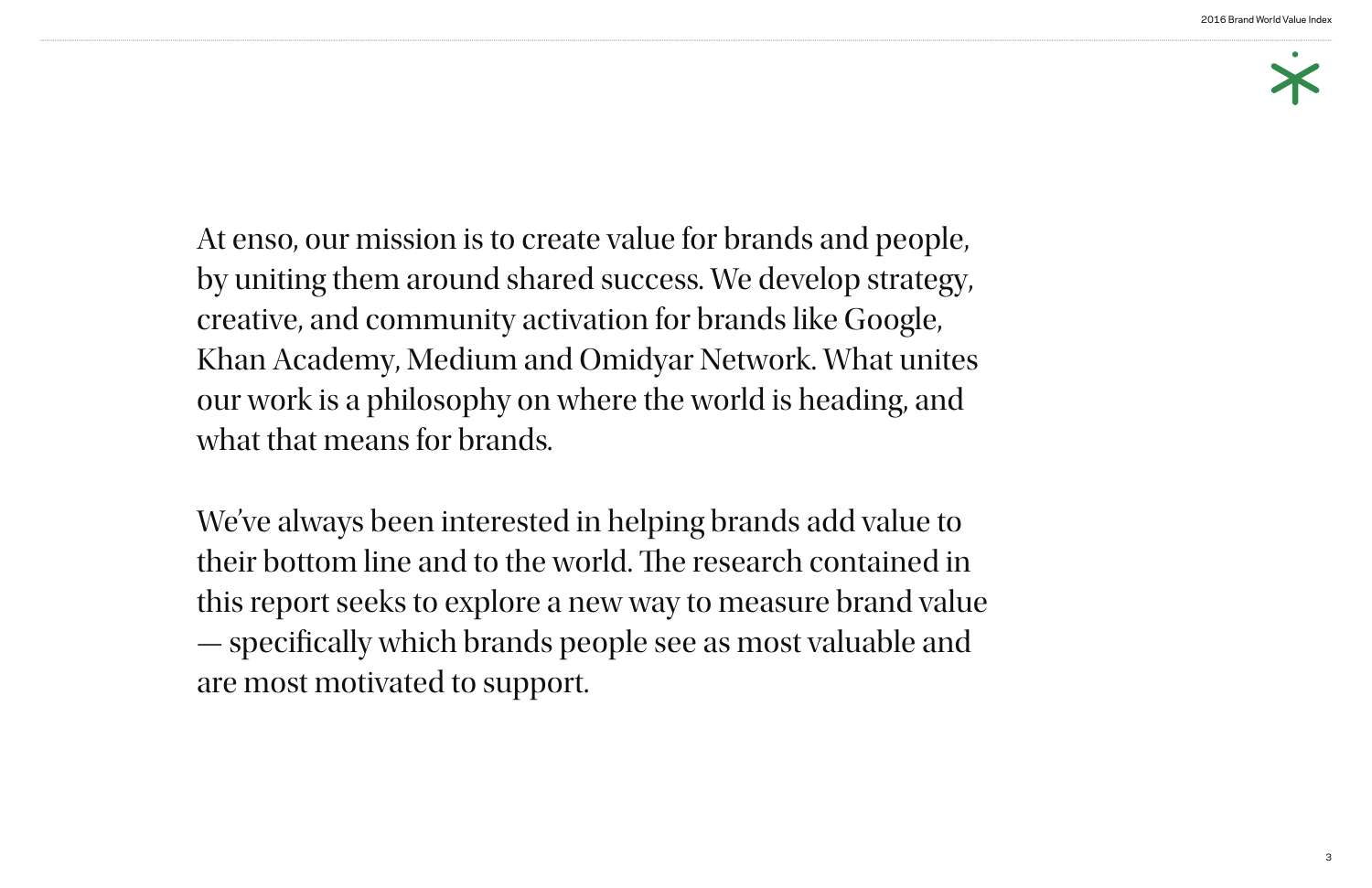# Our perspective on the world is an optimistic one.



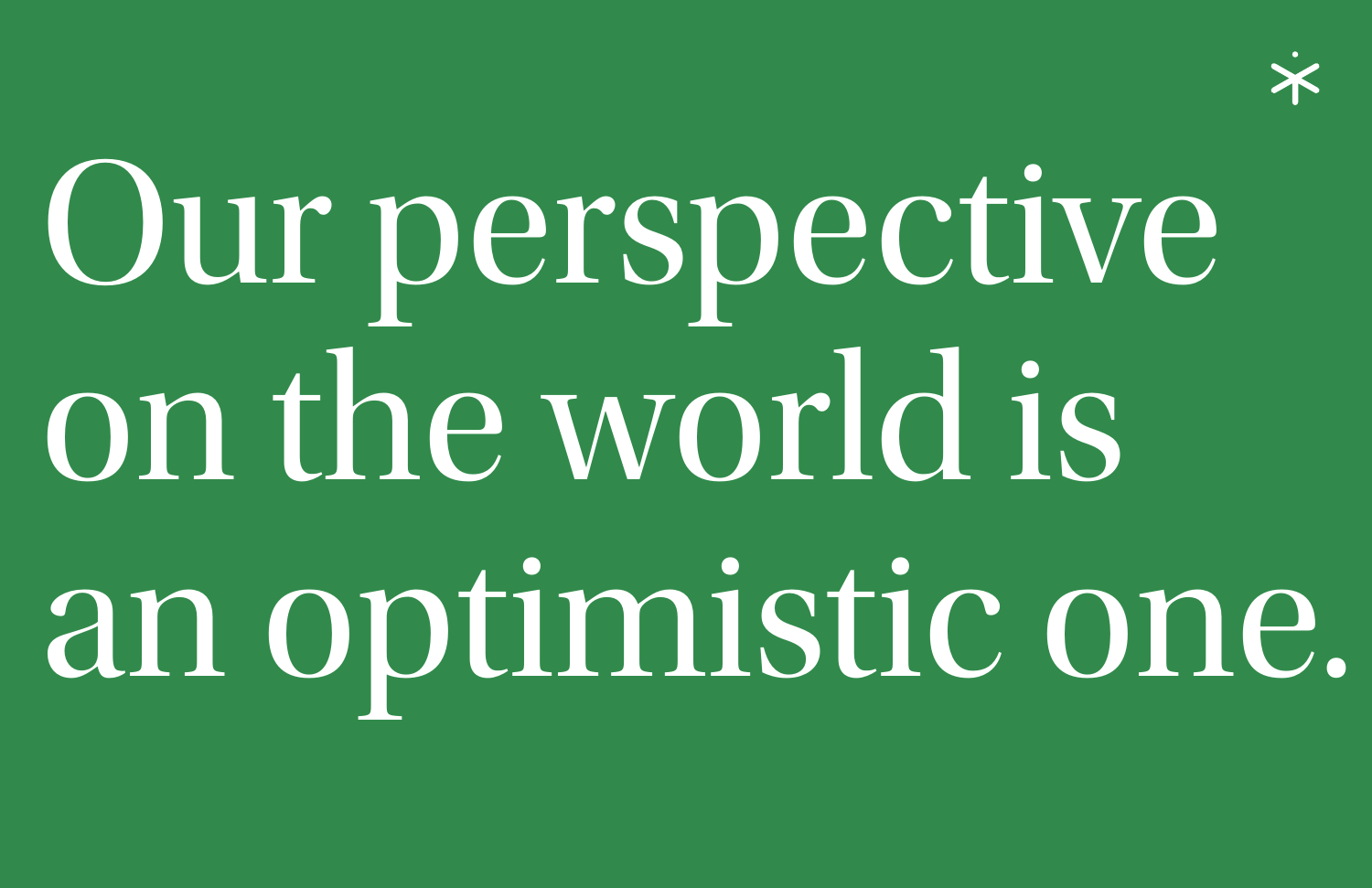#### 2016 Brand World Value Index



We believe that people are now more powerful than ever, because of the tools we all have access to, and a rising sense of purpose in our lives. The combination of clear purpose and the tools to afect the world around us, leads to an unprecedented level of agency in regular people. People power has already been directed towards regime change (e.g. Arab Spring), creating new resources (e.g. Wikipedia, Kickstarter), new brands (e.g. Airbnb, Uber), and transforming older brands (e.g. American Express rallying millions of people around Small Business Saturday).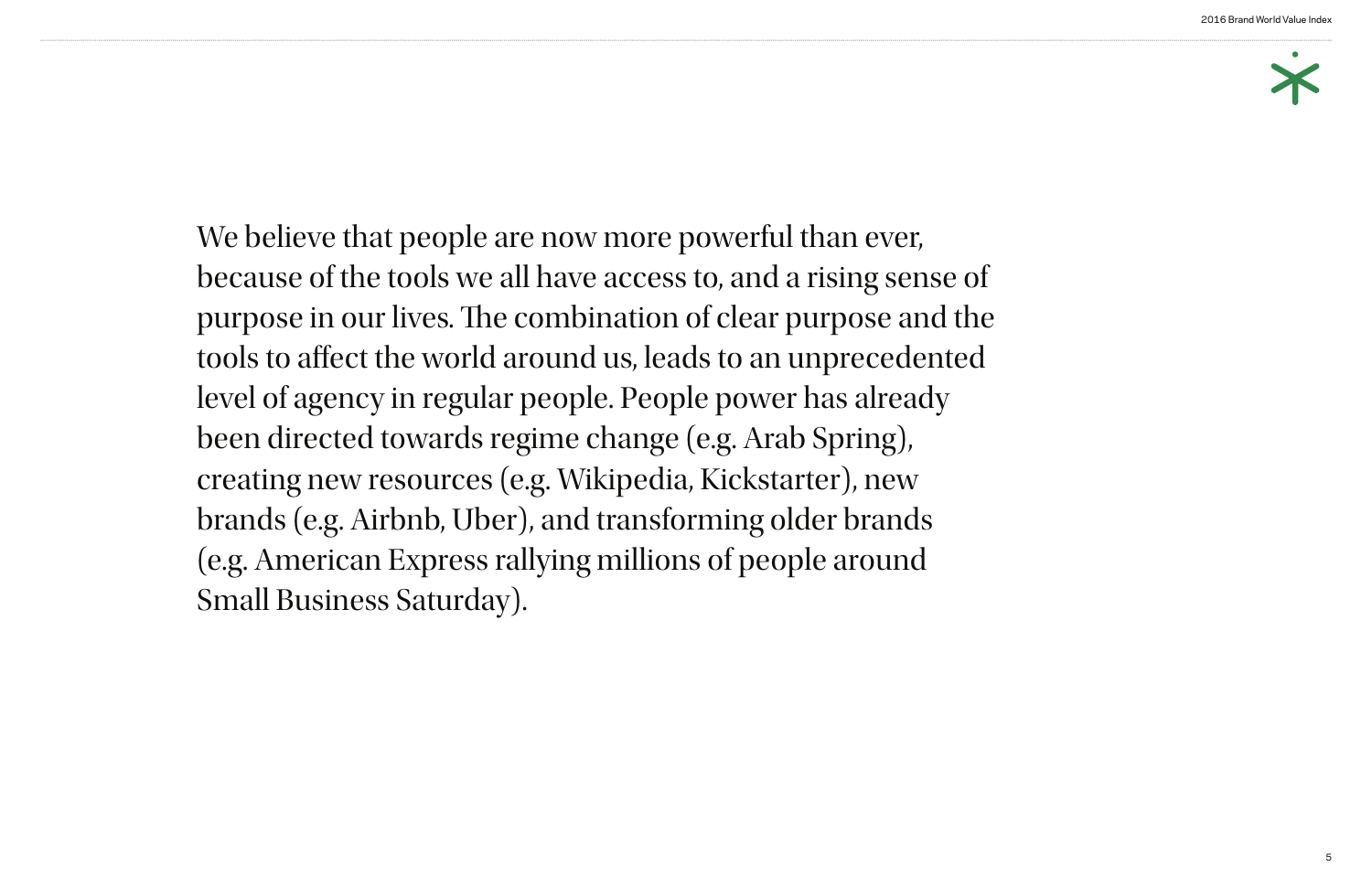# Creating shareholder value & creating world value.

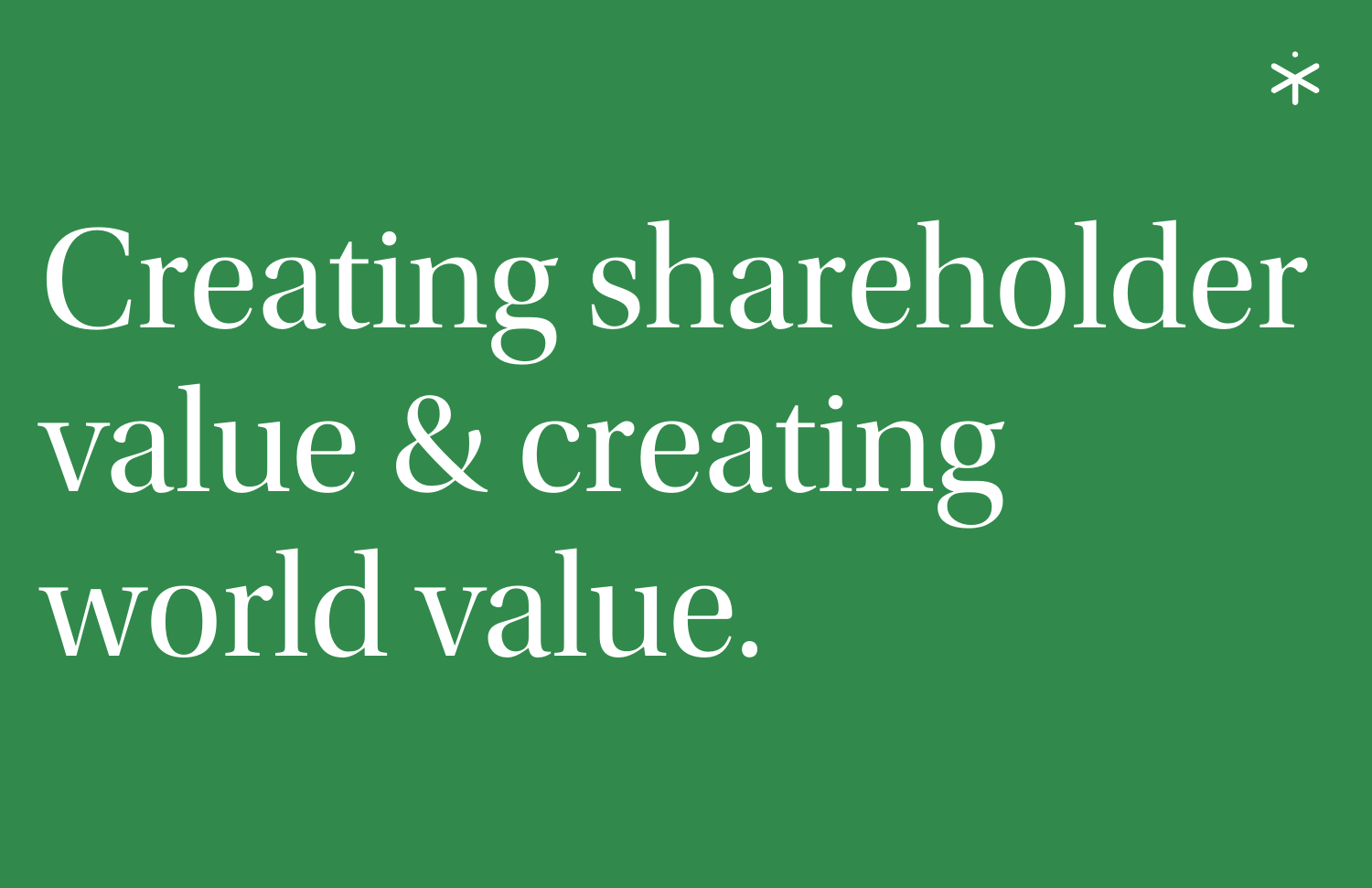#### 2016 Brand World Value Index



Given this new power in everyday people, brands have an opportunity to evolve towards a more expansive sense of value creation — one that adds value to the world. And given new levels of transparency and agency, making the choice to embrace world value is a matter of urgency.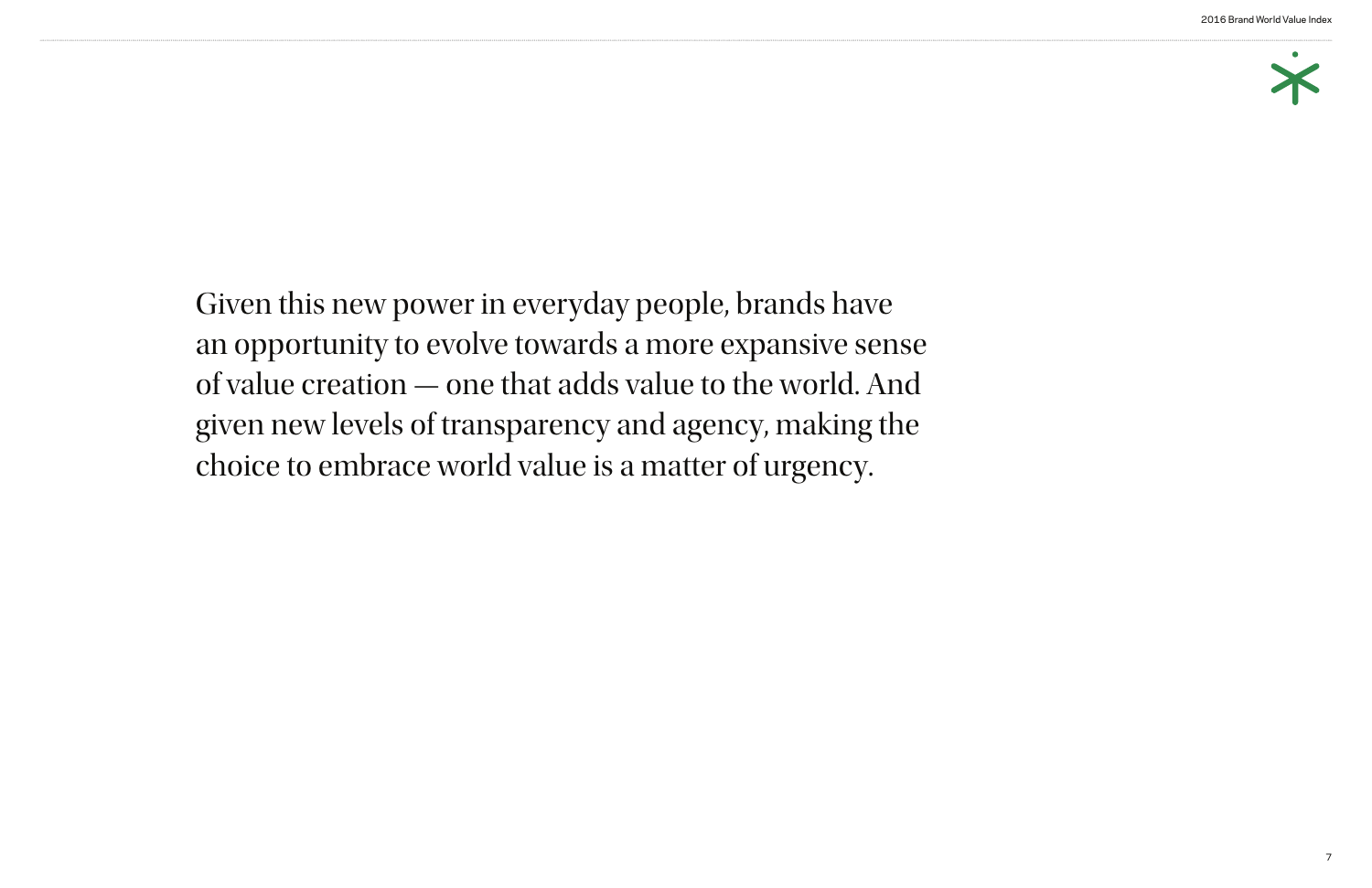#### 2016 Brand World Value Index

To make this transition a less abstract concept, we decided a new metric was needed to measure the value brands bring to the world. We looked at four dimensions of a brand to make up this new metric:



## 4. Impact on Purchase

Does the company's purpose motivate people to buy from the brand?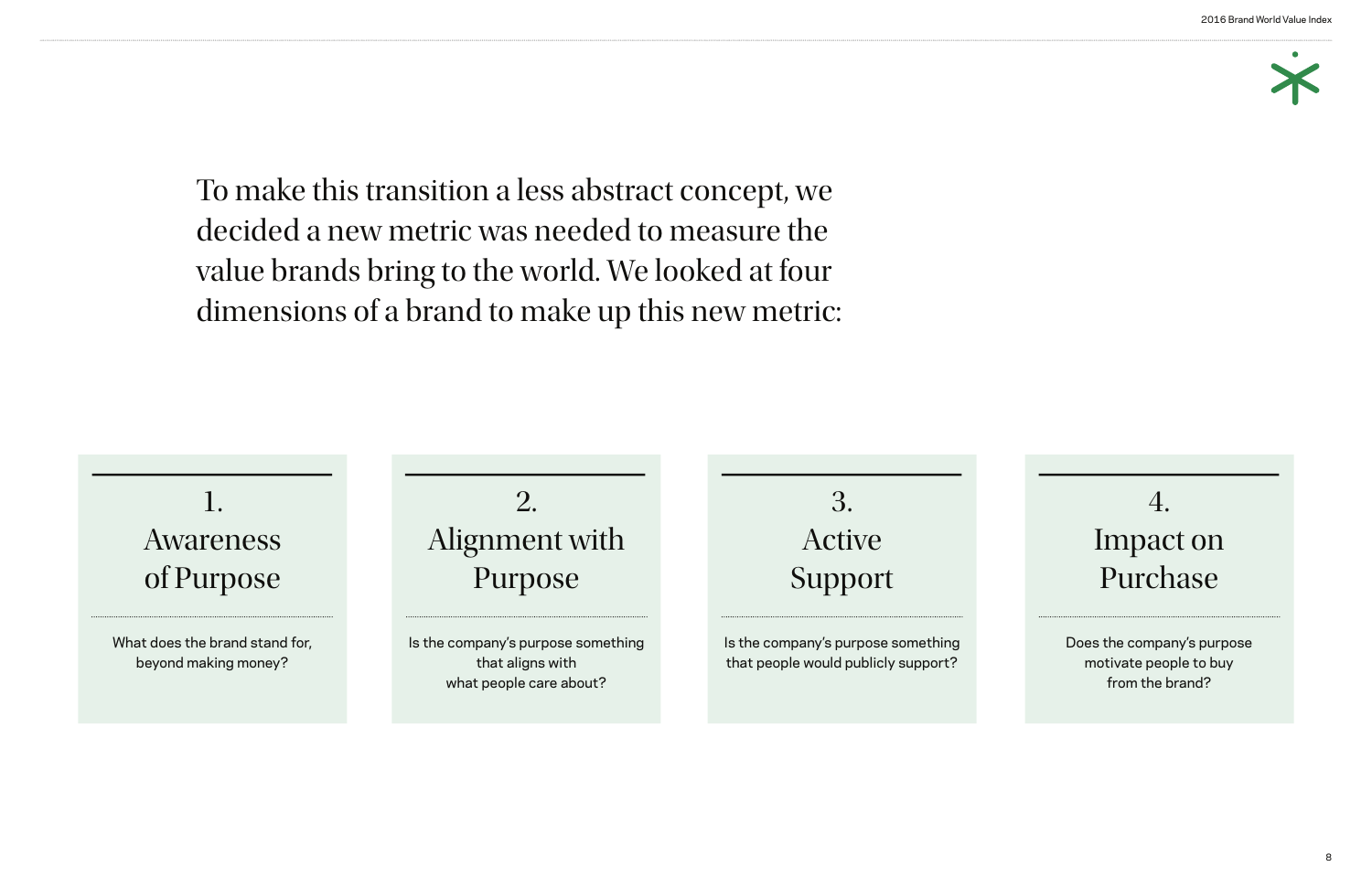# Purpose-oriented brands will have greater, more enduring success.





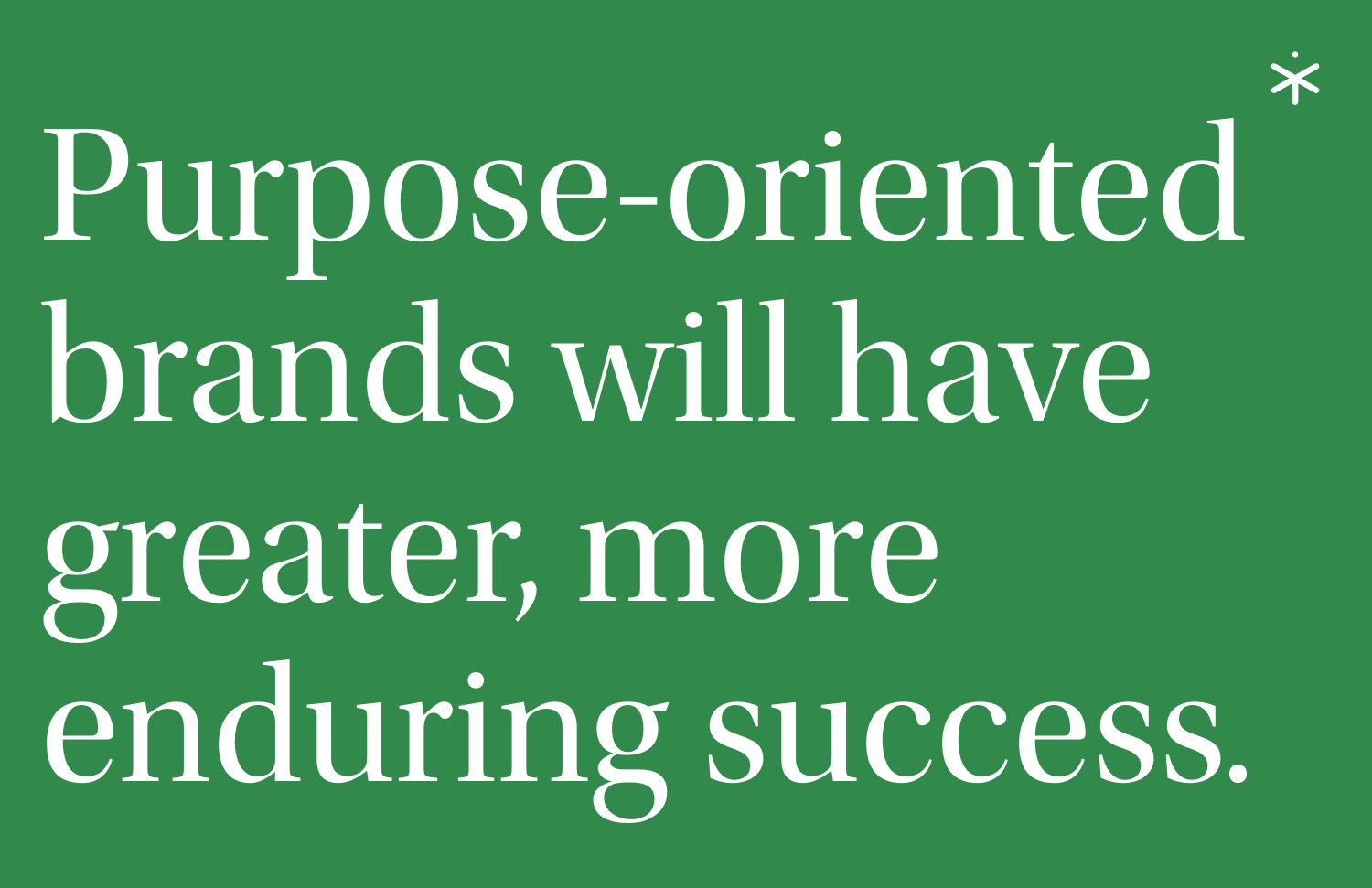#### 2016 Brand World Value Index



This research exists to create a baseline, to help facilitate conversation within brands, and to help guide brands' evolution. You will see that the rankings difer markedly from traditional "brand value" indices, and may be surprising to some. But traditional brand value research is based on fnancial value, determined by the ability of the brand to drive purchase or command a premium. This lens primarily considers brands' value to shareholders, rather than to the broader world. Our belief is that brands that inspire and align around purpose will have greater, more enduring success than brands oriented only towards profit. When a brand is built upon big, enduring values, it can outlast the shifting sands of culture, and set up peer-to-peer advocacy — working with people power to scale the brand and have an impact on the world.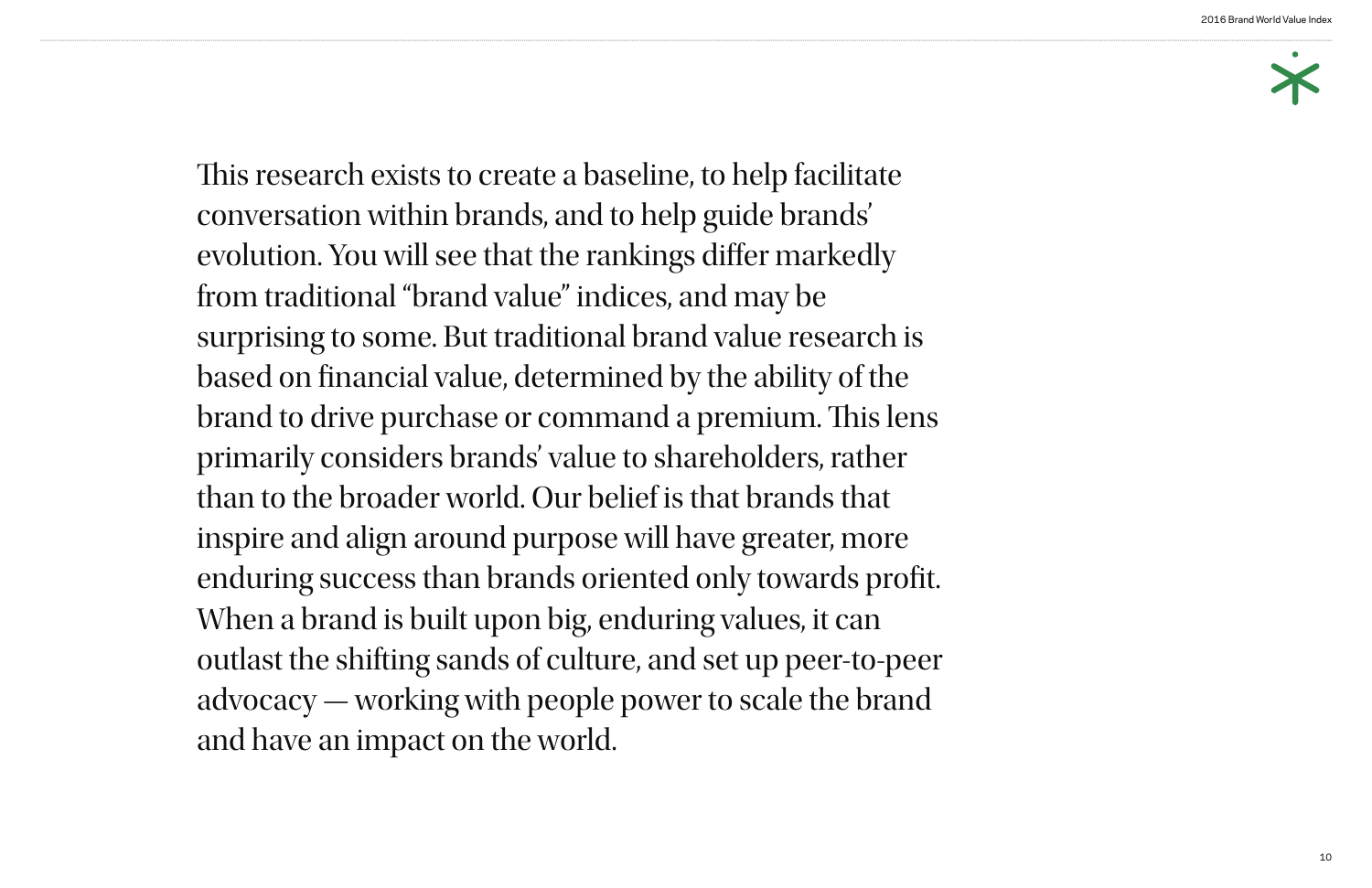#### 2016 Brand World Value Index



This is the beginning of our Brand World Value Index. We will be rolling out more in-depth analysis of diferent demographics, psychographics, geographies and market sectors. If you have observations or ideas, please share them with us: WorldValue@enso.co

Thanks for reading. enso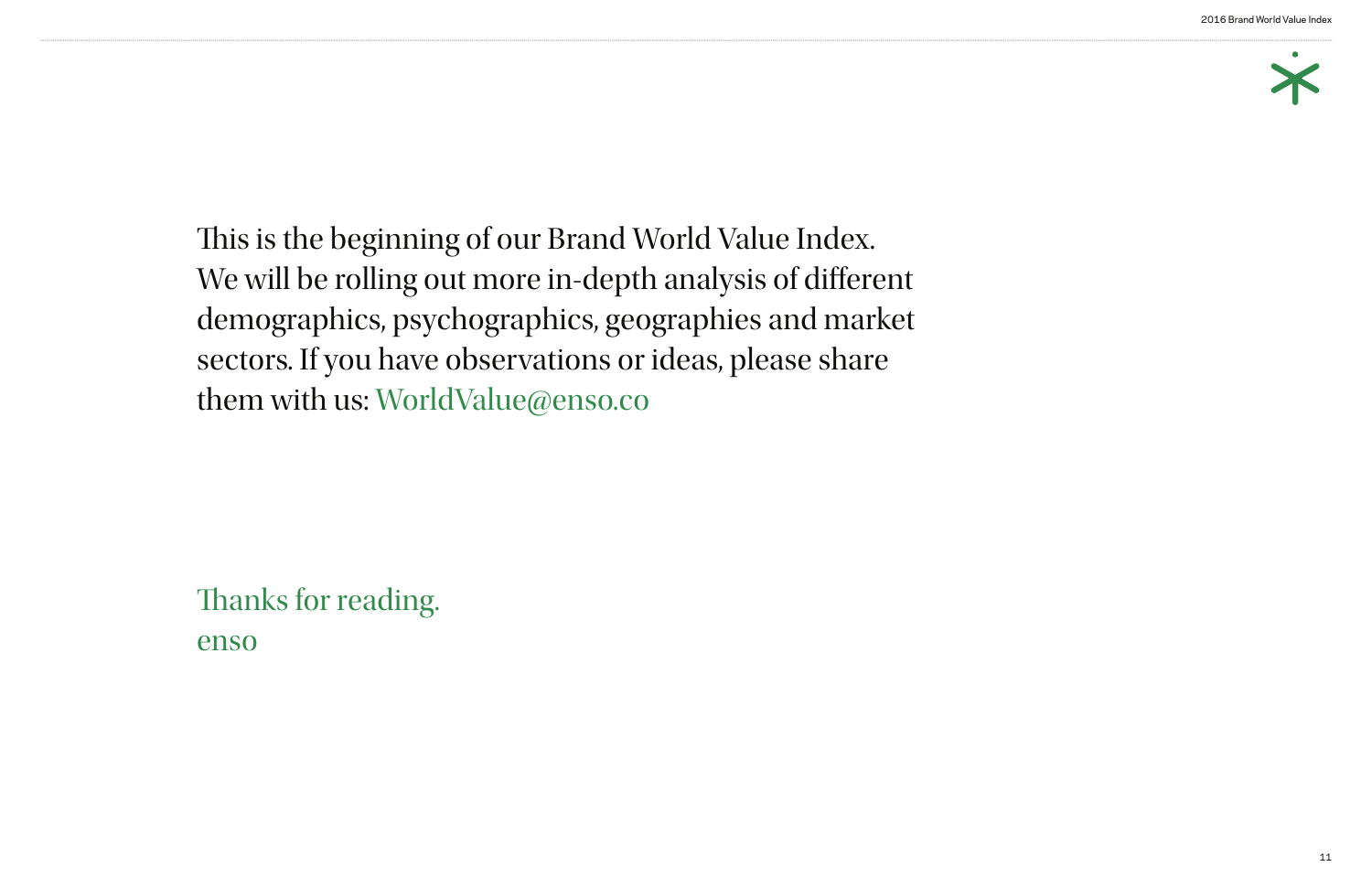

|        | Number of<br><b>Brands Tested</b> | Sample Size<br>Per Wave | <b>Overall Margin</b><br>of Error Per Wave |
|--------|-----------------------------------|-------------------------|--------------------------------------------|
| Wave 1 |                                   | 1000                    | $+/- 3.1\%$                                |
| Wave 2 | 49                                | 1000                    | $+/- 3.1\%$                                |
| Wave 3 | .51                               | 1000                    | $+/- 3.1\%$                                |

Please note that the margins of error by wave for each sub-audience and individual brand will be higher than the total audience.

# Methodology

#### Quadrant Strategies

Quadrant Strategies (www.quadrantstrategies.com) is a research-driven consultancy that works with Fortune 100 companies, political leaders around the world, and major NGOs. Their specialty is helping companies facing significant challenges to their reputation or brand, or even full-blown crises. They help them pivot from defense to offense - to a place where they can move the brand and business forward. They do this using carefully crafted research to create the strategy and tactics for dealing with the short-term challenges and then determining what the company's story should be for the long-term.

Between February 2 and March 18, 2016, Quadrant Strategies felded three surveys among 1000 people, each of demographically-representative samples of U.S. general population aged 18+. Across the three waves, we tested a total of 149 brands, spanning a mix of industries and company sizes, ranging from startups to established companies. The methodology is summarized as follows:

> Quadrant Strategies was founded on a clear principle: clients need strategic counsel, not just data. Their partners have advised 25 of the Fortune 50, on some of the highest profle corporate and public afairs issues of the last two decades, as well as presidents and prime ministers around the world. For more information please visit www.quadrantstrategies.com.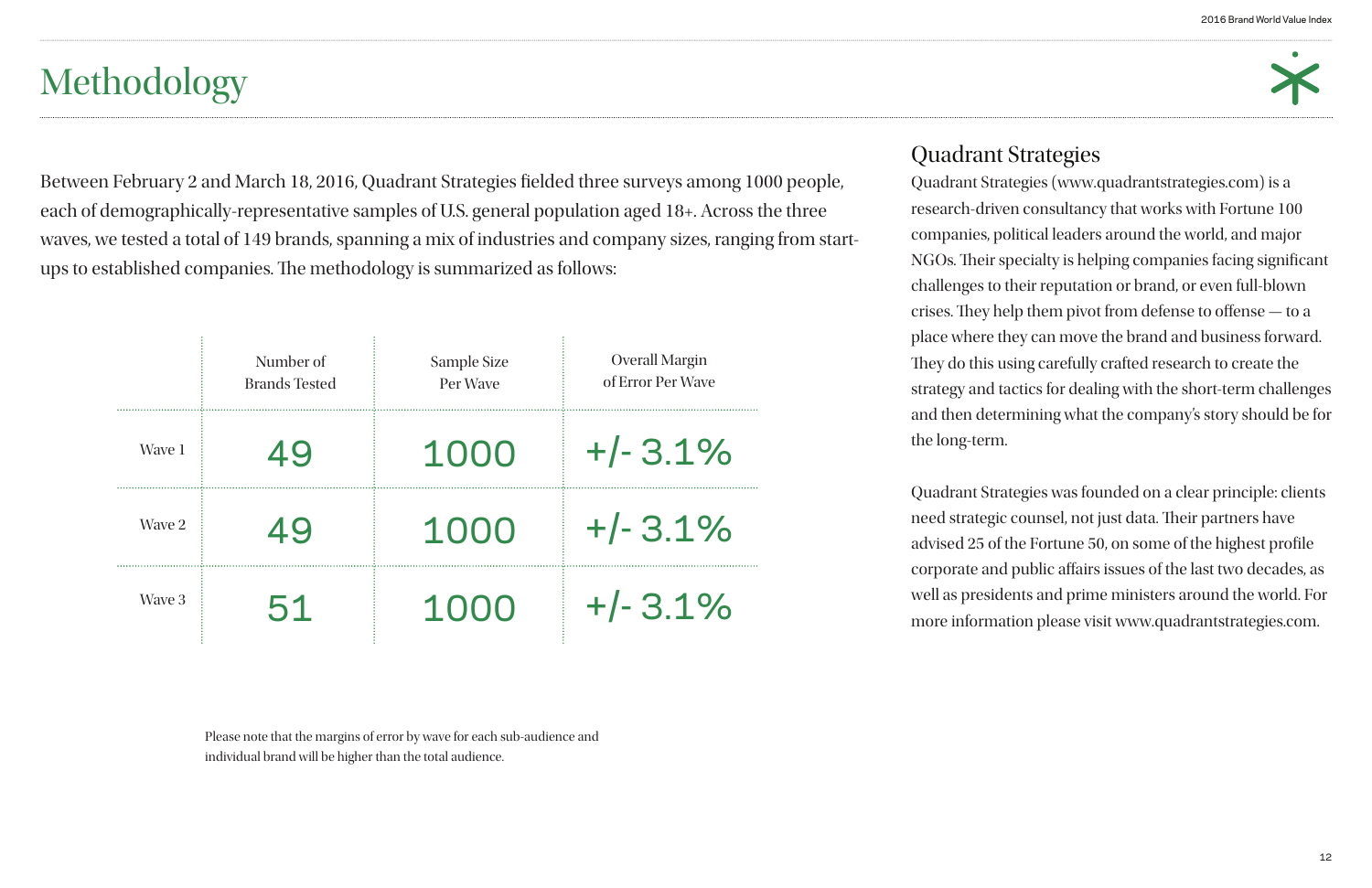

- 
- 
- 
- 
- 
- 
- 
- 
- 
- 

#### Audience Segmentation

In addition to rating brands, participants were asked a series of profling questions ranging from demographics to behavioral and attitudinal characteristics, including but not limited to community involvement, outlook on life, dependence on technology, political affiliation, passion for the environment, reliance on others, personal goals, self-confdence, and support for causes. Using these questions, we identifed sub-audiences that represent key consumer groups to better understand these consumers' views of the brands tested, assess their affinity for particular brands, and identify any correlation between their concerns or favorite causes and the brand ratings. The audiences we looked at include the following:

## Millennial / Gen Z Aged 18-34 Moms Women with children under 18 living at home Gen X and Boomers Aged 35+ Elites College educated, earn \$100K+ in personal annual income Social and Purpose Engaged Those who regularly post on social media and think it is important Tech Positive Those who strongly agree that technology can help improve the Tech Skeptic Those who don't agree that technology can help improve the Activists Actively involved in the community and follow politics Environmentally Engaged Work hard to take steps to protect the environment to live life with a sense of purpose world's current problems world's current problems Sub-Audience Defining Characteristics

Optimists Identify as an optimistic person

Nonprofit Engaged Actively support nonprofits or causes with money or time

Young & Social Millennials who regularly post on social media

Democrats Identify as leaning Democrat or as strongly Democrat

Republicans Identify as leaning Republican or as strongly Republican

Independents Identify as an Independent politically

# Methodology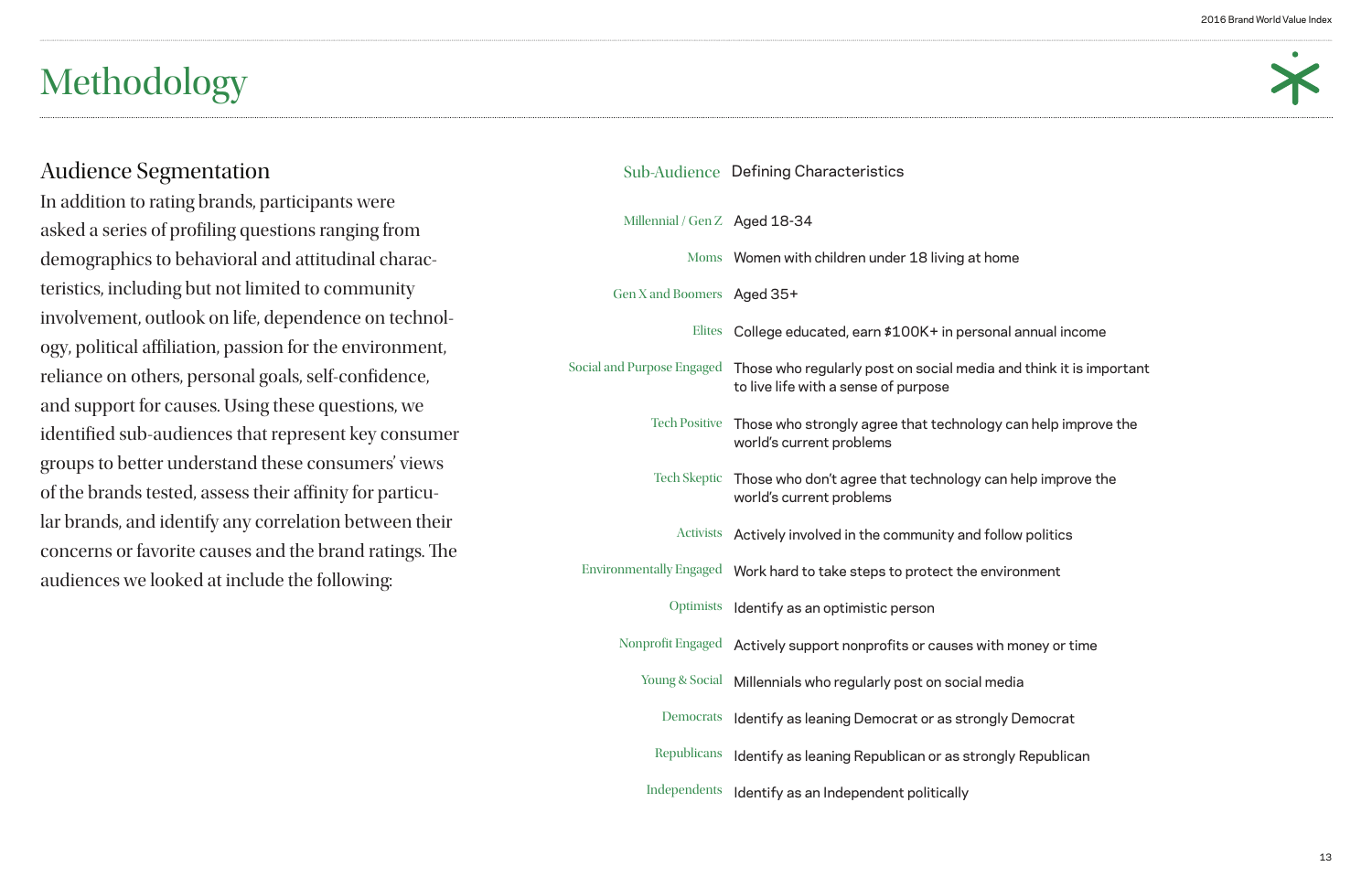



## 4. Impact on Purchase

For each of the following, please indicate whether its purpose as you understand it makes you more or less likely to buy its products or services if given the opportunity to.

If a participant was not familiar with a brand, his or her response to each of the follow-up questions for that brand on purpose, support and purchase motivation were not included in our calculations.

# Methodology

Each brand was ranked by an index score calculated using four key questions that participants answered for each brand: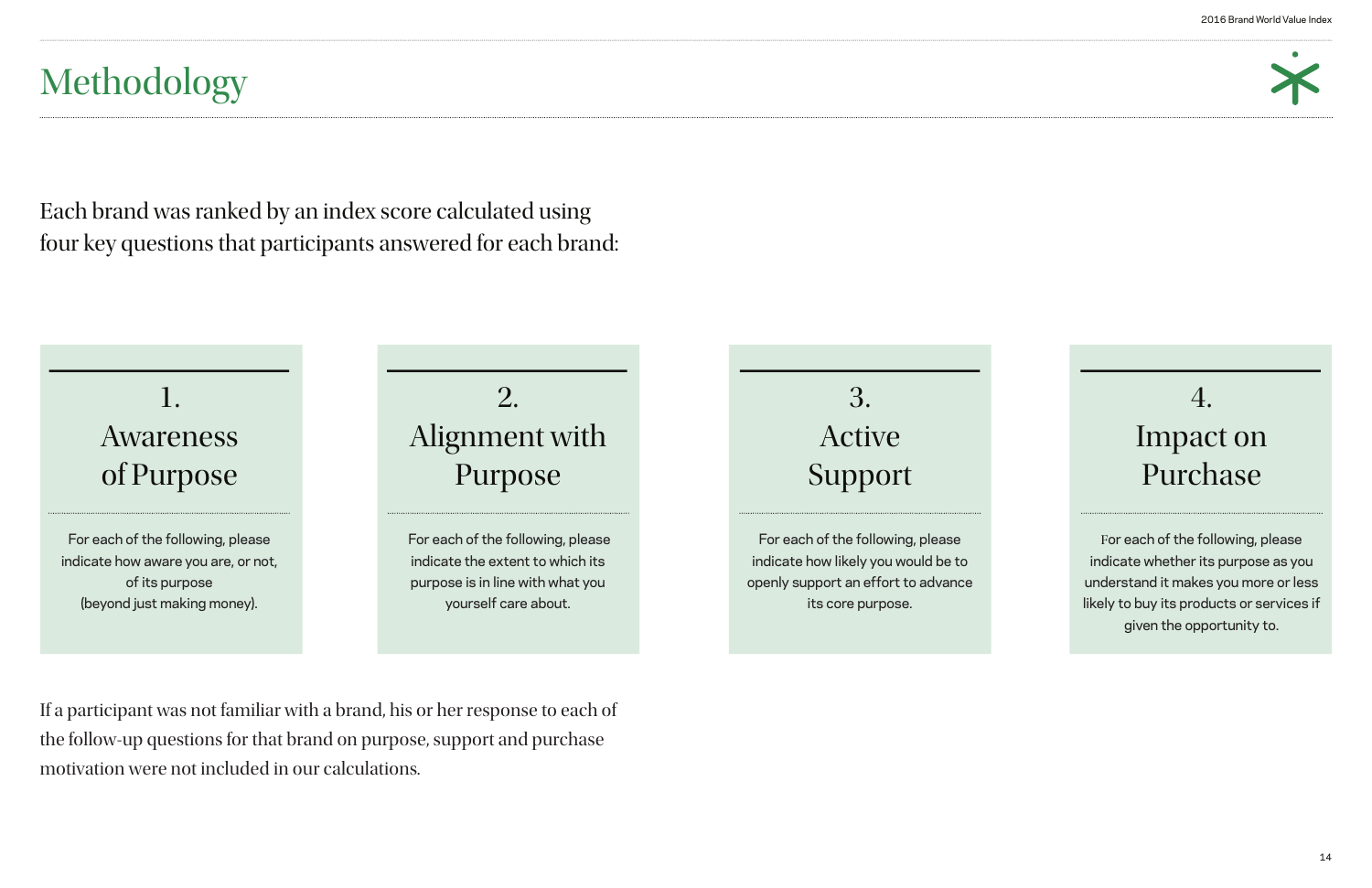

| <i>Awareness</i><br>of Purpose | Alignment with<br>Purpose | Impact on<br>Purchase |
|--------------------------------|---------------------------|-----------------------|
|                                |                           |                       |

## Active Support

 $\boldsymbol{\mathsf{X}}$ 

The index score for each brand was calculated from those metrics as follows:

#### Brand World Value Indexing Equation

# Methodology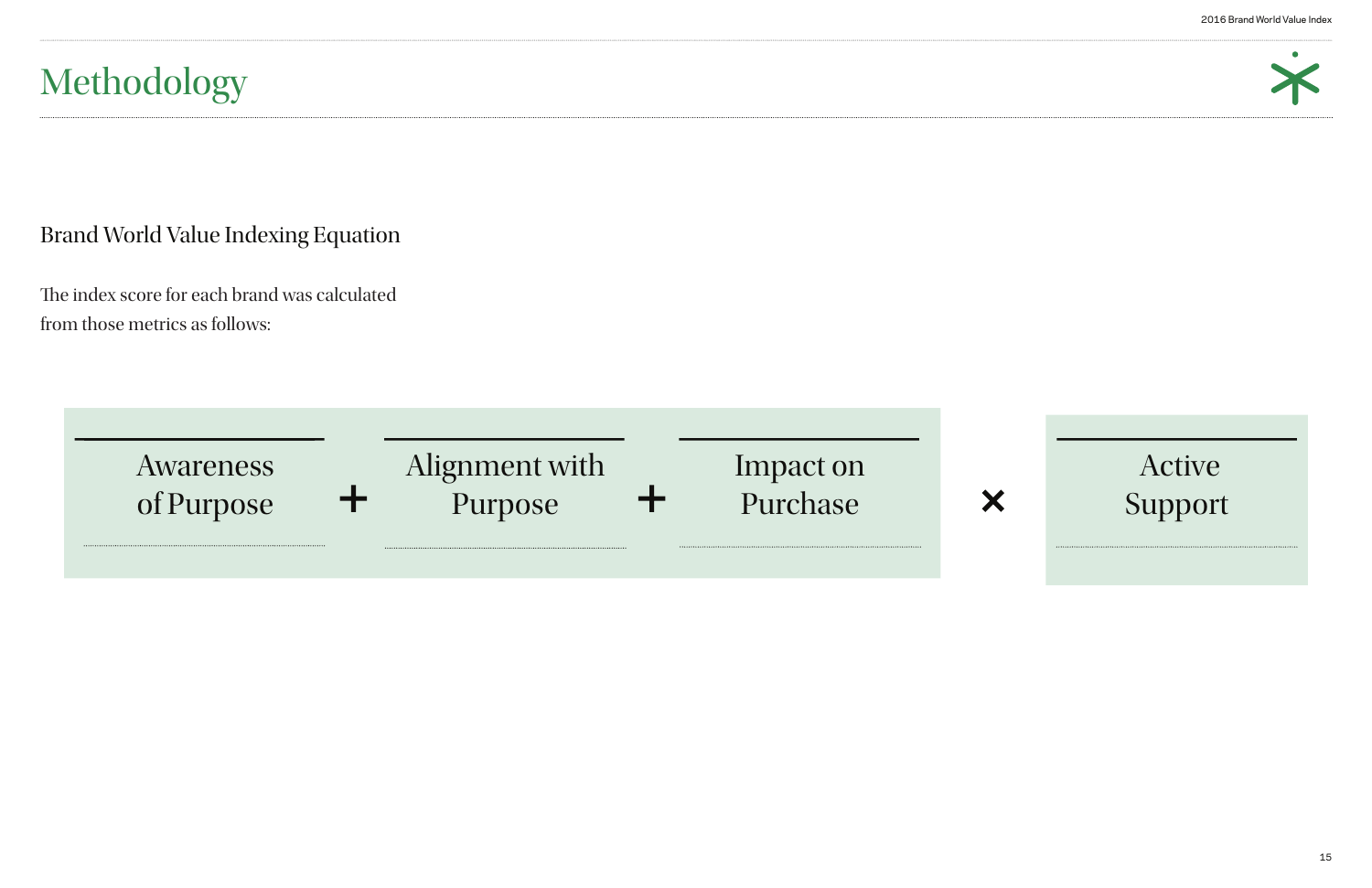

## Executive Summary

When we set out to conduct this research, rather than seeking to understand what brands contribute to shareholder value, we were interested in one thing: how people valued brands.

Also, near the top were trusted, established brands that have been a part of the cultural fabric for a long time. Brands like Kellogg's, Kraft, Dove, Disney and Johnson & Johnson that are in our lives daily and support our basic needs. But maybe most surprising were the number of nonproft brands that were among the most valued brands. Goodwill, Girls Scouts of America, YMCA and Save the Children were right alongside corporate brands that have invested millions in communities and marketing in an effort to win the love of people for years.

We didn't know what to expect. And frankly, the results surprised us. A few technology brands that help enable important things for people on the web ranked near the top. Amazon enables shopping online, Google helps people fnd things online, and PayPal gives people an easy way to send money and pay for things.

Throughout the list there are some big surprises. TOMS, for example, a brand built around social impact, is ranked higher by people than Adidas, that has spent billions over decades to build its brand. Apple, which is always in the top five of any list that measures value, drops to #26 in this ranking, below competitors Samsung, Google and Microsoft.

Finally, near the bottom of the list are brands that are perceived as less valuable: banking, fnancial, alcohol, oil and cigarettes. Also, near the bottom are a few of the high-fying tech unicorns that have recently emerged onto the scene: Snapchat, Uber and Airbnb — which clearly have work to do to convince people of their value over the long-term.

As you read this, it's worth remembering what this index shows: people's perception of a brands' purpose, how closely it aligns with their own values and is motivating them to purchase, and importantly, whether they would be willing to publicly support the brands' purpose. In other words, it can be thought of as a measure of how well a brand resonates

with what people care about. What it is not: a measure of what "good" the brand is actually doing through its supply chain, employee relations, customer beneft, environmental impact, etc.

Some brands have clearly established a strong perception of creating value for people and the world; others have the opportunity to build their business success by clearly articulating their purpose in a way that aligns with people and motivates action. There is a lot of value to be created as the focus of brands shifts from serving just shareholders to serving the broader world.

#### Brand World Value 2016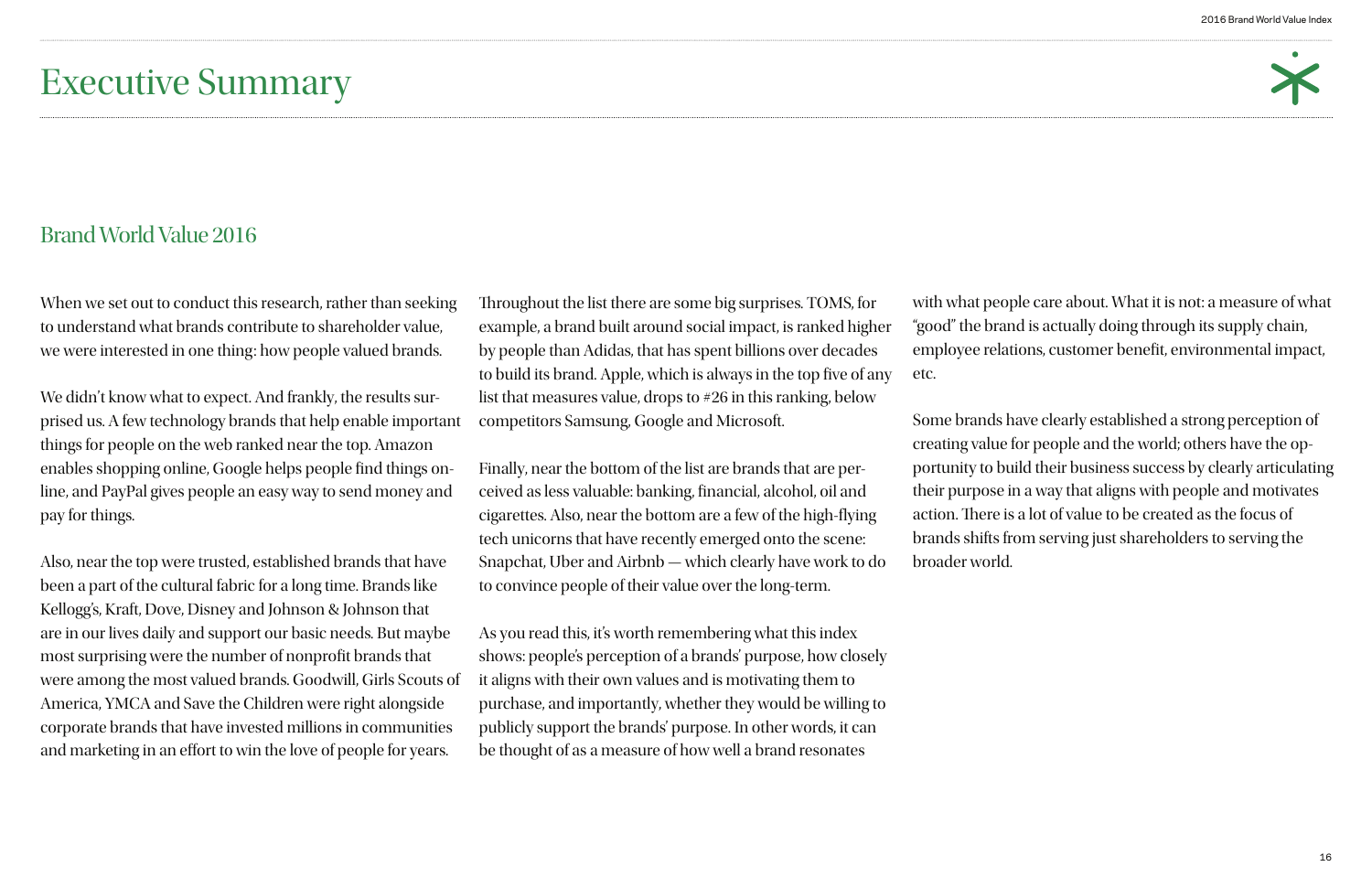# 2016 Brand World Value Rankings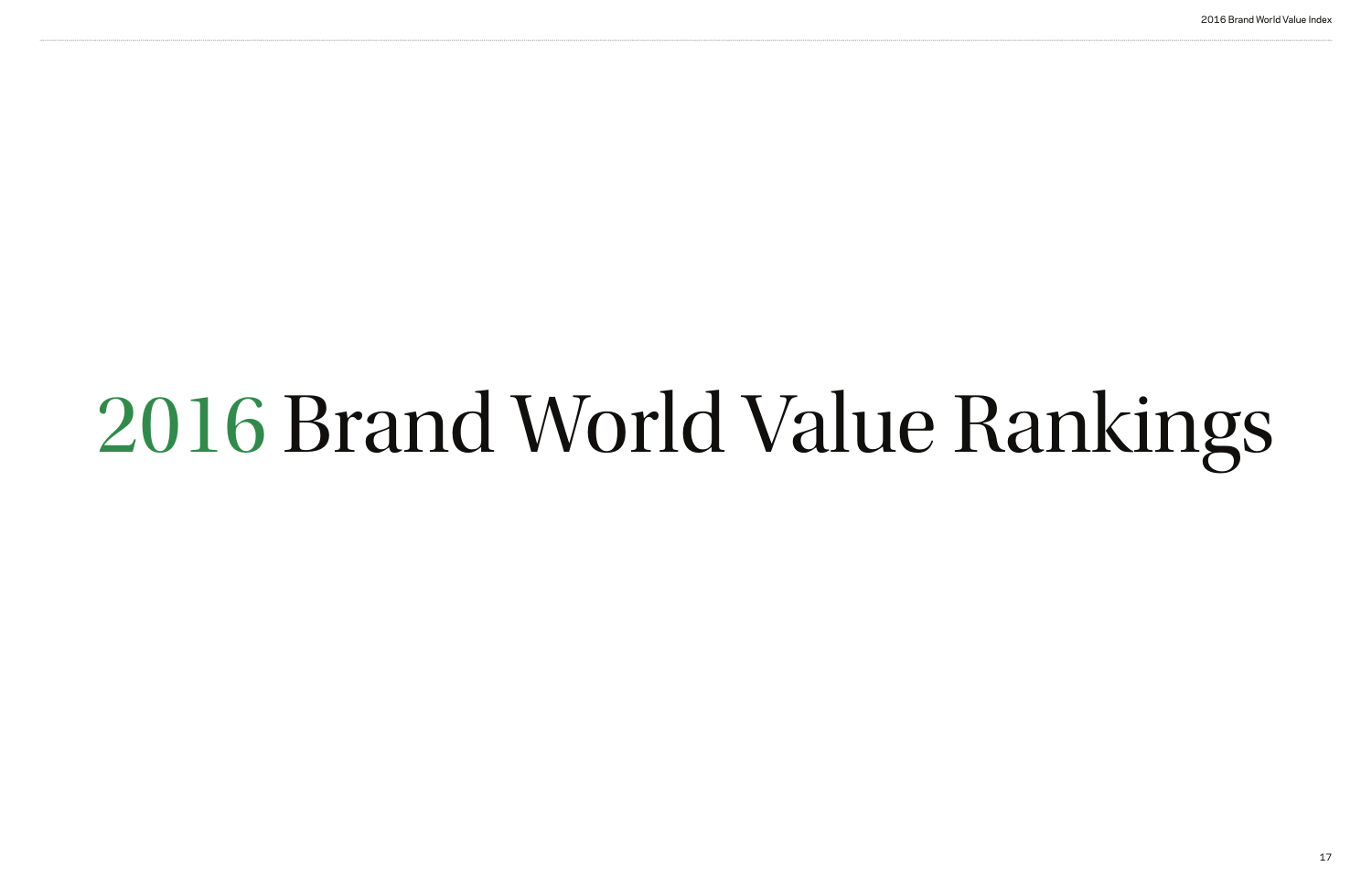

Goodwill leads the inaugural Brand World Value Index. The organization has a \$5bn operating budget, which is a fraction of Amazon's \$107bn 2015 revenue. But Goodwill touches millions of people's lives in a way that aligns with their own values, and motivates them to actively support the organization's purpose.

Three technology companies that did not exist 25 years ago are in the top 10, largely due to establishing their purpose and utility in people's lives. In many cases, relatively small, new brands with a strong sense of purpose have ranked higher than giant, established brands.

This ranking reveals how people think of brands as adding value to themselves and the world, and which they will actively support. And in shedding light on that, we hope brands embrace a more complete sense of the value they exist to create.

- **Goodwill 1**
- **Amazon 2**
- **Google 3**
- **Kellogg's 4**
- **PayPal 5**
- **Disney 6**
- **Girl Scouts of the USA 7**
- **Kraft 8**
- **Johnson & Johnson 9**
- 10 Dove
- 12 Home Depot
- 13 Coca-Cola
- Microsoft 14
- YMCA 15
- 16 Save The Children
- 17 Colgate
- FedEx 18
- 19 Subway
- CVS Pharmacy 20
- Lowe's 21
- World Wildlife Fund 22
- Samsung 23
- Newman's Own 24
- Target 25
- Apple 26
- Facebook 27
- Ben & Jerry's 28
- Doritos 29
- Nestlé 30
- LAY'S 31
- Wikipedia 32
- Sony 33
- McDonald's 34
- General Electric 35
- Whole Foods 36
- Lipton 37
- Yoplait 38
- Trader Joe's 39
- Walmart 40

| . .<br>v<br>w |
|---------------|

- LEGO 41
- Yahoo 42
- eBay 43
- Canon 44
- Procter & Gamble 45
- Nike 46
- Petfnder 47
- Kroger 48
- Verizon 49
- TOMS 50
- Pepsi 51
- Panera 52
- SunChips 53
- Ford 54
- Hewlett-Packard 55
- MasterCard 56
- NBC 57
- AT&T 58
- Seventh Generation 59
- Chevrolet 60
- Intel 61
- Southwest Airlines 62
- KIND 63
- Starbucks 64
- IKEA 65
- The North Face 66
- L'Oréal 67
- Levi Strauss 68
- Pandora 69
- Annie's Homegrown 70

United Airlines Delta Air Lines

Kickstarter

- Adidas 71
- Etsy 72
- Chobani 73
- Toyota 74
- Honda 75
- State Farm 76
- Allstate 77
- Chase Bank 78
- Honest Company 79
- American Airlines 80
- ESPN 81
- Fitbit 82
- NPR 83
- Always 84
- REI 85
- Clif Bar 86
- Patagonia 87
- Pampers 88
- IBM Chipotle 89 90
- Barbie 91
- T-Mobile 92
- 93
- Twitter Geico 94
- Oracle 95
- Caterpillar 96

Time Warner 97

98 99 100

112 113

115 116

| 101 | Medium                  | 131 |  |
|-----|-------------------------|-----|--|
| 102 | <b>Thomson Reuters</b>  | 132 |  |
| 103 | <b>Zappos</b>           | 133 |  |
| 104 | LinkedIn                | 134 |  |
| 105 | Axe                     | 135 |  |
| 106 | Uniqlo                  | 136 |  |
| 107 | <b>Tesla</b>            | 137 |  |
| 108 | Spotify                 | 138 |  |
| 109 | Lyft                    | 139 |  |
| 110 | Comcast                 | 140 |  |
| 111 | Pfizer                  | 141 |  |
| 112 | <b>American Express</b> | 142 |  |
| 113 | Method                  | 143 |  |
|     | 114 SolarCity           | 144 |  |
| 115 | Venmo                   | 145 |  |
| 116 | Unilever                | 146 |  |
| 117 | H&M                     | 147 |  |
| 118 | <b>Lockheed Martin</b>  | 148 |  |
| 119 | Eileen Fisher           | 149 |  |
| 120 | ExxonMobil              |     |  |
| 121 | <b>Boeing</b>           |     |  |
| 122 | Virgin                  |     |  |
| 123 | <b>Budweiser</b>        |     |  |
| 124 | Khan Academy            |     |  |
| 125 | (RED)                   |     |  |
| 126 | <b>Wells Fargo</b>      |     |  |
| 127 | Cisco                   |     |  |

Bank of America Chevron

Uber

| 131 BMW            |
|--------------------|
| 132 Ralph Lauren   |
| 133 Citi           |
| 134 One Campaign   |
| 135 Coors          |
| 136 Morgan Stanley |
| 137 Volkswagen     |
| 138 VICE           |
| 139 Snapchat       |
| 140 Heineken       |
| 141 Audi           |
| 142 Airbnb         |
| 143 Salesforce.com |
| 144 Miller Lite    |
| 145 Lululemon      |
| 146 Goldman Sachs  |
| 147 Red Bull       |
| 148 Monsanto       |
| 149 Marlboro       |

# 2016 Brand World Value Rankings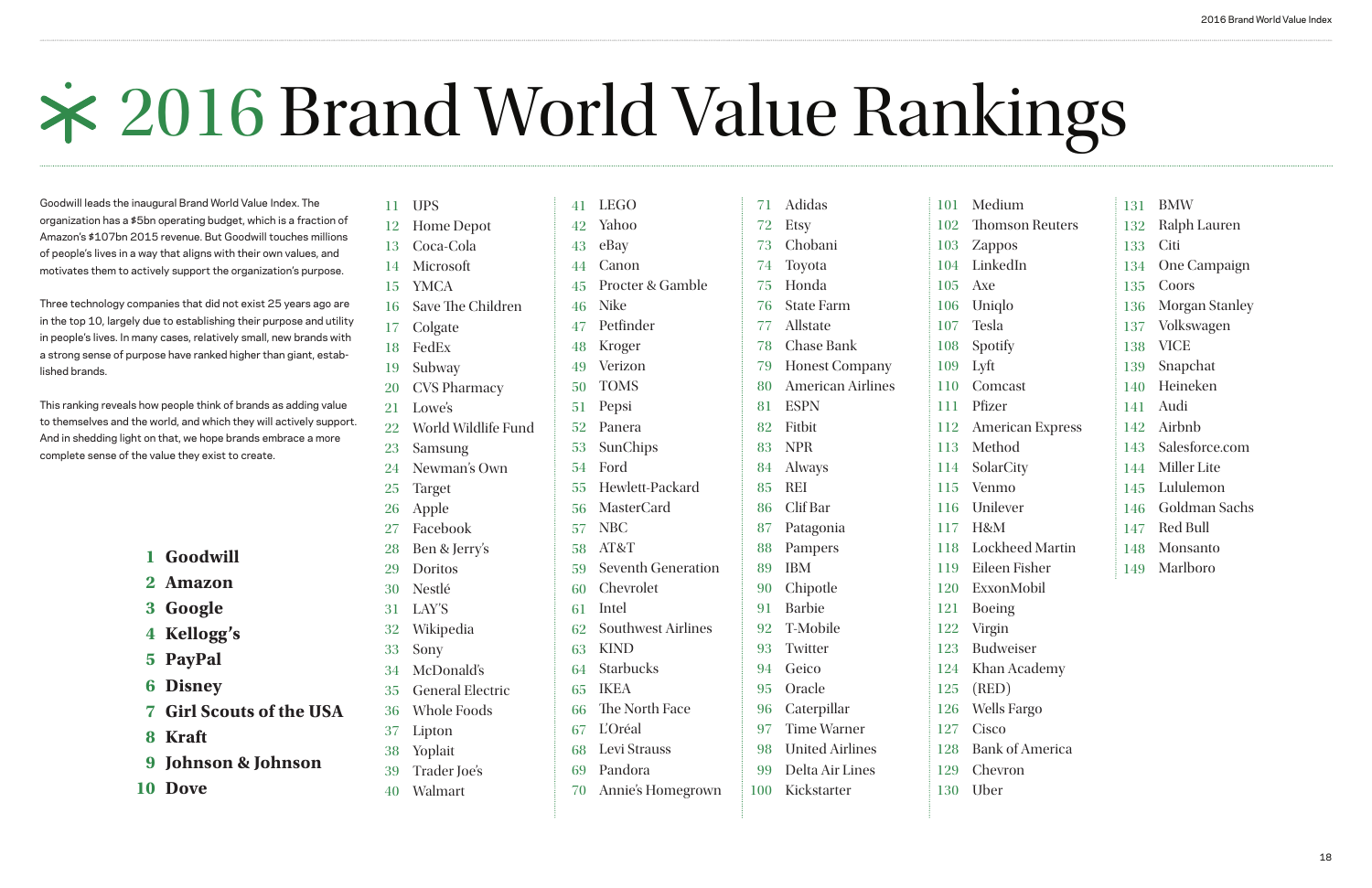#### 2016 Brand World Value Index



# Brand Ranking : Awareness of Purpose

Respondents were asked how aware they are, or not, of each brand's purpose, beyond just making money.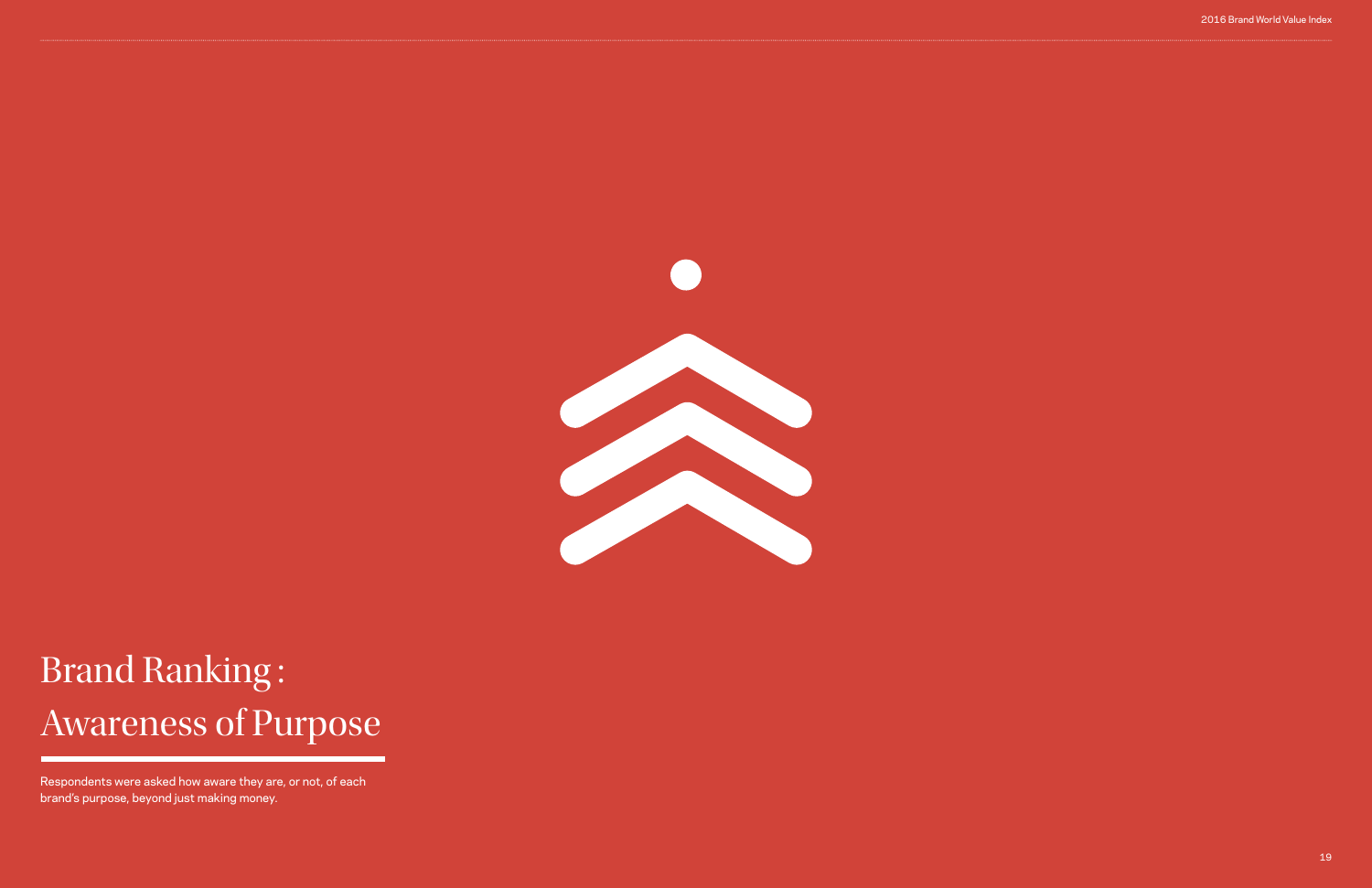#### Brand Ranking: Awareness of Purpose

Awareness of purpose is the first of the four dimensions that comprise the Brand World Value Index. It is worth bearing in mind that people's interpretation of "purpose, beyond just making money" can vary significantly. To some, purpose may mean serving the needy (hence Goodwill scoring so high). To others, providing accessible, low-cost food may qualify (hence McDonald's scoring so high). Other dimensions of Brand World Value are likely to give a better read on how "good" people perceive the brand's purpose to be (Alignment with Purpose, Active Support, Impact on Purchase).

| 91  | <b>IBM</b>              |     | 121 Clif Bar           |
|-----|-------------------------|-----|------------------------|
|     | 92 LinkedIn             |     | 122 Lockheed Martin    |
| 93  | Ralph Lauren            |     | 123 Oracle             |
| 94  | Audi                    |     | 124 H&M                |
| 95  | Chevron                 |     | 125 Kickstarter        |
| 96  | Coors                   |     | 126 Petfinder          |
|     | 97 Heineken             |     | 127 REI                |
|     | 98 Citi                 |     | 128 Seventh Generation |
|     | 99 Save The Children    |     | 129 Monsanto           |
|     | 100 Uber                |     | 130 Unilever           |
| 101 | Pfizer                  | 131 | Lyft                   |
|     | 102 World Wildlife Fund | 132 | <b>Honest Company</b>  |
|     | 103 The North Face      | 133 | <b>KIND</b>            |
| 104 | Axe                     | 134 | Patagonia              |
|     | 105 Caterpillar         | 135 | Annie's Homegrown      |
|     | 106 Chobani             |     | 136 Airbnb             |
|     | 107 TOMS                |     | 137 Method             |
| 108 | Virgin                  |     | 138 Thomson Reuters    |
| 109 | <b>Boeing</b>           | 139 | Lululemon              |
| 110 | Fitbit                  | 140 | (RED)                  |
| 111 | <b>Morgan Stanley</b>   |     | 141 Venmo              |
| 112 | Zappos                  |     | 142 Eileen Fisher      |
| 113 | Snapchat                |     | 143 Khan Academy       |
| 114 | Tesla                   | 144 | SolarCity              |
| 115 | Cisco                   | 145 | Medium                 |
| 116 | <b>Etsy</b>             | 146 | Uniqlo                 |
| 117 | <b>NPR</b>              | 147 | <b>VICE</b>            |
| 118 | Spotify                 | 148 | <b>One Campaign</b>    |
| 119 | Always                  | 149 | Salesforce.com         |
|     |                         |     |                        |

30 LEGO

| L                       | Nestlé        |
|-------------------------|---------------|
| $\overline{\mathbf{z}}$ | Sony          |
| }                       | Yahoo         |
| $\mathbf{1}$            | Dove          |
| 5                       | Home Dep      |
| $\mathbf{\hat{j}}$      | Pampers       |
| 7                       | Wikipedia     |
| 3                       | Ford          |
| J                       | Kraft         |
| $\bm{\mathsf{I}}$       | LAY'S         |
| L                       | Lipton        |
| $\overline{\mathbf{z}}$ | MasterCar     |
| }                       | T-Mobile      |
| $\mathbf{1}$            | Toyota        |
| 5                       | American      |
| $\mathbf{\hat{j}}$      | AT&T          |
| 7                       | eBay          |
| 3                       | Geico         |
| J                       | <b>Barbie</b> |
| $\mathbf{)}$            | Chase Bar     |
| Ĺ                       | Chevrolet     |

| 1                       | Goodwill                      | 31 | Nestlé                    |
|-------------------------|-------------------------------|----|---------------------------|
| $\mathbf{2}$            | <b>McDonald's</b>             | 32 | Sony                      |
| 3                       | <b>YMCA</b>                   |    | 33 Yahoo                  |
| $\overline{\mathbf{4}}$ | <b>Girl Scouts of the USA</b> |    | 34 Dove                   |
| $\overline{\mathbf{5}}$ | <b>PayPal</b>                 |    | 35 Home Depot             |
| 6                       | <b>Disney</b>                 | 36 | Pampers                   |
| $\overline{\mathbf{z}}$ | Google                        | 37 | Wikipedia                 |
| 8                       | <b>Target</b>                 | 38 | Ford                      |
| 9                       | <b>UPS</b>                    |    | 39 Kraft                  |
|                         | 10 Walmart                    |    | 40 LAY'S                  |
| 11                      | Amazon                        | 41 | Lipton                    |
|                         | 12 CVS Pharmacy               | 42 | <b>MasterCard</b>         |
|                         | 13 Facebook                   |    | 43 T-Mobile               |
|                         | 14 FedEx                      |    | 44 Toyota                 |
|                         | 15 Johnson & Johnson          | 45 | <b>American Airlines</b>  |
| 16                      | Microsoft                     | 46 | AT&T                      |
| 17                      | Subway                        | 47 | eBay                      |
| 18                      | Pepsi                         |    | 48 Geico                  |
|                         | 19 Verizon                    |    | 49 Barbie                 |
|                         | 20 Coca-Cola                  |    | 50 Chase Bank             |
|                         | 21 Lowe's                     |    | 51 Chevrolet              |
|                         | 22 Starbucks                  |    | 52 Colgate                |
| 23                      | Apple                         | 53 | <b>Southwest Airlines</b> |
| 24                      | <b>Nike</b>                   | 54 | Twitter                   |
| 25                      | <b>State Farm</b>             | 55 | <b>Whole Foods</b>        |
| 26                      | Allstate                      | 56 | Yoplait                   |
| 27                      | Kellogg's                     | 57 | Ben & Jerry's             |
| 28                      | <b>NBC</b>                    | 58 | Canon                     |
| 29                      | Samsung                       | 59 | <b>General Electric</b>   |

60 L'Oréal

| 61 | Volkswagen          |
|----|---------------------|
|    | 62 Budweiser        |
|    | 63 Marlboro         |
|    | 64 Procter & Gamble |
|    | 65 Wells Fargo      |
|    | 66 Adidas           |
|    | 67 Bank of America  |
|    | 68 Comcast          |
|    | 69 Doritos          |
|    | 70 ESPN             |
|    | 71 Honda            |
|    | 72 Red Bull         |
|    | 73 Time Warner      |
| 74 | Trader Joe's        |
|    | 75 United Airlines  |
|    | 76 American Express |
|    | 77 Panera           |
| 78 | Chipotle            |
| 79 | Intel               |
|    | 80 Newman's Own     |
| 81 | SunChips            |
| 82 | ExxonMobil          |
|    | 83 IKEA             |
| 84 | Kroger              |
| 85 | Levi Strauss        |
| 86 | <b>Miller</b> Lite  |
| 87 | Pandora             |
| 88 | <b>BMW</b>          |
| 89 | Delta Air Lines     |
| 90 | Hewlett-Packard     |
|    |                     |

120 Goldman Sachs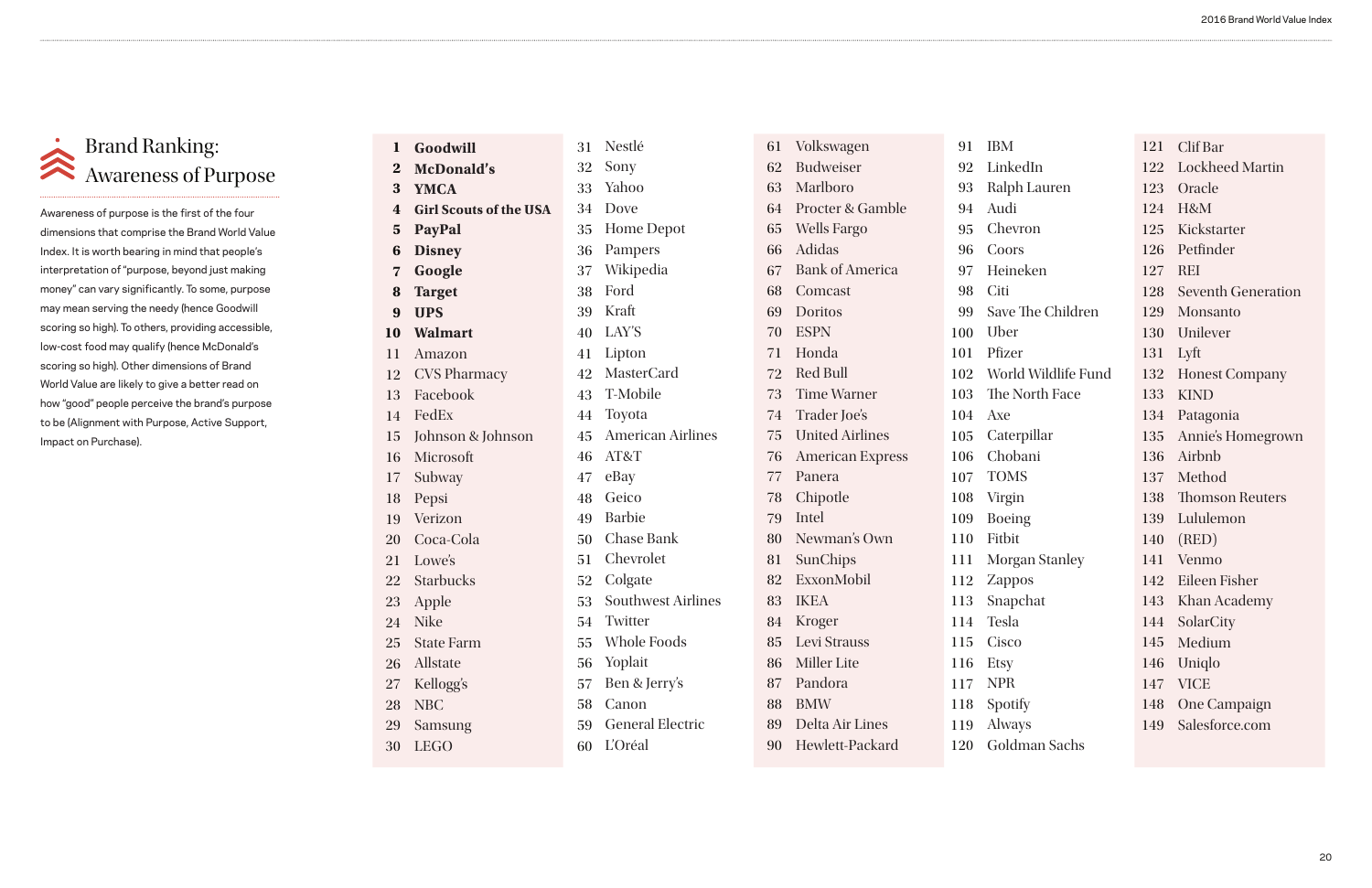#### 2016 Brand World Value Index



# Brand Ranking: Alignment with Purpose

Respondents were asked to what extent a brand's purpose aligned with what they themselves cared about.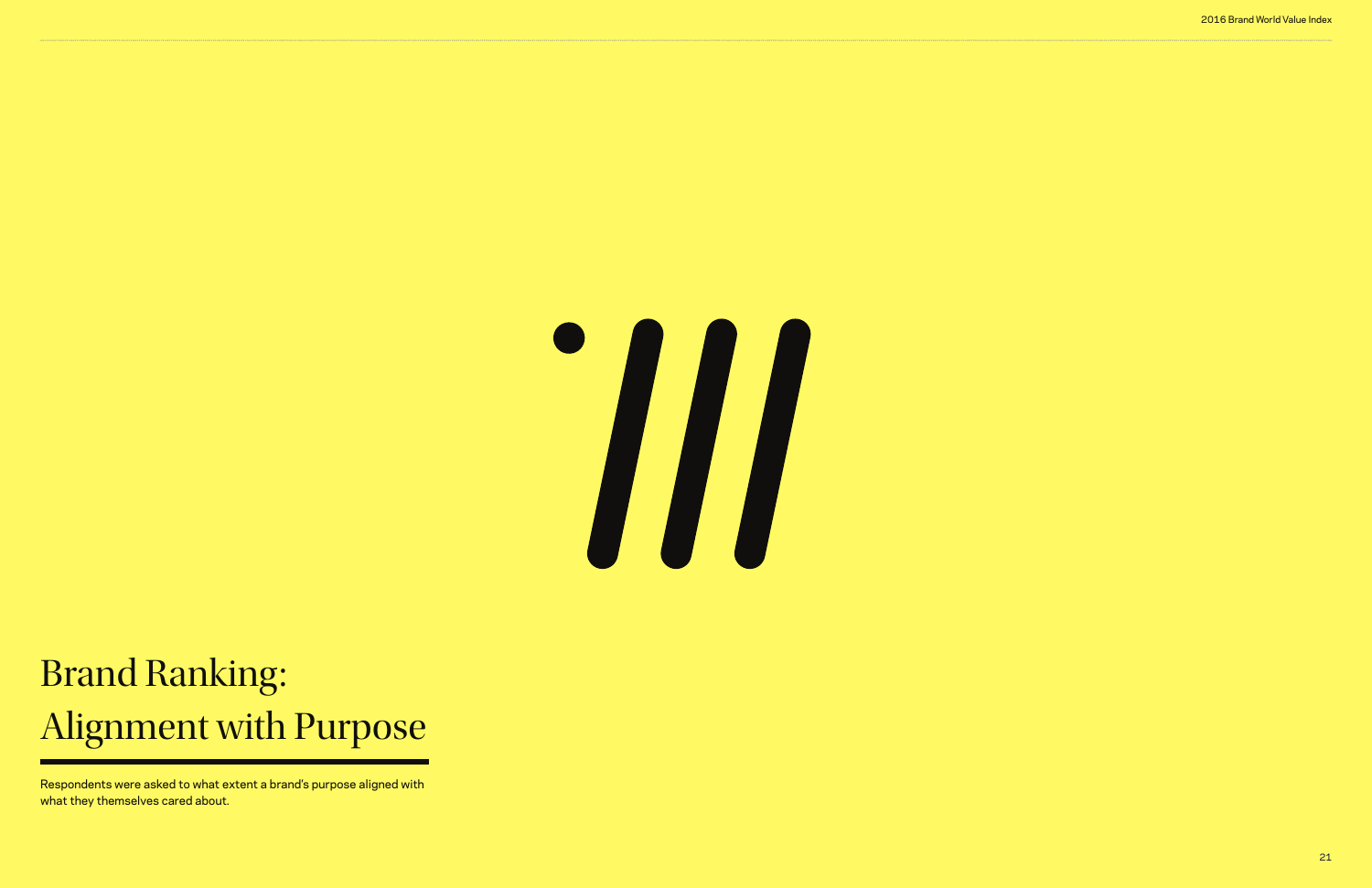121 LinkedIn

122 Lyft 123 Ralph Lauren 124 (RED) 125 Eileen Fisher 126 Lockheed Martin 127 128 SolarCity 129 130 Volkswagen 131 132 Cisco 133 Heineken 134 Morgan Stanley 135 136 Uber 137 Audi 138 139 140 Miller Lite 141 142 143 Goldman Sachs 144 One Campaign 145 Pampers Venmo BMW **Coors** Khan Academy Snapchat VICE Airbnb Lululemon

- 146 Red Bull
- 147 Salesforce.com
- 148 Monsanto
- 149 Marlboro

| $\bf{l}$         | <b>Amazon</b>                | 31 | LAY'S                  | 61 | <b>Southwest Airlines</b> | 91  | Ex             |
|------------------|------------------------------|----|------------------------|----|---------------------------|-----|----------------|
| $\bf{2}$         | Google                       | 32 | Nestlé                 | 62 | <b>Starbucks</b>          | 92  | $G\epsilon$    |
| 3                | <b>Microsoft</b>             | 33 | <b>YMCA</b>            | 63 | <b>L'Oréal</b>            | 93  | Tii            |
| $\boldsymbol{4}$ | <b>Goodwill</b>              | 34 | Doritos                | 64 | <b>LEGO</b>               | 94  | Pa             |
| 5                | <b>PayPal</b>                | 35 | Newman's Own           | 65 | <b>Toyota</b>             | 95  | <b>RE</b>      |
| 6                | <b>Kellogg's</b>             | 36 | Ben & Jerry's          | 66 | <b>Adidas</b>             | 96  | Tv             |
| $\bf{7}$         | <b>Johnson &amp; Johnson</b> | 37 | <b>MasterCard</b>      | 67 | <b>Chase Bank</b>         | 97  | Ar             |
| 8                | <b>Dove</b>                  | 38 | <b>NBC</b>             | 68 | <b>ESPN</b>               | 98  | <b>Or</b>      |
| 9                | <b>Kraft</b>                 | 39 | Yoplait                | 69 | <b>IKEA</b>               | 99  | <b>Bo</b>      |
| 10               | <b>UPS</b>                   | 40 | Girl Scouts of the USA | 70 | <b>KIND</b>               | 100 | Ca             |
| 11               | Colgate                      | 41 | Procter & Gamble       | 71 | <b>Seventh Generation</b> | 101 | C <sub>k</sub> |
| 12               | <b>Disney</b>                | 42 | <b>Whole Foods</b>     | 72 | <b>State Farm</b>         | 102 | C <sub>C</sub> |
| 13               | Coca-Cola                    | 43 | World Wildlife Fund    | 73 | The North Face            | 103 | Pfi            |
| 14               | <b>Home Depot</b>            | 44 | eBay                   | 74 | <b>TOMS</b>               | 104 | Th             |
| 15               | Lowe's                       | 45 | Hewlett-Packard        | 75 | <b>Allstate</b>           | 105 | Ur             |
| 16               | <b>Samsung</b>               | 46 | <b>Nike</b>            | 76 | <b>Annie's Homegrown</b>  | 106 | Za             |
| <b>17</b>        | Subway                       | 47 | Verizon                | 77 | Chobani                   | 107 | Ax             |
| 18               | <b>CVS Pharmacy</b>          | 48 | Pepsi                  | 78 | Honda                     | 108 | Bu             |
| 19               | FedEx                        | 49 | Trader Joe's           | 79 | <b>Always</b>             | 109 | Sp             |
| <b>20</b>        | <b>Target</b>                | 50 | Canon                  | 80 | <b>Etsy</b>               | 110 | Te             |
| 21               | Facebook                     | 51 | Chevrolet              | 81 | <b>T-Mobile</b>           | 111 | Ba             |
| <b>22</b>        | Sony                         | 52 | Kroger                 | 82 | <b>American Airlines</b>  | 112 | Ki             |
| 23               | McDonald's                   | 53 | Panera                 | 83 | Chipotle                  | 113 | Ur             |
| 24               | <b>Save The Children</b>     | 54 | Intel                  | 84 | Fitbit                    | 114 | <b>W</b>       |
| 25               | <b>Walmart</b>               | 55 | Pandora                | 85 | <b>Honest Company</b>     | 115 | Ci             |
| <b>26</b>        | Yahoo                        | 56 | AT&T                   | 86 | <b>IBM</b>                | 116 | $H\delta$      |
| <b>27</b>        | Lipton                       | 57 | Levi Strauss           | 87 | <b>United Airlines</b>    | 117 | M              |
| <b>28</b>        | Wikipedia                    | 58 | SunChips               | 88 | Delta Air Lines           | 118 | M              |
| <b>29</b>        | Apple                        | 59 | Ford                   | 89 | <b>NPR</b>                | 119 | Vii            |
| 30               | <b>General Electric</b>      | 60 | Petfinder              | 90 | Clif Bar                  | 120 | Ba             |

| xxonMobil |
|-----------|
|-----------|

eico

- me Warner
- atagonia
- $\mathbf{E}$
- witter
- merican Express
- racle
- eing
- terpillar
- hevron
- omcast
- izer
- nomson Reuters
- nilever
- appos
- $e$
- ıdweiser
- otify
- esla
- Bank of America
- ckstarter
- niqlo
- 
- Wells Fargo
- iti
- $8M$
- edium
- ethod
- rgin
- arbie

#### Brand Ranking: Alignment with Purpose

Beyond traditional brand awareness or loyalty metrics, this question is designed to get at the extent to which people see a brand as aligning with who they are as people, as represented by their values. We are interested in this because we believe that alignment with values is a precursor to enduring brand relationships, creating brand resiliency and the opportunity for brands to work alongside people towards shared success. Just as in human relationships, shared values lead to trust and affinity.

This lens results in some significant shifts from the first, awareness-focused question. For example, McDonald's falls from #2 to #23 in this list, and Walmart moves from #10 to #25. Google (#7 to #2), Microsoft (#16 to #3) and Dove (#34 to #8) all move in the other direction.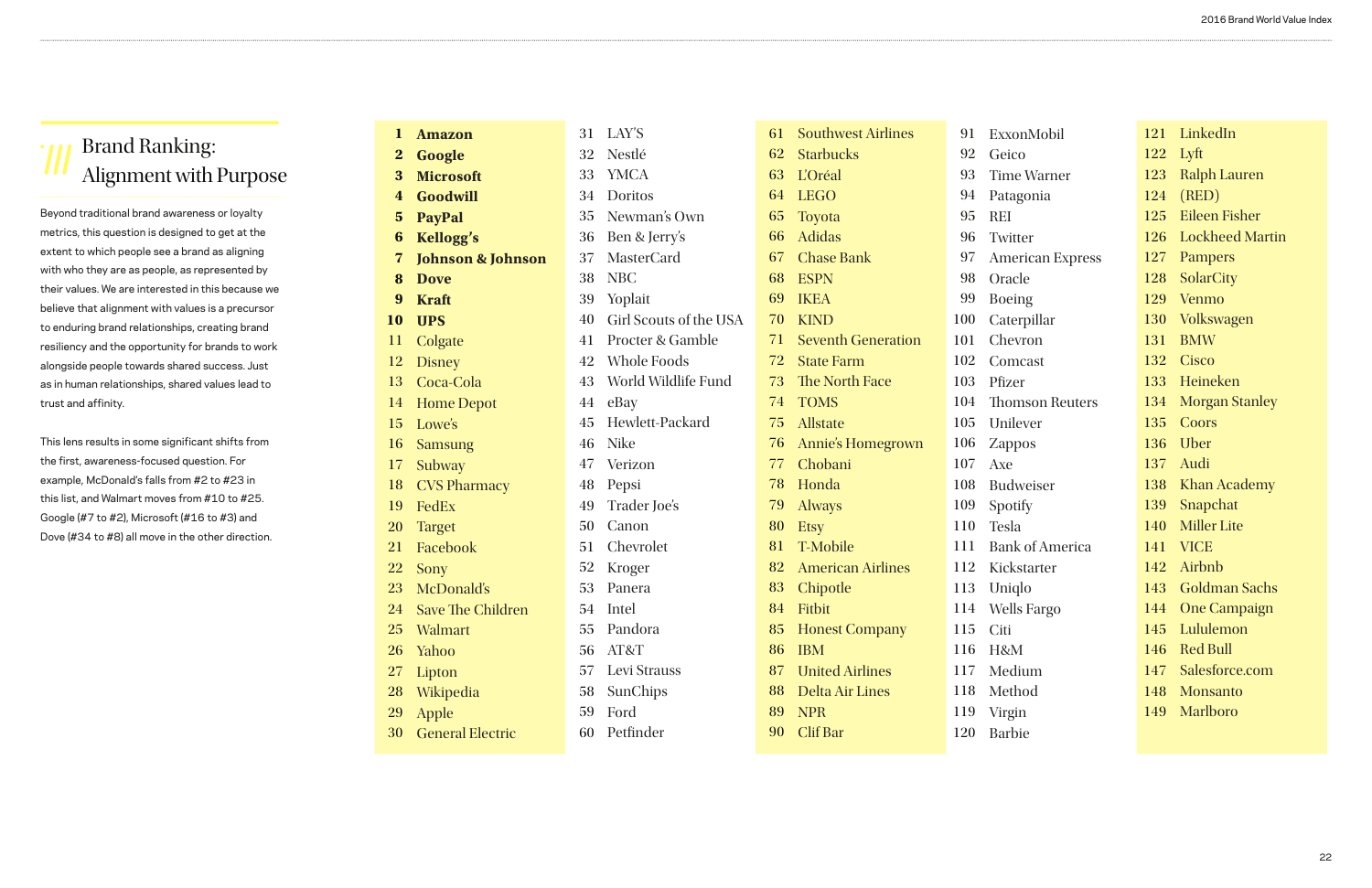

# Brand Ranking: Active Support

Respondents were asked how likely they would be to openly support an effort to advance each brand's core purpose.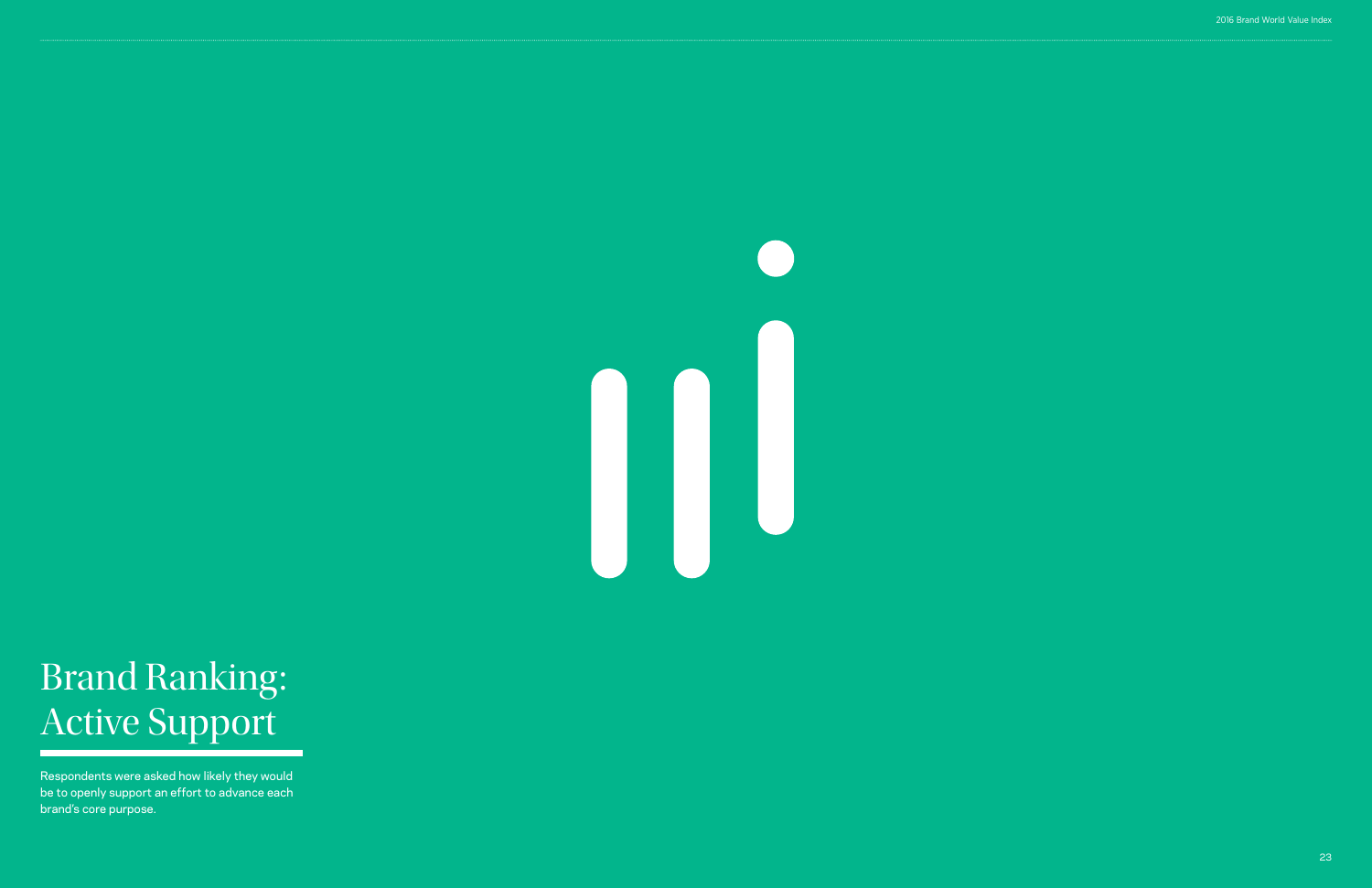122 Boeing

- 123 Cisco
- 124 Virgin
- 125 Budweiser
- 126 ExxonMobil

- 127 Bank of America
- 128 One Campaign
- 129 Uber
- 130 Wells Fargo
- 131 BMW
- 132 Chevron
- 133 Citi
- 134 Morgan Stanley
- 135 Ralph Lauren
- 136 Coors
- 137 VICE
- 138 Volkswagen
- 139 Heineken
- 140 Snapchat
- 141 Airbnb
- 142 Audi
- 143 Miller Lite
- 144 Salesforce.com
- 145 Goldman Sachs
- 146 Lululemon
- 147 Red Bull
- 148 Marlboro
- 149 Monsanto

92 93

95 96

107 108 109

111 112 113

115 116

119

Comcast

30 Target

60 Chevrolet

| Goodwill                      | 31 | <b>KIND</b>               | 61 | Etsy                      |
|-------------------------------|----|---------------------------|----|---------------------------|
| <b>Amazon</b>                 | 32 | Nestlé                    | 62 | <b>Honest Company</b>     |
| Google                        | 33 | Trader Joe's              | 63 | Pepsi                     |
| Kellogg's                     | 34 | Wikipedia                 | 64 | <b>Southwest Airlines</b> |
| <b>Girl Scouts of the USA</b> | 35 | <b>General Electric</b>   | 65 | The North Face            |
| <b>Save The Children</b>      | 36 | LAY'S                     | 66 | Chobani                   |
| <b>PayPal</b>                 | 37 | <b>LEGO</b>               | 67 | <b>IKEA</b>               |
| <b>World Wildlife Fund</b>    | 38 | <b>Seventh Generation</b> | 68 | <b>MasterCard</b>         |
| <b>Disney</b>                 | 39 | <b>TOMS</b>               | 69 | <b>NBC</b>                |
| <b>Kraft</b>                  | 40 | <b>Whole Foods</b>        | 70 | <b>Starbucks</b>          |
| Dove                          | 41 | Canon                     | 71 | L'Oréal                   |
| Johnson & Johnson             | 42 | Sony                      | 72 | Levi Strauss              |
| Coca-Cola                     | 43 | Yoplait                   | 73 | Pandora                   |
| <b>Home Depot</b>             | 44 | Annie's Homegrown         | 74 | Patagonia                 |
| <b>UPS</b>                    | 45 | eBay                      | 75 | <b>REI</b>                |
| <b>YMCA</b>                   | 46 | Lipton                    | 76 | Adidas                    |
| Colgate                       | 47 | McDonald's                | 77 | Clif Bar                  |
| FedEx                         | 48 | Kroger                    | 78 | Medium                    |
| Newman's Own                  | 49 | <b>Nike</b>               | 79 | <b>NPR</b>                |
| <b>CVS Pharmacy</b>           | 50 | Procter & Gamble          | 80 | Always                    |
| Microsoft                     | 51 | Walmart                   | 81 | Fitbit                    |
| Apple                         | 52 | Yahoo                     | 82 | Honda                     |
| Lowe's                        | 53 | Panera                    | 83 | Toyota                    |
| Samsung                       | 54 | SunChips                  | 84 | Allstate                  |
| Subway                        | 55 | Ford                      | 85 | <b>State Farm</b>         |
| Ben & Jerry's                 | 56 | Hewlett-Packard           | 86 | <b>Thomson Reuters</b>    |
| Facebook                      | 57 | Intel                     | 87 | <b>American Airlines</b>  |
| Petfinder                     | 58 | Verizon                   | 88 | <b>Chase Bank</b>         |
| Doritos                       | 59 | AT&T                      | 89 | <b>ESPN</b>               |
|                               |    |                           |    |                           |

90 Oracle

| Uniqlo<br>91 |  |
|--------------|--|
|--------------|--|

Kickstarter

- Pampers
- 94 SolarCity
	- Barbie
	- Caterpillar
- 97 Chipotle
	- IBM
	- Twitter
	- Venmo
	- Eileen Fisher
	- Khan Academy
	- Lyft
	- Method
	- T-Mobile
- 106 Zappos
	- Geico
	- Time Warner
	- (RED)
- 110 Axe
	- Delta Air Lines
	- LinkedIn
	- Spotify
- 114 Tesla
	-
	- United Airlines
	- H&M
- 117 Lockheed Martin
- 118 Pfizer
	- Unilever
- 120 American Express

#### Brand Ranking: Active Support

The rise of social media has turned regular citizens into powerful, effective media channels today. This power makes the importance of regular citizens' support of brands critical: people have exponentially more power to advocate for, or against, a brand than in days gone by, when brands thought about people simply as "consumers".

This metric is designed to test the depth of people's alignment with a brand (public support of a brand being a greater hurdle than private support), and to understand brands' ability to mobilize people to work alongside them — to use the power of their personal media channels for the benefit of a brand. Given the multiplying power this support can bring, we use this metric as a multiplying force in calculating the Brand World Value Index.

This lens results in some significant shifts from the first (awareness-focused) and second (values alignment-focused) question. For example, Save The Children leaps from #99 in the first list to #6 in this list, and World Wildlife Fund jumps from #101 to #8, indicating people are motivated to publicly work towards child and planetary welfare. But so too do some traditional product brands leap: Kraft from #39 to #10 and Newman's Own from #80 to #19. Moving significantly in the other direction, McDonald's and Pepsi both drop 45 places, Walmart drops 41 places and Verizon drops 39 places — suggesting people are not motivated to publicly work towards those brands' success.

The biggest drops? Volkswagen (77 places) and Marlboro (85 places).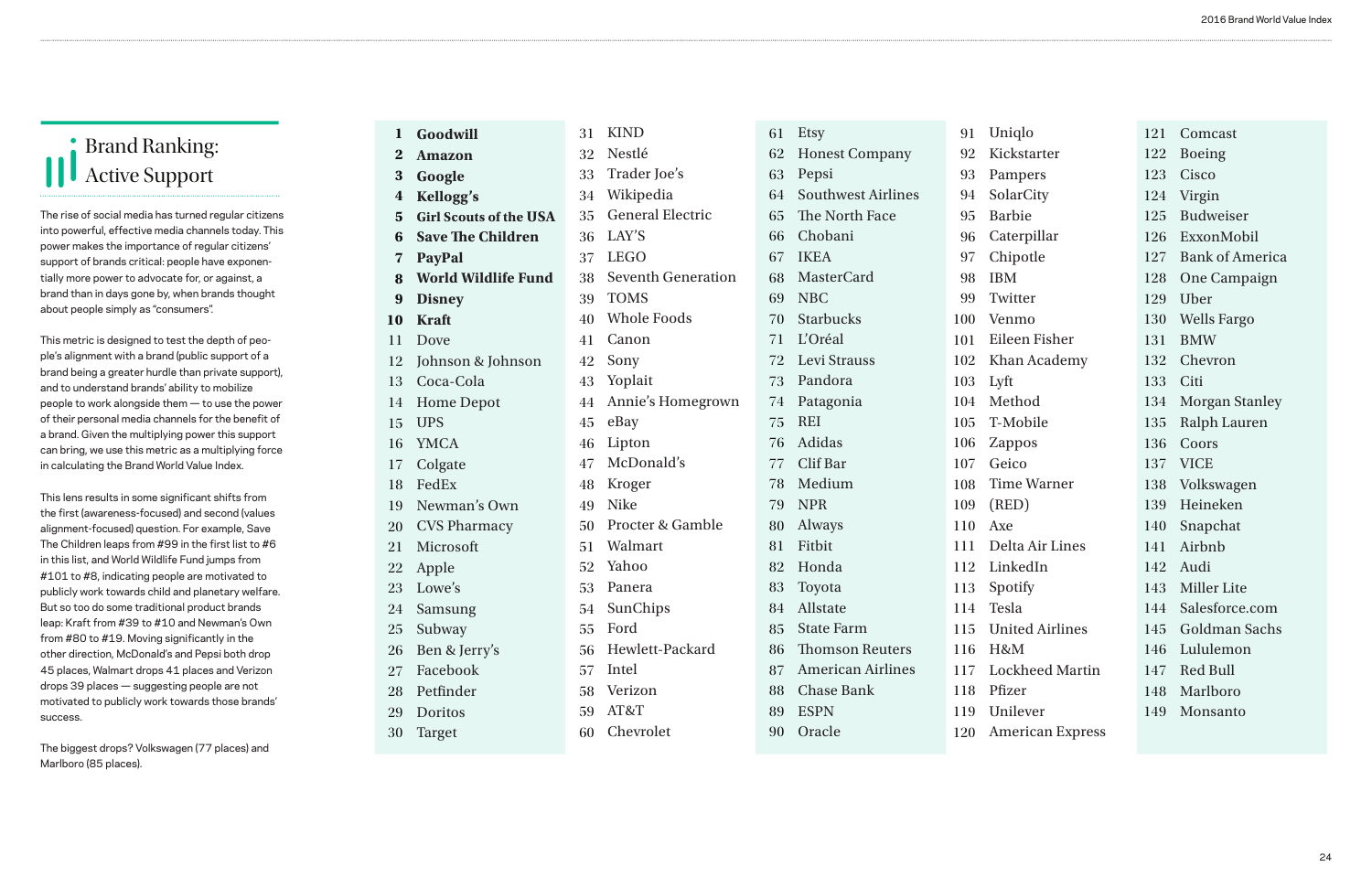#### 2016 Brand World Value Index



# Brand Ranking: Impact on Purchase

Respondents were asked to indicate whether its purpose as you understand it makes you more or less likely to buy its products or services if given the opportunity to.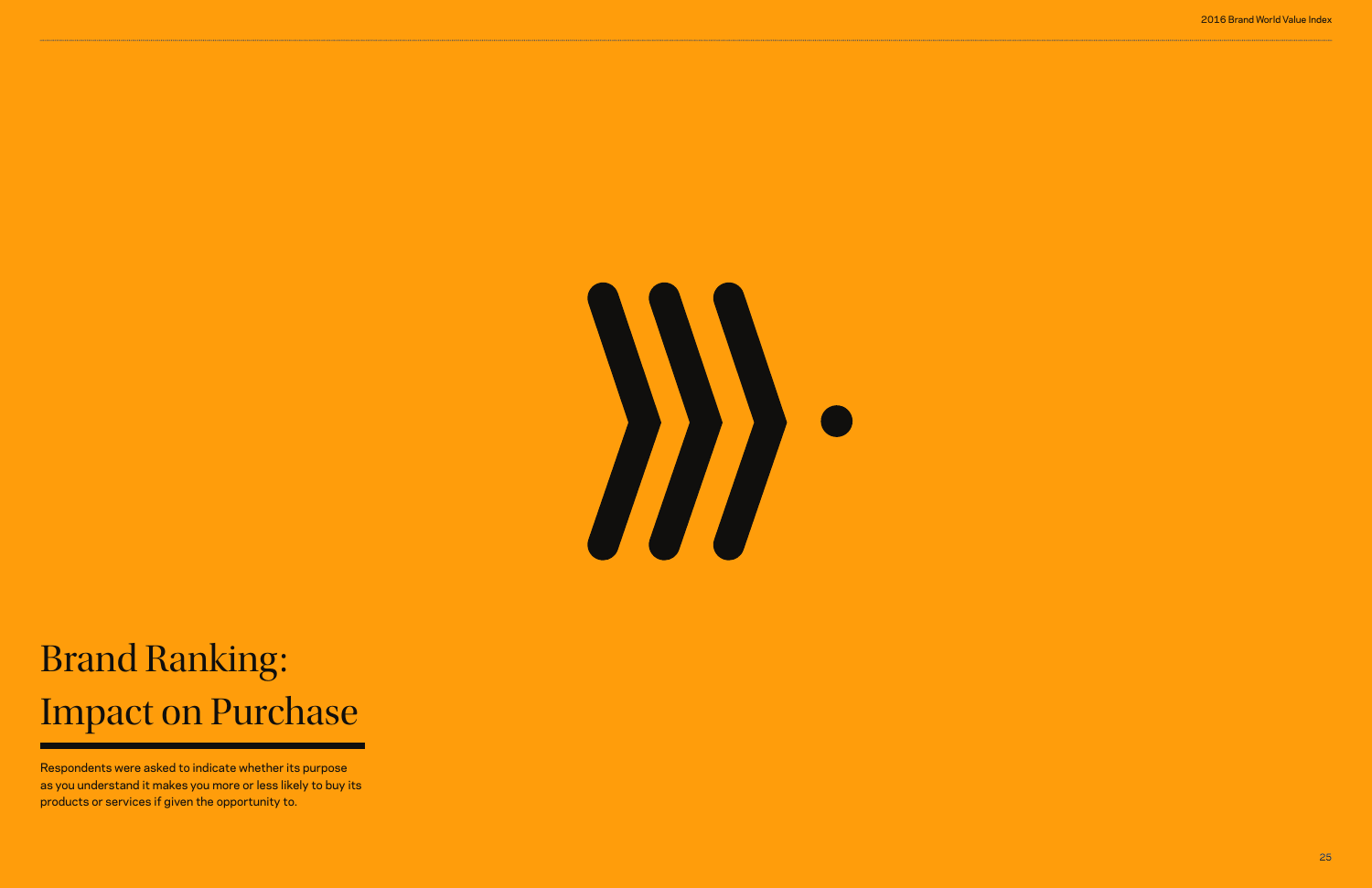| 1                | <b>Amazon</b>                 | 31 | <b>YMCA</b>               | 61 | AT&T               |
|------------------|-------------------------------|----|---------------------------|----|--------------------|
| $\bf{2}$         | Google                        | 32 | Apple                     | 62 | <b>Etsy</b>        |
| 3                | Goodwill                      | 33 | Kroger                    | 63 | <b>IKEA</b>        |
| $\boldsymbol{4}$ | <b>Kellogg's</b>              | 34 | Whole Foods               | 64 | Levi St            |
| $5\phantom{1}$   | <b>Dove</b>                   | 35 | Canon                     | 65 | Southy             |
| 6                | <b>Kraft</b>                  | 36 | eBay                      | 66 | Adidas             |
| 7                | <b>PayPal</b>                 | 37 | <b>General Electric</b>   | 67 | Intel              |
| 8                | <b>Johnson &amp; Johnson</b>  | 38 | Petfinder                 | 68 | <b>Master</b>      |
| 9                | <b>Colgate</b>                | 39 | Procter & Gamble          | 69 | <b>NBC</b>         |
| 10               | <b>Disney</b>                 | 40 | <b>Seventh Generation</b> | 70 | L'Oréal            |
| 11               | <b>Girl Scouts of the USA</b> | 41 | Yoplait                   | 71 | Pandon             |
| 12               | <b>Home Depot</b>             | 42 | Trader Joe's              | 72 | Allstate           |
| 13               | <b>UPS</b>                    | 43 | Walmart                   | 73 | Honda              |
| 14               | FedEx                         | 44 | <b>LEGO</b>               | 74 | Honest             |
| 15               | Newman's Own                  | 45 | Panera                    | 75 | <b>REI</b>         |
| 16               | Subway                        | 46 | SunChips                  | 76 | <b>State F</b>     |
| 17               | Ben & Jerry's                 | 47 | <b>TOMS</b>               | 77 | Starbu             |
| 18               | Coca-Cola                     | 48 | Wikipedia                 | 78 | Always             |
| 19               | <b>CVS Pharmacy</b>           | 49 | Facebook                  | 79 | Amerio             |
| 20               | Lowe's                        | 50 | Hewlett-Packard           | 80 | Choba              |
| 21               | Microsoft                     | 51 | McDonald's                | 81 | Fitbit             |
| 22               | <b>Samsung</b>                | 52 | <b>Nike</b>               | 82 | Toyota             |
| 23               | World Wildlife Fund           | 53 | The North Face            | 83 | Chase <sup>7</sup> |
| 24               | <b>Doritos</b>                | 54 | Yahoo                     | 84 | <b>IBM</b>         |
| 25               | <b>Save The Children</b>      | 55 | Chevrolet                 | 85 | Clif Ba            |
| 26               | <b>Target</b>                 | 56 | Ford                      | 86 | Patago             |
| 27               | Nestlé                        | 57 | <b>KIND</b>               | 87 | Caterp             |
| 28               | LAY'S                         | 58 | Pepsi                     | 88 | Delta A            |
| 29               | Sony                          | 59 | Verizon                   | 89 | <b>NPR</b>         |
| 30               | Lipton                        | 60 | Annie's Homegrown         | 90 | T-Mob              |

| 1                | AT&T                      | 91  | <b>Barbie</b>           | 121 | Venmo                  |
|------------------|---------------------------|-----|-------------------------|-----|------------------------|
| $\overline{2}$   | <b>Etsy</b>               | 92  | Chipotle                | 122 | (RED)                  |
| 3                | <b>IKEA</b>               | 93  | <b>ESPN</b>             | 123 | LinkedIn               |
| $\overline{4}$   | Levi Strauss              | 94  | Oracle                  | 124 | Budweiser              |
| 5                | <b>Southwest Airlines</b> | 95  | Pampers                 | 125 | Cisco                  |
| 6                | <b>Adidas</b>             | 96  | <b>Time Warner</b>      | 126 | Virgin                 |
| 7                | Intel                     | 97  | Axe                     | 127 | Audi                   |
| 8                | <b>MasterCard</b>         | 98  | Medium                  | 128 | <b>BMW</b>             |
| 9                | <b>NBC</b>                | 99  | Tesla                   | 129 | Khan Academy           |
| $\overline{0}$   | <b>L'Oréal</b>            | 100 | Unilever                | 130 | <b>Ralph Lauren</b>    |
| l                | Pandora                   | 101 | Uniqlo                  | 131 | Uber                   |
| $\overline{2}$   | Allstate                  | 102 | <b>United Airlines</b>  | 132 | <b>Wells Fargo</b>     |
| 3                | Honda                     | 103 | Zappos                  | 133 | <b>Bank of America</b> |
| $\overline{4}$   | <b>Honest Company</b>     | 104 | ExxonMobil              | 134 | <b>One Campaign</b>    |
| 5                | <b>REI</b>                | 105 | Geico                   | 135 | Citi                   |
| 6                | <b>State Farm</b>         | 106 | Kickstarter             | 136 | Coors                  |
| $\overline{7}$   | <b>Starbucks</b>          | 107 | <b>Thomson Reuters</b>  | 137 | Heineken               |
| 8                | <b>Always</b>             | 108 | <b>American Express</b> | 138 | Volkswagen             |
| 9                | <b>American Airlines</b>  | 109 | Comcast                 | 139 | <b>Miller Lite</b>     |
| $\boldsymbol{0}$ | Chobani                   | 110 | Eileen Fisher           | 140 | <b>Morgan Stanley</b>  |
| 1                | Fitbit                    | 111 | Lyft                    | 141 | Airbnb                 |
| $\overline{2}$   | Toyota                    | 112 | Method                  | 142 | <b>VICE</b>            |
| 3                | <b>Chase Bank</b>         | 113 | Pfizer                  | 143 | Lululemon              |
| $\overline{4}$   | <b>IBM</b>                | 114 | Spotify                 | 144 | Snapchat               |
| 5                | Clif Bar                  | 115 | Twitter                 | 145 | <b>Red Bull</b>        |
| 6                | Patagonia                 | 116 | <b>Boeing</b>           | 146 | Salesforce.com         |
| $\overline{7}$   | Caterpillar               | 117 | Chevron                 | 147 | <b>Goldman Sachs</b>   |
| 8                | Delta Air Lines           | 118 | H&M                     | 148 | Monsanto               |
| 9                | <b>NPR</b>                | 119 | <b>Lockheed Martin</b>  | 149 | Marlboro               |
| $\overline{0}$   | <b>T-Mobile</b>           | 120 | SolarCity               |     |                        |
|                  |                           |     |                         |     |                        |

#### Brand Ranking : Impact on Purchase

Purpose may feel good and add brand luster, but can it increase revenue? This metric is an indicator of that. While there is always a gap between intention and action, we are interested in purposeinspired purchase motivation between brands. Considering "would I commit my own money to this purpose?", puts a different lens on things.

Here too, some surprises. Traditional consumer packaged goods brands score well relative to the first, purpose-awareness list: Kellogg's, Dove, Kraft and Colgate all jump 20+ places to reach the top 10. The biggest leap of all is Seventh Generation (up 88 places) and the biggest drop is Marlboro (down 86 places). Many purpose-oriented brands do very well: KIND (up 76 places), Annie's Homegrown (up 75 places), Newman's Own (up 65 places), TOMS (up 60 places), Honest Company (up 58 places), REI (up 52 places), and Ben & Jerry's (up 40 places).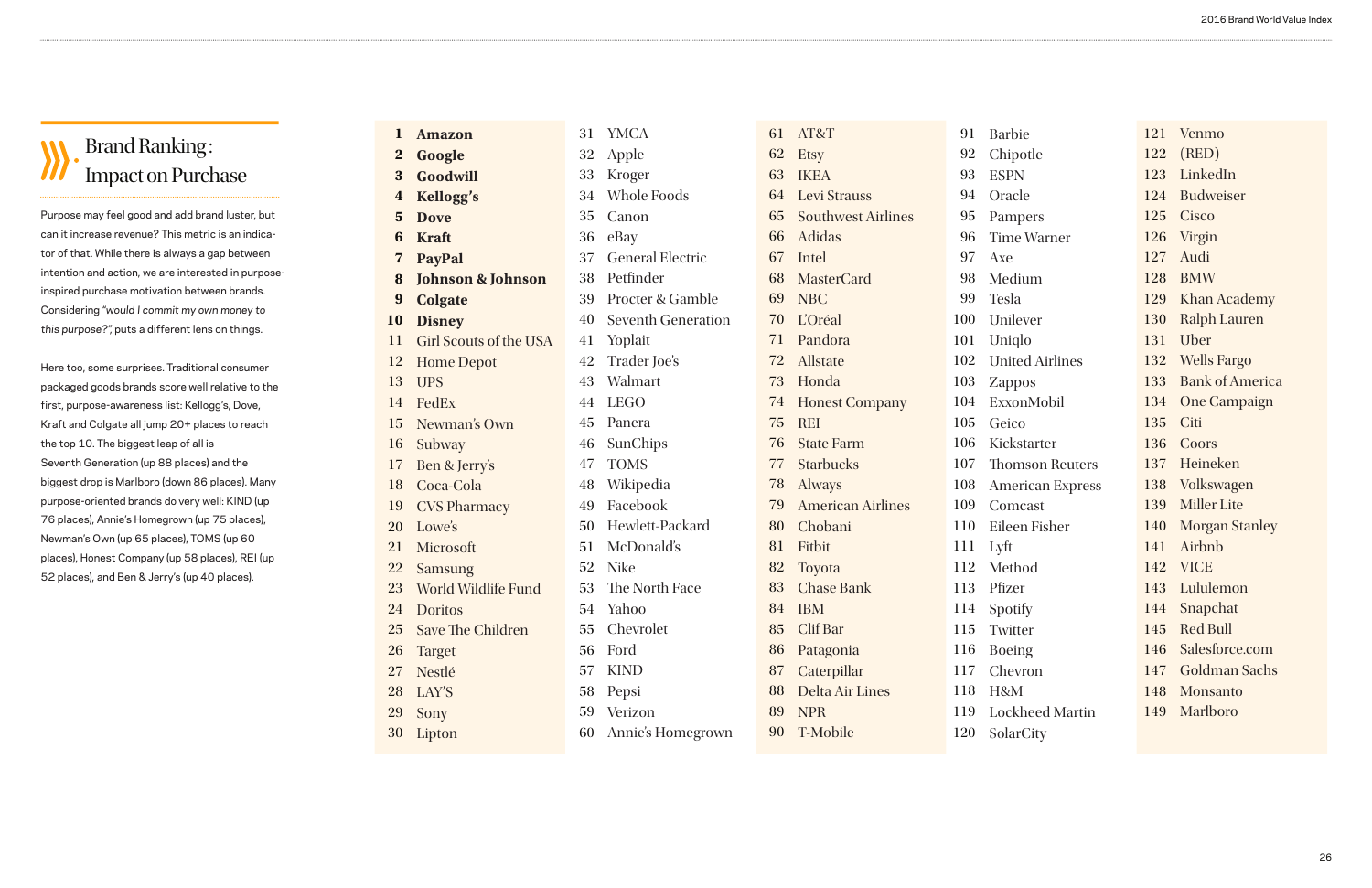# Brand World Value By Population Segment

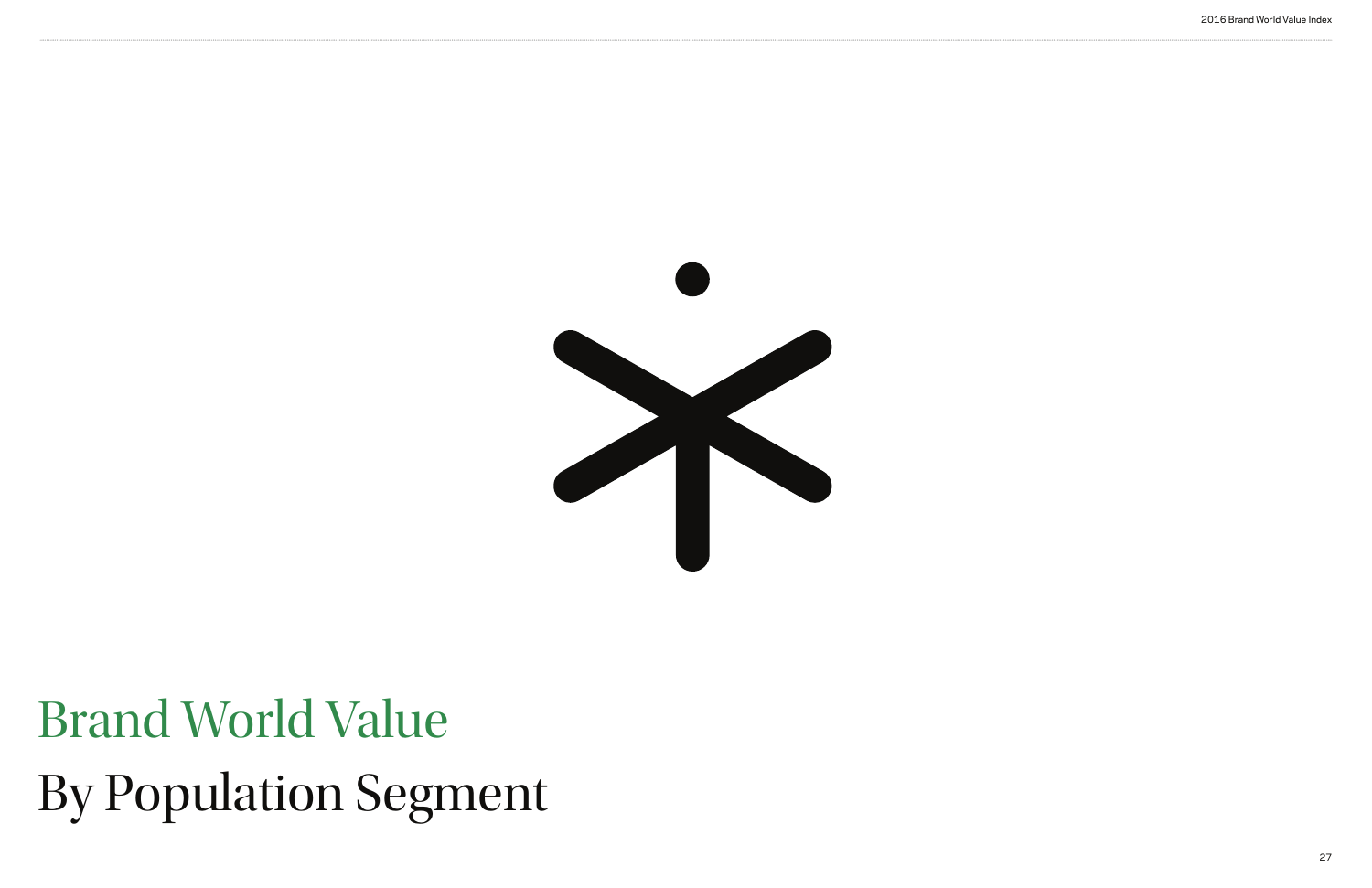#### Tech Brands

Millennials have grown up with the internet and have a strong desire to be connected and share their experiences with their peers. Social media sites like Facebook (+17), Twitter (+58), and Snapchat (+59) all moved up in the rankings, along with music streaming sites Spotify  $(+43)$  and Pandora  $(+37)$ . Wikipedia  $(+15)$  and Etsy  $(+32)$  both land in the top 50.

This demographic has shown an increasing reluctance to buy things like cars, houses and other goods which is refected in Uber (+42) and Lyft (+1) increasing in the rankings. Interestingly, despite a big marketing push, Airbnb (-3) doesn't get the bump from Millennials that is expected.

#### Shared Economy

### Brand World Value Rankings for Millennials / Generation Z

#### Social Impact

Brands that are built around a social goal, such as TOMS (+28), perform well with Millennials, as do brands that have a strong link to social good such as Starbucks (+31), Chipotle (+37), KIND (+21) and Target (+16).

With buying power in the billions in the largest global demographic, it's no surprise that brands and marketers are going to great lengths to target Millennials. The brands that perform well in the rankings are the ones that have aligned themselves with known Millennial values of connectedness and social purpose.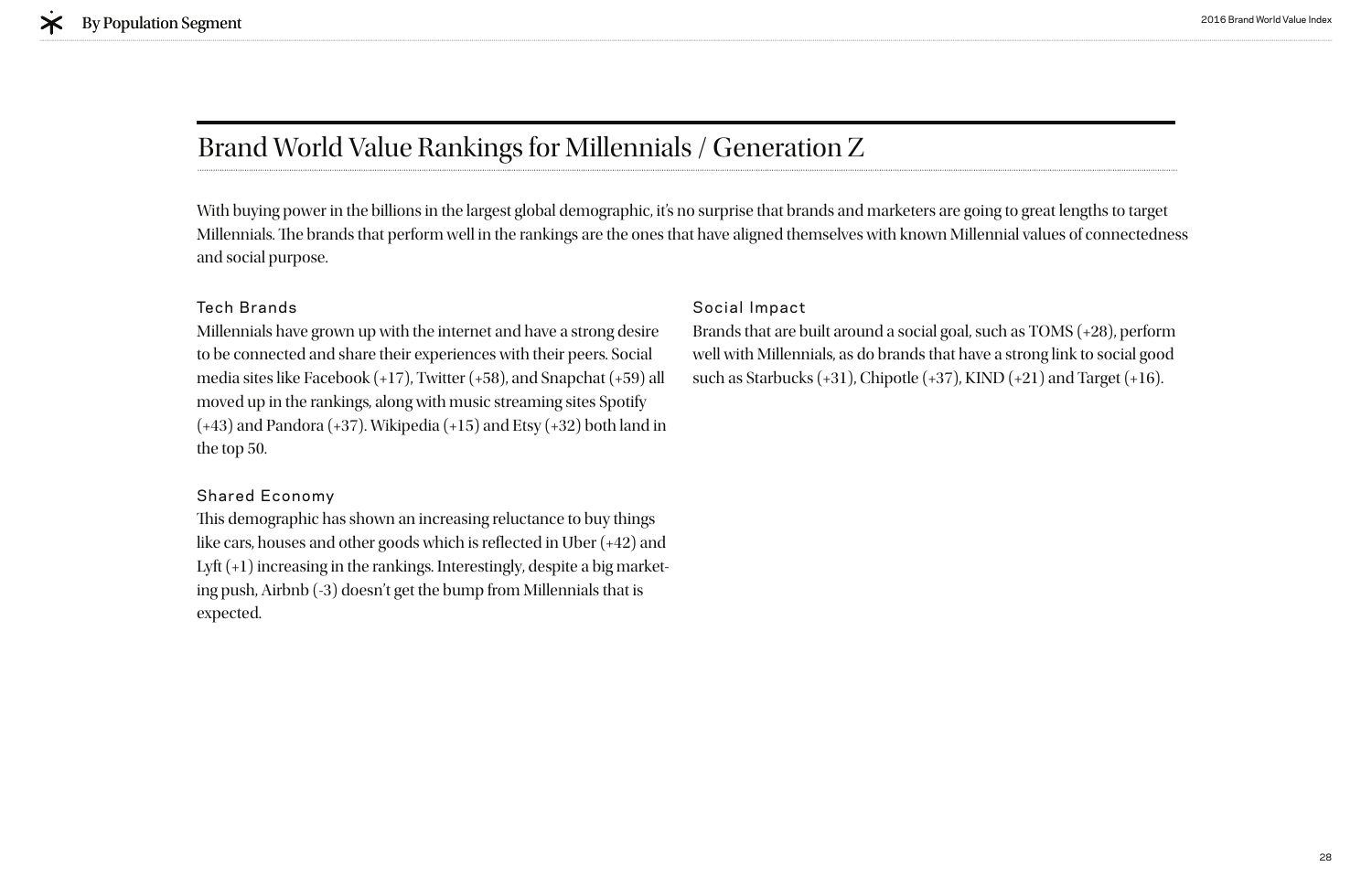irgin ewlett-Packard nilever merican Express BMW han Academy **Iiller Lite** ne Campaign alph Lauren elta Air Lines oldman Sachs udi ìzer (RED) CE ExxonMobil olkswagen  $M_{\odot}$ Lululemon lesforce.com Budweiser oors peing irbnb arlboro eineken isco onsanto

#### Brand Ranking: Millennials / Gen Z

|             | <b>Amazon</b>          | 31 | Sony                      | 61 | Lipton                    | 91  | <b>American Airlines</b> | 121 | Virg       |
|-------------|------------------------|----|---------------------------|----|---------------------------|-----|--------------------------|-----|------------|
| $\bf{2}$    | Google                 | 32 | Pandora                   | 62 | Pepsi                     | 92  | Comcast                  | 122 | Hey        |
| 3           | <b>Disney</b>          | 33 | <b>Starbucks</b>          | 63 | AT&T                      | 93  | <b>NPR</b>               | 123 | Uni        |
|             | Goodwill               | 34 | Trader Joe's              | 64 | <b>MasterCard</b>         | 94  | <b>State Farm</b>        | 124 | Am         |
| $5^{\circ}$ | <b>Kellogg's</b>       | 35 | Twitter                   | 65 | Spotify                   | 95  | Geico                    | 125 | <b>BM</b>  |
| 6           | <b>Dove</b>            | 36 | <b>YMCA</b>               | 66 | Toyota                    | 96  | <b>Thomson Reuters</b>   | 126 | Kha        |
| 7           | PayPal                 | 37 | <b>Whole Foods</b>        | 67 | <b>Always</b>             | 97  | <b>Zappos</b>            | 127 | Mil        |
| 8           | Coca-Cola              | 38 | Walmart                   | 68 | Annie's Homegrown         | 98  | Caterpillar              | 128 | One        |
| 9           | <b>Target</b>          | 39 | Yoplait                   | 69 | <b>Southwest Airlines</b> | 99  | LinkedIn                 | 129 | Ral        |
| <b>10</b>   | <b>Facebook</b>        | 40 | Etsy                      | 70 | Adidas                    | 100 | Intel                    | 130 | Del        |
| 11          | Save The Children      | 41 | Petfinder                 | 71 | <b>General Electric</b>   | 101 | Axe                      | 131 | Gol        |
| 12          | Samsung                | 42 | <b>KIND</b>               | 72 | <b>Honest Company</b>     | 102 | Venmo                    | 132 | Auc        |
| 13          | Subway                 | 43 | eBay                      | 73 | <b>Chase Bank</b>         | 103 | <b>United Airlines</b>   | 133 | Pfiz       |
| 14          | Microsoft              | 44 | Lowe's                    | 74 | T-Mobile                  | 104 | SolarCity                | 134 | (RE        |
| 15          | Apple                  | 45 | LAY'S                     | 75 | <b>NBC</b>                | 105 | Kickstarter              | 135 | <b>VIC</b> |
| 16          | World Wildlife Fund    | 46 | Nestlé                    | 76 | Chevrolet                 | 106 | <b>Time Warner</b>       | 136 | Exx        |
| 17          | Wikipedia              | 47 | Newman's Own              | 77 | Fitbit                    | 107 | Oracle                   | 137 | Vol        |
| 18          | Kraft                  | 48 | L'Oréal                   | 78 | <b>Barbie</b>             | 108 | Lyft                     | 138 | <b>IBN</b> |
| 19          | Colgate                | 49 | Panera                    | 79 | Chobani                   | 109 | <b>Wells Fargo</b>       | 139 | Citi       |
| 20          | <b>UPS</b>             | 50 | McDonald's                | 80 | Snapchat                  | 110 | <b>Lockheed Martin</b>   | 140 | Lul        |
| 21          | <b>CVS Pharmacy</b>    | 51 | SunChips                  | 81 | Patagonia                 | 111 | Method                   | 141 | Sale       |
| 22          | <b>TOMS</b>            | 52 | <b>IKEA</b>               | 82 | Ford                      | 112 | H&M                      | 142 | Buc        |
| 23          | Johnson & Johnson      | 53 | Chipotle                  | 83 | <b>REI</b>                | 113 | Uniqlo                   | 143 | Co(        |
|             | 24 FedEx               | 54 | Pampers                   | 84 | Medium                    | 114 | <b>Bank of America</b>   | 144 | <b>Boe</b> |
| 25          | <b>LEGO</b>            | 55 | The North Face            | 85 | Red Bull                  |     | 115 ESPN                 | 145 | Airl       |
| 26          | <b>Nike</b>            | 56 | Yahoo                     | 86 | Honda                     |     | 116 Morgan Stanley       | 146 | Ma         |
| 27          | <b>Home Depot</b>      | 57 | Kroger                    | 87 | Procter & Gamble          |     | 117 Clif Bar             | 147 | Hei        |
| 28          | Doritos                | 58 | <b>Seventh Generation</b> | 88 | Uber                      | 118 | Levi Strauss             | 148 | Cis        |
| 29          | Ben & Jerry's          | 59 | Verizon                   | 89 | Allstate                  | 119 | Eileen Fisher            | 149 | Mo         |
| 30          | Girl Scouts of the USA | 60 | Canon                     | 90 | Tesla                     |     | 120 Chevron              |     |            |
|             |                        |    |                           |    |                           |     |                          |     |            |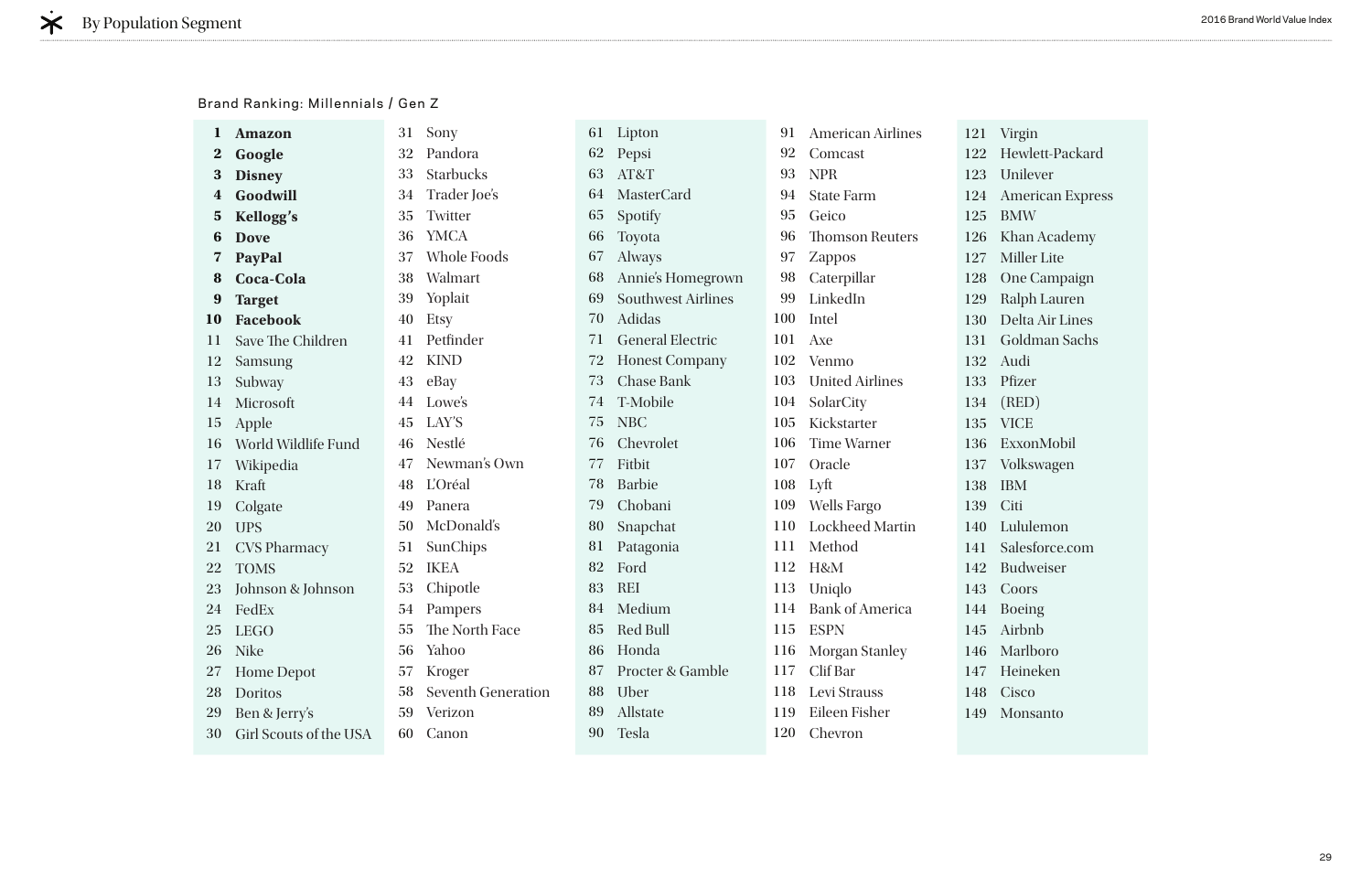





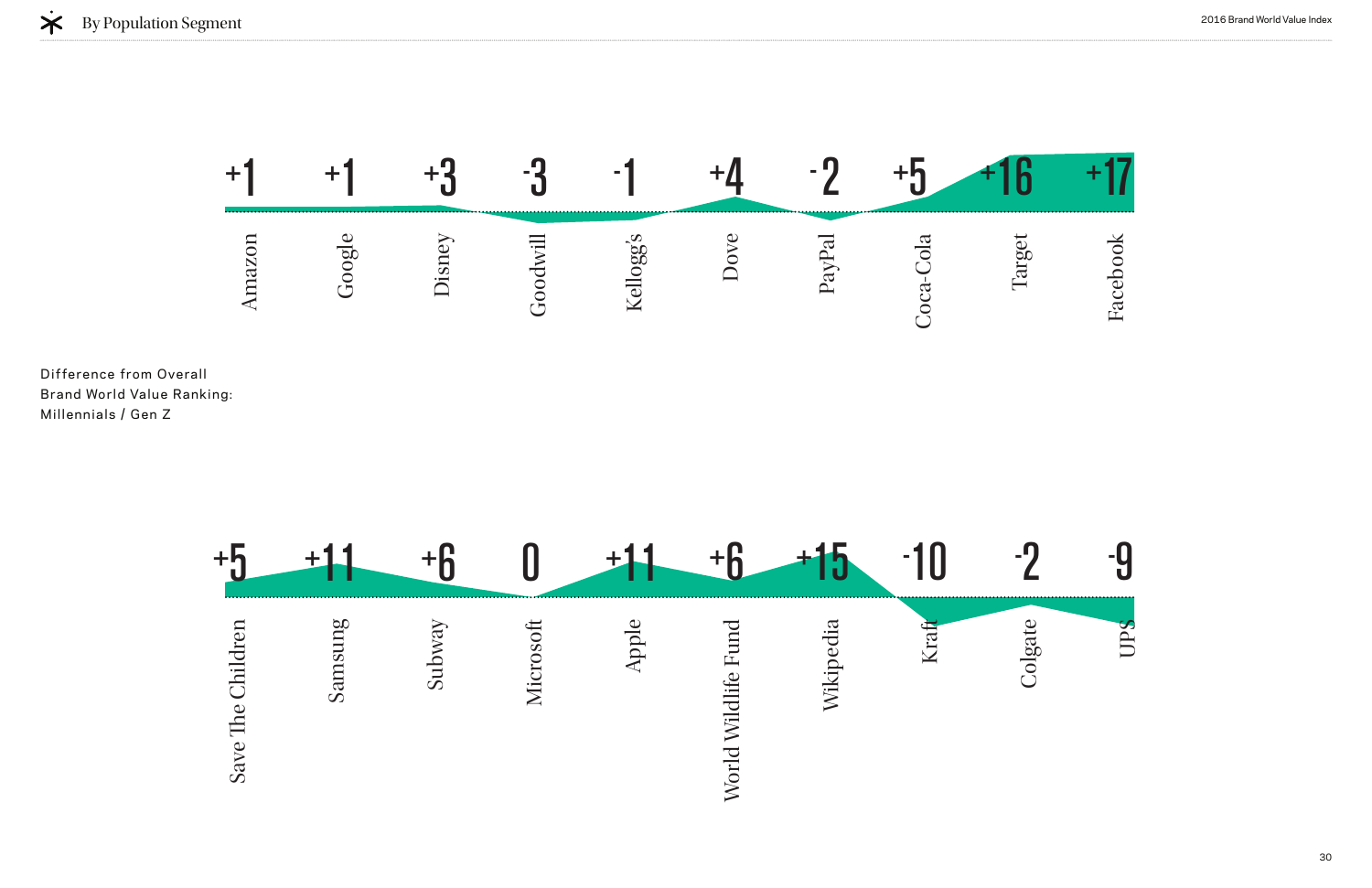# Hewlett-Packard Hewlett-Packard

|   | $\blacksquare$         |                                                      | ш                            |   |                           |  |
|---|------------------------|------------------------------------------------------|------------------------------|---|---------------------------|--|
| ă | R<br>$\mathbf{\Omega}$ | S<br>$\bullet$<br>Ē<br>ta<br>$\overline{\mathbf{e}}$ | $\overline{\mathbf{H}}$<br>C | ᆖ | $\sigma$<br>$\infty$<br>– |  |





Biggest Movers: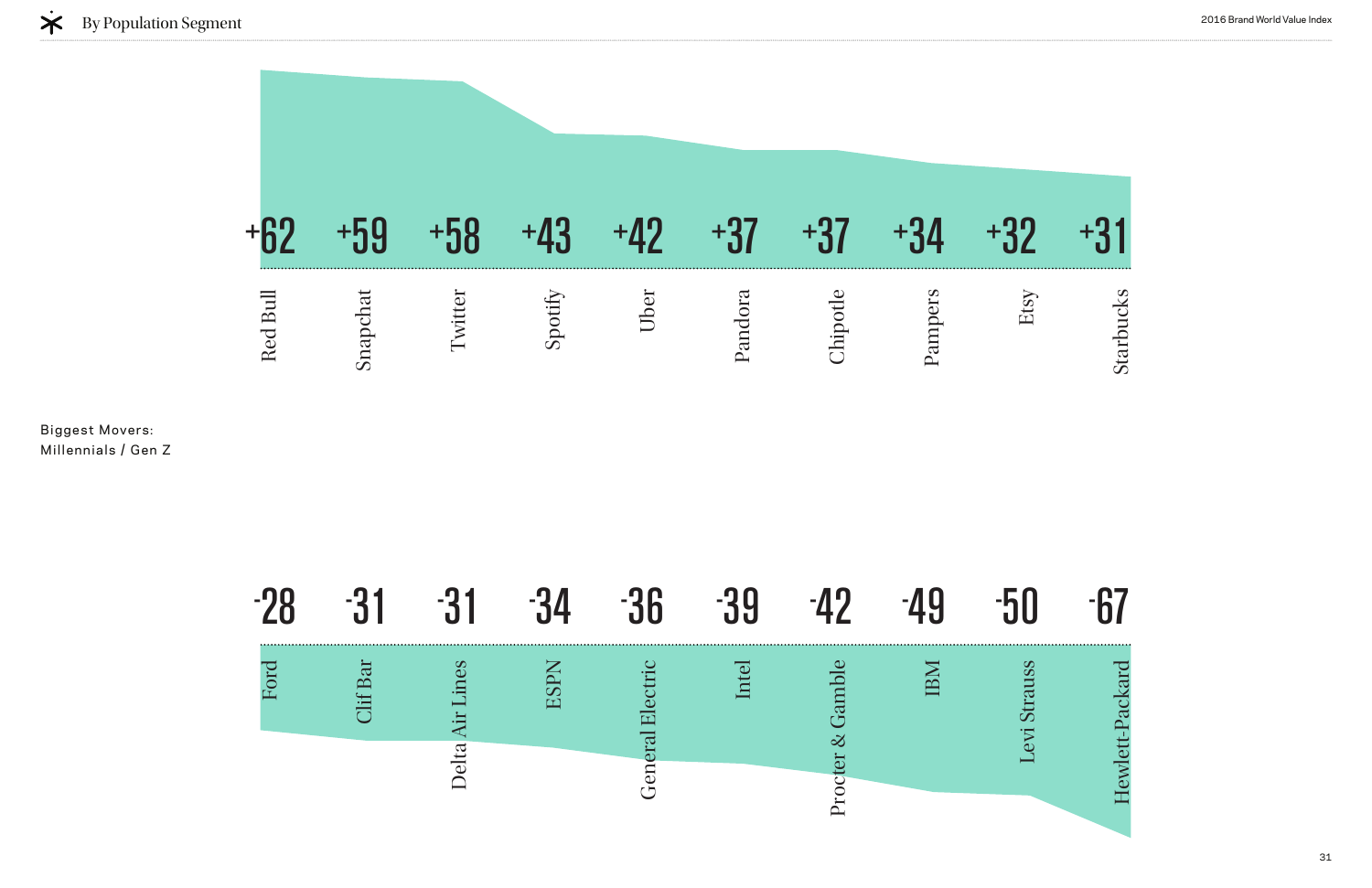#### Benefiting children

Not surprisingly, Moms connect to brands that provide a direct impact to children such as non-profit organizations Save the Children  $(+11)$ , and YMCA (+9), as well as powerhouse consumer brands Pampers (+76) and LEGO (+21).

#### Power buying

Moms highly rated brands that serve as the tools of the infrastructure of their lives as the power buyers the family. Amazon  $(\#1)$ , Target  $(+17)$ and Walmart (+22).

#### Life infrastructure

Moms highly rated brands that serve as the tools of the infrastructure of their lives as Chief Procurement Officer and Chief Communication Officer of the family. Amazon  $(*1)$ , Target  $(+17)$ , Walmart  $(+22)$  and Facebook (+16).

Moms were also more likely to connect with all-American family favorites like LAY'S  $(+14)$ , McDonald's  $(+11)$  and Pepsi  $(+21)$ .

#### Leading with purpose

Moms ranked brands that are iconic examples of purpose more highly than the general sample, reinforcing the relevance of positive social impact efforts to Moms, including Dove  $(+8)$  and its Real Beauty campaign, Yoplait (+23) and its support for breast cancer research, and TOMS (+25) with its one-for-one philanthropic model.

The Mom rankings reflect the complex role she often plays in her home as chief nurturer, power buyer, communicator, changemaker and magicmaker. Moms in America across our sample more highly rated brands that support her in fueling the life of the family, brands that support her as a woman, as well as brands that support her values in making a better world.

#### Women's self-care

Moms highly rated women's self-care brands who have put purpose forward in communications in the past year, seeming to notice the Always (+44) "Like A Girl" campaign and L'Oréal (+30) "Women of Worth" initiative.

#### Family favorites

#### Declining brands

Girl Scouts (-24), UPS (-21), Coca Cola (-22), CVS (-22) FedEx (-26), Lowe's (-24), Home Depot (-35)

#### Brand World Value Rankings for Moms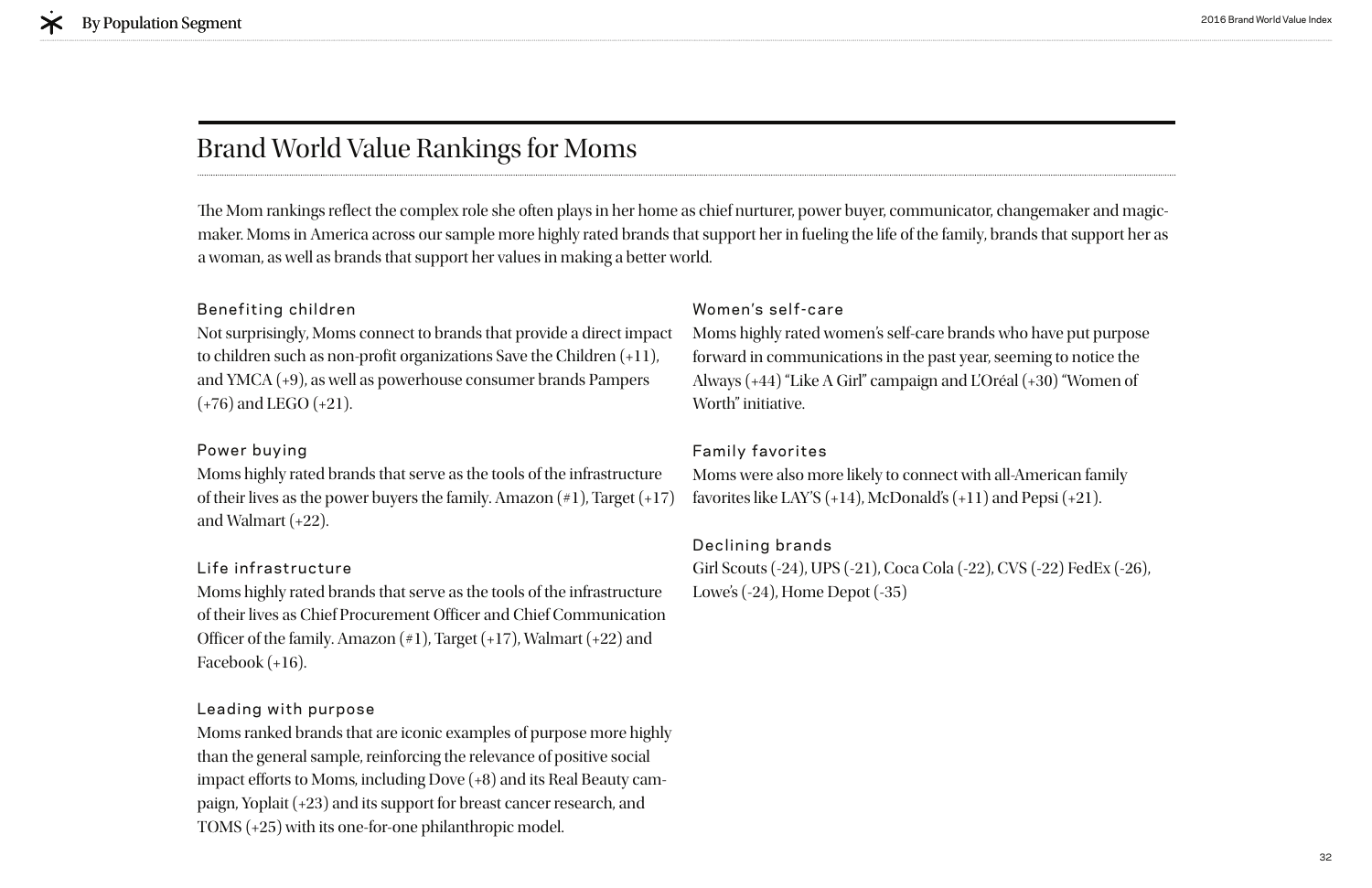|                         | <b>Amazon</b>            | 31 | Girl Scouts of the USA  | 61 | Levi Strauss              | 91  | Ralph Lauren             | 121 |
|-------------------------|--------------------------|----|-------------------------|----|---------------------------|-----|--------------------------|-----|
| $\bf{z}$                | <b>Dove</b>              | 32 | <b>UPS</b>              | 62 | Chobani                   | 92  | Comcast                  | 122 |
| 3                       | <b>Disney</b>            | 33 | <b>Whole Foods</b>      | 63 | Verizon                   | 93  | Honda                    | 123 |
| 4                       | Goodwill                 | 34 | Yahoo                   | 64 | Newman's Own              | 94  | <b>REI</b>               | 124 |
| $\overline{\mathbf{5}}$ | <b>Save The Children</b> | 35 | Coca-Cola               | 65 | <b>IKEA</b>               | 95  | Uber                     | 125 |
| 6                       | <b>YMCA</b>              | 36 | Procter & Gamble        | 66 | Canon                     | 96  | <b>Chase Bank</b>        | 126 |
| 7                       | <b>Kellogg's</b>         | 37 | L'Oréal                 | 67 | eBay                      | 97  | Zappos                   | 127 |
| 8                       | <b>Target</b>            | 38 | Doritos                 | 68 | <b>Honest Company</b>     | 98  | Geico                    | 128 |
| 9                       | Google                   | 39 | Lipton                  | 69 | Chevrolet                 | 99  | <b>American Airlines</b> | 129 |
| 10                      | <b>Kraft</b>             | 40 | <b>Always</b>           | 70 | <b>Seventh Generation</b> | 100 | Snapchat                 | 130 |
| 11                      | Facebook                 | 41 | Pandora                 | 71 | The North Face            | 101 | Intel                    | 131 |
| 12                      | Pampers                  | 42 | <b>CVS Pharmacy</b>     | 72 | Ford                      | 102 | Medium                   | 132 |
| 13                      | PayPal                   | 43 | Wikipedia               | 73 | <b>United Airlines</b>    | 103 | LinkedIn                 | 133 |
| 14                      | Subway                   | 44 | FedEx                   | 74 | Annie's Homegrown         | 104 | <b>Time Warner</b>       | 134 |
| 15                      | Yoplait                  | 45 | Lowe's                  | 75 | <b>Wells Fargo</b>        | 105 | H&M                      | 135 |
| 16                      | Microsoft                | 46 | <b>MasterCard</b>       | 76 | Volkswagen                | 106 | Caterpillar              | 136 |
| 17                      | LAY'S                    | 47 | Home Depot              | 77 | Spotify                   | 107 | Oracle                   | 137 |
| 18                      | Walmart                  | 48 | Toyota                  | 78 | Method                    | 108 | <b>NPR</b>               | 138 |
| 19                      | Johnson & Johnson        | 49 | Petfinder               | 79 | Allstate                  | 109 | Unilever                 | 139 |
| <b>20</b>               | <b>LEGO</b>              | 50 | Panera                  | 80 | T-Mobile                  | 110 | Clif Bar                 | 140 |
| 21                      | Samsung                  | 51 | Etsy                    | 81 | Twitter                   | 111 | Tesla                    | 141 |
| <b>22</b>               | Sony                     | 52 | Kroger                  | 82 | Hewlett-Packard           | 112 | Lyft                     | 142 |
| 23                      | McDonald's               | 53 | Apple                   | 83 | AT&T                      | 113 | SolarCity                | 143 |
| 24                      | Nestlé                   | 54 | Trader Joe's            | 84 | Chipotle                  | 114 | Virgin                   | 144 |
| <b>25</b>               | <b>TOMS</b>              | 55 | SunChips                | 85 | Fitbit                    | 115 | <b>Lockheed Martin</b>   | 145 |
| <b>26</b>               | <b>Nike</b>              | 56 | <b>NBC</b>              | 86 | <b>Southwest Airlines</b> | 116 | <b>Thomson Reuters</b>   | 146 |
| 27                      | Colgate                  | 57 | <b>KIND</b>             | 87 | <b>State Farm</b>         | 117 | Red Bull                 | 147 |
| 28                      | <b>Starbucks</b>         | 58 | <b>Barbie</b>           | 88 | Patagonia                 | 118 | Venmo                    | 148 |
| <b>29</b>               | Ben & Jerry's            | 59 | World Wildlife Fund     | 89 | Adidas                    | 119 | Uniqlo                   | 149 |
| 30                      | Pepsi                    | 60 | <b>General Electric</b> | 90 | Pfizer                    | 120 | Axe                      |     |

Eileen Fisher One Campaign IBM ESPN Morgan Stanley ExxonMobil Bank of America American Express Lululemon Chevron Delta Air Lines Miller Lite Budweiser Goldman Sachs Salesforce.com (RED) Citi BMW Marlboro VICE Khan Academy Cisco Kickstarter Monsanto Boeing Coors Heineken Airbnb Audi

#### Brand Ranking: Moms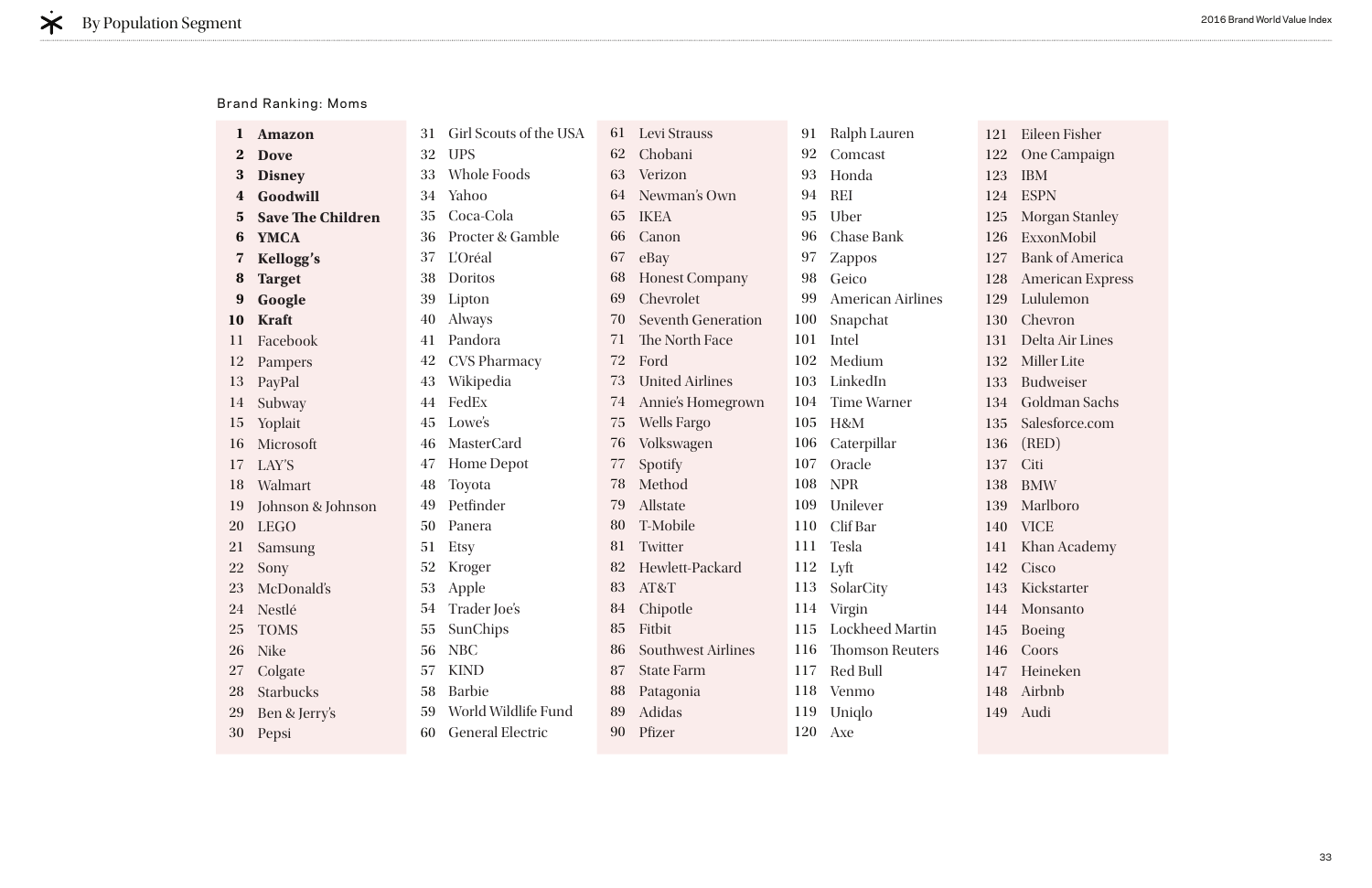Difference from Overall Brand World Value Ranking: Moms

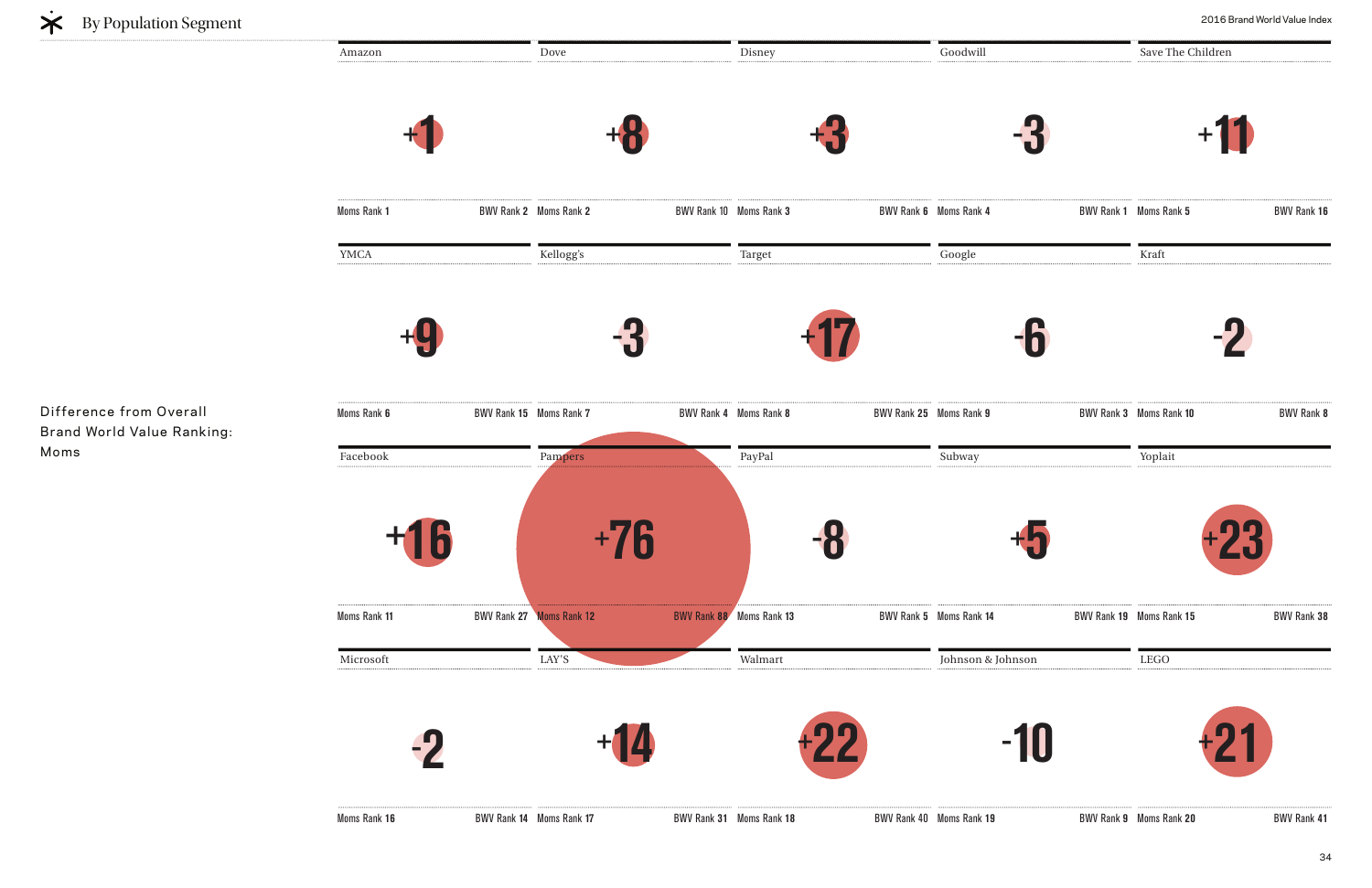Biggest Movers: Moms







| a ka | - 1                                           |            |                         |                                                 |                     |                 |      |  |
|------|-----------------------------------------------|------------|-------------------------|-------------------------------------------------|---------------------|-----------------|------|--|
|      | Packar<br>$\overline{\mathbb{C}}$<br>ewl<br>┯ | es<br>elta | $\overline{\mathbf{p}}$ | ep<br>$\mathbf{\Omega}$<br>0 <sub>II</sub><br>━ | $\overline{\Gamma}$ | $\infty$<br>nan | Inte |  |

## 43 -43 Kickstarter ESPN Kickstarter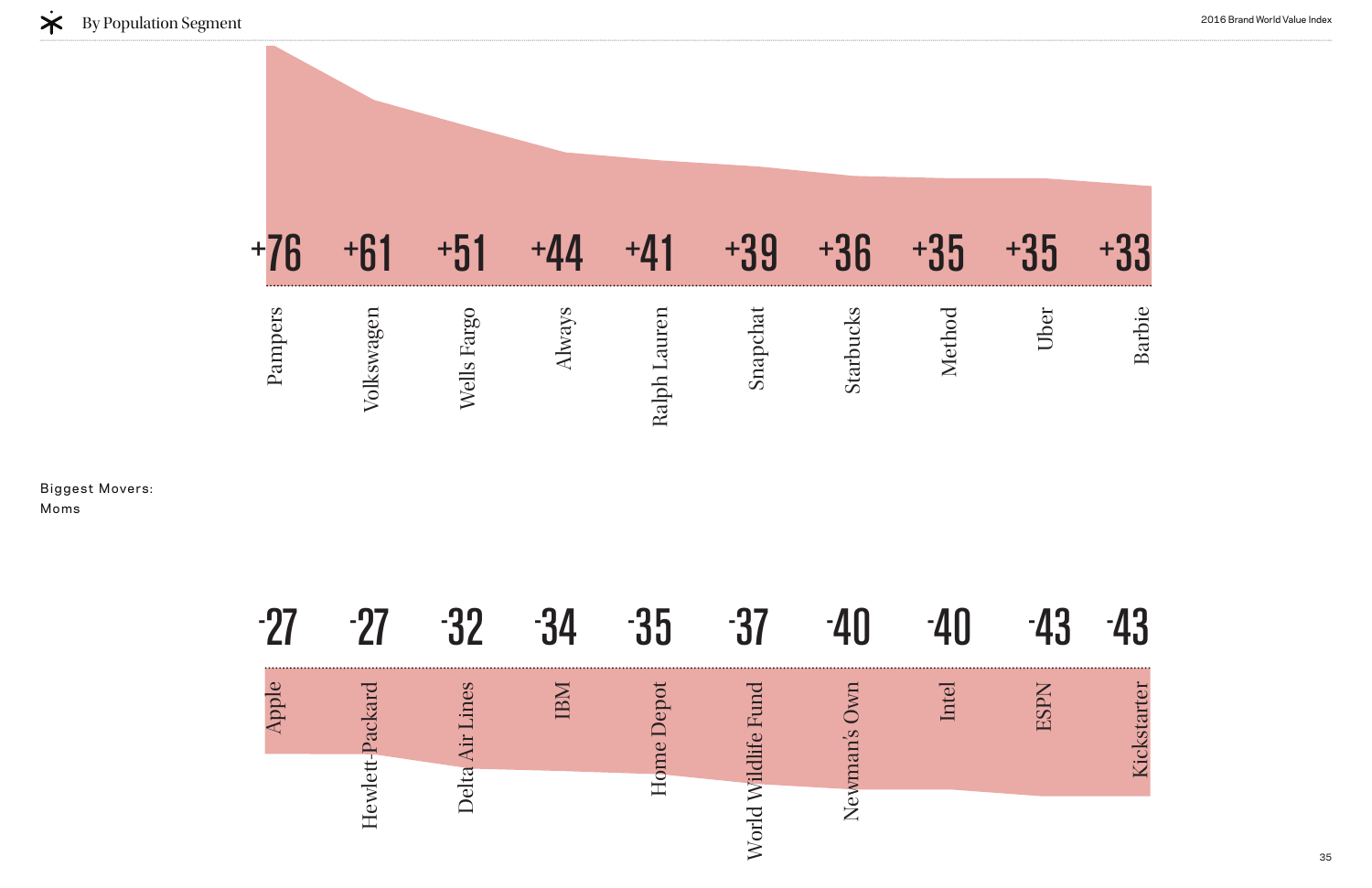### Brand World Value Rankings for Generation X / Boomers

This segment is defined as age 35+.

#### All-American Brands

The older generations demonstrated a stronger connection to All-American traditional brands Procter & Gamble (+15) and Levi Strauss (+19), yet were less rewarding to traditional family brands Coca-Cola (-6), Disney (-15) and Target (-6).

#### Old Tech

Perhaps the most striking trend in the data for those over 35 years of age is how little the rankings differ from the general population. They might be considered "the establishment," generally refecting the strength of big brands that have connected with them on values over the years.

Gen X and Boomers were more likely to rate traditional tech brands Hewlett-Packard (+19), Intel (+16) and General Electric (+8) positively, perhaps reflecting their longstanding exposure to, and relationship with, those brands.

#### New tech

While still rating new tech brands Amazon (#2), Google (#3) and PayPal (#6) at the top of the list, they rated Wikipedia (-10) and Facebook (-7) lower than other groups.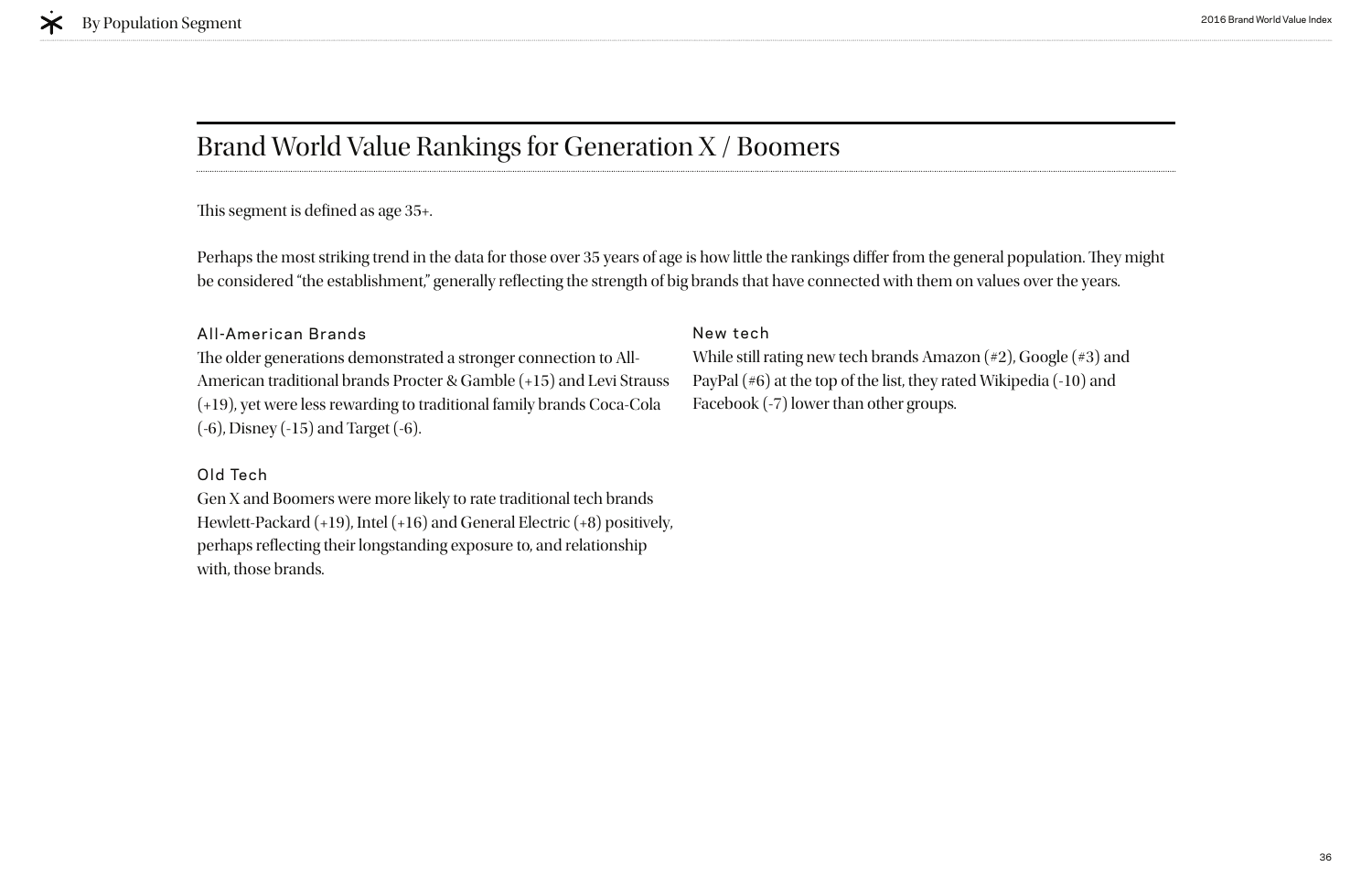| $\bf{l}$  | Goodwill                      | <b>Target</b><br>31             | 61 | SunChips                  | 91  | Patagonia               |
|-----------|-------------------------------|---------------------------------|----|---------------------------|-----|-------------------------|
| $\bf{2}$  | <b>Amazon</b>                 | McDonald's<br>32                | 62 | <b>Seventh Generation</b> | 92  | <b>Boeing</b>           |
| 3         | Google                        | Doritos<br>33                   | 63 | <b>State Farm</b>         | 93  | Geico                   |
| 4         | <b>Girl Scouts of the USA</b> | Facebook<br>34                  | 64 | <b>TOMS</b>               | 94  | Pfizer                  |
| 5         | <b>Kellogg's</b>              | Lipton<br>35                    | 65 | Honda                     | 95  | <b>Time Warner</b>      |
| 6         | <b>PayPal</b>                 | Hewlett-Packard<br>36           | 66 | <b>IKEA</b>               | 96  | Cisco                   |
| 7         | <b>Johnson &amp; Johnson</b>  | Canon<br>37                     | 67 | Allstate                  | 97  | <b>United Airlines</b>  |
| 8         | <b>Kraft</b>                  | Yahoo<br>38                     | 68 | Adidas                    | 98  | <b>Budweiser</b>        |
| 9         | <b>UPS</b>                    | Sony<br>39                      | 69 | <b>IBM</b>                | 99  | <b>Barbie</b>           |
| <b>10</b> | <b>Home Depot</b>             | <b>Whole Foods</b><br>40        | 70 | The North Face            | 100 | Kickstarter             |
| 11        | <b>YMCA</b>                   | Yoplait<br>41                   | 71 | Chobani                   | 101 | <b>Thomson Reuters</b>  |
| 12        | Dove                          | Wikipedia<br>42                 | 72 | <b>KIND</b>               | 102 | T-Mobile                |
| 13        | Lowe's                        | eBay<br>43                      | 73 | <b>ESPN</b>               | 103 | <b>Zappos</b>           |
| 14        | Microsoft                     | Walmart<br>44                   | 74 | Annie's Homegrown         | 104 | Pampers                 |
| 15        | FedEx                         | Intel<br>45                     | 75 | <b>Starbucks</b>          | 105 | <b>American Express</b> |
| 16        | Colgate                       | Ford<br>46                      | 76 | L'Oréal                   | 106 | Chipotle                |
| 17        | Save The Children             | Trader Joe's<br>47              | 77 | <b>American Airlines</b>  | 107 | ExxonMobil              |
| 18        | Newman's Own                  | Kroger<br>48                    | 78 | Toyota                    | 108 | Axe                     |
| 19        | Coca-Cola                     | Levi Strauss<br>49              | 79 | Clif Bar                  | 109 | Unilever                |
| 20        | <b>CVS Pharmacy</b>           | Verizon<br>50                   | 80 | <b>NPR</b>                | 110 | Uniqlo                  |
| 21        | <b>Disney</b>                 | <b>LEGO</b><br>51               | 81 | <b>Chase Bank</b>         | 111 | Medium                  |
| 22        | Subway                        | Pepsi<br>52                     | 82 | Pandora                   | 112 | LinkedIn                |
| 23        | World Wildlife Fund           | <b>NBC</b><br>53                | 83 | Delta Air Lines           | 113 | (RED)                   |
| 24        | <b>Samsung</b>                | Chevrolet<br>54                 | 84 | <b>Honest Company</b>     |     | $114$ Lyft              |
| <b>25</b> | Apple                         | Petfinder<br>55                 | 85 | Fitbit                    |     | 115 Method              |
| <b>26</b> | Ben & Jerry's                 | MasterCard<br>56                | 86 | <b>REI</b>                | 116 | Tesla                   |
| 27        | <b>General Electric</b>       | Panera<br>57                    | 87 | <b>Etsy</b>               | 117 | SolarCity               |
| 28        | Nestlé                        | <b>Southwest Airlines</b><br>58 | 88 | Oracle                    | 118 | Eileen Fisher           |
| 29        | LAY'S                         | <b>Nike</b><br>59               | 89 | Caterpillar               | 119 | Khan Academy            |
| 30        | <b>Procter &amp; Gamble</b>   | AT&T<br>60                      | 90 | Always                    | 120 | <b>Lockheed Martin</b>  |

121 H&M 122 Virgin 123 Venmo 124 Comcast 125 Coors 126 Spotify 127 Citi 128 Twitter 129 Heineken 130 Chevron 131 Wells Fargo 132 One Campaign 133 Salesforce.com 134 BMW 135 Bank of America 136 VICE 137 Airbnb 138 Volkswagen 139 Ralph Lauren 140 Lululemon 141 Snapchat 142 Uber 143 Morgan Stanley 144 Audi 145 Goldman Sachs 146 Miller Lite 147 Monsanto 148 Red Bull 149 Marlboro

#### Brand Ranking: Gen X / Boomers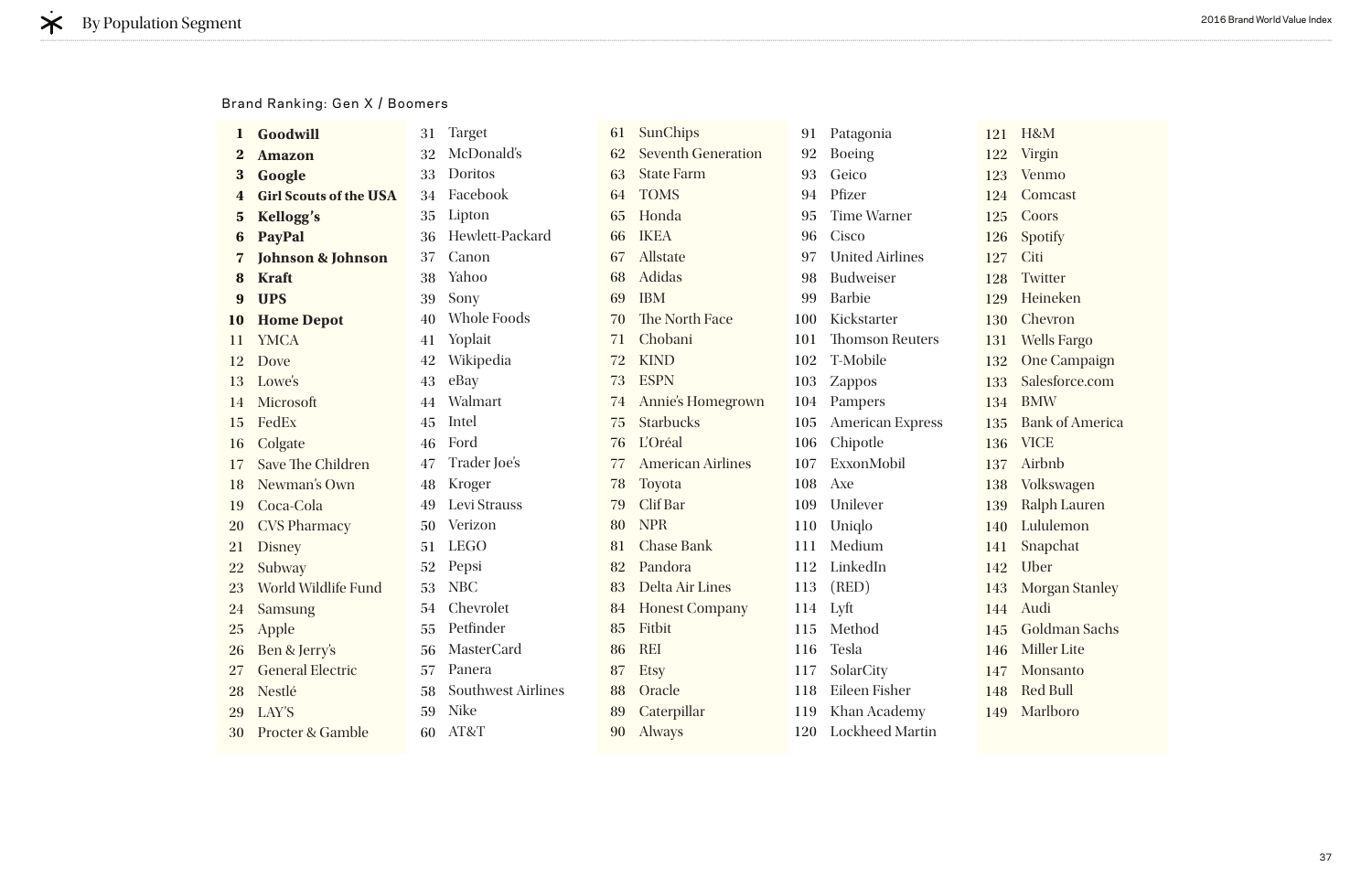| Difference from Overall<br><b>Brand World Value Ranking:</b><br>Gen X / Boomers | Goodwill              | Amazon | Google                                       | Girl Scouts of the US. | Kellogg's                                     | PayPal  | Johnson & Johnson                        | Kraft         |                 | Home Depot |
|---------------------------------------------------------------------------------|-----------------------|--------|----------------------------------------------|------------------------|-----------------------------------------------|---------|------------------------------------------|---------------|-----------------|------------|
|                                                                                 | ╅,                    |        |                                              |                        |                                               | т       |                                          |               |                 |            |
|                                                                                 | $\bar{\Xi}$<br>$\sum$ | Jove   | owe's<br>$\overline{\underline{\mathsf{L}}}$ | osoft<br>Micr          | $\overline{\mathbf{d}}$<br>O)<br>$\mathbf{L}$ | Colgate | $\overline{\mathsf{C}}$<br>Save The Chil | D<br>Newman's | Cola<br>$Coca-$ | CVS Phar   |

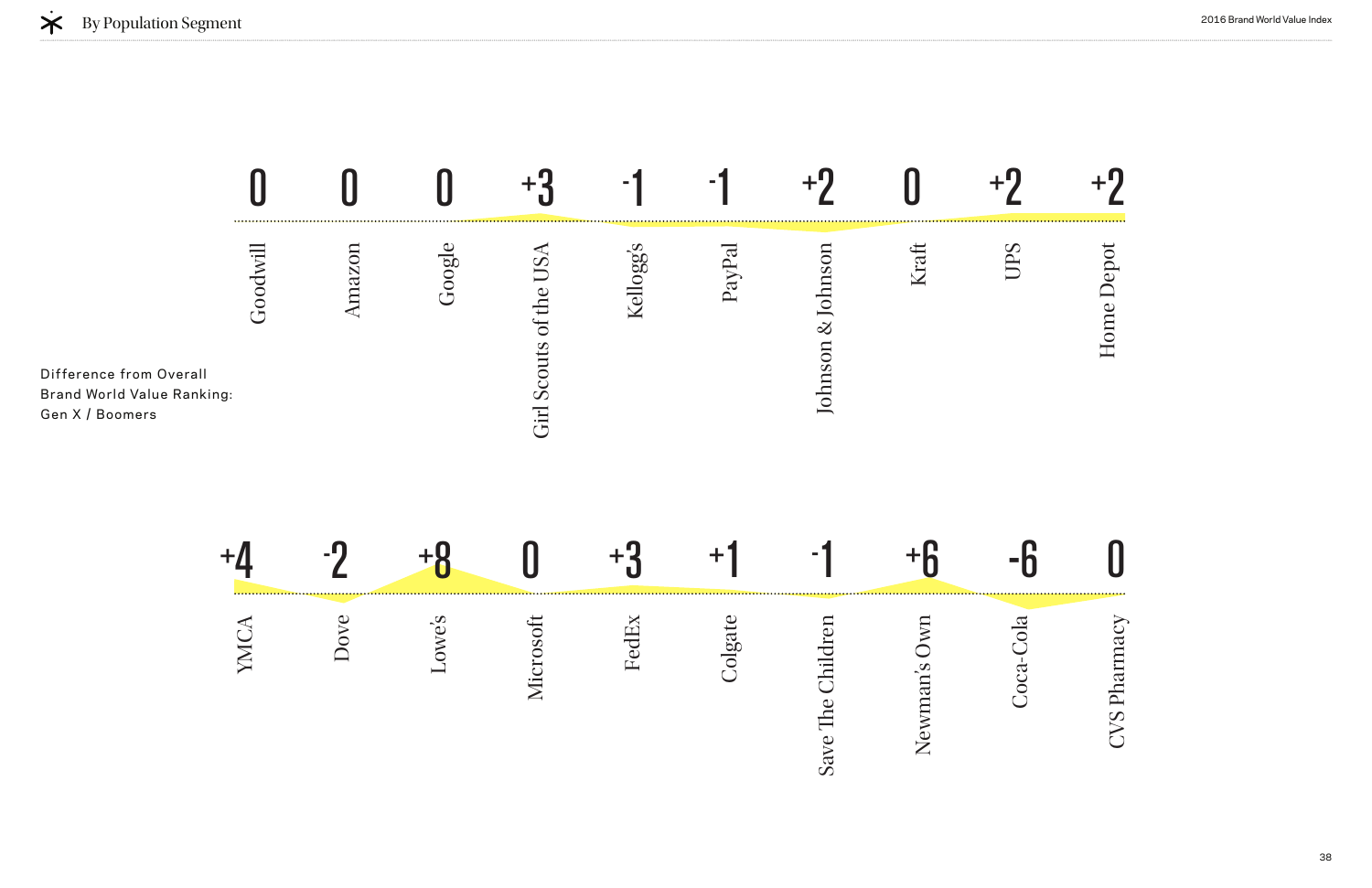# Delta Air Lines Delta Air Lines

Procter & Gamble Procter & Gamble

|       | +9      | $+25$       | $+20$   | $+19$           | $+19$                            | +17     | $+16$    | $+16$           | 15               |
|-------|---------|-------------|---------|-----------------|----------------------------------|---------|----------|-----------------|------------------|
| Cisco | Boeing  | Budweiser   | IBM     | Hewlett-Packard | Levi Strauss                     | Pfizer  | Intel    | Delta Air Lines | Procter & Gamble |
| -13   | -13     | -14         |         | -15             | <mark>h</mark><br>$\blacksquare$ | $-16$   | $-16$    | -18             | <b>}5</b>        |
| Nike  |         | <b>TOMS</b> |         | Disney          | Etsy                             |         |          | Spotify         | Twitter          |
|       | Pandora |             | Comcast |                 |                                  | Pampers | Chipotle |                 |                  |



Biggest Movers: Gen X / Boomers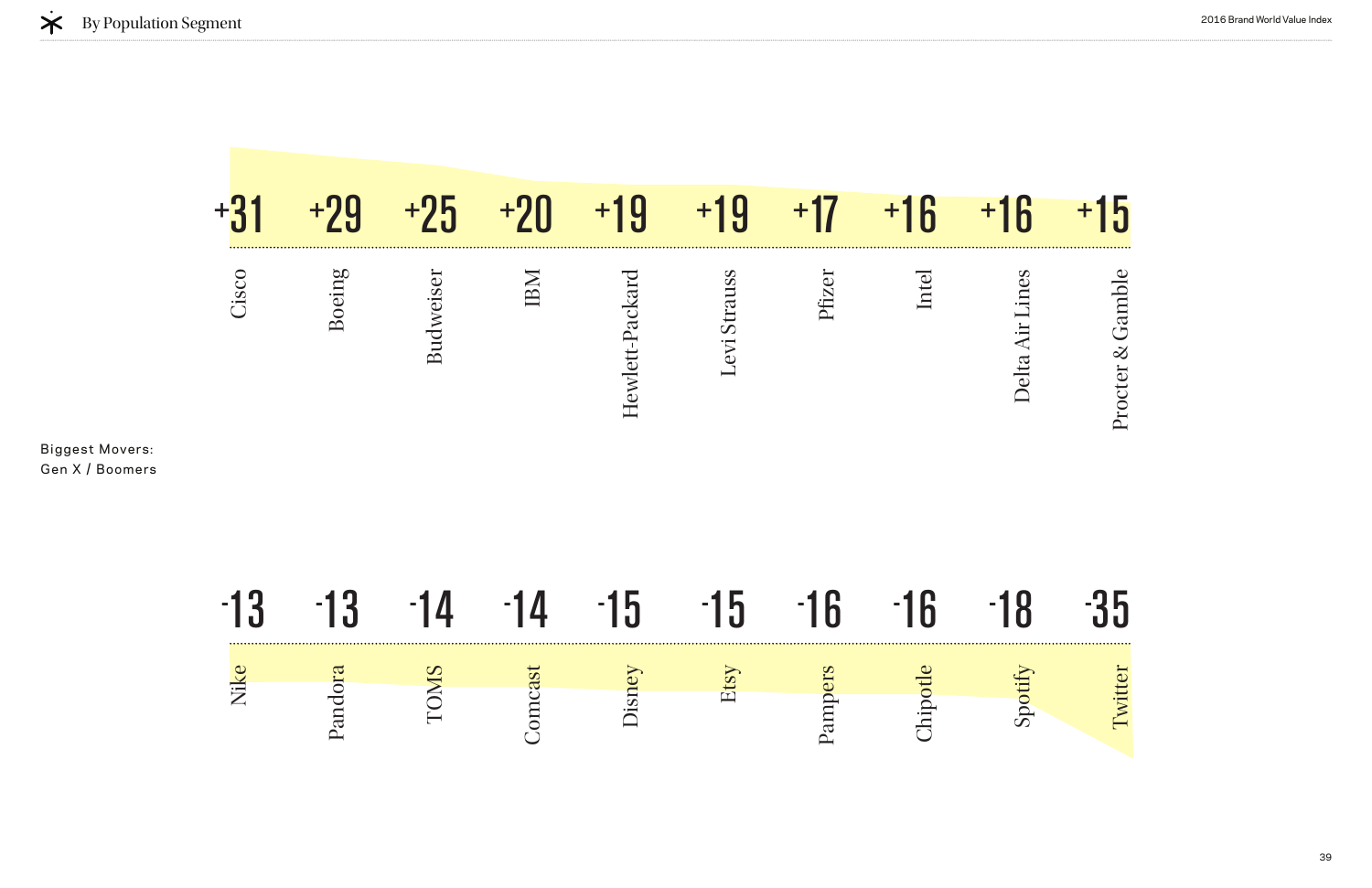Maybe not surprisingly, they valued fnancial services brands like Morgan Stanley (+69), Goldman Sachs (+60), Chase Bank (+51), American Express (+23) and Citi (+22) more than other consumers who rate banks significantly lower.

#### Banks

Also, enjoying massive jump among these consumers are outdoor brands like Patagonia  $(+74)$ , REI  $(+61)$  and The North Face  $(+46)$ .

#### Outdoor Adventure

Select online and offline news sources were viewed as more valuable by these consumers. Traditional sources like Thomson Reuters  $(+73)$ and NPR (+51) as well as emerging online news sources such as LinkedIn (+63), Medium (+38) and Twitter (+23) all gained ground with this group.

#### News Sources

#### Social Impact

Patagonia (+74), Seventh Generation (+38), Annie's Homegrown (+48), Khan Academy (+39)

#### Airlines

brands that are perceived as being less healthy as well as a few other ubiquitous brands in culture. The brands that made huge jumps with these influential consumers were perhaps speaking to lifestyle and interests. Also, brands that are focused on social impact or improving health gained ground with this group, perhaps speaking to their understanding of the challenges we collectively face. Interestingly, these consumers also demonstrated their discerning view of brands, giving two airlines big boosts while two airlines lost ground when compared to the general public. Some brands are ranked much lower than by the general population; this includes some food

> Interestingly, these consumers generously reward two airline brands, Southwest Airlines (+55) and American Airlines (+64), but rated Delta Airlines (-6) and United Airlines (-11) lower than other consumers.

### Declining brands

Lays (-101), McDonalds (-79), Pepsi (-71), Lipton (-70), Doritos (-72), Subway (-71) Facebook (-70), NBC (-79), Walmart (-102), Sony (-66)

Elites are defned as people who are college educated and earn \$100K+ in personal annual income.

# Brand World Value Rankings for Elites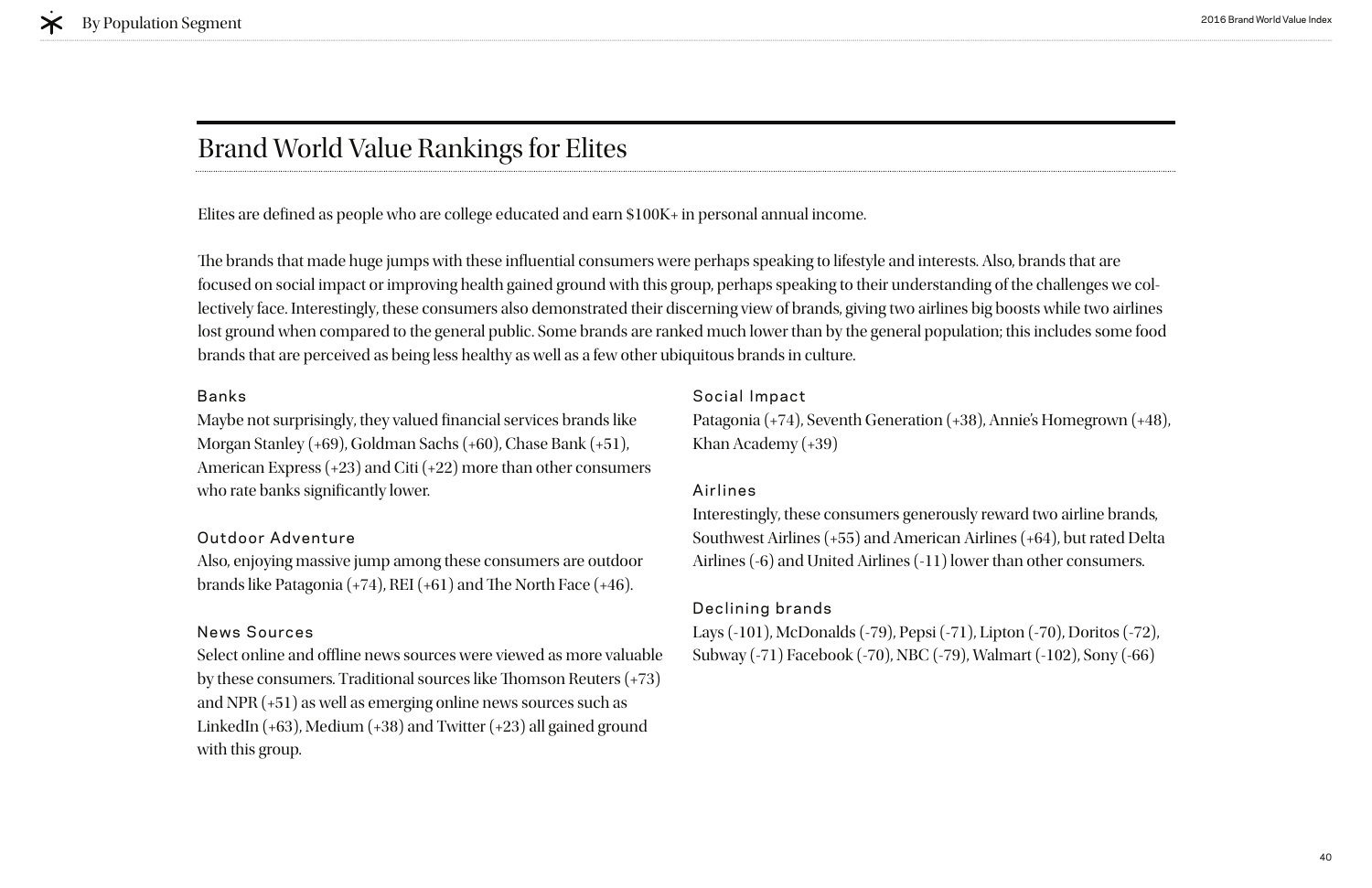| 1               | Goodwill                      | 31 | <b>KIND</b>            |
|-----------------|-------------------------------|----|------------------------|
| $\bf{2}$        | <b>Trader Joe's</b>           | 32 | <b>NPR</b>             |
| 3               | <b>Girl Scouts of the USA</b> |    | 33 Geico               |
| $\bf{4}$        | <b>YMCA</b>                   | 34 | Kroger                 |
| 5 <sup>5</sup>  | <b>PayPal</b>                 | 35 | <b>Barbie</b>          |
| 6               | <b>World Wildlife Fund</b>    | 36 | Ben & Jerry's          |
| $\overline{7}$  | <b>Southwest Airlines</b>     | 37 | SunChips               |
| 8               | <b>Newman's Own</b>           | 38 | Chobani                |
| 9               | <b>Johnson &amp; Johnson</b>  | 39 | <b>Home Depot</b>      |
| 10              | <b>CVS Pharmacy</b>           | 40 | Kraft                  |
| 11              | FedEx                         |    | 41 LinkedIn            |
| 12              | <b>UPS</b>                    |    | 42 Wikipedia           |
| 13              | Patagonia                     |    | 43 Petfinder           |
| 14              | Amazon                        | 44 | Kellogg's              |
| 15 <sup>7</sup> | Lowe's                        |    | 45 Oracle              |
| 16              | <b>American Airlines</b>      | 46 | Allstate               |
| 17              | Canon                         |    | 47 Zappos              |
| 18              | Google                        | 48 | Disney                 |
|                 | 19 Verizon                    | 49 | Etsy                   |
|                 | 20 The North Face             | 50 | <b>Target</b>          |
| 21              | <b>Seventh Generation</b>     | 51 | Fitbit                 |
| 22              | Annie's Homegrown             | 52 | Intel                  |
| 23              | Apple                         | 53 | Lyft                   |
| 24              | <b>REI</b>                    | 54 | Comcast                |
| 25              | L'Oréal                       | 55 | <b>State Farm</b>      |
| 26              | Save The Children             | 56 | <b>Lockheed Martin</b> |
| 27              | <b>Chase Bank</b>             | 57 | Colgate                |
| 28              | <b>Whole Foods</b>            | 58 | Microsoft              |
| 29              | <b>Thomson Reuters</b>        | 59 | Caterpillar            |
| 30              | T-Mobile                      | 60 | Dove                   |

| 61 | Coca-Cola                   | 91  | AT&T                   | 121 |
|----|-----------------------------|-----|------------------------|-----|
| 62 | <b>Nike</b>                 | 92  | <b>IBM</b>             | 122 |
| 63 | Medium                      | 93  | Toyota                 | 123 |
| 64 | <b>Time Warner</b>          | 94  | <b>MasterCard</b>      | 124 |
| 65 | Panera                      | 95  | Honda                  | 125 |
| 66 | Uniqlo                      | 96  | Yoplait                | 126 |
| 67 | <b>Morgan Stanley</b>       | 97  | Facebook               | 127 |
| 68 | Ford                        | 98  | Hewlett-Packard        | 128 |
| 69 | Clif Bar                    | 99  | Sony                   | 129 |
| 70 | Twitter                     | 100 | <b>Honest Company</b>  | 130 |
| 71 | Adidas                      | 101 | Doritos                | 131 |
| 72 | <b>ESPN</b>                 | 102 | eBay                   | 132 |
| 73 | <b>LEGO</b>                 | 103 | (RED)                  | 133 |
| 74 | <b>TOMS</b>                 | 104 | Levi Strauss           | 134 |
| 75 | <b>General Electric</b>     | 105 | Delta Air Lines        | 135 |
| 76 | <b>Procter &amp; Gamble</b> | 106 | ExxonMobil             | 136 |
| 77 | Nestlé                      | 107 | Lipton                 | 137 |
| 78 | Samsung                     |     | 108 Virgin             | 138 |
| 79 | <b>Starbucks</b>            | 109 | <b>United Airlines</b> | 139 |
| 80 | Venmo                       | 110 | <b>BMW</b>             | 140 |
| 81 | <b>IKEA</b>                 | 111 | Citi                   | 141 |
| 82 | <b>Tesla</b>                | 112 | Pandora                | 142 |
| 83 | Kickstarter                 |     | 113 McDonald's         | 143 |
| 84 | <b>Boeing</b>               | 114 | Heineken               | 144 |
|    | 85 Khan Academy             |     | 115 Method             | 145 |
| 86 | Goldman Sachs               | 116 | Pampers                | 146 |
| 87 | Yahoo                       | 117 | <b>Budweiser</b>       | 147 |
| 88 | Eileen Fisher               | 118 | H&M                    | 148 |
| 89 | <b>American Express</b>     | 119 | Chevron                | 149 |
| 90 | Subway                      | 120 | SolarCity              |     |

Chevrolet Pepsi Cisco One Campaign Chipotle Unilever Uber Pfizer Audi Always Airbnb LAY'S Wells Fargo Spotify VICE NBC Coors Bank of America Salesforce.com Marlboro Axe Walmart Ralph Lauren Lululemon Monsanto Snapchat Miller Lite Volkswagen Red Bull

#### Brand Ranking: Elites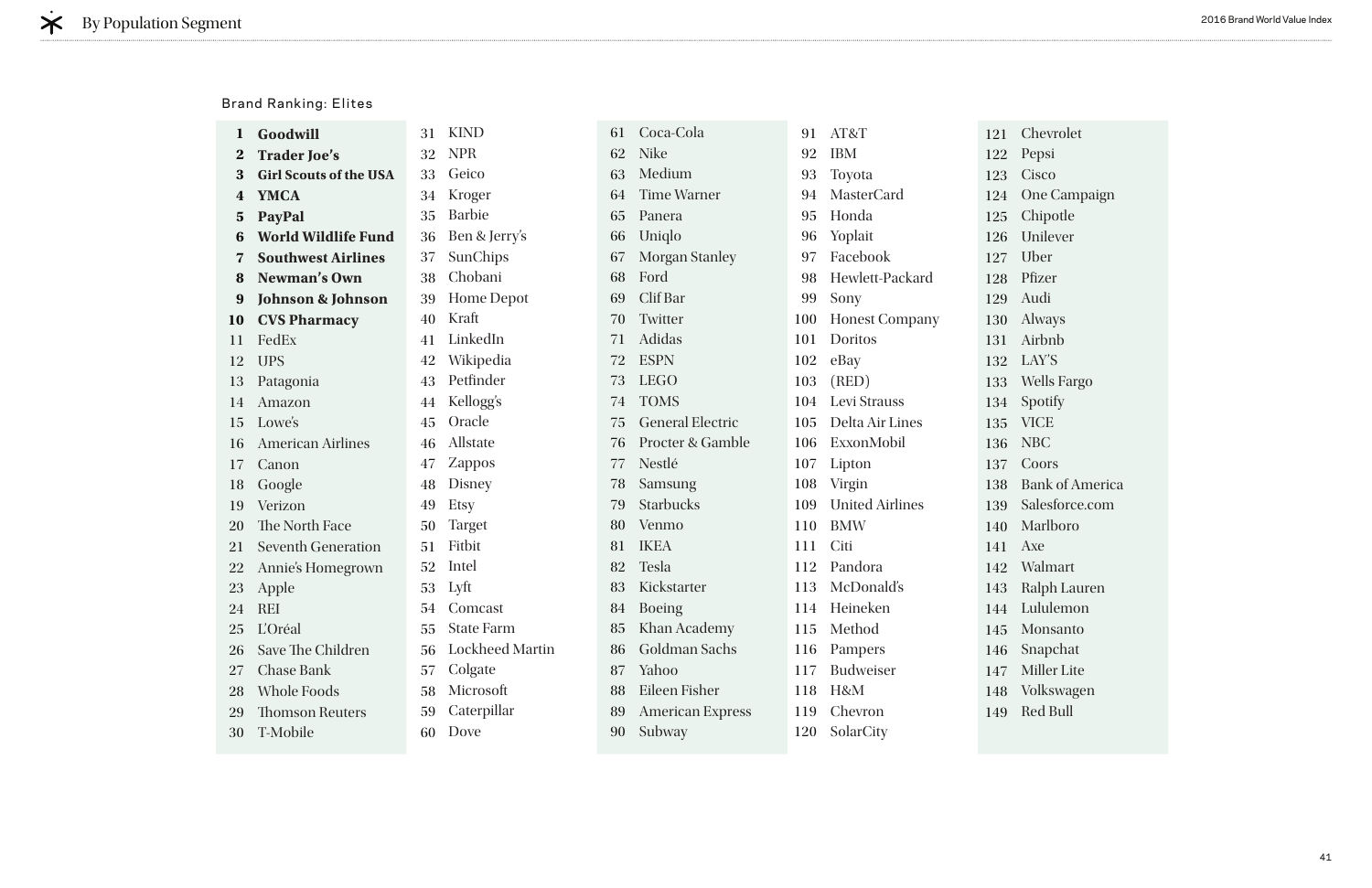**0**  Elite Rank 1 **BWV Rank 1** Elite Rank 2 Girl Scouts of the USA **+4**  Elite Rank **3** BWV Rank **7** Trader Joe's **+37**  Elite Rank **2** BWV Rank **39** YMCA FedEx **+7**  Elite Rank 11 **BWV Rank 18** Tech Rank 12 Patagonia **+74**  Elite Rank **13** BWV Rank **87** Tech Rank 1**2** BWV Rank **11** UPS **- 1**  Amazon **-** World Wildlife Fund **+16**  Elite Rank 6 BWV Rank 22 Elite Rank 7 Newman's Own **+16**  Elite Rank **8** BWV Rank **24** Elite Rank **9** BWV Rank **9** Southwest Airlines **+55 BWV Rank 62** Elite Rank 8 Johnson & Johnson American Airlines **+64 +27 -** Elite Rank 16 **BWV Rank 80** Elite Rank 17 Google Elite Rank **18** BWV Rank **3** Elite Rank **17** BWV Rank **42** Canon Verizon Goodwill



Brand World Value Ranking: Elites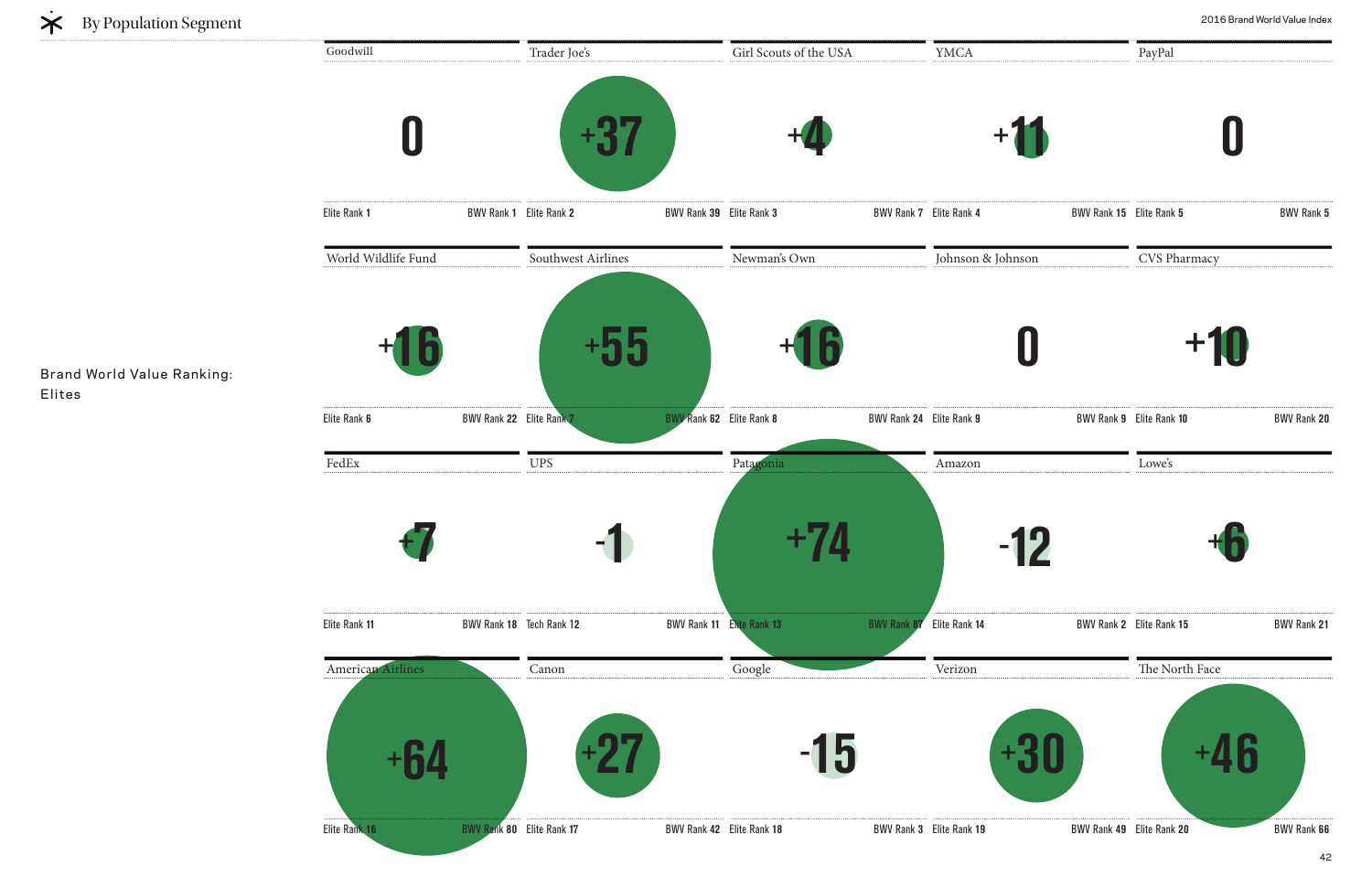43

 $-101$ 102

### +74 +73 +69 +64 +63 +62 +62 +61 +61 +60 REI Patagonia LinkedIn T-Mobile **Thomson Reuters** Morgan Stanley **American Airlines** Lockheed Martin Morgan Stanley Lockheed Martin Thomson Reuters American Airlines

Geico Goldman Sachs Goldman Sachs

#### 70 - 79 - 79 - - 66 - 70 -  $-71$  $-71$  $-72$ Doritos Lipton Subway Sony Pepsi NBC Facebook **McDonald's** Facebook McDonald's

LAY'S

Walmart

Biggest Movers: Elites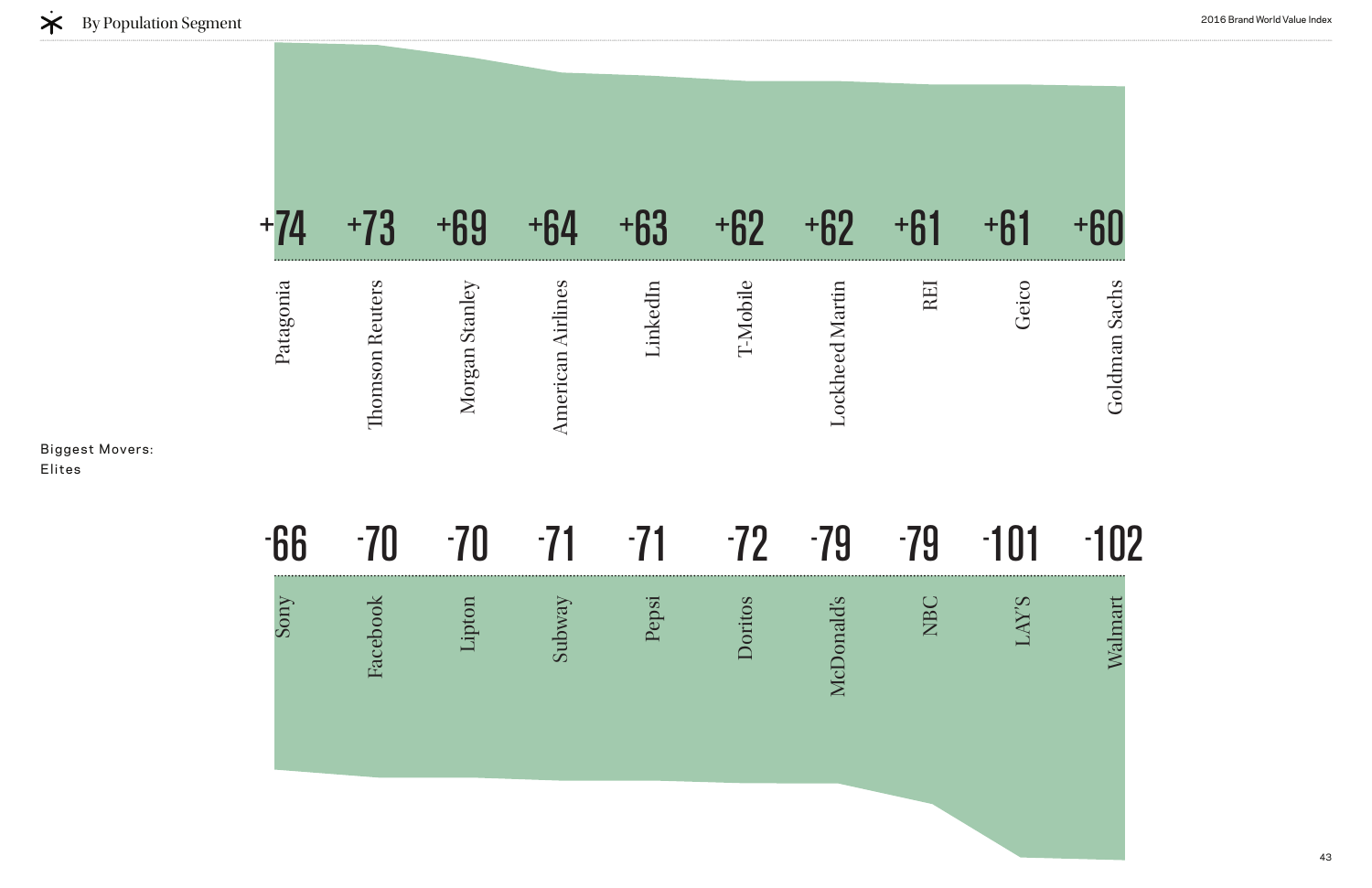True to their active lives on social media, this segment was more likely to highly rate social juggernauts Facebook (+18), Wikipedia (+11) and Twitter  $(+61)$ .

#### Social networking brands

This segment more highly rated favorites LEGO  $(+23)$ , Target  $(+17)$ , and FedEx (+14). While lower on the list, this group also saw big jumps for SunChips (+24), L'Oréal (+36), Southwest (+26) and Starbucks (+22).

#### Lifestyle Brands

# Brand World Value Rankings for Social & Purpose Engaged

#### Declining brands

Surprisingly, this segment rated purpose marketing provocateur Dove lower than the general population (-10), as well as the Girls Scouts of America (-12). Other prominent declining brands for this segment include Kellogg's (-13), Disney (-16), Kraft (-16) and Coca-Cola (-13).

This segment regularly shares their thoughts and opinions on social media and expresses that living a life of purpose is important to them. While their socially active behavior was refected in higher ratings for social media brands, they actually rated purpose-oriented Girl Scouts of the USA and Dove much lower than the general population. And they more highly rated lifestyle solution brands like Target, FedEx, Southwest and Starbucks.

Social and purpose engaged are defned as people who are active in social media (vs. passive "observers") and seeking a purpose-oriented life.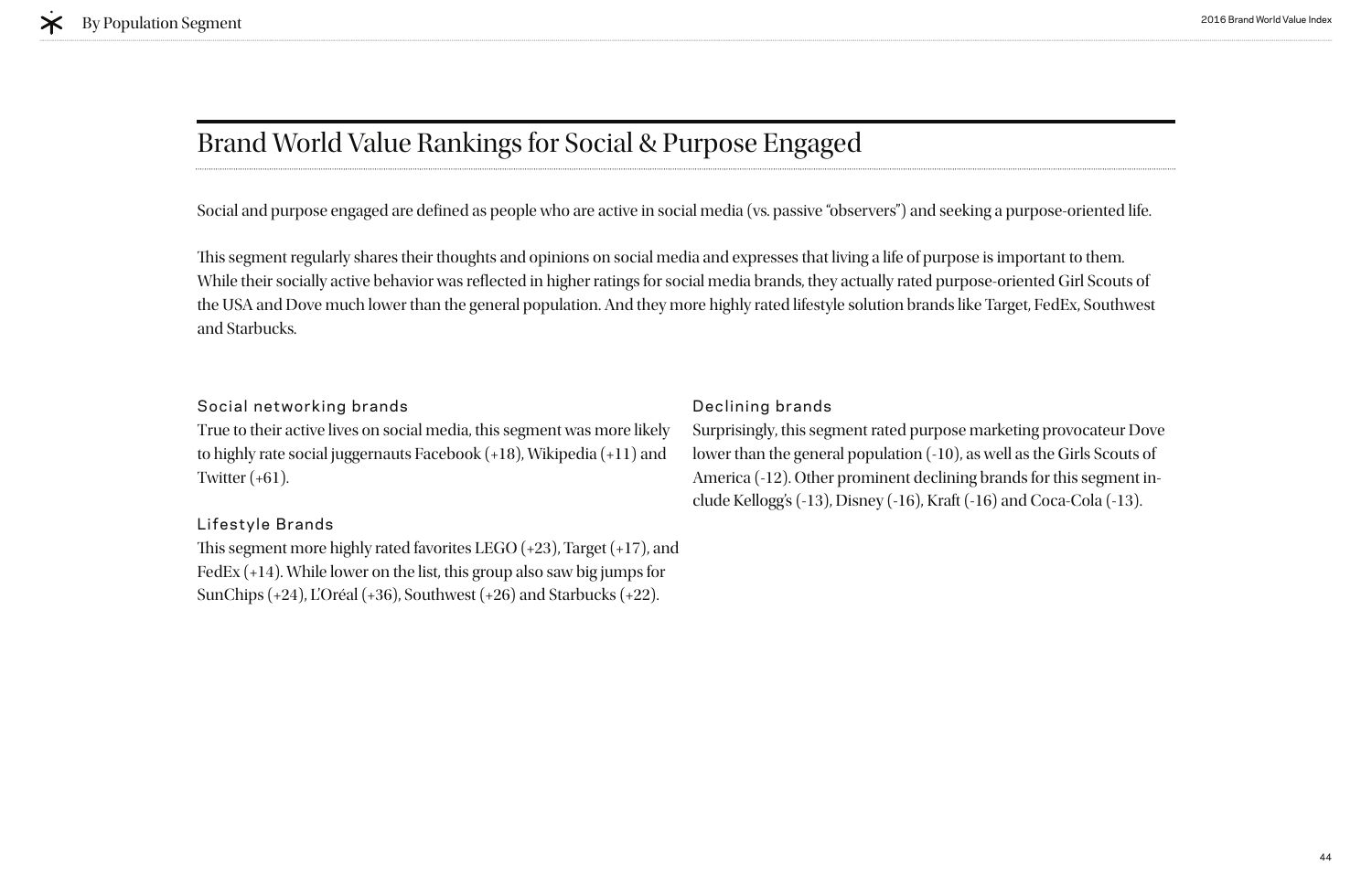| $\mathbf{1}$            | <b>Goodwill</b>               | 31 | <b>L'Oréal</b>           |
|-------------------------|-------------------------------|----|--------------------------|
| $\bf{2}$                | <b>Amazon</b>                 |    | 32 Twitter               |
| $\bf{3}$                | Google                        |    | 33 Lipton                |
| $\overline{\mathbf{4}}$ | <b>FedEx</b>                  |    | 34 Nestlé                |
| $5\phantom{.}$          | <b>Microsoft</b>              |    | 35 Newman's Own          |
| 6                       | <b>YMCA</b>                   |    | 36 Southwest Airlines    |
| $\overline{\mathbf{z}}$ | <b>Johnson &amp; Johnson</b>  |    | 37 LAY'S                 |
| 8                       | <b>Target</b>                 |    | 38 Yahoo                 |
| 9                       | <b>Facebook</b>               |    | 39 Verizon               |
| 10                      | <b>PayPal</b>                 |    | 40 Whole Foods           |
| 11                      | <b>Save The Children</b>      |    | 41 Kroger                |
| 12                      | Subway                        | 42 | <b>Starbucks</b>         |
| 13                      | <b>CVS Pharmacy</b>           |    | 43 World Wildlife Fund   |
| 14                      | Lowe's                        |    | 44 Doritos               |
| 15                      | <b>UPS</b>                    |    | 45 Panera                |
| 16                      | Samsung                       |    | 46 Colgate               |
| 17                      | Kellogg's                     | 47 | <b>Home Depot</b>        |
| 18                      | <b>LEGO</b>                   | 48 | Pepsi                    |
| 19                      | <b>Girl Scouts of the USA</b> | 49 | <b>TOMS</b>              |
| 20                      | Dove                          | 50 | <b>Chase Bank</b>        |
| 21                      | Wikipedia                     | 51 | Yoplait                  |
| 22                      | <b>Disney</b>                 | 52 | <b>American Airlines</b> |
| 23                      | Sony                          |    | 53 Nike                  |
| 24                      | Kraft                         | 54 | Procter & Gamble         |
| 25                      | Ben & Jerry's                 | 55 | Walmart                  |
| 26                      | Coca-Cola                     | 56 | <b>KIND</b>              |
| 27                      | McDonald's                    | 57 | <b>MasterCard</b>        |
| 28                      | <b>Trader Joe's</b>           | 58 | Allstate                 |
| 29                      | <b>SunChips</b>               | 59 | Apple                    |
| 30                      | Canon                         | 60 | T-Mobile                 |

| 61 | Petfinder                 | 91  | AT&T                   |  |
|----|---------------------------|-----|------------------------|--|
| 62 | <b>NBC</b>                | 92  | <b>United Airlines</b> |  |
| 63 | <b>Seventh Generation</b> | 93  | Patagonia              |  |
| 64 | Annie's Homegrown         | 94  | <b>IKEA</b>            |  |
| 65 | Toyota                    | 95  | Always                 |  |
| 66 | <b>Time Warner</b>        | 96  | Hewlett-Packard        |  |
|    | 67 State Farm             | 97  | <b>Morgan Stanley</b>  |  |
|    | 68 Barbie                 | 98  | Ford                   |  |
|    | 69 Pandora                | 99  | <b>Tesla</b>           |  |
|    | 70 The North Face         | 100 | Intel                  |  |
|    | 71 General Electric       | 101 | Adidas                 |  |
| 72 | <b>Etsy</b>               | 102 | Uniqlo                 |  |
| 73 | Geico                     | 103 | Virgin                 |  |
| 74 | <b>Zappos</b>             | 104 | Medium                 |  |
| 75 | <b>Levi Strauss</b>       | 105 | Spotify                |  |
| 76 | Fitbit                    | 106 | Snapchat               |  |
|    | 77 Chobani                | 107 | Venmo                  |  |
|    | <b>78</b> Thomson Reuters | 108 | <b>ESPN</b>            |  |
| 79 | eBay                      | 109 | Pfizer                 |  |
| 80 | Pampers                   | 110 | <b>Wells Fargo</b>     |  |
|    | 81 Oracle                 | 111 | <b>Red Bull</b>        |  |
|    | 82 LinkedIn               | 112 | Method                 |  |
| 83 | Caterpillar               | 113 | Ralph Lauren           |  |
| 84 | <b>REI</b>                | 114 | Honda                  |  |
| 85 | Comcast                   | 115 | H&M                    |  |
| 86 | Chevrolet                 | 116 | Goldman Sachs          |  |
| 87 | Lyft                      | 117 | Eileen Fisher          |  |
| 88 | <b>Honest Company</b>     | 118 | Uber                   |  |
| 89 | <b>Lockheed Martin</b>    | 119 | Axe                    |  |
| 90 | <b>NPR</b>                | 120 | Clif Bar               |  |

121 Kickstarter 122 Miller Lite 123 IBM 124 Volkswagen 125 Delta Air Lines 126 Chipotle 127 SolarCity 128 Marlboro 129 Unilever 130 ExxonMobil 131 One Campaign 132 Budweiser 133 Bank of America 134 (RED) 135 Lululemon 136 American Express 137 VICE 138 Chevron 139 Cisco 140 Khan Academy 141 Salesforce.com 142 Citi 143 Heineken 144 Boeing 145 Coors 146 BMW 147 Audi 148 Airbnb 149 Monsanto

#### Brand Ranking: Social & Purpose Engaged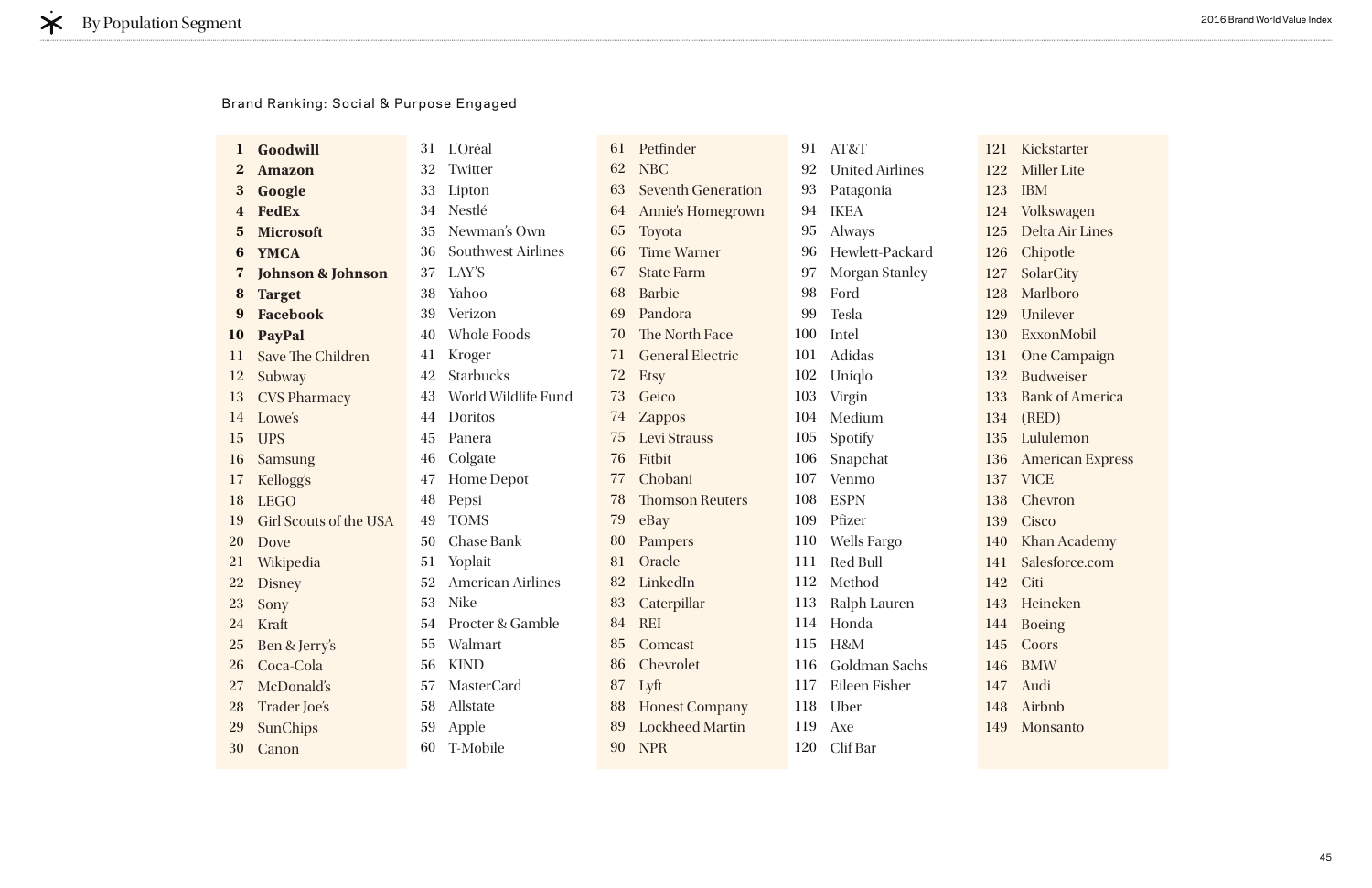



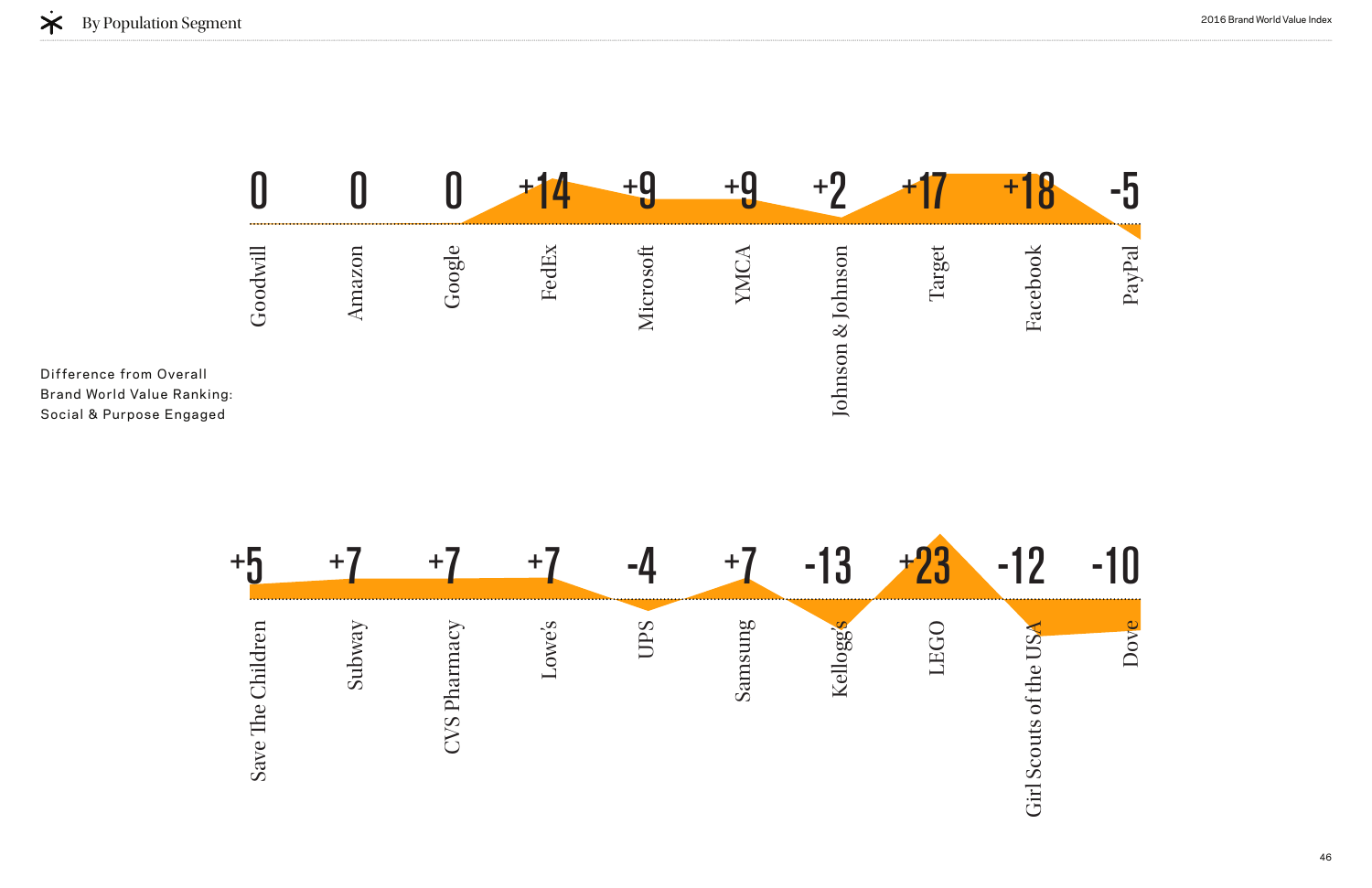|                                                    |        |               |         | <b>R</b> |          |         | $+3$        |                 |        |                |
|----------------------------------------------------|--------|---------------|---------|----------|----------|---------|-------------|-----------------|--------|----------------|
| <b>Biggest Movers:</b><br>Social & Purpose Engaged | witter | Morgan Stanle | L'Oréal | Red Bull | Snapchat | T-Mobil | Time Warner | Sach<br>Goldman | Zappos | ockheed Martin |
|                                                    |        |               |         |          |          |         |             |                 |        |                |

|                | $\mathcal{L}_{\mathcal{A}}$ | $\equiv$ | ш                   | $\equiv$ |              |                  |
|----------------|-----------------------------|----------|---------------------|----------|--------------|------------------|
| $\overline{d}$ |                             |          | $r_{\text{T}}$<br>Ë | eBa      | $\mathbf{H}$ | $\sum_{i=1}^{n}$ |
|                |                             |          |                     |          |              |                  |



# 39 - 41 - 44 Ford Hewlett-Packard Hewlett-Packard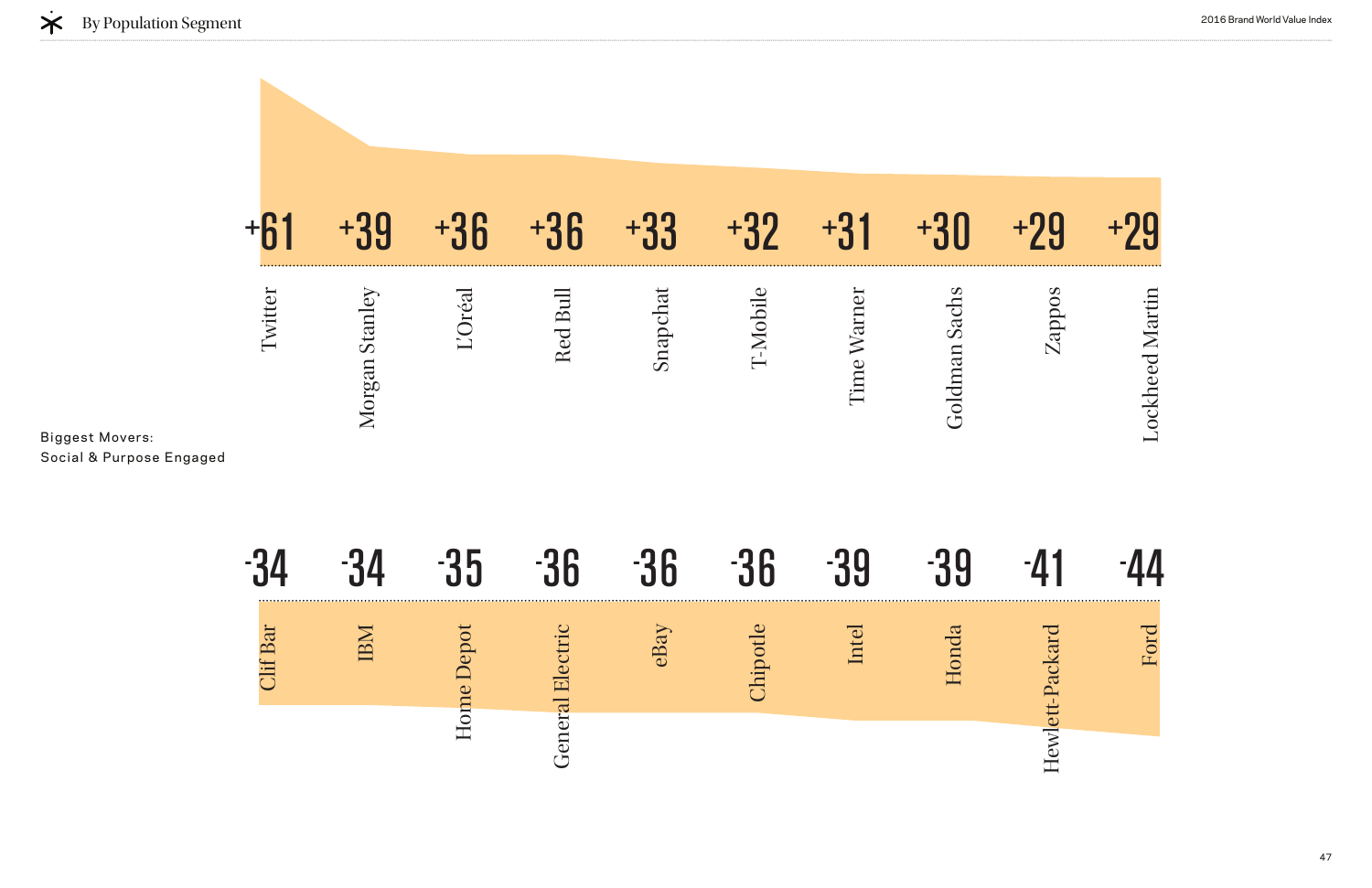### Brand World Value Rankings for Tech Positive

### Social media brands

media brands that empower people to connect and express Tech positives were much more likely to highly rate social themselves, be it to improve the world or their own lives, such as Facebook  $(+16)$ , Twitter  $(+64)$  and LinkedIn  $(+54)$ .

This segment elevated ride-sharing brands: Lyft at  $#87 (+22)$ and Uber at #104 (+26), although they remain near the bottom of the list.

### Sharing economy

This group was less connected to top Brand World Value performers Dove (-14), Disney (-10) and Kellogg's (-13).

### Ascending brands

This segment also more strongly connected with CVS Pharmacy (+14), perhaps in recognition of their decision to stop selling cigarettes and purpose marketer Ben and Jerry's (+16). Though further down the list, this group also saw large jumps in ratings for Southwest (+34), Allstate (+44) and T-Mobile  $(+49)$ .

### Top declining

These segments are defined by those who are excited about what technology is doing for people and the world (strongly agreeing with the statement "Technology can help improve the world's current problems"), vs. people concerned about technology's impact (who strongly disagreed with the statement).

### Brand World Value Rankings for Tech Skeptic

Internet brands Tech skeptics were in fact less connected to Wikipedia (-18), but more connected to Yahoo (+11).

Rising brands Interestingly, tech skeptics rated a number of food brands more highly than the general public, such as Subway (+13), Nestlé (+22), McDonald's (+21), LAY'S (+15), Pepsi (+25) and the middle American favorite Walmart (+25).

### Brand World Value Rankings for Tech Positive vs. Tech Skeptic

Attitudes towards the technology's ability to help or harm the world did not afect rankings for Brand World Value tech brand winners Amazon and Google.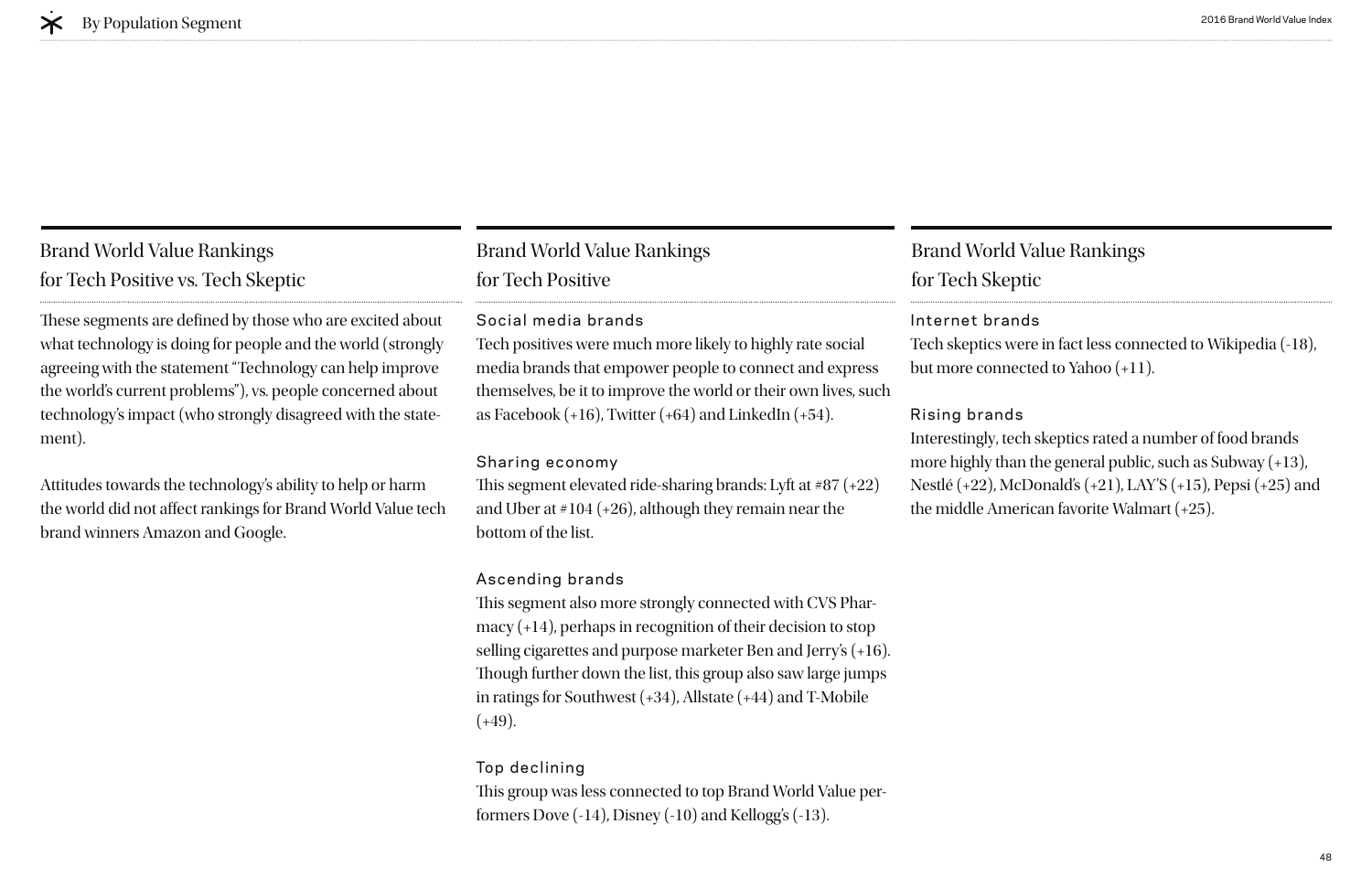| $\bf{l}$                | Goodwill                      | 31 | Kraft                     | 61 |
|-------------------------|-------------------------------|----|---------------------------|----|
| $\bf{2}$                | <b>Amazon</b>                 | 32 | <b>LEGO</b>               | 62 |
| 3                       | Google                        | 33 | Allstate                  | 63 |
| $\boldsymbol{4}$        | <b>PayPal</b>                 | 34 | SunChips                  | 64 |
| $\overline{\mathbf{5}}$ | <b>Johnson &amp; Johnson</b>  | 35 | Verizon                   | 65 |
| 6                       | <b>CVS Pharmacy</b>           | 36 | Sony                      | 66 |
| $\overline{\mathbf{z}}$ | <b>FedEx</b>                  | 37 | <b>American Airlines</b>  | 67 |
| 8                       | <b>Girl Scouts of the USA</b> |    | 38 Whole Foods            | 68 |
| 9                       | <b>UPS</b>                    | 39 | <b>State Farm</b>         | 69 |
| 10                      | <b>Microsoft</b>              | 40 | Kroger                    | 70 |
| 11                      | Facebook                      | 41 | <b>Chase Bank</b>         | 71 |
| 12                      | Ben & Jerry's                 |    | 42 Starbucks              | 72 |
| 13                      | World Wildlife Fund           | 43 | T-Mobile                  | 73 |
| 14                      | Lowe's                        | 44 | Yoplait                   | 74 |
| 15                      | <b>YMCA</b>                   | 45 | <b>Seventh Generation</b> | 75 |
| 16                      | <b>Disney</b>                 | 46 | <b>Nike</b>               | 76 |
| 17                      | Kellogg's                     | 47 | Petfinder                 | 77 |
| 18                      | Newman's Own                  | 48 | Subway                    | 78 |
| 19                      | Coca-Cola                     | 49 | Colgate                   | 79 |
| 20                      | Wikipedia                     | 50 | LinkedIn                  | 80 |
| 21                      | Apple                         | 51 | Doritos                   | 81 |
| 22                      | <b>Home Depot</b>             |    | 52 Panera                 | 82 |
| 23                      | <b>Target</b>                 | 53 | The North Face            | 83 |
| 24                      | Dove                          | 54 | <b>KIND</b>               | 84 |
| 25                      | Canon                         | 55 | Pepsi                     | 85 |
| 26                      | Trader Joe's                  | 56 | Etsy                      | 86 |
| 27                      | Save The Children             | 57 | Intel                     | 87 |
| 28                      | <b>Southwest Airlines</b>     | 58 | eBay                      | 88 |
| 29                      | Twitter                       | 59 | Nestlé                    | 89 |
| 30                      | Samsung                       | 60 | <b>General Electric</b>   | 90 |
|                         |                               |    |                           |    |

| L'Oréal                     | 91  | <b>REI</b>            |
|-----------------------------|-----|-----------------------|
| Annie's Homegrown           |     | 92 Honest Company     |
| Chipotle                    |     | 93 Patagonia          |
| <b>Procter &amp; Gamble</b> |     | 94 MasterCard         |
| Pandora                     |     | 95 Honda              |
| Comcast                     |     | 96 IKEA               |
| Lipton                      |     | 97 Clif Bar           |
| <b>Time Warner</b>          |     | 98 Pampers            |
| Fitbit                      |     | 99 Tesla              |
| AT&T                        |     | 100 Spotify           |
| <b>Barbie</b>               |     | 101 Venmo             |
| Toyota                      |     | 102 Kickstarter       |
| McDonald's                  |     | 103 Levi Strauss      |
| <b>TOMS</b>                 |     | 104 Uber              |
| Chobani                     | 105 | <b>Morgan Stanley</b> |
| LAY'S                       |     | 106 Uniqlo            |
| Geico                       | 107 | <b>Always</b>         |
| Ford                        |     | 108 IBM               |
| Oracle                      |     | 109 Lockheed Martin   |
| Yahoo                       |     | 110 Medium            |
| Caterpillar                 |     | 111 ESPN              |
| Zappos                      |     | 112 Delta Air Lines   |
| Walmart                     |     | 113 Unilever          |
| <b>NBC</b>                  |     | 114 American Express  |
| <b>NPR</b>                  |     | 115 United Airlines   |
| Adidas                      | 116 | Virgin                |
| Lyft                        | 117 | Eileen Fisher         |
| Hewlett-Packard             |     | 118 Pfizer            |
| Chevrolet                   | 119 | Axe                   |
| <b>Thomson Reuters</b>      |     | 120 Red Bull          |

121 Snapchat 122 H&M 123 SolarCity 124 Wells Fargo 125 Volkswagen 126 Boeing 127 ExxonMobil 128 Budweiser 129 Cisco 130 Ralph Lauren 131 Khan Academy 132 Goldman Sachs 133 Bank of America 134 BMW 135 Method 136 One Campaign 137 Miller Lite 138 Chevron 139 Citi 140 Marlboro 141 Airbnb 142 (RED) 143 Audi 144 Heineken 145 VICE 146 Coors 147 Lululemon 148 Salesforce.com 149 Monsanto

#### Brand Ranking: Tech Positive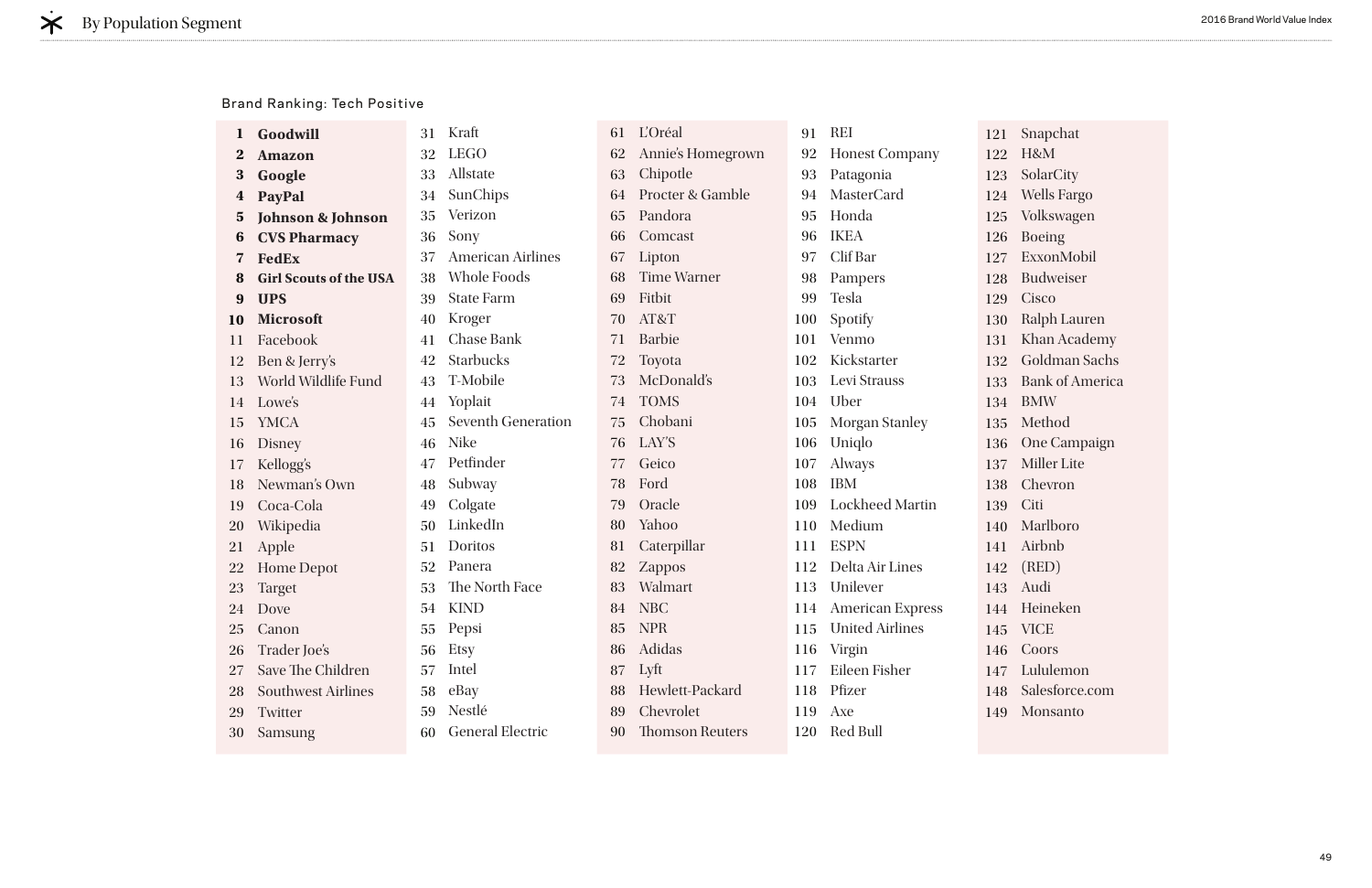| 1                       | Goodwill                 | 31 | Yahoo                   | 61 | AT&T                      | 91  | Oracle                    |
|-------------------------|--------------------------|----|-------------------------|----|---------------------------|-----|---------------------------|
| $\bf{2}$                | <b>Amazon</b>            | 32 | <b>CVS Pharmacy</b>     | 62 | Panera                    | 92  | <b>Lockheed Martin</b>    |
| 3                       | Google                   | 33 | Apple                   | 63 | Pfizer                    | 93  | Kickstarter               |
| 4                       | <b>Kellogg's</b>         | 34 | <b>NBC</b>              | 64 | Intel                     | 94  | <b>Starbucks</b>          |
| $\overline{\mathbf{5}}$ | <b>Disney</b>            | 35 | World Wildlife Fund     | 65 | Lululemon                 | 95  | <b>Morgan Stanley</b>     |
| 6                       | <b>Subway</b>            | 36 | Ford                    | 66 | Pandora                   | 96  | <b>REI</b>                |
| $\mathbf{V}$            | <b>Kraft</b>             | 37 | <b>Target</b>           | 67 | Verizon                   | 97  | <b>Seventh Generation</b> |
| 8                       | <b>Nestlé</b>            | 38 | Doritos                 | 68 | Canon                     | 98  | <b>Wells Fargo</b>        |
| 9                       | <b>Save The Children</b> | 39 | Sony                    | 69 | <b>Always</b>             | 99  | H&M                       |
| 10                      | <b>Home Depot</b>        | 40 | Newman's Own            | 70 | Venmo                     | 100 | <b>NPR</b>                |
| 11                      | PayPal                   | 41 | Whole Foods             | 71 | Hewlett-Packard           | 101 | Clif Bar                  |
| 12                      | Coca-Cola                | 42 | eBay                    | 72 | <b>Southwest Airlines</b> | 102 | Uniqlo                    |
| 13                      | McDonald's               | 43 | Levi Strauss            | 73 | <b>Adidas</b>             | 103 | Lyft                      |
| 14                      | Microsoft                | 44 | <b>TOMS</b>             | 74 | SolarCity                 | 104 | Tesla                     |
| 15                      | Walmart                  | 45 | <b>Nike</b>             | 75 | Chobani                   | 105 | Unilever                  |
| 16                      | LAY'S                    | 46 | <b>General Electric</b> | 76 | Method                    | 106 | <b>ESPN</b>               |
| 17                      | <b>UPS</b>               | 47 | Ben & Jerry's           | 77 | <b>Thomson Reuters</b>    | 107 | Caterpillar               |
| 18                      | Dove                     | 48 | <b>LEGO</b>             | 78 | The North Face            | 108 | <b>Honest Company</b>     |
| 19                      | Johnson & Johnson        | 49 | Chevrolet               | 79 | SunChips                  | 109 | <b>Zappos</b>             |
| <b>20</b>               | <b>YMCA</b>              | 50 | Wikipedia               | 80 | Pampers                   | 110 | Toyota                    |
| 21                      | Colgate                  | 51 | Salesforce.com          | 81 | <b>KIND</b>               | 111 | <b>Barbie</b>             |
| <b>22</b>               | Samsung                  | 52 | Kroger                  | 82 | L'Oréal                   | 112 | <b>United Airlines</b>    |
| 23                      | Girl Scouts of the USA   | 53 | Petfinder               | 83 | Etsy                      | 113 | Uber                      |
| 24                      | Lipton                   | 54 | Trader Joe's            | 84 | Khan Academy              | 114 | Geico                     |
|                         | 25 Lowe's                |    | 55 Goldman Sachs        |    | 85 Medium                 |     | 115 State Farm            |
| 26                      | Pepsi                    | 56 | One Campaign            | 86 | Patagonia                 | 116 | Cisco                     |
| 27                      | Facebook                 | 57 | <b>VICE</b>             | 87 | Monsanto                  | 117 | Virgin                    |
| 28                      | FedEx                    | 58 | Airbnb                  | 88 | (RED)                     | 118 | <b>Chase Bank</b>         |
| 29                      | Yoplait                  | 59 | <b>MasterCard</b>       | 89 | Annie's Homegrown         | 119 | Fitbit                    |
| 30                      | Procter & Gamble         | 60 | <b>IKEA</b>             | 90 | Eileen Fisher             | 120 | Spotify                   |

121 Snapchat 122 Honda 123 Time Warner 124 IBM 125 LinkedIn 126 Boeing 127 Marlboro 128 Ralph Lauren 129 Red Bull 130 Allstate 131 Twitter 132 T-Mobile 133 Axe 134 Audi 135 American Airlines 136 Bank of America 137 ExxonMobil 138 Comcast 139 Volkswagen 140 Delta Air Lines 141 BMW 142 Coors 143 Miller Lite 144 Budweiser 145 Citi 146 Chipotle 147 Heineken 148 Chevron 149 American Express

#### Brand Ranking: Tech Skeptic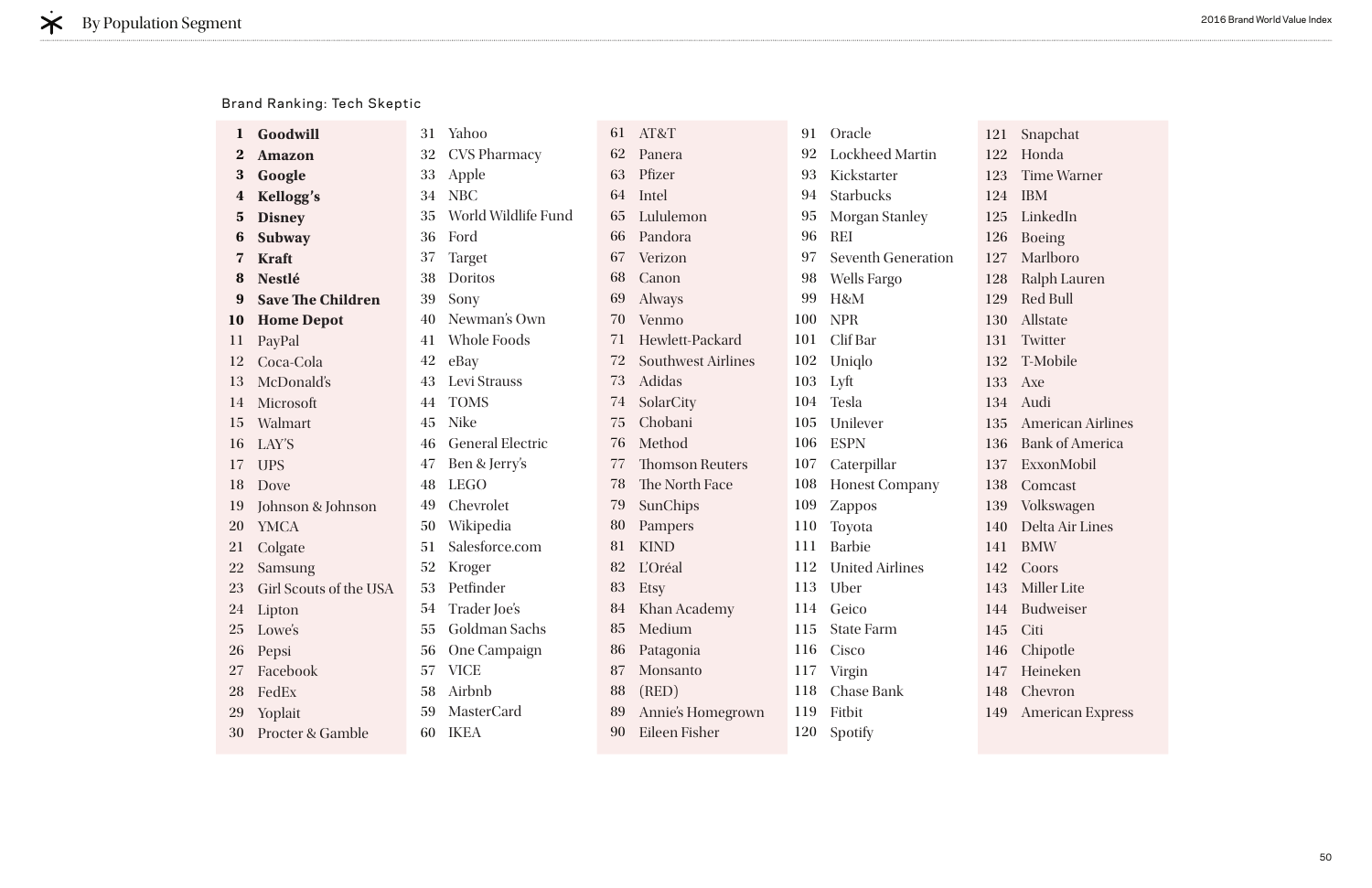| Goodwill                                   |                                        | Amazon                                                         |                                       | Google                                       |                              | Kellogg's                                 |                                                   | PayPal                                           |                            |
|--------------------------------------------|----------------------------------------|----------------------------------------------------------------|---------------------------------------|----------------------------------------------|------------------------------|-------------------------------------------|---------------------------------------------------|--------------------------------------------------|----------------------------|
| <b>Tech Positive</b>                       | <b>Tech Skeptic</b><br><b>Contract</b> | <b>Tech Positive</b>                                           | <b>Tech Skeptic</b><br>$\sim 10^{-1}$ | <b>Tech Positive</b>                         | <b>Tech Skeptic</b>          | <b>Tech Positive</b>                      | <b>Tech Skeptic</b><br>$\mathcal{L}(\mathcal{A})$ | <b>Tech Positive</b><br>$\pm$                    | Tech Škeptic<br><b>-b</b>  |
| 01                                         | <b>Tech Rank</b>                       | $01$ 02                                                        | <b>Tech Rank</b>                      | 02 03                                        | <b>Tech Rank</b>             | 03 17                                     | <b>Tech Rank</b>                                  | 04 04                                            | <b>Tech Rank</b><br>11     |
| <b>Disney</b>                              | <b>BWV Rank</b><br>01                  |                                                                | <b>BWV Rank</b><br>$02\,$             | Kraft                                        | <b>BWV Rank</b><br> 03       | Johnson & Johnson                         | <b>BWV Rank</b>                                   | 04<br>Dove                                       | <b>BWV Rank</b><br>$05\,$  |
| <b>Tech Positive</b>                       | <b>Tech Skeptic</b>                    | Girl Scouts of the USA<br><b>Tech Positive</b>                 | <b>Tech Skeptic</b>                   | <b>Tech Positive</b>                         | <b>Tech Skeptic</b>          | <b>Tech Positive</b>                      | <b>Tech Skeptic</b>                               | <b>Tech Positive</b>                             | <b>Tech Skeptic</b>        |
|                                            | $+$                                    |                                                                | $-16$                                 | -23                                          | $+$                          | $+$ U                                     | -10                                               | -14                                              |                            |
| 16                                         | <b>Tech Rank</b>                       | $05$ 08                                                        | <b>Tech Rank</b>                      | 23 31                                        | <b>Tech Rank</b>             | 07 05                                     | <b>Tech Rank</b>                                  | $19$   24                                        | <b>Tech Rank</b><br>18     |
|                                            | <b>BWV Rank</b><br>06                  |                                                                | <b>BWV Rank</b><br>$07\,$             |                                              | <b>BWV Rank</b><br> 08       |                                           | <b>BWV Rank</b>                                   | 09                                               | <b>BWV Rank</b><br>10      |
| <b>UPS</b><br><b>Tech Positive</b><br>$+2$ | <b>Tech Skeptic</b><br>C<br>90         | <b>Home Depot</b><br><b>Tech Positive</b><br><b>10</b><br>- IU | <b>Tech Skeptic</b><br>$+2$           | Coca-Cola<br><b>Tech Positive</b><br>A<br>70 | <b>Tech Skeptic</b><br>$+1$  | Microsoft<br><b>Tech Positive</b><br>$+4$ | <b>Tech Skeptic</b><br>$\sim 100$                 | <b>YMCA</b><br><b>Tech Positive</b><br>$\sim 10$ | <b>Tech Skeptic</b><br>-5  |
| 09                                         | <b>Tech Rank</b>                       | $17$ 22                                                        | <b>Tech Rank</b>                      | $10$   19                                    | <b>Tech Rank</b>             | 12 10                                     | <b>Tech Rank</b>                                  | 14 15                                            | <b>Tech Rank</b><br>$20\,$ |
|                                            | <b>BWV Rank</b><br>11                  |                                                                | <b>BWV Rank</b><br>12                 |                                              | <b>BWV Rank</b><br>13        |                                           | <b>BWV Rank</b>                                   | 14                                               | <b>BWV Rank</b><br>15      |
| Save The Children<br><b>Tech Positive</b>  | <b>Tech Skeptic</b><br>$+$             | Colgate<br><b>Tech Positive</b>                                | <b>Tech Skeptic</b>                   | $\rm{FedEx}$<br><b>Tech Positive</b>         | <b>Tech Skeptic</b><br>$-10$ | Subway<br><b>Tech Positive</b>            | <b>Tech Skeptic</b><br>$+1$                       | <b>CVS Pharmacy</b><br><b>Tech Skeptic</b>       | <b>Tech Skeptic</b>        |
| 27                                         | <b>Tech Rank</b>                       | $09$ 49                                                        | <b>Tech Rank</b>                      | 21 07                                        | <b>Tech Rank</b>             | 28 48                                     | Tech Rank                                         | 06 06                                            | <b>Tech Rank</b><br>32     |
|                                            |                                        |                                                                |                                       |                                              |                              |                                           |                                                   |                                                  |                            |

### $\dot{\mathbf{X}}$  By Population Segment

Difference from Overall Brand World Value Ranking: Tech Positive vs. Tech Skeptic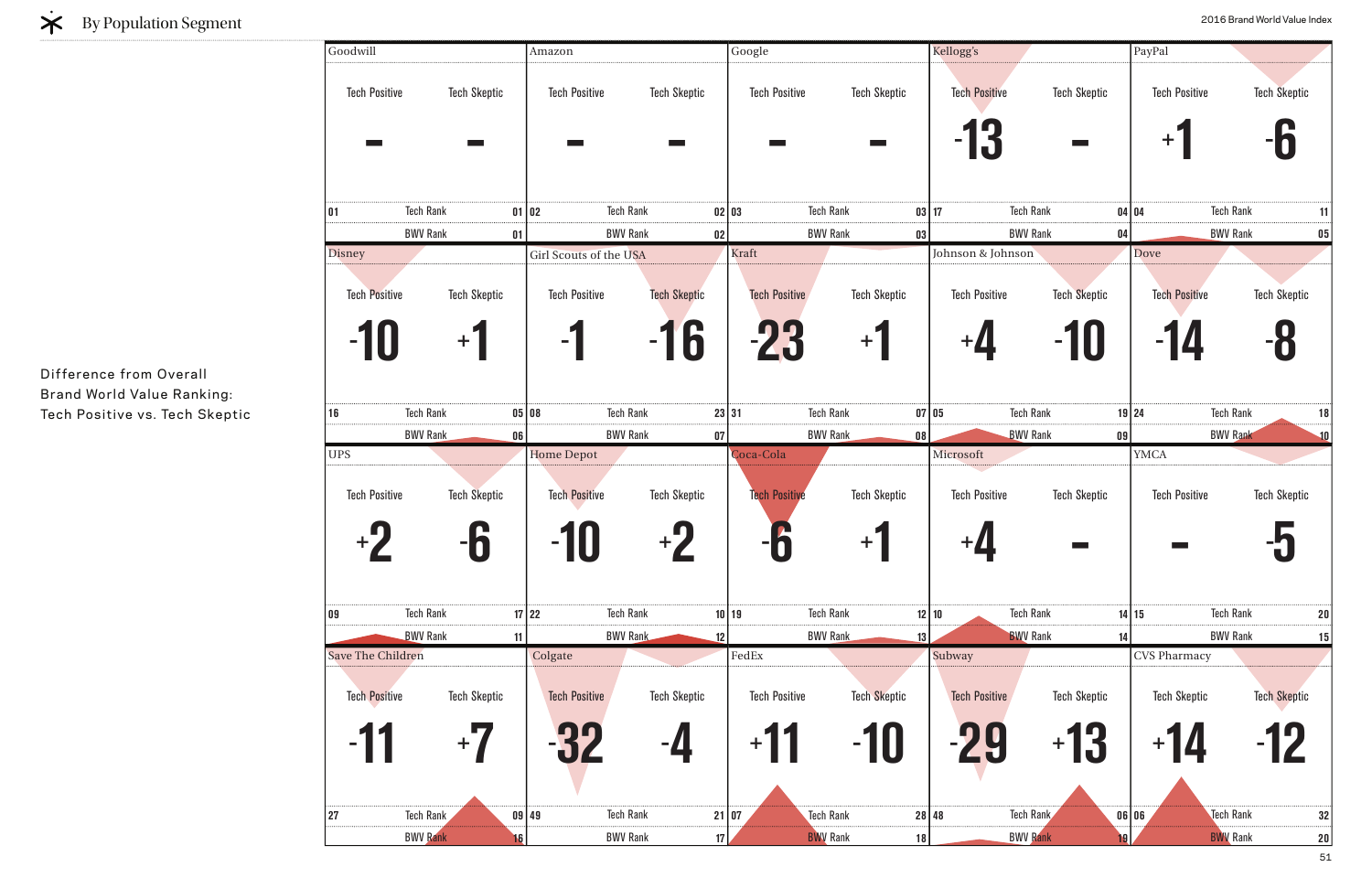| +64         | $+54$           | +49      | $+44$           | $+44$               | $+43$                    | $+37$          | $+37$      | $+34$              | +31            |
|-------------|-----------------|----------|-----------------|---------------------|--------------------------|----------------|------------|--------------------|----------------|
| Twitter     | LinkedIn        | T-Mobile | <b>Allstate</b> | Comcast             | <b>American Airlines</b> | State Farm     | Chase Bank | Southwest Airlines | Morgan Stanley |
| -30         | -31             | $-32$    | $-33$           | $-35$               | $-38$                    | -38            | -39        | $-43$              | 45             |
| <b>ESPN</b> | <b>AHY</b><br>Ě | Colgate  | Hewlett-Packard | <b>Levi Strauss</b> | hoo<br>$\rm \Sigma$      | Card<br>Master | McDonald's | Walmart            | <b>S.XV</b>    |
|             |                 |          |                 |                     |                          |                |            |                    |                |



Biggest Movers: Tech Positive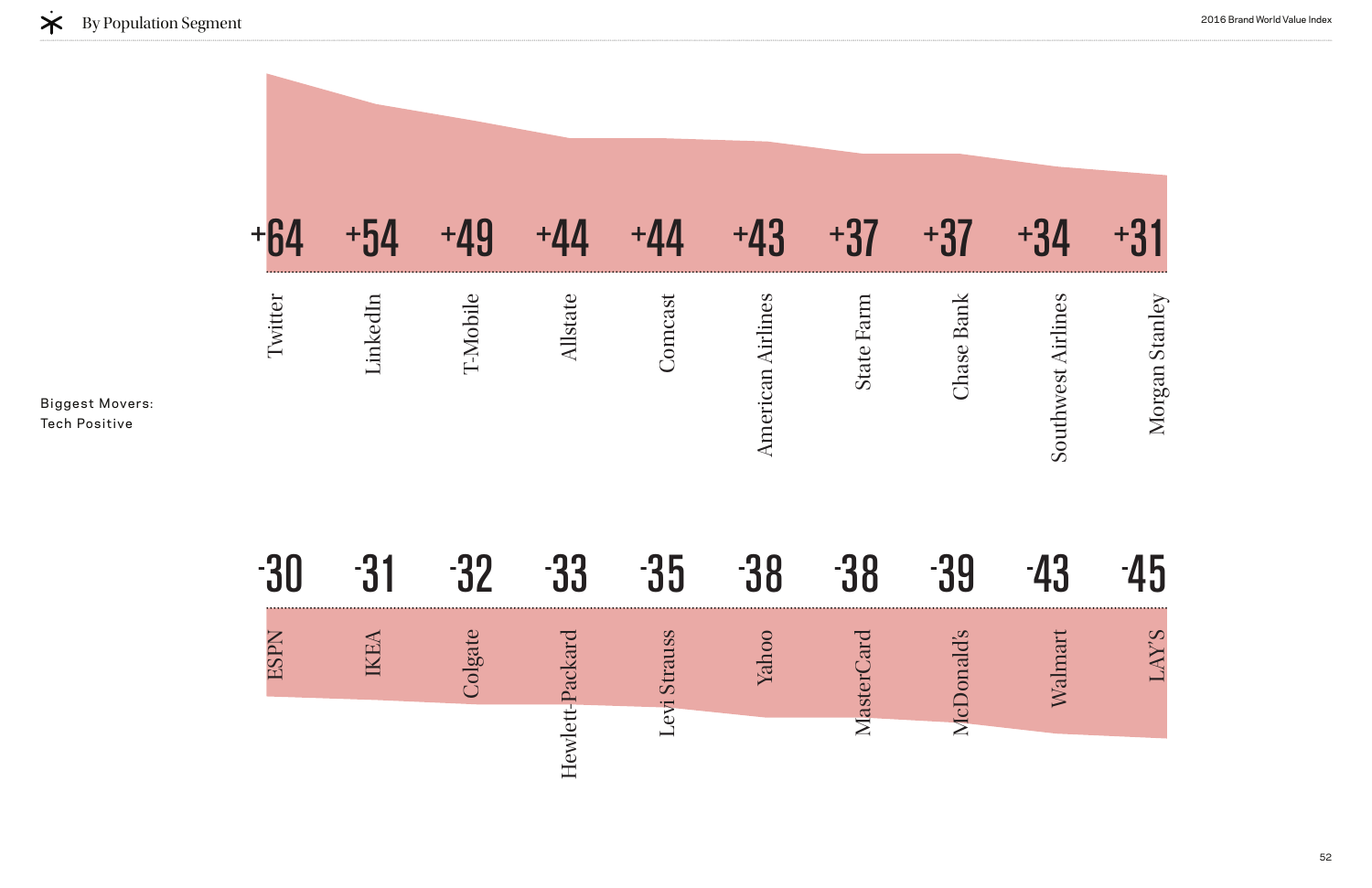### Brand World Value Rankings for Activists

#### Not as sold on the world value of big tech

Perhaps the most interesting pattern in the activist data are lower rankings for big tech, Amazon (-9), Google (-13) and Facebook (-8). This does not mean that they are anti-tech, but is suggestive of a more challenging attitude toward the tech juggernauts.

This community-minded segment connected more strongly with one of the strongest community brands, YMCA (+13). They also more highly rated CVS Pharmacy (+15), perhaps driven by their decision in the past year to discontinue selling cigarettes.

#### Top of list jumpers

This group follows politics closely and was reflected in higher connections with high-minded NPR (+55) and Twitter (+54), a medium of political buzz and social activism.

This segment showed a strong pattern of connection to the values of a handful of grocery brands, from retailers, to food brands to packaged goods such as Trader Joe's (+29), SunChips (+36), Seventh Generation (+39), Kroger (+23) and Chobani (+26).

This segment must like to travel because they gave big bumps to Southwest Airlines (+47) and American Airlines (+36).

#### Sources of political dialogue

### Stocking the cupboard

#### Airline brands

Insurance brands Activists rated insurance brands State Farm (+34) and Allstate (+34).

### Other rising brands Petfnder (+21), L'Oréal (+37), Time Warner (+61)

### Declining brands Kraft (-26), Home Depot (-26)

Activists are defned as people involved politically and in their community, strongly agreeing with the statements: "I am actively involved in my community, in things like volunteer work, board service, etc." and "I follow politics closely".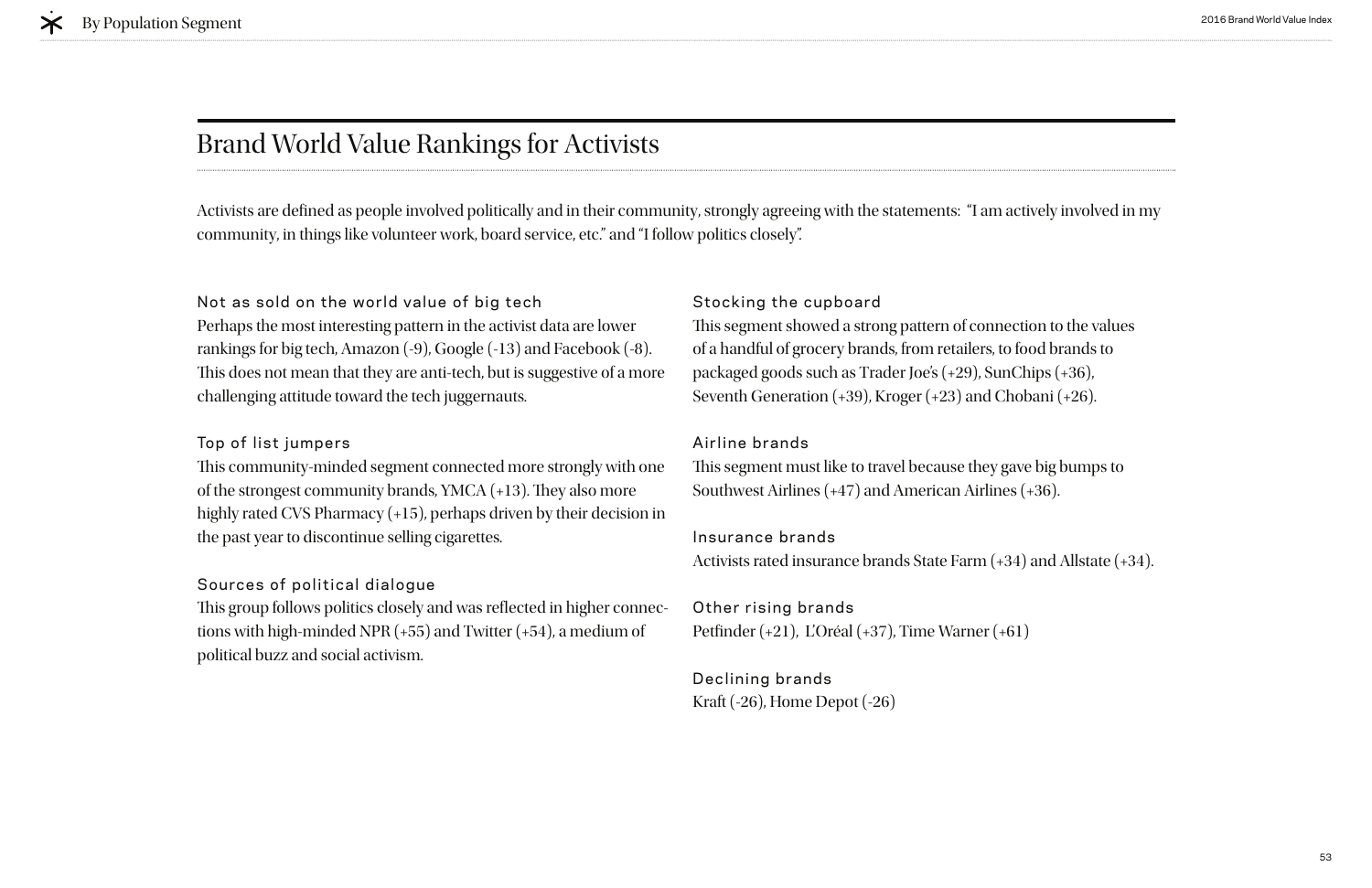|                         | Goodwill                      | 31 | Verizon                  | 61 | Coca-Cola                   | 91  | Levi Strauss           |  |
|-------------------------|-------------------------------|----|--------------------------|----|-----------------------------|-----|------------------------|--|
| $\bf{2}$                | <b>YMCA</b>                   | 32 | <b>Whole Foods</b>       | 62 | Dove                        | 92  | Chipotle               |  |
| 3                       | <b>Johnson &amp; Johnson</b>  | 33 | Canon                    | 63 | <b>MasterCard</b>           | 93  | Hewlett-Packard        |  |
| 4                       | <b>Girl Scouts of the USA</b> | 34 | Kraft                    |    | <b>Zappos</b>               | 94  | Honda                  |  |
| $\overline{\mathbf{5}}$ | <b>CVS Pharmacy</b>           | 35 | Facebook                 | 65 | LAY'S                       | 95  | eBay                   |  |
| 6                       | <b>PayPal</b>                 | 36 | <b>Time Warner</b>       | 66 | <b>Disney</b>               | 96  | Venmo                  |  |
|                         | <b>FedEx</b>                  | 37 | <b>LEGO</b>              | 67 | <b>Nike</b>                 | 97  | AT&T                   |  |
| 8                       | <b>UPS</b>                    | 38 | Home Depot               | 68 | <b>Chase Bank</b>           | 98  | Ford                   |  |
| 9                       | Lowe's                        | 39 | Twitter                  | 69 | Comcast                     | 99  | Uniqlo                 |  |
| <b>10</b>               | <b>Trader Joe's</b>           | 40 | Sony                     | 70 | McDonald's                  | 100 | Eileen Fisher          |  |
| 11                      | Amazon                        | 41 | Panera                   | 71 | <b>Starbucks</b>            | 101 | <b>ESPN</b>            |  |
| 12                      | World Wildlife Fund           | 42 | <b>State Farm</b>        | 72 | LinkedIn                    | 102 | Oracle                 |  |
| 13                      | <b>Save The Children</b>      | 43 | Allstate                 | 73 | <b>Barbie</b>               | 103 | Chevrolet              |  |
| 14                      | Newman's Own                  | 44 | <b>American Airlines</b> | 74 | Adidas                      | 104 | Clif Bar               |  |
| 15                      | <b>Southwest Airlines</b>     | 45 | Yahoo                    | 75 | <b>Doritos</b>              | 105 | Kickstarter            |  |
| 16                      | Google                        | 46 | <b>TOMS</b>              | 76 | <b>Honest Company</b>       | 106 | Virgin                 |  |
| 17                      | <b>SunChips</b>               | 47 | Chobani                  | 77 | Fitbit                      | 107 | Uber                   |  |
| 18                      | Microsoft                     | 48 | Yoplait                  | 78 | <b>Procter &amp; Gamble</b> | 108 | <b>Lockheed Martin</b> |  |
| 19                      | <b>Samsung</b>                | 49 | Lipton                   | 79 | Pepsi                       | 109 | Pampers                |  |
| <b>20</b>               | <b>Seventh Generation</b>     | 50 | <b>IKEA</b>              | 80 | <b>KIND</b>                 | 110 | Tesla                  |  |
| 21                      | Apple                         | 51 | Colgate                  | 81 | Caterpillar                 | 111 | Khan Academy           |  |
| 22                      | Kellogg's                     | 52 | Lyft                     | 82 | <b>United Airlines</b>      | 112 | Delta Air Lines        |  |
| 23                      | Wikipedia                     | 53 | The North Face           | 83 | Intel                       | 113 | Method                 |  |
| 24                      | <b>Target</b>                 | 54 | T-Mobile                 | 84 | <b>General Electric</b>     | 114 | <b>Morgan Stanley</b>  |  |
|                         | 25 Kroger                     | 55 | NBC                      | 85 | <b>Thomson Reuters</b>      | 115 | Medium                 |  |
| 26                      | Petfinder                     | 56 | Toyota                   | 86 | <b>REI</b>                  | 116 | ExxonMobil             |  |
| 27                      | Subway                        | 57 | Etsy                     | 87 | Pandora                     | 117 | SolarCity              |  |
| 28                      | <b>NPR</b>                    | 58 | Annie's Homegrown        | 88 | <b>IBM</b>                  | 118 | Unilever               |  |
| 29                      | Ben & Jerry's                 | 59 | Nestlé                   | 89 | Patagonia                   | 119 | <b>Boeing</b>          |  |
| 30                      | <b>L'Oréal</b>                | 60 | Geico                    | 90 | Walmart                     | 120 | <b>Wells Fargo</b>     |  |

121 Chevron 122 Always 123 Ralph Lauren 124 Pfizer 125 Spotify 126 Goldman Sachs 127 BMW 128 (RED) 129 Miller Lite 130 Marlboro 131 Budweiser 132 Cisco 133 Red Bull 134 VICE 135 Axe 136 H&M 137 American Express 138 Volkswagen 139 Snapchat 140 Airbnb 141 One Campaign 142 Salesforce.com 143 Bank of America 144 Coors 145 Heineken 146 Audi 147 Citi 148 Lululemon 149 Monsanto

#### Brand Ranking: Activists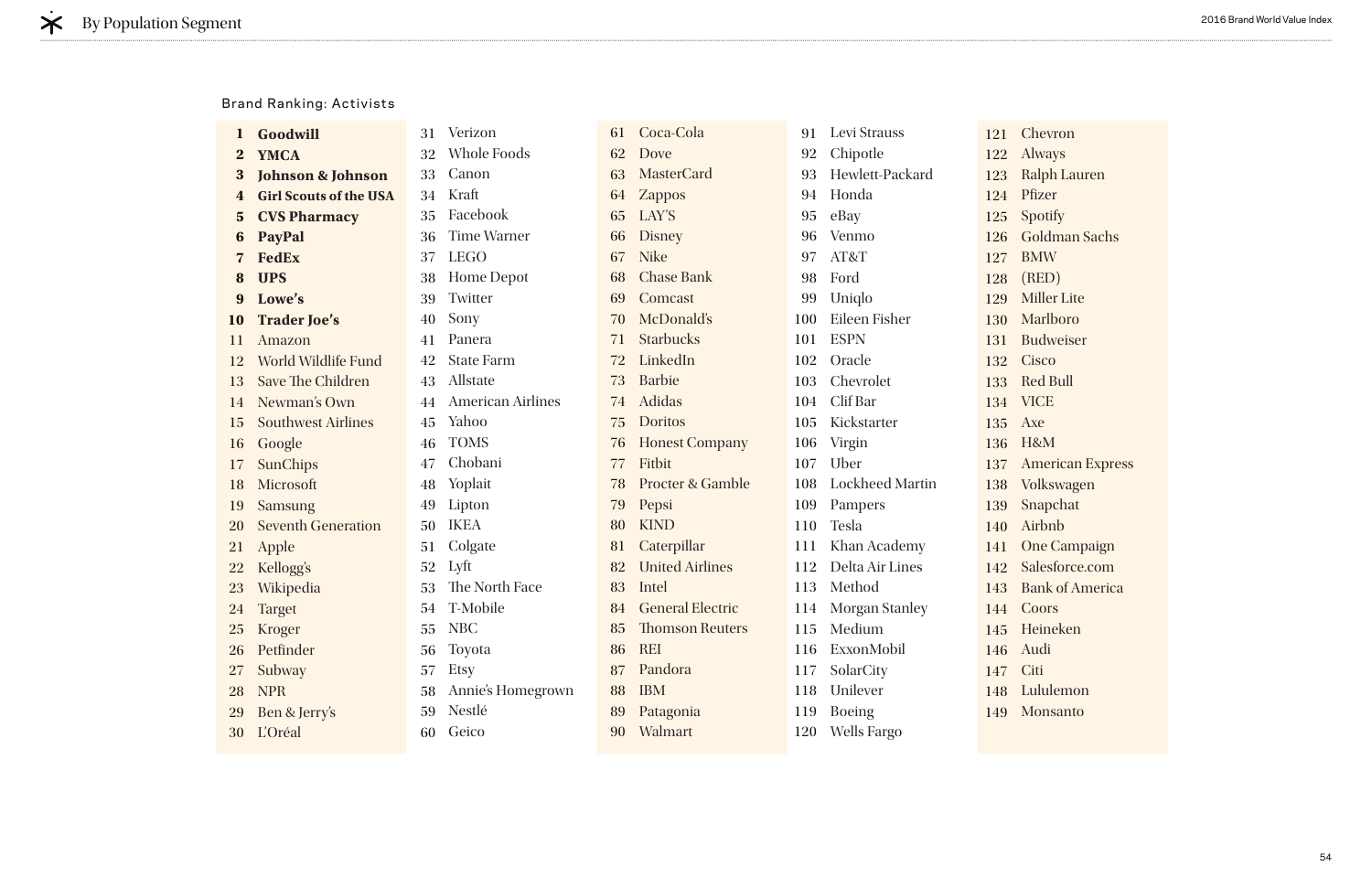**0 Activists Rank 1** Johnson & Johnson **+6**  Activists Rank **3** BWV Rank **9** YMCA **+13 BWV Rank 1 Activists Rank 2** Girl Scouts of the USA **BWV Rank 9 Activists Rank 4** Amazon **- 9 Activists Rank 11** Save The Children **+3 BWV Rank 22 Activists Rank 13** World Wildlife Fund **+10**  Activists Rank 1**2** BWV Rank **22** Newman's Own **BWV Rank 16 Activists Rank 14** PayPal **- 1 Activists Rank 6** UPS **+3 BWV Rank 18** Activists Rank 8 FedEx **+11 BWV Rank 5 Activists Rank 7** Lowe's **BWV Rank 11 Activists Rank 9** Google **- 13 +36 - Activists Rank 16** Microsoft **BWV Rank 53 Activists Rank 18** SunChips **BWV Rank 29 Activists Rank 17** Samsung Activists Rank **19** BWV Rank **23** Goodwill



Difference from Overall Brand World Value Ranking: Activists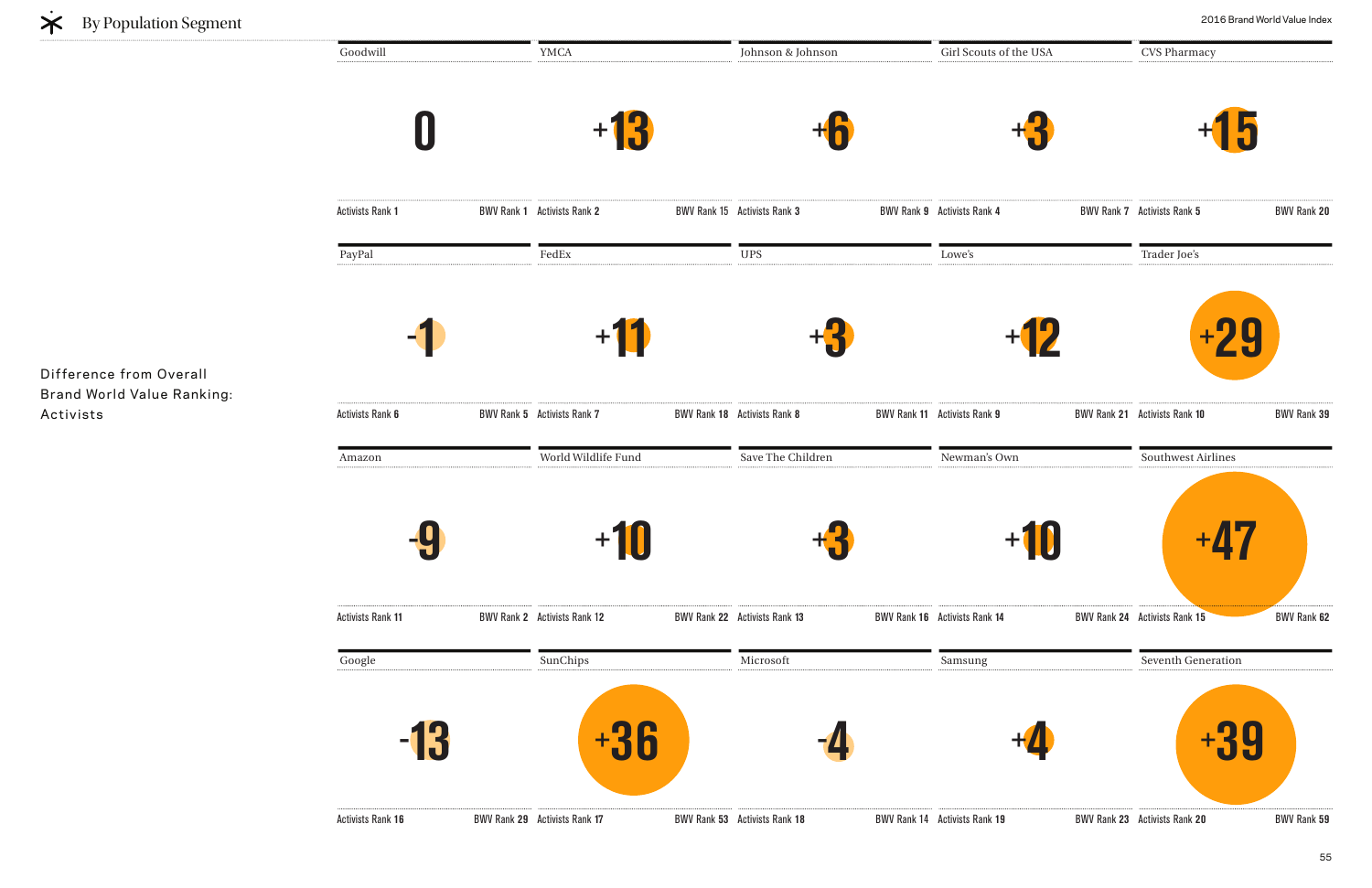|                 | $+57$     | $+55$ | $+54$   | $+47$                     | $+41$                      | $+39$              | $+39$  | $+38$    | $+37$     |
|-----------------|-----------|-------|---------|---------------------------|----------------------------|--------------------|--------|----------|-----------|
| Time Warner     | Lyft      | NPR   | Twitter | <b>Southwest Airlines</b> | Comcast                    | Seventh Generation | Zappos | T-Mobile | L'Oréal   |
| -39             | $-43$     | -44   | -46     | $-48$                     | -49                        | $-50$              | $-52$  | $-52$    | <b>HI</b> |
| <b>AT&amp;T</b> | Chevrolet | Ford  | oritos  | -Cola<br>Coca             | ectric<br><b>General E</b> | Walmart            | Dove   | eBay     | Jisney    |
|                 |           |       |         |                           |                            |                    |        |          |           |



Biggest Movers: Activists

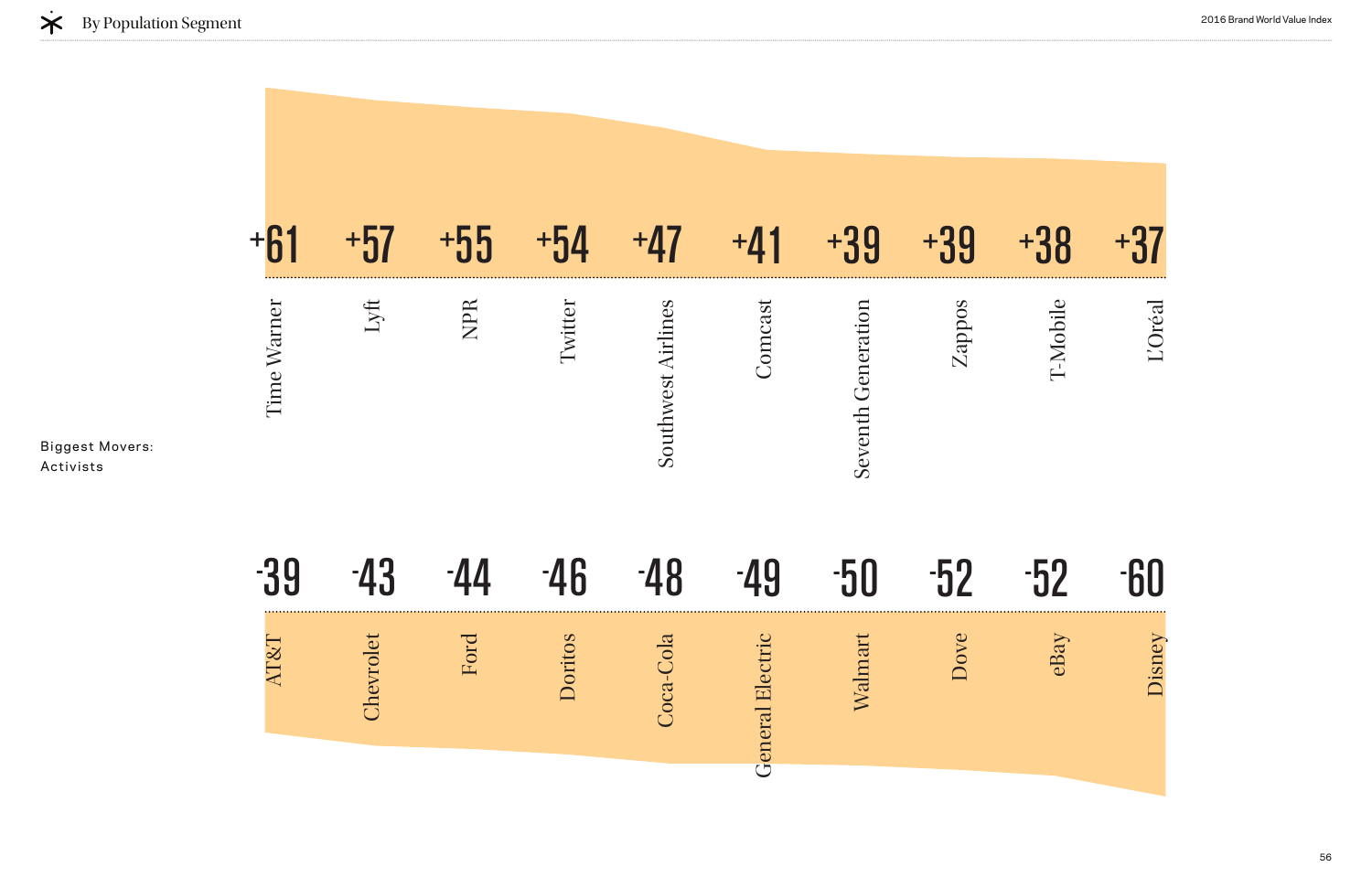# Brand World Value Rankings for Environmentally Engaged

#### Wholesome products

Organic-focused grocers Trader Joe's (+32) and Whole Foods (+17) rank much higher than amongst the general population, as well as certain product brands: Seventh Generation (+23), Method (+25), TOMS (+22). L'Oréal (+37) is perhaps a more surprising brand that did well with this segment.

The Environmentally Engaged value Twitter  $(+49)$  and LinkedIn  $(+56)$ much more strongly than the general population, although Facebook (-12) does not have the same resonance.

#### Information and connection

#### American icons

A number of blue chip American icons decline with this segment, including Coca-Cola (-28), Disney (-21), Kellogg's (-16) and LAY'S (-25).

Defned as people who strongly agree with the statement "I work hard in my own life to take steps to protect the environment". People who care about the environment tend to rate information and conscious product brands higher and iconic corporate brands much lower.

#### Top rising brands

LinkedIn (+56), Twitter (+49), L'Oréal (+37), Trader Joe's (+32), Zappos (+29), Method (+25), Seventh Generation (+23), TOMS (+22), Virgin (+21), Whole Foods (+17), Wikipedia (+16), Lyft (+16)

#### Top declining brands

eBay (-43), AT&T (-34), Coca-Cola (-28), General Electric (-27), LAY'S (-25), Disney (-21), Nestlé (-17), Kellogg's (-16), Facebook (-12)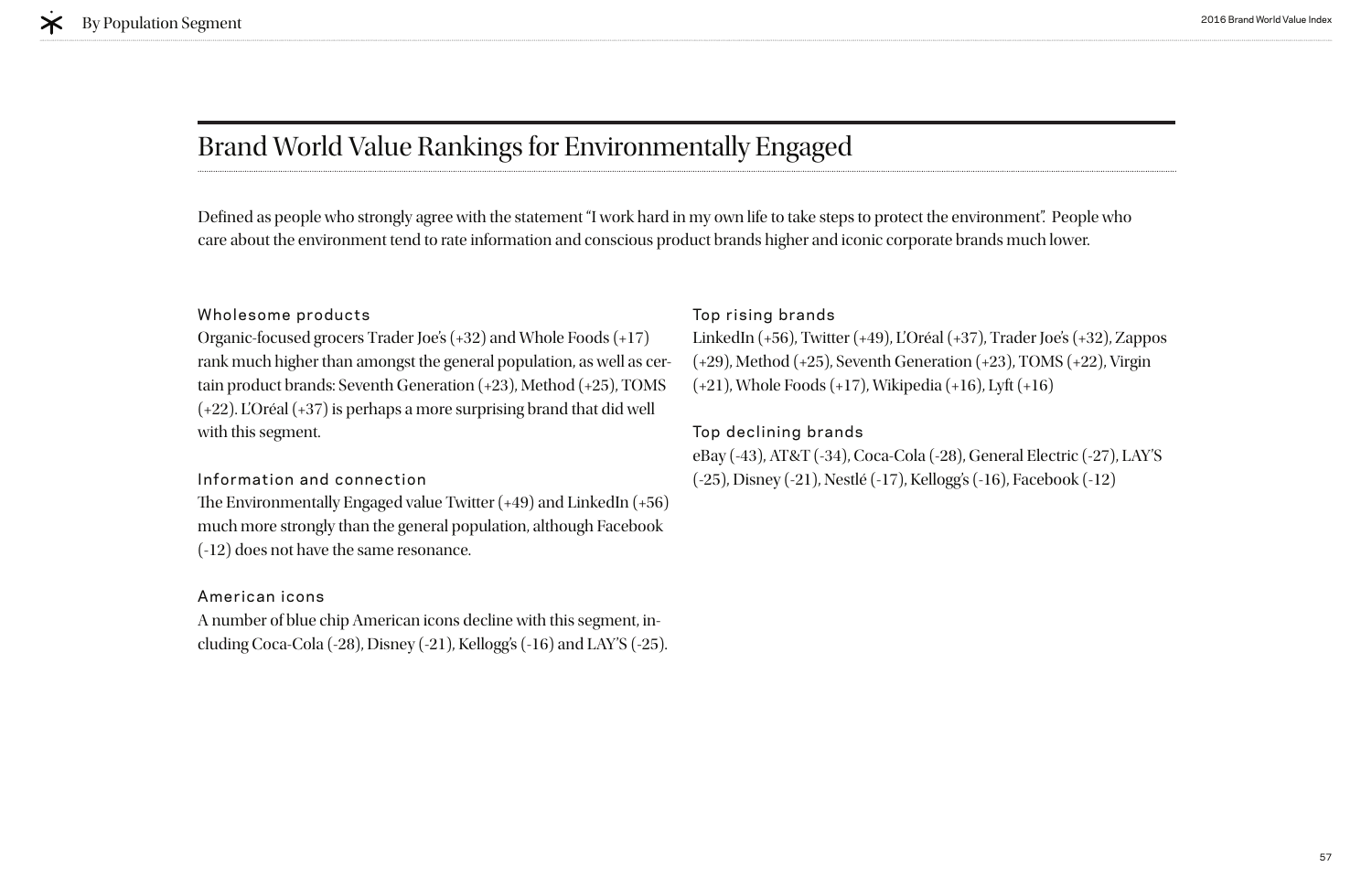| 1        | Goodwill                      | 31 | Verizon                   | 61 | <b>NPR</b>              | 91  | <b>Honest Company</b>   | 121    | Vo             |
|----------|-------------------------------|----|---------------------------|----|-------------------------|-----|-------------------------|--------|----------------|
| $\bf{2}$ | Google                        | 32 | Apple                     | 62 | <b>General Electric</b> | 92  | AT&T                    | 122    | <b>B</b>       |
| 3        | <b>Amazon</b>                 | 33 | Ben & Jerry's             | 63 | Panera                  | 93  | Lyft                    | 123    | Ex             |
|          | <b>Girl Scouts of the USA</b> | 34 | Sony                      | 64 | <b>State Farm</b>       | 94  | Comcast                 | 124    | Pfi            |
| 5        | <b>Johnson &amp; Johnson</b>  | 35 | SunChips                  | 65 | T-Mobile                | 95  | <b>Thomson Reuters</b>  | 125    | C <sub>1</sub> |
| 6        | <b>Save The Children</b>      | 36 | <b>Seventh Generation</b> | 66 | Procter & Gamble        | 96  | Patagonia               | 126    | Bo             |
|          | <b>Trader Joe's</b>           | 37 | Kroger                    | 67 | <b>Etsy</b>             | 97  | Geico                   | 127    | Sn             |
| 8        | PayPal                        | 38 | <b>LEGO</b>               | 68 | <b>Doritos</b>          | 98  | Pampers                 | 128    | Ur             |
|          | <b>YMCA</b>                   | 39 | Facebook                  | 69 | Hewlett-Packard         | 99  | <b>ESPN</b>             | 129    | Re             |
| 10       | <b>FedEx</b>                  | 40 | <b>Southwest Airlines</b> | 70 | Chobani                 | 100 | Always                  | 130    | Or             |
| 11       | World Wildlife Fund           | 41 | Coca-Cola                 | 71 | Ford                    | 101 | Virgin                  | 131    | $H\epsilon$    |
| 12       | <b>UPS</b>                    | 42 | Petfinder                 | 72 | <b>Chase Bank</b>       | 102 | <b>IBM</b>              | 132    | Ra             |
| 13       | Microsoft                     | 43 | Yoplait                   | 73 | <b>IKEA</b>             | 103 | <b>Tesla</b>            | 133    | Ax             |
| 14       | Lowe's                        | 44 | Twitter                   | 74 | <b>Zappos</b>           | 104 | Clif Bar                | 134    | <b>W</b>       |
| 15       | <b>CVS Pharmacy</b>           | 45 | Allstate                  | 75 | Pepsi                   | 105 | <b>United Airlines</b>  | 135    | K <sub>h</sub> |
| 16       | Wikipedia                     | 46 | Yahoo                     | 76 | Fitbit                  | 106 | Uniqlo                  | 136    | Ail            |
| 17       | Target                        | 47 | Nestlé                    | 77 | Annie's Homegrown       | 107 | Spotify                 | 137    | Ba             |
| 18       | Dove                          | 48 | LinkedIn                  | 78 | <b>REI</b>              | 108 | SolarCity               | 138    | Ci:            |
| 19       | <b>Whole Foods</b>            | 49 | Lipton                    | 79 | Chevrolet               | 109 | Chipotle                | 139    | (R)            |
| 20       | Kellogg's                     | 50 | McDonald's                | 80 | <b>MasterCard</b>       | 110 | Venmo                   | 140    | Au             |
| 21       | Newman's Own                  | 51 | Pandora                   | 81 | <b>Time Warner</b>      | 111 | Medium                  | 141    | Ci             |
| 22       | Canon                         | 52 | <b>KIND</b>               | 82 | Intel                   | 112 | <b>American Express</b> | 142    | C <sub>C</sub> |
| 23       | Kraft                         | 53 | Toyota                    | 83 | Adidas                  | 113 | <b>Lockheed Martin</b>  | 143    | Go             |
| 24       | Samsung                       | 54 | <b>NBC</b>                | 84 | Caterpillar             | 114 | Delta Air Lines         | 144    | M              |
| 25       | Colgate                       | 55 | The North Face            | 85 | Oracle                  | 115 | Uber                    | 145 Mi |                |
| 26       | <b>Home Depot</b>             | 56 | LAY'S                     | 86 | eBay                    | 116 | H&M                     | 146    | - VI           |
| 27       | <b>Disney</b>                 | 57 | Walmart                   | 87 | <b>Starbucks</b>        | 117 | <b>Budweiser</b>        | 147 Sa |                |
| 28       | <b>TOMS</b>                   | 58 | <b>Nike</b>               | 88 | Method                  | 118 | Kickstarter             | 148    | Lu             |
| 29       | Subway                        | 59 | <b>Barbie</b>             | 89 | Honda                   | 119 | Eileen Fisher           | 149 Mo |                |
| 30       | <b>L'Oréal</b>                | 60 | <b>American Airlines</b>  | 90 | Levi Strauss            | 120 | <b>Morgan Stanley</b>   |        |                |

olkswagen BMW ExxonMobil fizer hevron oeing napchat nilever ed Bull ne Campaign leineken alph Lauren Axe Wells Fargo han Academy irbnb ank of America isco (RED) udi iti oors oldman Sachs Marlboro Iiller Lite ICE alesforce.com Lululemon **Ionsanto** 

|  | <b>Brand Ranking: Environmentally Engaged</b> |  |
|--|-----------------------------------------------|--|
|--|-----------------------------------------------|--|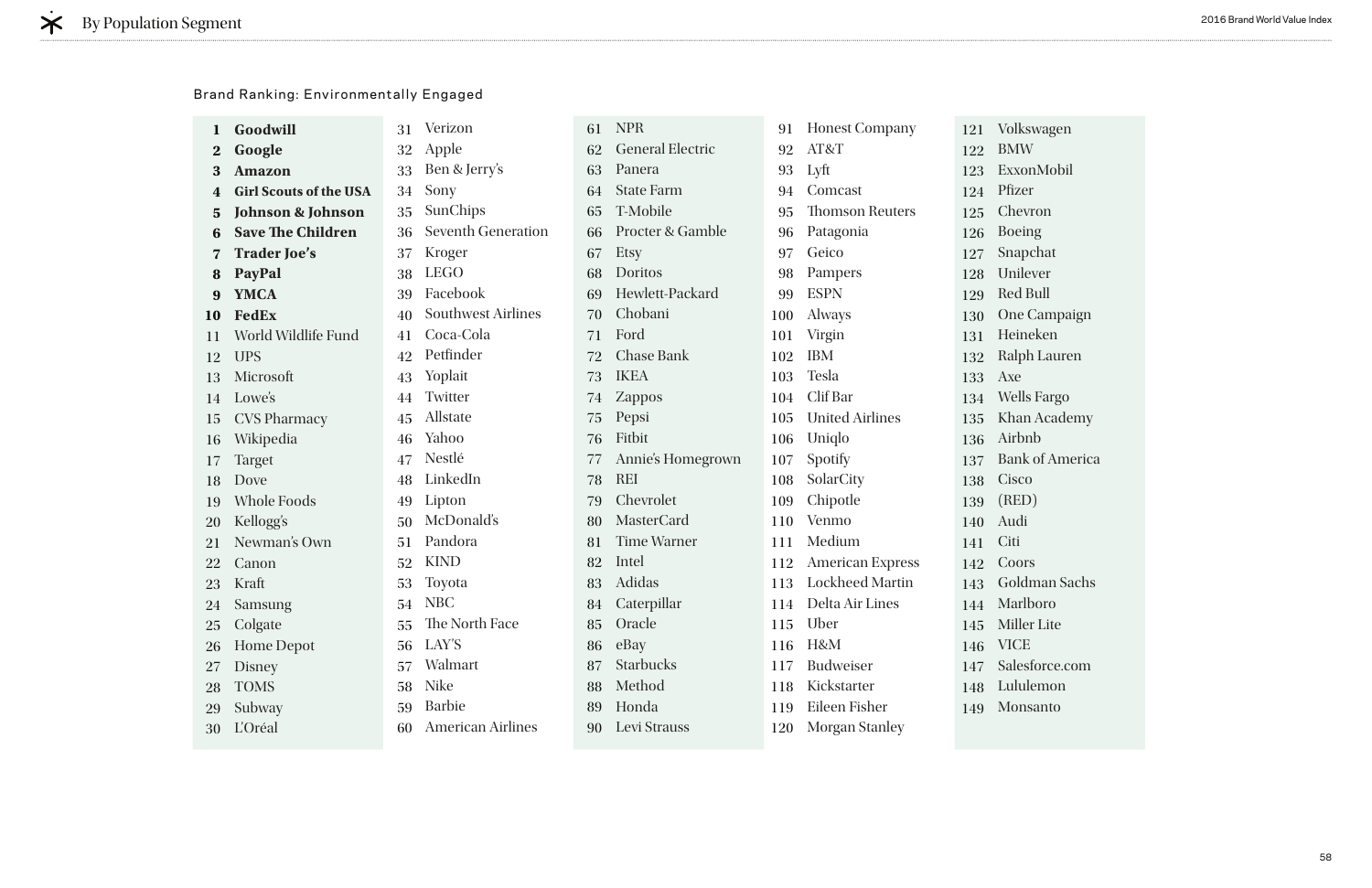



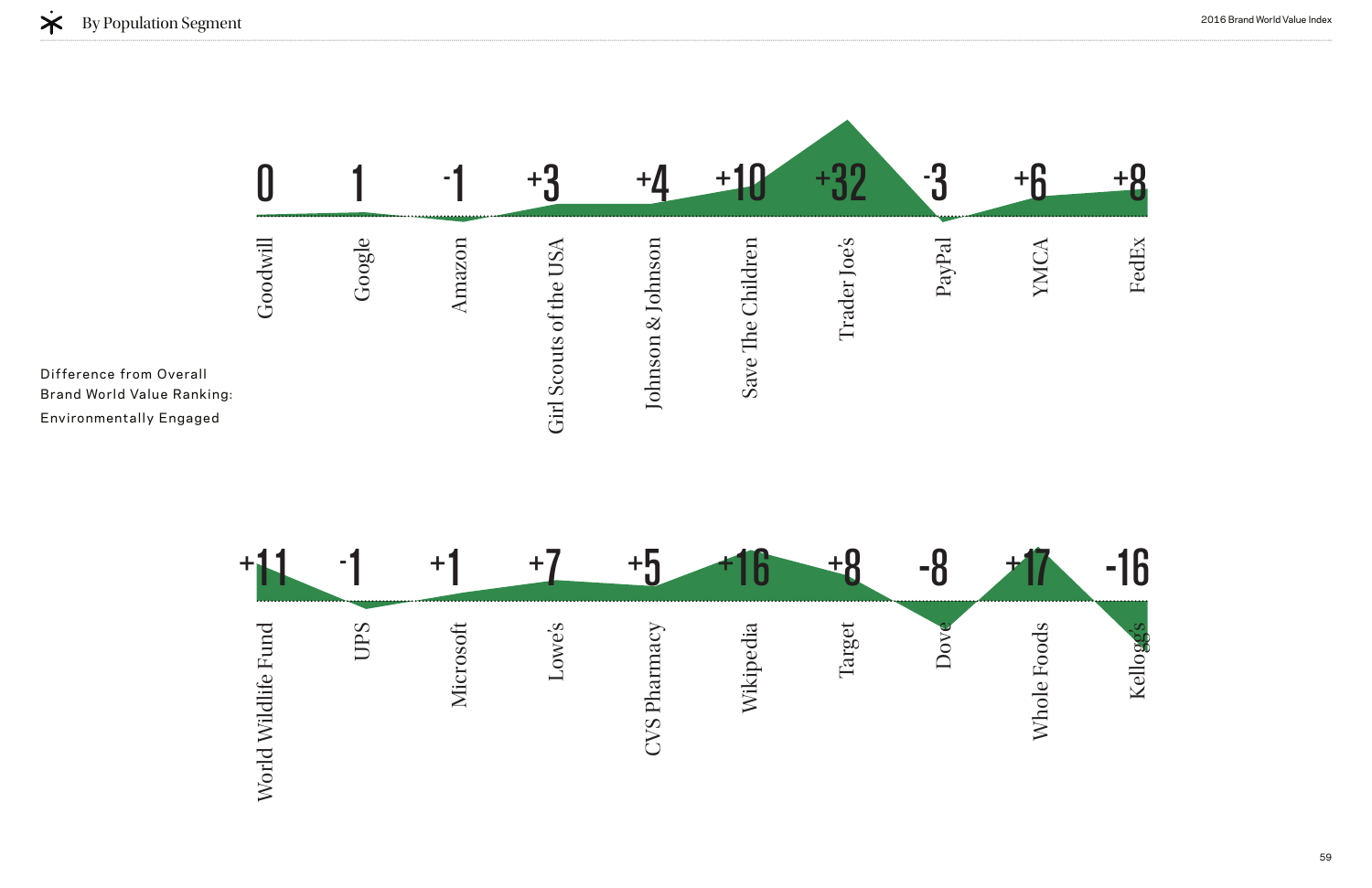Top Movement for the Environmental Library and Top Movement of the Environmental Library and Top Movement of the Environmental Library and Top Movement of the Environmental Library and Library and Library and Library and L



Seventh Generation

Seventh Generation

39 43 Doritos eBay

| a in | . — 1          | $\blacksquare$ | . — Т | . — П |  |  |
|------|----------------|----------------|-------|-------|--|--|
| itar | $\overline{a}$ | ರ<br>Œ<br>S    |       |       |  |  |

Biggest Movers:

Environmentally Engaged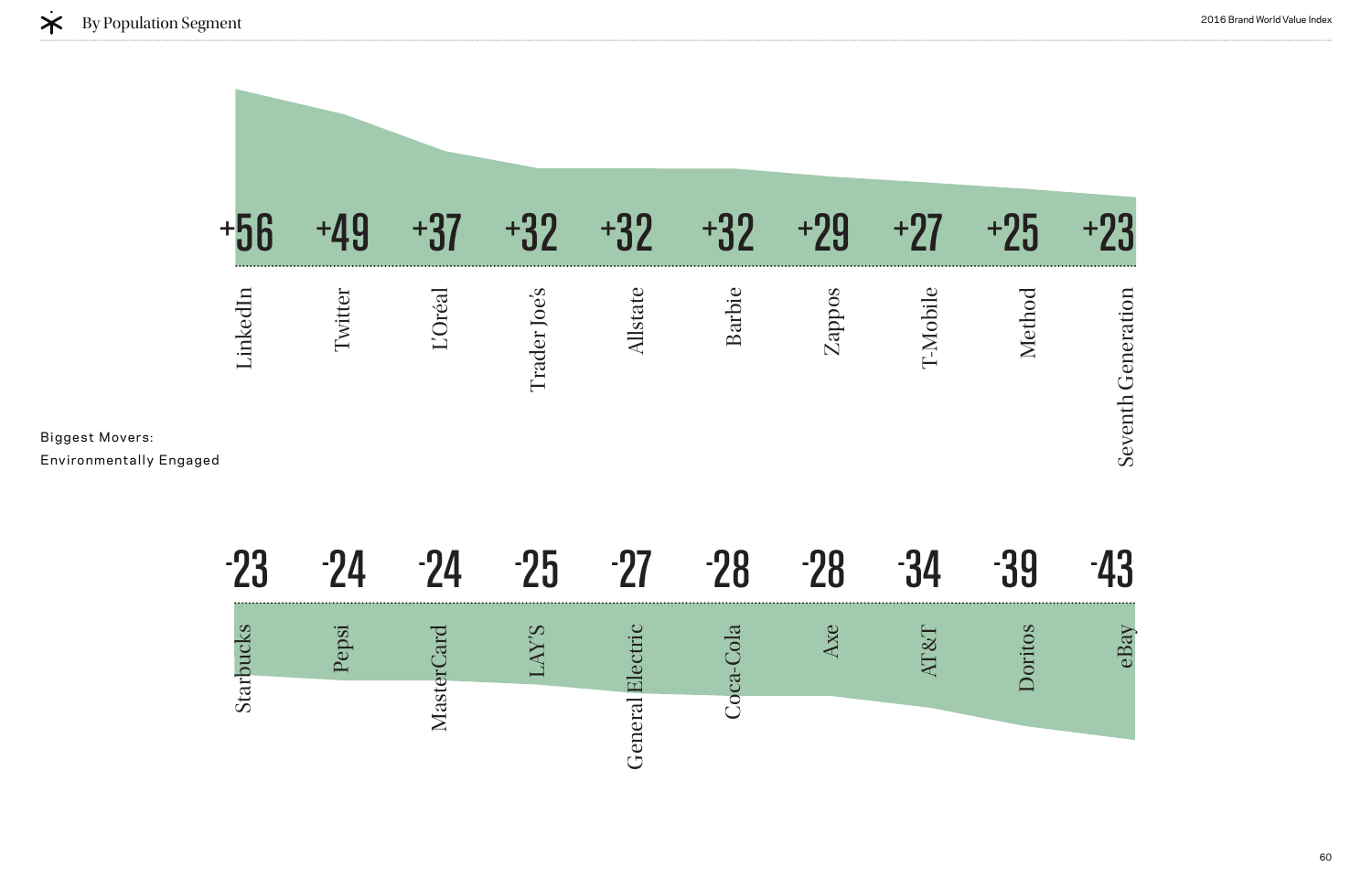## Brand World Value Rankings for Optimists

#### Transportation

The major package delivery companies, FedEx and UPS, are both in the top 10 for Optimists, and some airlines show big jumps (Southwest Airlines and American Airlines).

Optimists value fnance companies — perhaps indicating a love/hate relationship with your fnance provider depends upon your outlook — as they rated Morgan Stanley (+28), Wells Fargo (+16), State Farm  $(+14)$ , Allstate  $(+14)$  and Chase Bank  $(+11)$ .

#### Home Improvement

An interesting occurrence: Optimists like Lowe's (+12), ranking it in the top 10 brands, but do not value Home Depot (-10) as strongly as the general population.

#### Finance

#### Communication

Another interesting split within an industry: Optimists like Time Warner (+26 at #71) and T-Mobile (+22 at #70) more than the general population, but do not value AT&T as highly as others (-16, at #74).

#### Top rising brands

Morgan Stanley (+28), Southwest Airlines (+26), Time Warner (+26), Twitter (+24), American Airlines (+23), T-Mobile (+22), TOMS (+21), Toyota (+20), Canon (+18), Wells Fargo (+16), Verizon (+16), L'Oréal (+16), Chobani (+15), State Farm (+14), Allstate (+14), FedEx (+13), Lowe's (+12), SunChips (+12), Chase Bank (+11)

#### Top declining brands

eBay (-41), Chipotle (-25), Ben & Jerry's (-22), Petfnder (-21), Doritos (-20), Intel (-18), Chevrolet (-17), AT&T (-16), Disney (-15), Coca-Cola (-12), Facebook (-12)

Defned as people who strongly agree with the statement "I am an optimistic person".

Optimists value transportation, fnance companies and some communications brands. A number of brands rise into the top 10 for Optimists: Johnson & Johnson (+7 to #2), FedEx (+13 to #5), UPS (+4 to #7), YMCA (+7 to #8), Lowe's (+12 to #9) and Microsoft (+4 to #10).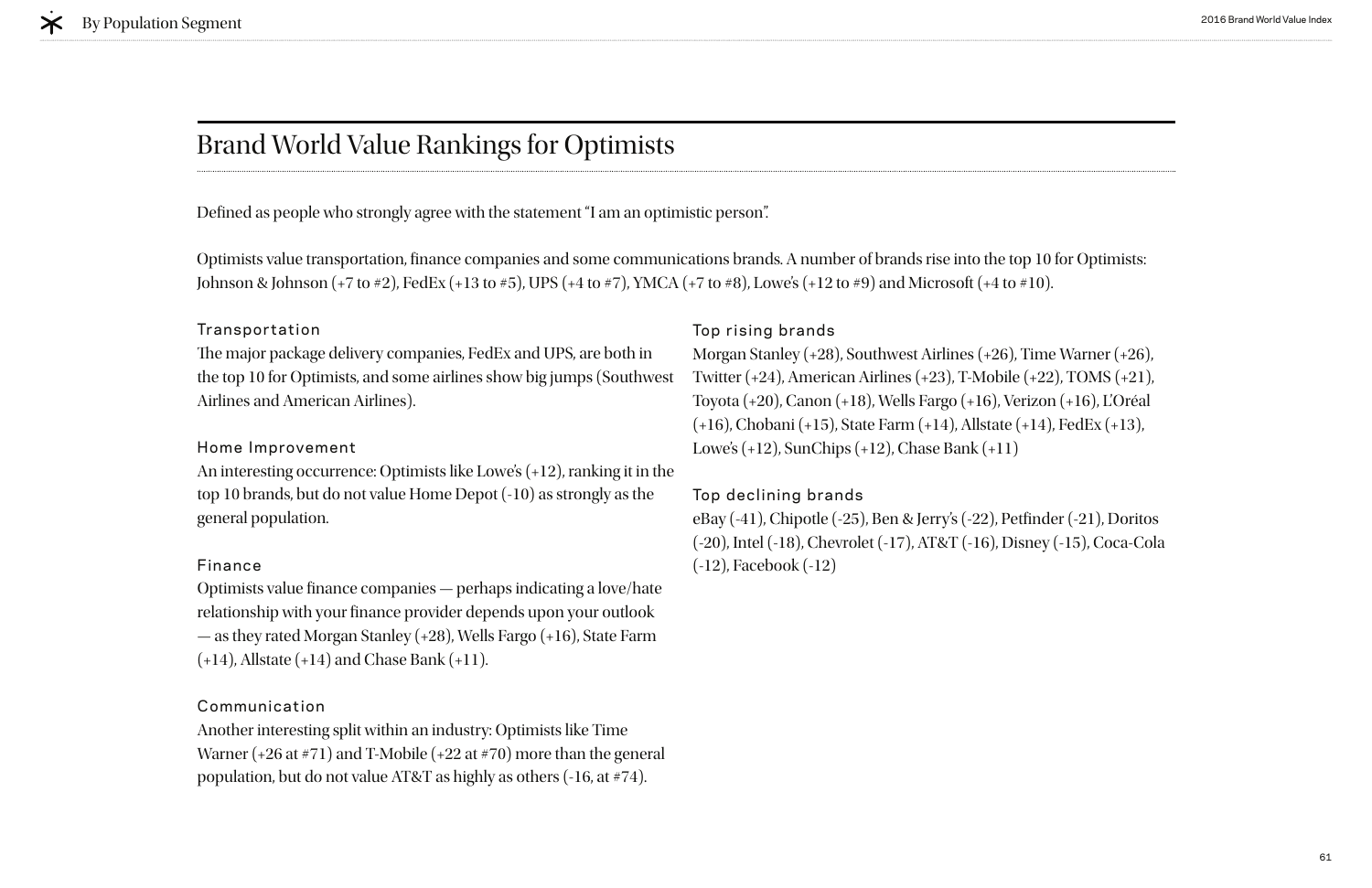| $\mathbf{I}$ | Goodwill                     | 31 | World Wildlife Fund         | 61 | Ford                      | 91  | Patagonia               | 121 E     |                |
|--------------|------------------------------|----|-----------------------------|----|---------------------------|-----|-------------------------|-----------|----------------|
| $\bf{2}$     | <b>Johnson &amp; Johnson</b> | 32 | Trader Joe's                | 62 | <b>State Farm</b>         | 92  | Comcast                 | 122 T     |                |
| $\bf{3}$     | <b>Amazon</b>                | 33 | Verizon                     | 63 | Allstate                  | 93  | Honda                   | $123$ M   |                |
| 4            | Google                       | 34 | LAY'S                       | 64 | Hewlett-Packard           | 94  | Caterpillar             | 124 C     |                |
| $5^{\circ}$  | <b>FedEx</b>                 | 35 | <b>Procter &amp; Gamble</b> | 65 | <b>Seventh Generation</b> | 95  | <b>NPR</b>              | 125       | $\mathbf{V}$   |
| 6            | <b>PayPal</b>                | 36 | <b>Southwest Airlines</b>   | 66 | Pandora                   | 96  | Method                  | 126 S     |                |
|              | <b>UPS</b>                   | 37 | <b>LEGO</b>                 | 67 | <b>Chase Bank</b>         | 97  | Clif Bar                | 127       | E              |
| 8            | <b>YMCA</b>                  | 38 | McDonald's                  | 68 | Petfinder                 | 98  | <b>United Airlines</b>  | 128       | $\overline{B}$ |
| 9            | Lowe's                       | 39 | Facebook                    | 69 | Twitter                   | 99  | Always                  | 129       | B              |
| 10           | <b>Microsoft</b>             | 40 | Yoplait                     | 70 | T-Mobile                  | 100 | <b>IBM</b>              | 130       | $\mathcal{C}$  |
| 11           | <b>CVS Pharmacy</b>          | 41 | SunChips                    | 71 | <b>Time Warner</b>        | 101 | Lyft                    | 131       | $\mathbf{N}$   |
| 12           | Girl Scouts of the USA       | 42 | Wikipedia                   | 72 | Etsy                      | 102 | <b>ESPN</b>             | 132       | $\cup$         |
| 13           | Kellogg's                    | 43 | Lipton                      | 73 | <b>IKEA</b>               | 103 | Pfizer                  | 133       | $\overline{0}$ |
| 14           | Save The Children            | 44 | <b>Nike</b>                 | 74 | AT&T                      | 104 | <b>Thomson Reuters</b>  | 134 V     |                |
| 15           | Samsung                      | 45 | Yahoo                       | 75 | <b>Starbucks</b>          | 105 | Spotify                 | 135 G     |                |
| 16           | <b>Target</b>                | 46 | <b>General Electric</b>     | 76 | Oracle                    | 106 | Uniqlo                  | 136       | B              |
| 17           | Kraft                        | 47 | <b>Whole Foods</b>          | 77 | Chevrolet                 | 107 | Delta Air Lines         | 137 R     |                |
| 18           | Subway                       | 48 | Kroger                      | 78 | <b>Adidas</b>             | 108 | <b>Morgan Stanley</b>   | 138       | $\mathbf{V}$   |
| 19           | Colgate                      | 49 | Doritos                     | 79 | Intel                     | 109 | Venmo                   | 139       | $\mathcal{C}$  |
| 20           | Dove                         | 50 | Ben & Jerry's               | 80 | Annie's Homegrown         | 110 | <b>Wells Fargo</b>      | 140       | $\mathbf{K}$   |
| 21           | Disney                       | 51 | L'Oréal                     | 81 | <b>Honest Company</b>     | 111 | Unilever                | 141       | $\mathcal{C}$  |
| 22           | <b>Home Depot</b>            | 52 | Pepsi                       | 82 | <b>Barbie</b>             | 112 | <b>Lockheed Martin</b>  | 142 H     |                |
| 23           | Apple                        | 53 | Panera                      | 83 | <b>Zappos</b>             | 113 | <b>American Express</b> | 143       | $\mathbf{A}$   |
|              | 24 Nestlé                    | 54 | Toyota                      | 84 | eBay                      | 114 | <b>Boeing</b>           | 144 L     |                |
|              | 25 Coca-Cola                 | 55 | <b>KIND</b>                 | 85 | Fitbit                    |     | 115 Chipotle            | 145 S     |                |
| 26           | Canon                        | 56 | MasterCard                  | 86 | Geico                     | 116 | Axe                     | $146$ (1) |                |
| 27           | Newman's Own                 | 57 | <b>American Airlines</b>    | 87 | <b>REI</b>                | 117 | Ralph Lauren            | 147 N     |                |
| 28           | Sony                         | 58 | Chobani                     | 88 | Levi Strauss              | 118 | Kickstarter             | 148 A     |                |
| 29           | <b>TOMS</b>                  | 59 | <b>NBC</b>                  | 89 | Pampers                   | 119 | H&M                     | 149 N     |                |
| 30           | Walmart                      | 60 | The North Face              | 90 | LinkedIn                  | 120 | SolarCity               |           |                |
|              |                              |    |                             |    |                           |     |                         |           |                |

ExxonMobil Tesla Medium Cisco Virgin Snapchat Eileen Fisher Budweiser Bank of America **Chevron** Miller Lite Uber One Campaign Volkswagen Goldman Sachs BMW Red Bull VICE **Coors** Khan Academy Citi Heineken Audi Lululemon Salesforce.com (RED) Marlboro Airbnb Monsanto

#### Brand Ranking: Optimists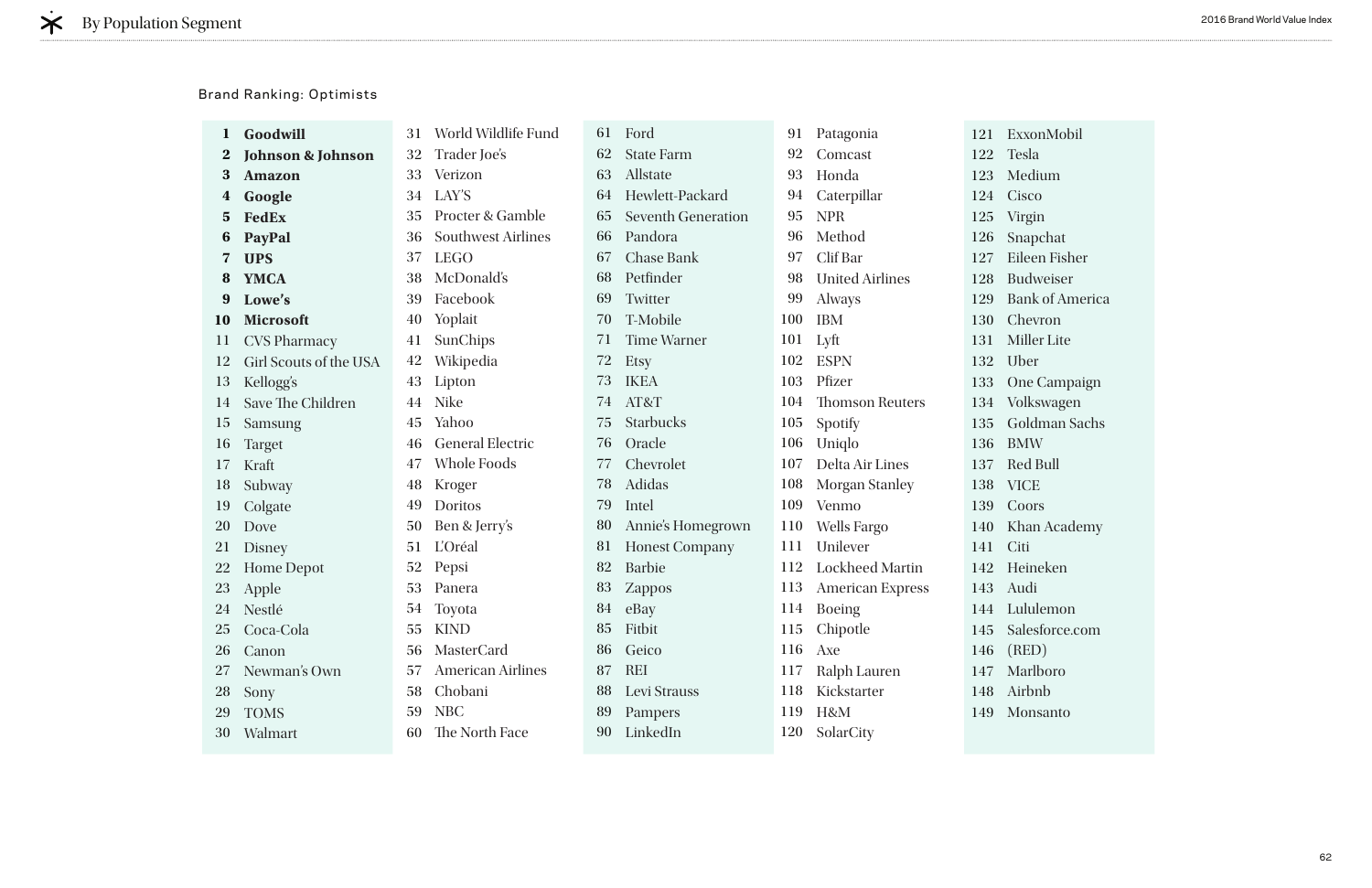**0 0ptimists Rank 1** Amazon **- 1**  Optimists Rank **3** BWV Rank **2** Johnson & Johnson **+7**  BWV Rank 1 Optimists Rank 2 Google Optimists Rank **4** BWV Rank **3** CVS Pharmacy **+9 Optimists Rank 11** Kellogg's **- 9 BWV Rank 7** Optimists Rank 13 Girl Scouts of the USA **- 5**  BWV Rank 20 Optimists Rank 12 Save The Children BWV Rank 4 Optimists Rank 14 PayPal **- 1 Optimists Rank 6** YMCA **+7**  BWV Rank 11 Optimists Rank 8 UPS **+4**  BWV Rank 5 Optimists Rank 7 Lowe's BWV Rank 15 Optimists Rank 9 Target **+9 - 9 +1 - Subway** Kraft **Colgate** Goodwill



Difference from Overall Brand World Value Ranking: Optimists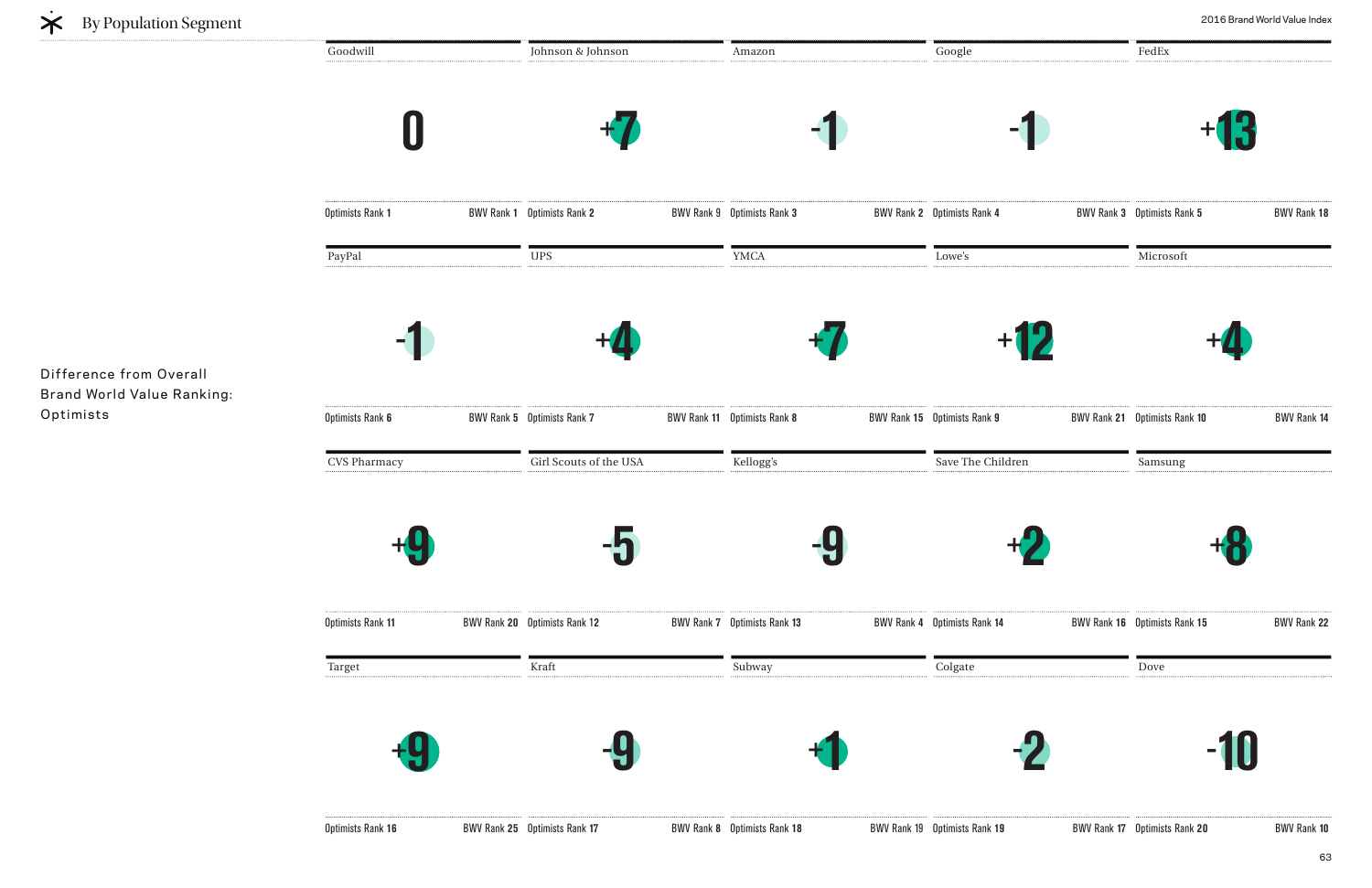|                                     | $+28$          | $+26$              | $+26$        | $+24$     | $+23$                    | $+22$    | $+91$         | $+20$  | $+20$    | $+19$  |
|-------------------------------------|----------------|--------------------|--------------|-----------|--------------------------|----------|---------------|--------|----------|--------|
| <b>Biggest Movers:</b><br>Optimists | Morgan Stanley | Southwest Airlines | Time Warner  | Twitter   | <b>American Airlines</b> | T-Mobile | TOMS          | Toyota | Zappos   | Oracle |
|                                     | $-18$          | $-20$              | $-20$        | $-21$     | $-21$                    | $-21$    | $-22$         | $-22$  | $-25$    | -41    |
|                                     |                | Doritos            |              | Petfinder | <b>ESPN</b>              | (RED)    |               | Medium | Chipotle | eBay   |
|                                     | Kickstarter    |                    | Levi Strauss |           |                          |          | Ben & Jerry's |        |          |        |



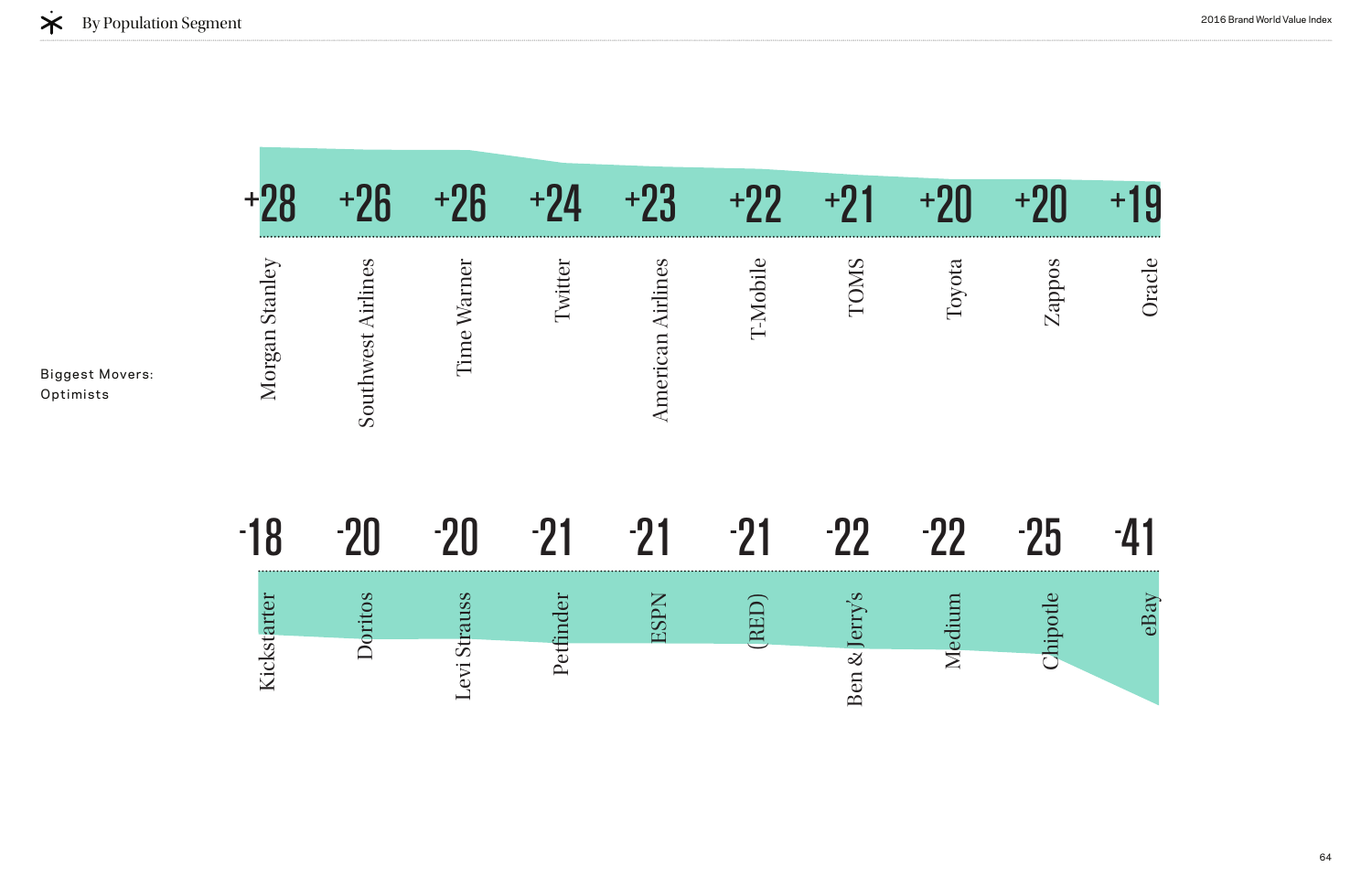# Brand World Value Rankings for Nonprofit Engaged

#### Purpose-driven brands

Making big jumps were NPR (+36), TOMS (+35), Seventh Generation (+32), Etsy (+27), Annie's Homegrown (+22), KIND (+20) and Wikipedia (+15). Special mention should be made for Newman's Own (+20), which is the #4 brand for this segment, above corporate behemoths like Google and Apple, and above food competitors like Kellogg's and Kraft.

#### Information providers

People engaged in nonprofts like information, boosting LinkedIn (+38), NPR (+36) and Wikipedia (+15), although Facebook falls for this group (-13).

#### Top rising brands

Defined as people who strongly agree with the statement "I actively support (with money or time) nonprofits or causes working on issues I care about".

As people who are actively engaged with nonprofits (with time or money), it's perhaps unsurprising that World Wildlife Fund jumps 14 places into the top 10, which includes five nonprofits. This is a striking difference from traditional brand value studies, which do not typically include nonprofits.

> LinkedIn (+38), Uniqlo (+37), NPR (+36), TOMS (+35), Seventh Generation  $(+32)$ , Petfinder  $(+31)$ , L'Oréal  $(+30)$ , The North Face  $(+27)$ , Etsy (+27), American Airlines (+24), Annie's Homegrown (+22), Newman's Own (+20), KIND (+20), World Wildlife Fund (+14), Wikipedia (+15)

#### Top declining brands

Also striking is the extent to which people engaged in nonprofits support purpose-driven brands, with many making big jumps relative to the general population. In contrast, traditional food and product brands fare particularly poorly, with big falls for Procter & Gamble (-29), Pepsi (-27), Doritos (-26), Yoplait (-24), Nestlé (-19), Coca-Cola (-18), Kellogg's (-14) and Kraft (-11).

> Disney (-32), Nike (-31), Procter & Gamble (-29), Pepsi (-27), Doritos (-26), Yoplait (-24), LAY'S (-21), Nestlé (-19), Coca-Cola (-18), Kellogg's (-14), Kraft (-11), Home Depot (-12), Colgate (-16), Facebook (-13)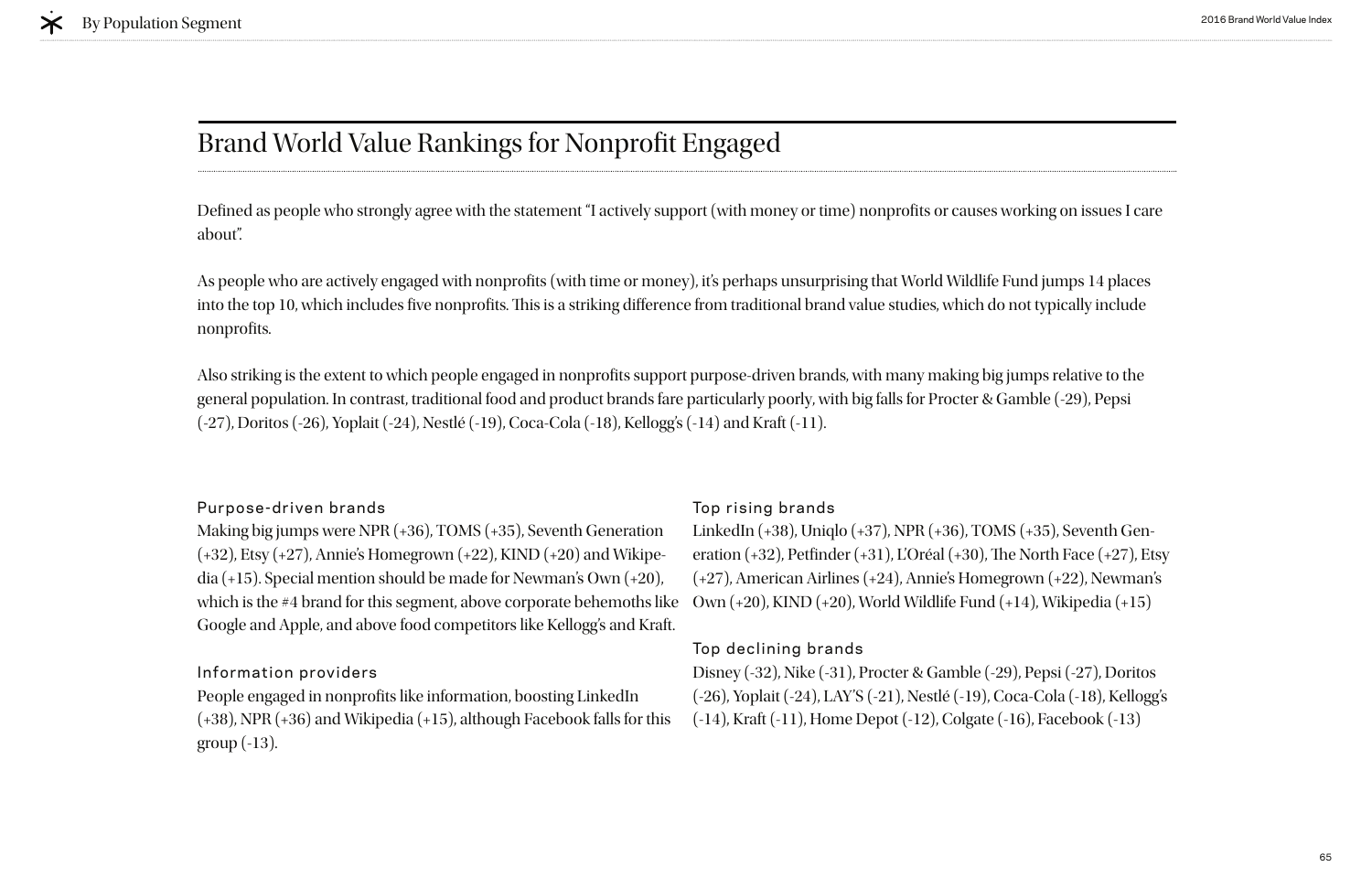ESPN ExxonMobil han Academy American Express Wells Fargo One Campaign Morgan Stanley ioldman Sachs `isco napchat **ICE** ank of America oeing udweiser ed Bull (RED) BMW Miller Lite alesforce.com hevron **Volkswagen** Airbnb iti Audi Lululemon coors Marlboro Heineken **Ionsanto** 

| Goodwill                      | 31 | Coca-Cola                 | 61 | Intel                  | 91      | Method                 | 121             | E                           |
|-------------------------------|----|---------------------------|----|------------------------|---------|------------------------|-----------------|-----------------------------|
| <b>Amazon</b>                 | 32 | Canon                     | 62 | Yoplait                | 92      | Honda                  | 122             | E                           |
| <b>Girl Scouts of the USA</b> | 33 | Colgate                   | 63 | Allstate               | 93      | <b>United Airlines</b> | 123             | $\mathbf{K}$                |
| Newman's Own                  | 34 | Sony                      | 64 | <b>State Farm</b>      | 94      | <b>Honest Company</b>  | 124             | A                           |
| Google                        | 35 | <b>LEGO</b>               | 65 | eBay                   | 95      | Levi Strauss           | 125             | $\mathcal{N}_{\mathcal{N}}$ |
| <b>YMCA</b>                   | 36 | Kroger                    | 66 | LinkedIn               | 96      | <b>Tesla</b>           | 126             | $\overline{O}$              |
| <b>Johnson &amp; Johnson</b>  | 37 | L'Oréal                   | 67 | Hewlett-Packard        | 97      | Adidas                 | 127             | $\mathbf{M}$                |
| <b>World Wildlife Fund</b>    | 38 | <b>Disney</b>             | 68 | AT&T                   | 98      | <b>Chase Bank</b>      | 128             | G                           |
| <b>Save The Children</b>      | 39 | The North Face            | 69 | Uniqlo                 | 99      | <b>IBM</b>             | 129             | $\mathcal{C}$               |
| PayPal                        | 40 | Facebook                  | 70 | Pandora                | 100     | <b>Time Warner</b>     | 130 St          |                             |
| <b>CVS Pharmacy</b>           | 41 | Lipton                    | 71 | <b>REI</b>             | 101     | Pampers                | 131             | V.                          |
| Microsoft                     | 42 | Panera                    | 72 | <b>MasterCard</b>      | 102     | Medium                 | 132 B           |                             |
| <b>UPS</b>                    | 43 | <b>KIND</b>               | 73 | <b>IKEA</b>            | 103     | Comcast                | 133             | B                           |
| FedEx                         | 44 | Verizon                   | 74 | Procter & Gamble       | 104     | Clif Bar               | 134 Bt          |                             |
| <b>TOMS</b>                   | 45 | <b>Etsy</b>               | 75 | Fitbit                 | 105     | Spotify                | 135             | R                           |
| Petfinder                     | 46 | SunChips                  | 76 | Patagonia              | 106     | Eileen Fisher          | 136             | $\left($ [                  |
| Wikipedia                     | 47 | <b>NPR</b>                | 77 | <b>Nike</b>            | 107     | <b>Always</b>          | 137             | B.                          |
| Kellogg's                     | 48 | Annie's Homegrown         | 78 | Pepsi                  | 108     | SolarCity              | 138             | M                           |
| Kraft                         | 49 | Nestlé                    | 79 | Ford                   | 109     | Chevrolet              | 139             | S:                          |
| Dove                          | 50 | <b>Southwest Airlines</b> | 80 | Venmo                  | 110     | Delta Air Lines        | 140             | $\mathcal{C}$               |
| Lowe's                        | 51 | <b>NBC</b>                | 81 | Geico                  | 111     | Kickstarter            | 141             | $-V$                        |
| Samsung                       | 52 | LAY'S                     | 82 | Caterpillar            | 112     | Uber                   | $142 \text{ A}$ |                             |
| Apple                         | 53 | Yahoo                     | 83 | Twitter                | 113     | Axe                    | 143 C           |                             |
| <b>Home Depot</b>             | 54 | Chobani                   | 84 | Zappos                 | 114     | Virgin                 | $144 \text{ A}$ |                             |
| <b>Target</b>                 | 55 | Doritos                   |    |                        | 115     | Lockheed Martin        | 145 Lu          |                             |
| <b>Whole Foods</b>            | 56 | <b>American Airlines</b>  | 86 | Starbucks              | 116     | Pfizer                 | 146 C           |                             |
| <b>Seventh Generation</b>     | 57 | McDonald's                | 87 | <b>Barbie</b>          | 117     | H&M                    | 147 M           |                             |
| Trader Joe's                  | 58 | Toyota                    | 88 | Oracle                 | 118     | Unilever               | 148 H           |                             |
| Ben & Jerry's                 | 59 | <b>General Electric</b>   | 89 | T-Mobile               | 119     | Chipotle               | 149 M           |                             |
| Subway                        | 60 | Walmart                   | 90 | <b>Thomson Reuters</b> | 120     | Ralph Lauren           |                 |                             |
|                               |    |                           |    |                        | 85 Lyft |                        |                 |                             |

#### Brand Ranking: Nonprofit Engaged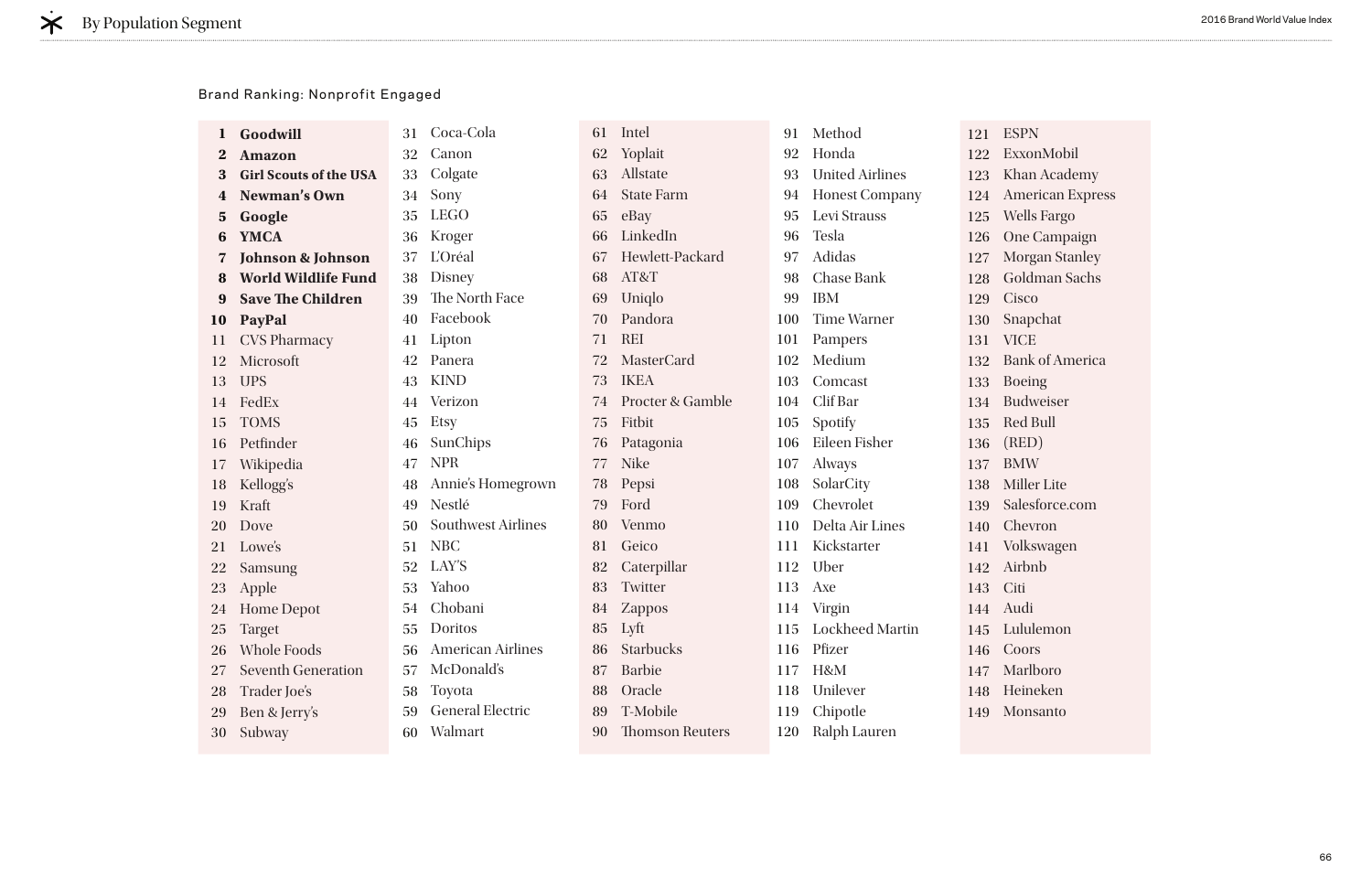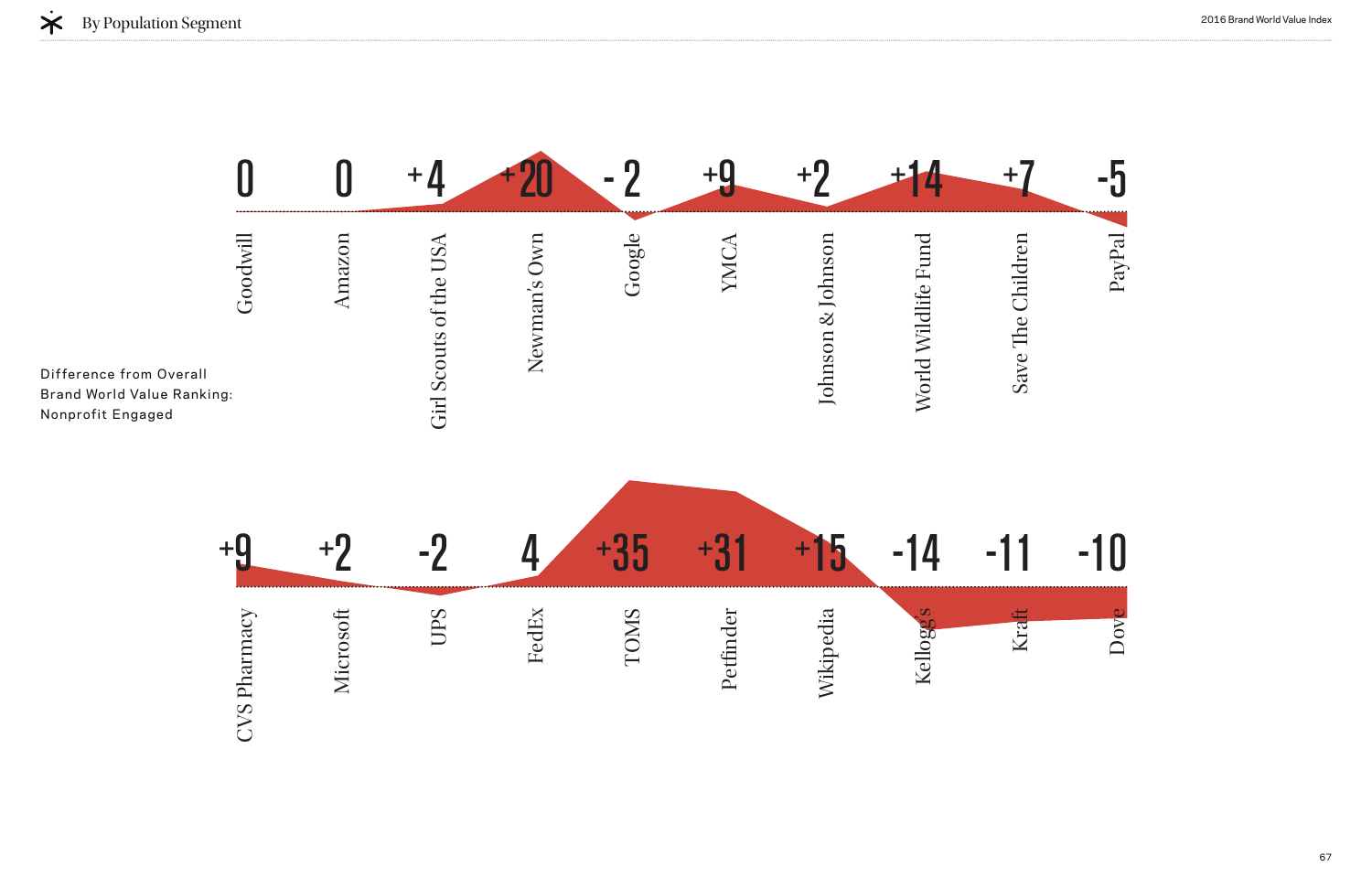

|         | $\pm$  |            | И           | $\mathbf{h}$ |                    |          |        |                            |      |
|---------|--------|------------|-------------|--------------|--------------------|----------|--------|----------------------------|------|
| inkedIn | Uniqlo | <b>NPR</b> | <b>COMS</b> | Venmo        | Seventh Generation | Petfinde | 'Oréal | $\bullet$<br>The North Fac | Etsy |
|         | жB     |            |             |              |                    |          |        |                            |      |
|         |        |            |             |              |                    |          |        |                            |      |



| $\infty$<br>10<br>ori | lidas | S <sub>S</sub> | $\infty$ |  | isn |  |
|-----------------------|-------|----------------|----------|--|-----|--|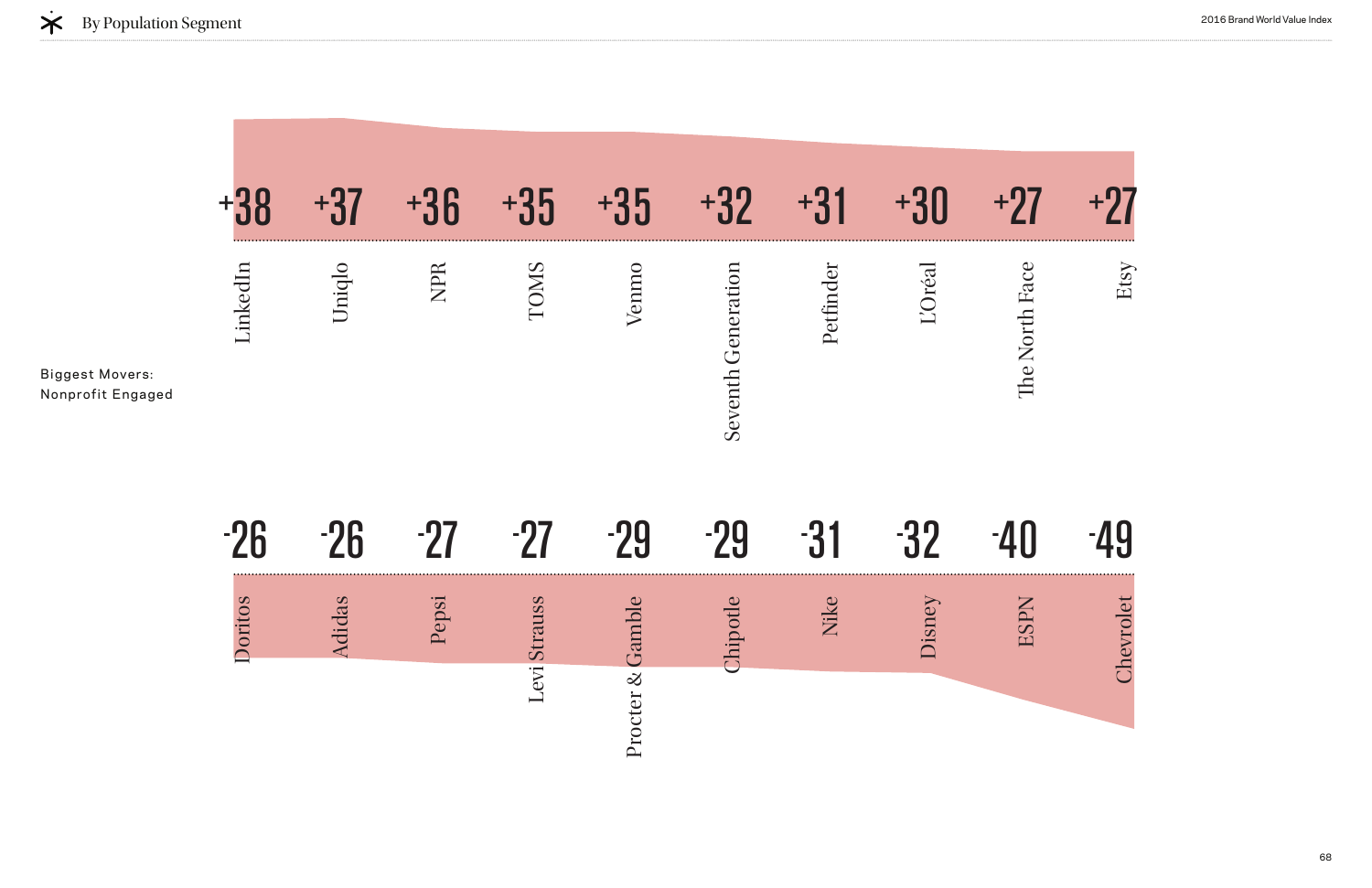# Brand World Value Rankings for Young & Social

#### Social media & online brands

Unsurprisingly, social media brands score much higher for this segment than for the general population: Snapchat (+79), Twitter (+74), Spotify (+37), Uber (+31), Facebook (+22), Medium (+20), Pandora (+26) and Wikipedia (+14). Facebook jumps from #27 for the general population to #5; still below web competitors Amazon (#1) and Google (#2).

Some of the standard-bearers of purpose-oriented brands find a natural home with this younger segment: TOMS (+30), KIND (+22) and Wikipedia (+14).

#### Youth-oriented products & services

#### Purpose-oriented brands

Brands that have traditionally focused on younger people fnd natural supporters in this segment, with a particularly large jump for Red Bull (+79), which has built its brand largely through content and sponsorships that travel naturally through social media. Other brands jumping for this segment include: Pampers (+44), TOMS (+30), Barbie (+30), Always (+20), IKEA (+20), Samsung (+11), LEGO (+25) and Pepsi (+15).

There are some brands that lose ground relative to their ranking for the general population that are not a big surprise, such as General Electric (-43) and Hewlett-Packard (-64), which are naturally focused on older, enterprise customers. But there are also some surprises: Newman's Own (-43) had a big drop, so too did Clif Bar (-40) and ESPN (-37).

#### Some retailers

Some retailers are supported far more by this segment than by the general population, including Starbucks (+51), IKEA (+20) and Target

(+17), perhaps indicating that those retailers are positioned well to grow with these customers as they age, and to beneft from this segment's natural social tendencies.

#### Declining brands

#### Top rising brands

Snapchat (+79), Red Bull (+79), Twitter (+74), Starbucks (+51), Pampers (+44), Spotify (+37), Uber (+31), TOMS (+30), Barbie (+30), Chase Bank (+26), Facebook (+22), Always (+20), IKEA (+20), Medium (+20), Target (+17), Samsung (+11), Pandora (+26), LEGO (+25), KIND (+22), Toyota (+17), Pepsi (+15), Wikipedia (+14)

#### Top declining brands

Hewlett-Packard (-64), Intel (-54), Newman's Own (-43), General Electric (-43), Clif Bar (-40), ESPN (-37), Procter & Gamble (-27), Lowe's (-26), World Wildlife Fund (-26), Home Depot (-23), Kroger (-21), UPS (-20), Johnson & Johnson (-17), Walmart (-15), Save the Children (-13)

Defned as people between 18-34 years old, who strongly or somewhat agree with the statement "I regularly post my thoughts on social media, and not just read what others have written".

This segment is particularly coveted by marketers: with a lifetime of consumption ahead of them, and being not just passive followers on social media, but active sharers, these people are truly individual media channels, capable of infuencing the opinion of the networks around them. They naturally support social media and web brands, as well as purpose and youth-oriented brands.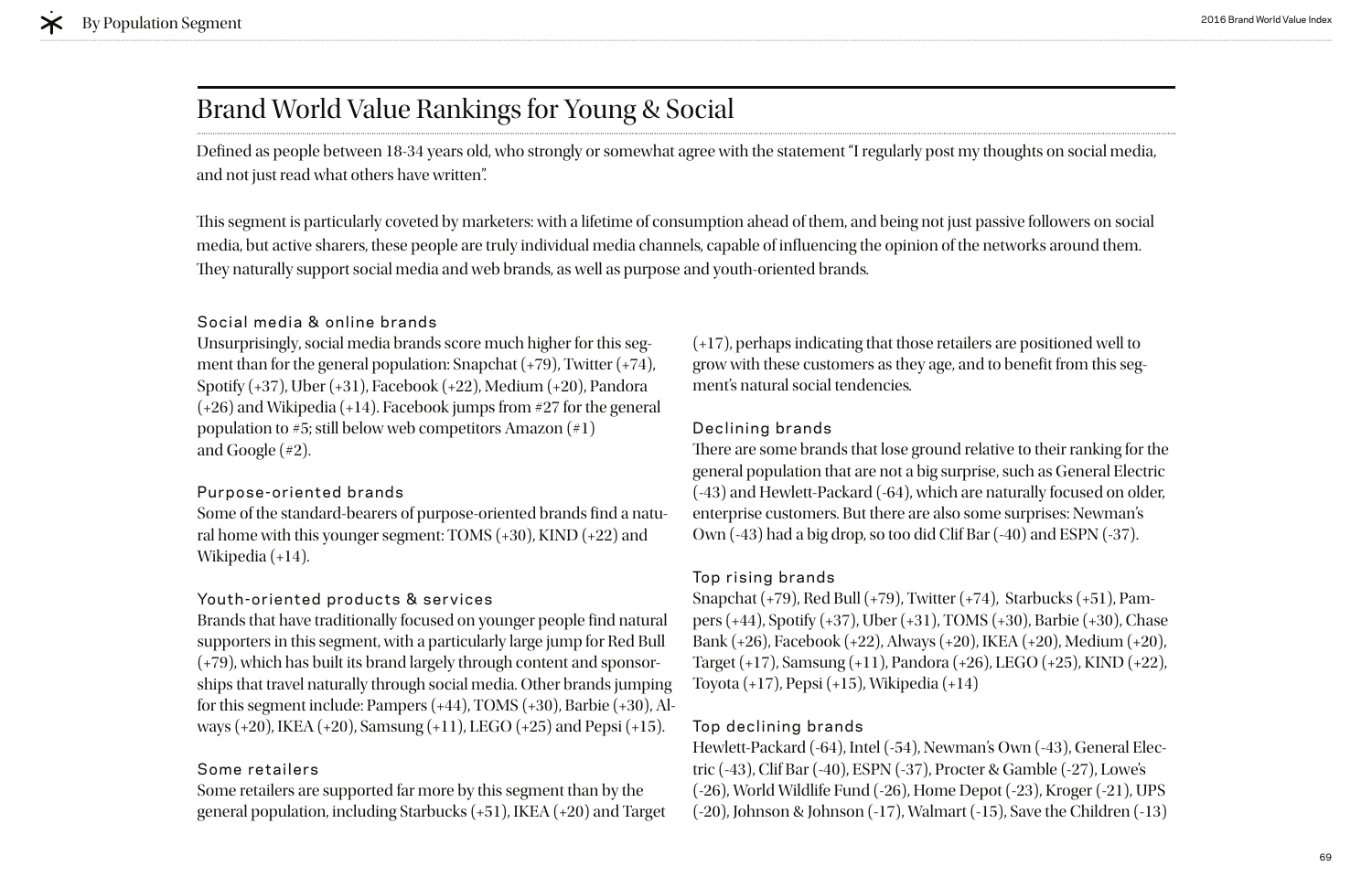|               | <b>Amazon</b>            | 31 | <b>UPS</b>             | 61 | <b>Barbie</b>               | 91  | <b>Zappos</b>          | 121 U  |                             |
|---------------|--------------------------|----|------------------------|----|-----------------------------|-----|------------------------|--------|-----------------------------|
| $\bf{2}$      | Google                   | 32 | Whole Foods            | 62 | <b>Etsy</b>                 | 92  | Annie's Homegrown      | 122    | Ki                          |
| 3             | <b>Disney</b>            | 33 | <b>Nike</b>            | 63 | <b>Southwest Airlines</b>   | 93  | <b>NPR</b>             | 123    | $\mathbf{O}$                |
|               | <b>Dove</b>              | 34 | LAY'S                  | 64 | <b>Always</b>               | 94  | <b>Thomson Reuters</b> | 124 Ei |                             |
| $5^{\circ}$   | <b>Facebook</b>          | 35 | <b>Home Depot</b>      | 65 | Chipotle                    | 95  | <b>Honest Company</b>  | 125    | Cl                          |
| 6             | <b>Kellogg's</b>         | 36 | Pepsi                  | 66 | Canon                       | 96  | Caterpillar            | 126    | C <sub>l</sub>              |
| 7             | <b>Microsoft</b>         | 37 | Girl Scouts of the USA | 67 | Newman's Own                | 97  | Comcast                | 127    | A <sub>1</sub>              |
| 8             | <b>Target</b>            | 38 | Yoplait                | 68 | <b>Red Bull</b>             | 98  | <b>REI</b>             | 128 G  |                             |
| 9             | <b>Coca-Cola</b>         | 39 | Panera                 | 69 | <b>Kroger</b>               | 99  | Uber                   | 129    | Pf                          |
| <b>10</b>     | Goodwill                 | 40 | Colgate                | 70 | Chevrolet                   | 100 | Ralph Lauren           | 130    | B <sub>l</sub>              |
| 11            | Subway                   | 41 | <b>KIND</b>            | 71 | Spotify                     | 101 | Levi Strauss           | 131    | V                           |
| <sup>12</sup> | <b>Samsung</b>           | 42 | Nestlé                 | 72 | <b>Procter &amp; Gamble</b> | 102 | <b>Morgan Stanley</b>  | 132    | B                           |
| 13            | <b>Starbucks</b>         | 43 | Pandora                | 73 | <b>T-Mobile</b>             | 103 | <b>United Airlines</b> | 133    | A                           |
| 14            | PayPal                   | 44 | Pampers                | 74 | Honda                       | 104 | Method                 | 134    | M                           |
| 15            | Ben & Jerry's            | 45 | <b>IKEA</b>            | 75 | Petfinder                   | 105 | <b>Tesla</b>           | 135    | E <sub>2</sub>              |
| 16            | <b>LEGO</b>              | 46 | Lipton                 | 76 | Fitbit                      | 106 | <b>Wells Fargo</b>     | 136    | $\left( \mathrm{F} \right)$ |
| 17            | Kraft                    | 47 | Lowe's                 | 77 | Ford                        | 107 | Virgin                 | 137    | D                           |
| 18            | Wikipedia                | 48 | World Wildlife Fund    | 78 | <b>General Electric</b>     | 108 | Lyft                   | 138    | V                           |
| 19            | Twitter                  | 49 | Trader Joe's           | 79 | <b>American Airlines</b>    | 109 | H&M                    | 139    | $S_{\epsilon}$              |
| <b>20</b>     | <b>TOMS</b>              | 50 | eBay                   | 80 | <b>Adidas</b>               | 110 | <b>Lockheed Martin</b> | 140    | IB                          |
| <b>21</b>     | Apple                    | 51 | L'Oréal                | 81 | Medium                      | 111 | Oracle                 | 141    | $\mathbf{L}$                |
| <b>22</b>     | <b>Doritos</b>           | 52 | <b>Chase Bank</b>      | 82 | <b>Seventh Generation</b>   | 112 | Chobani                | 142    | Ci                          |
| <b>23</b>     | <b>CVS Pharmacy</b>      | 53 | SunChips               | 83 | Geico                       | 113 | Venmo                  | 143    | H                           |
| 24            | <b>YMCA</b>              | 54 | Verizon                | 84 | Allstate                    | 114 | <b>Bank of America</b> | 144    | K                           |
| <b>25</b>     | McDonald's               | 55 | Walmart                | 85 | Axe                         |     | 115 Intel              | 145 C  |                             |
| <b>26</b>     | Johnson & Johnson        | 56 | <b>MasterCard</b>      | 86 | The North Face              | 116 | <b>Miller</b> Lite     | 146 Bo |                             |
| <b>27</b>     | FedEx                    | 57 | Toyota                 | 87 | LinkedIn                    | 117 | Uniqlo                 | 147 Ai |                             |
| <b>28</b>     | Sony                     | 58 | AT&T                   | 88 | Patagonia                   | 118 | <b>ESPN</b>            | 148 Ci |                             |
| 29            | <b>Save The Children</b> | 59 | <b>NBC</b>             | 89 | <b>State Farm</b>           | 119 | Hewlett-Packard        | 149 M  |                             |
| 30            | Yahoo                    | 60 | Snapchat               | 90 | <b>Time Warner</b>          | 120 | SolarCity              |        |                             |
|               |                          |    |                        |    |                             |     |                        |        |                             |

Inilever ickstarter One Campaign Eileen Fisher hevron Iif Bar American Express ioldman Sachs fizer udweiser **Volkswagen** BMW udi **farlboro** ExxonMobil (RED) Delta Air Lines **ICE** alesforce.com  $BM$ ululemon iti leineken han Academy **Coors** oeing irbnb isco **Ionsanto** 

#### Brand Ranking: Young & Social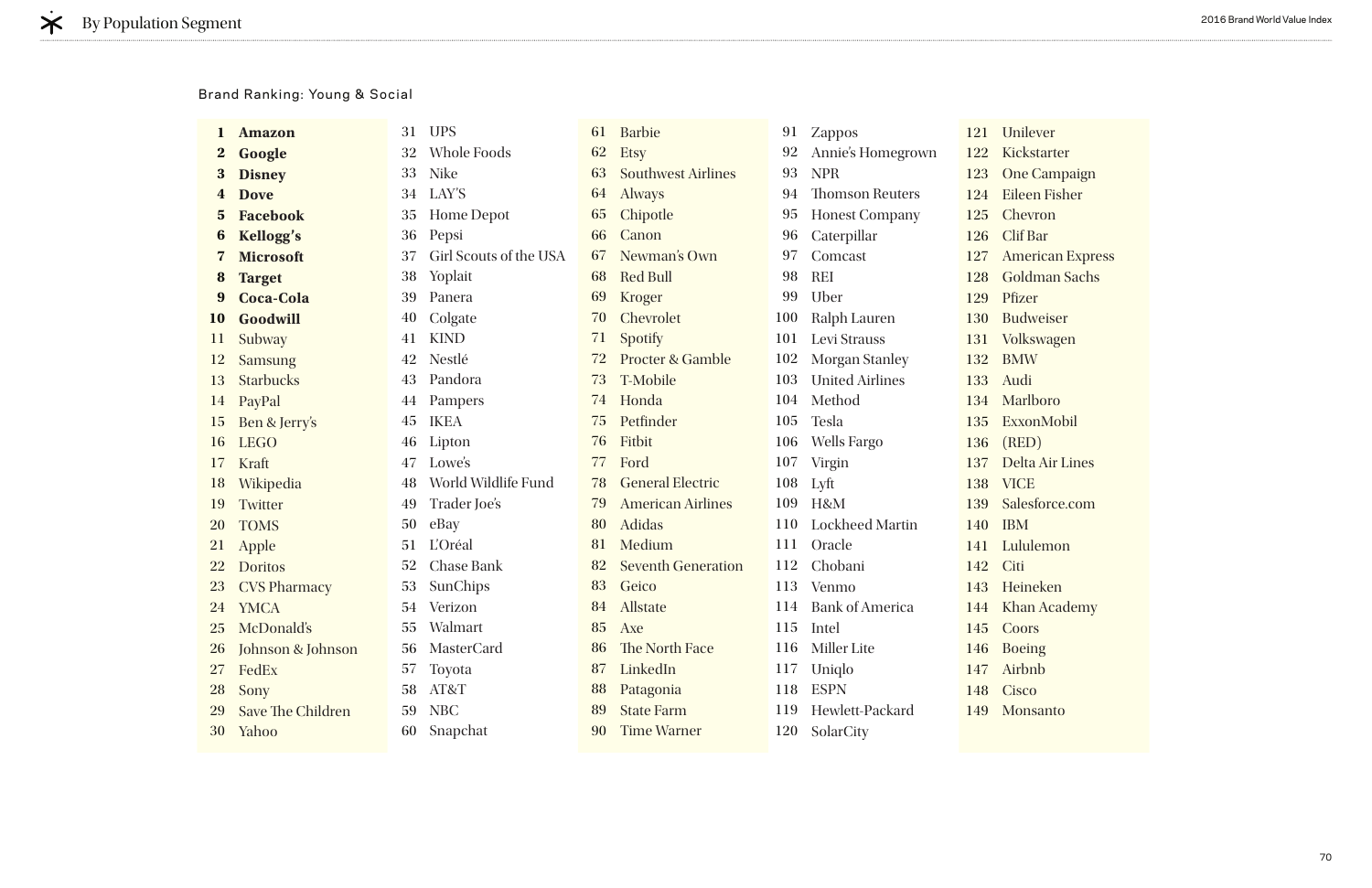**+1 Social Rank 1** Disney **+3**  BWV Rank 3 Social Rank 3 BWV Rank 6 Social Rank 4 Google **+1**  BWV Rank 2 Social Rank 2 Dove Subway **+8**  Social Rank 11 **BWV Rank 19** Social Rank 12 Starbucks **+51**  Social Rank **13** BWV Rank **64** Social Rank 1**2** BWV Rank **23** Samsung **+11**  PayPal Social Rank **14** BWV Rank **5** Kellogg's **- 2**  Social Rank 6 BWV Rank 4 Social Rank 7 Target **+17**  Social Rank **8** BWV Rank **25** Social Rank **9** BWV Rank **13** Microsoft **+7 BWV Rank 14 Social Rank 8** Coca-Cola LEGO **+25 - 9 +14 +74 +30** Wikipedia Kraft **Twitter** Amazon



Difference from Overall Brand World Value Ranking: Young & Social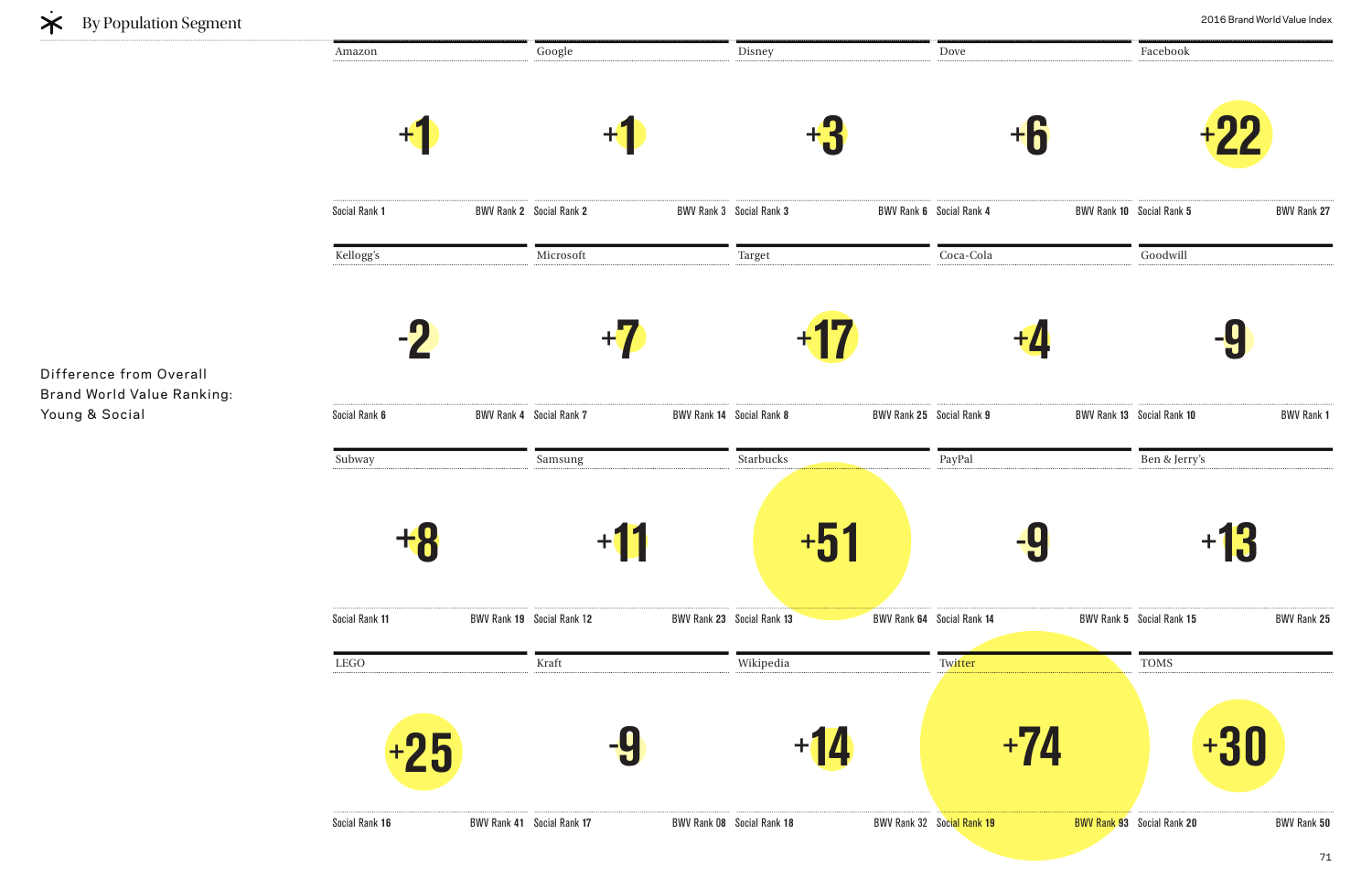|                                          | $+79$             | $+79$       | $+74$     | $+51$     | $+44$           | $+37$        | $+34$          | $+32$        | $+31$ | $+30$           |
|------------------------------------------|-------------------|-------------|-----------|-----------|-----------------|--------------|----------------|--------------|-------|-----------------|
| <b>Biggest Movers:</b><br>Young & Social | Snapchat          | Red Bull    | Twitter   | Starbucks | Pampers         | Spotify      | Morgan Stanley | Ralph Lauren | Uber  | TOMS            |
|                                          | -33               | $-37$       | -38       | -39       | $-40$           | $-43$        | $-43$          | $-51$        | $-54$ | -64             |
|                                          | trauss<br>Levi Si | <b>ESPN</b> | Lines     | Chobani   | <b>Clif Bar</b> | Newman's Own | lectric        | IBM          | Intel | Hewlett-Packard |
|                                          |                   |             | Delta Air |           |                 |              | General E      |              |       |                 |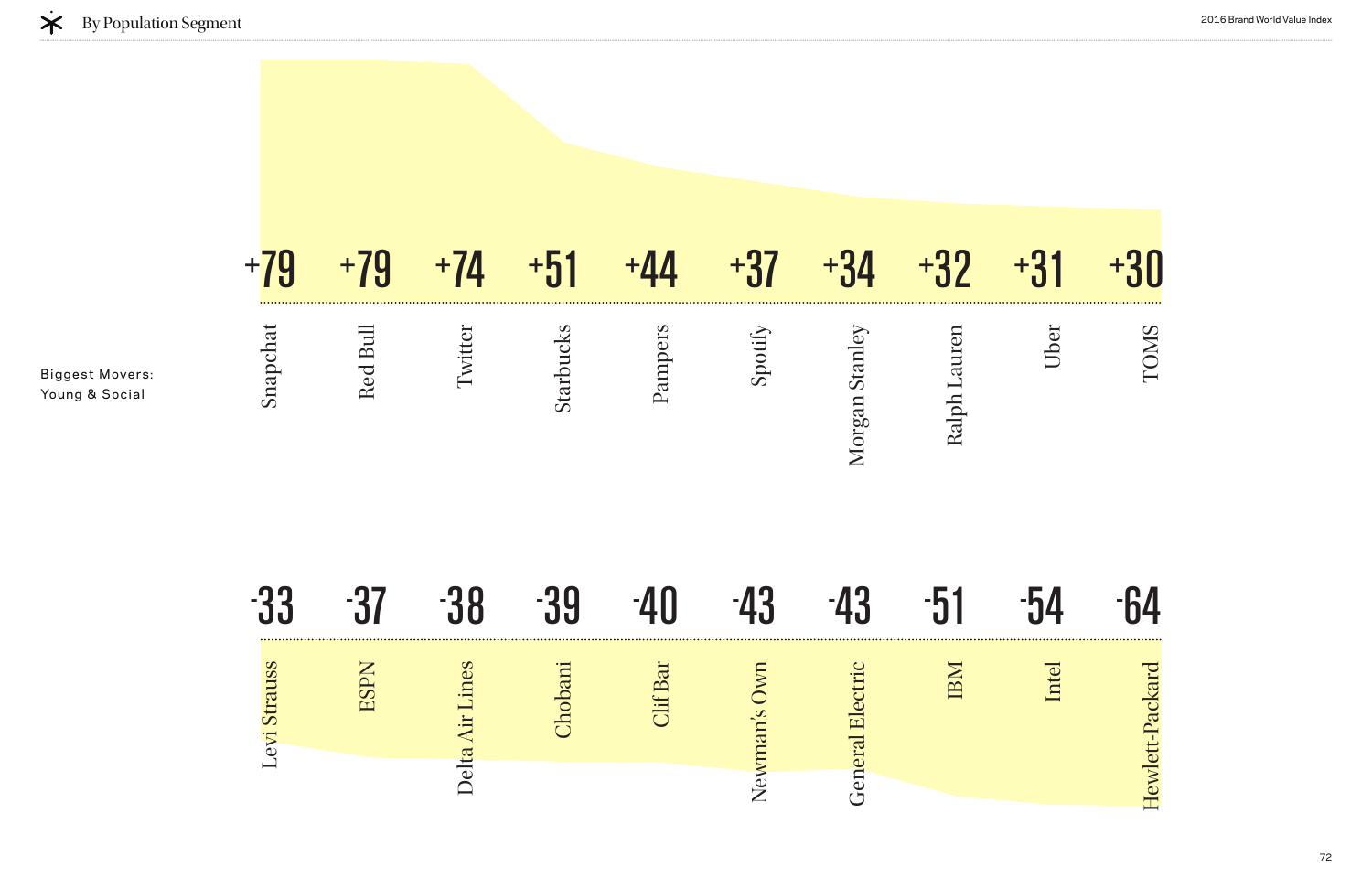## Brand World Value and Political Afliation

We also took a look at the data through the lens of political affiliation. Specifcally we were interested to see how people who associated with the two major political parties view these brands and rate their value to the world. Surprisingly, there were a few things they agreed on. We will start with these, since there is plenty that they difer on.

Both Republicans and Democrats agree that Amazon, Google and Goodwill are in the top three. The only difference is that Democrats rank Amazon (1) above Goodwill (2). The only other brand that people of both parties can agree to put in their top 10 is Kellogg's. So that is four out of 10 they agree on. It's a start. For their remaining six, Democrats round out their top 10 with two nonprofit brands - Save the Children, YMCA, and Girl Scouts of the USA, as well as Dove, Target, and Pay-Pal. Republicans by contrast include the more established corporate

brands of Kraft, Johnson & Johnson, Coca-Cola, Disney, PayPal and Girl Scouts of the USA. Interestingly, Democrats rate Coca-Cola much lower (-14) than Republicans.

Some of the most striking results were how diferently people from both parties ranked other very well- known ubiquitous brands. Republicans put Walmart at 32 and Democrats put it down at 70. Starbucks is also polarizing with Democrats ranking it 24 spots higher than Republicans. Maybe more predictably as a refection of the issues they care about, Democrats put TOMS, the original one-for-one shoe company, at #39 and Republicans have it 38 slots lower at #77. Democrats also rank Tesla, the electric car maker, 50 spots higher than Republicans.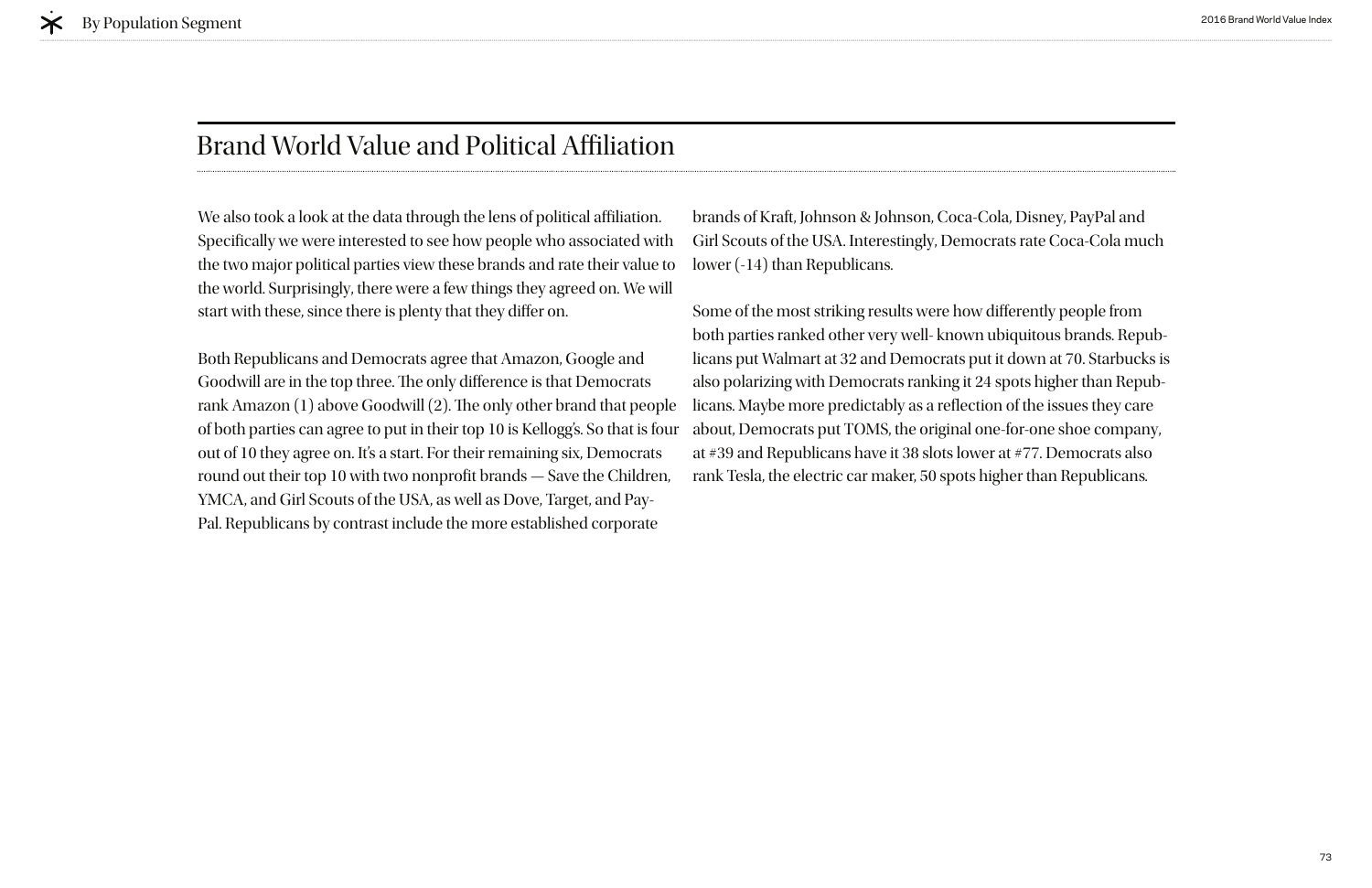| <b>Amazon</b>                 | 31 | Doritos                   | 61 | Levi Strauss              | 91  | <b>Always</b>          | 121            | Unilever          |
|-------------------------------|----|---------------------------|----|---------------------------|-----|------------------------|----------------|-------------------|
| Goodwill                      | 32 | McDonald's                | 62 | Honda                     | 92  | Fitbit                 | 122            | Ralph La          |
| Google                        | 33 | Sony                      | 63 | Adidas                    | 93  | <b>Tesla</b>           | 123            | Virgin            |
| <b>YMCA</b>                   | 34 | Petfinder                 | 64 | Verizon                   | 94  | Pampers                | 124            | Uber              |
| <b>Dove</b>                   | 35 | Yoplait                   | 65 | Pepsi                     | 95  | <b>United Airlines</b> | 125            | <b>BMW</b>        |
| Kellogg's                     | 36 | <b>NBC</b>                | 66 | The North Face            | 96  | <b>Time Warner</b>     | 126            | Heineker          |
| <b>Save The Children</b>      | 37 | Trader Joe's              | 67 | Toyota                    | 97  | <b>Zappos</b>          | 127            | Budweise          |
| PayPal                        | 38 | Lipton                    | 68 | <b>Southwest Airlines</b> | 98  | Clif Bar               | 128            | <b>Boeing</b>     |
| <b>Girl Scouts of the USA</b> | 39 | <b>TOMS</b>               | 69 | SunChips                  | 99  | Lyft                   | 129            | <b>Bank of A</b>  |
| <b>Target</b>                 | 40 | eBay                      | 70 | Walmart                   | 100 | T-Mobile               | 130            | Cisco             |
| World Wildlife Fund           | 41 | <b>Seventh Generation</b> | 71 | Chipotle                  | 101 | Kickstarter            | 131            | Volkswag          |
| Ben & Jerry's                 | 42 | <b>LEGO</b>               | 72 | <b>REI</b>                | 102 | Geico                  | 132            | One Cam           |
| Kraft                         | 43 | Yahoo                     | 73 | Annie's Homegrown         | 103 | (RED)                  | 133            | Citi              |
| Johnson & Johnson             | 44 | Intel                     | 74 | <b>Etsy</b>               | 104 | Axe                    | 134            | Coors             |
| <b>CVS Pharmacy</b>           | 45 | LAY'S                     | 75 | Allstate                  | 105 | Oracle                 | 135            | ExxonMo           |
| Apple                         | 46 | <b>General Electric</b>   | 76 | L'Oréal                   | 106 | <b>Barbie</b>          | 136            | Lockheed          |
| Disney                        | 47 | Procter & Gamble          | 77 | <b>ESPN</b>               | 107 | LinkedIn               | 137            | Chevron           |
| Newman's Own                  | 48 | Starbucks                 | 78 | <b>Honest Company</b>     | 108 | H&M                    | 138            | <b>Miller Lit</b> |
| <b>Home Depot</b>             | 49 | Nestlé                    | 79 | Twitter                   | 109 | Method                 | 139            | Audi              |
| Microsoft                     | 50 | Canon                     | 80 | Chobani                   | 110 | Venmo                  | 140            | Airbnb            |
| <b>UPS</b>                    | 51 | <b>NPR</b>                | 81 | Ford                      | 111 | Eileen Fisher          | 141            | Morgan S          |
| Facebook                      | 52 | AT&T                      | 82 | Chevrolet                 | 112 | American Express       | 142            | <b>VICE</b>       |
| Samsung                       | 53 | <b>IKEA</b>               | 83 | Patagonia                 | 113 | Caterpillar            | 143            | Snapchat          |
| Coca-Cola                     | 54 | Kroger                    | 84 | <b>State Farm</b>         | 114 | Khan Academy           | 144            | Salesforc         |
| FedEx                         | 55 | MasterCard                | 85 | Medium                    | 115 |                        |                | 145 Red Bull      |
| Colgate                       | 56 | Pandora                   | 86 | <b>Chase Bank</b>         | 116 | Comcast                | 146            | Lululemo          |
| Subway                        | 57 | Panera                    | 87 | <b>IBM</b>                | 117 | Pfizer                 | 147            | Monsant           |
| Wikipedia                     | 58 | <b>Nike</b>               | 88 | <b>Thomson Reuters</b>    | 118 | Delta Air Lines        | 148            | Marlboro          |
| Lowe's                        | 59 | Hewlett-Packard           | 89 | <b>American Airlines</b>  | 119 | SolarCity              | 149            | Goldman           |
| <b>Whole Foods</b>            | 60 | <b>KIND</b>               | 90 | Uniqlo                    | 120 | <b>Wells Fargo</b>     |                |                   |
|                               |    |                           |    |                           |     |                        | <b>Spotify</b> |                   |

ph Lauren gin er  $\bar{I}$ ineken dweiser eing nk of America  $\overline{c}$ o kswagen e Campaign ors ExxonMobil ckheed Martin evron ller Lite di bnb rgan Stanley  $\overline{\mathbb{C}}$ E apchat esforce.com d Bull lulemon Monsanto rlboro ldman Sachs

### Brand Ranking: Democrats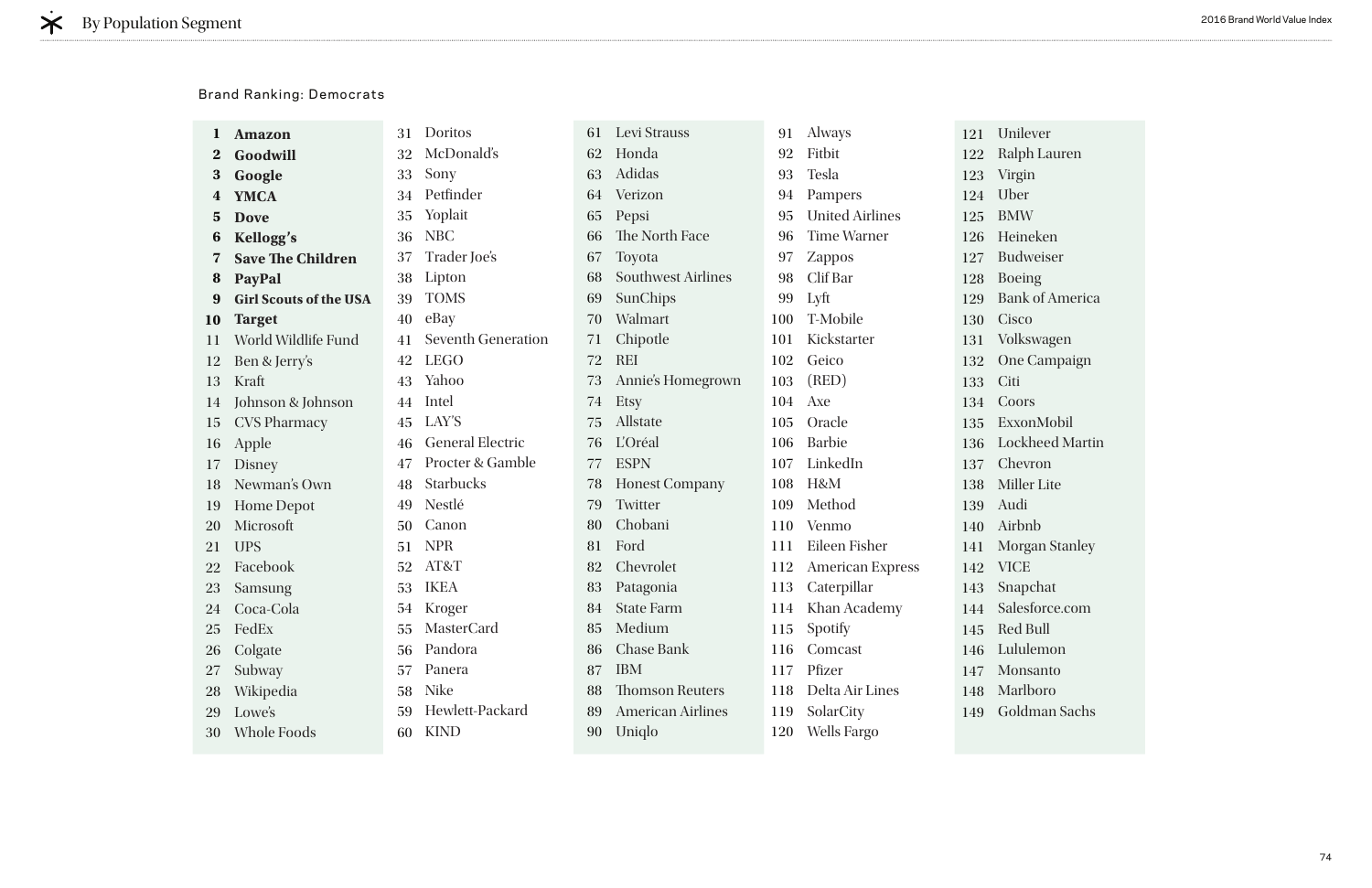|                              |        | $+22$      | $+21$    | 19<br>$+1$ | $+18$              | +17          | $+16$         | $+16$     | $+16$  | +16    |
|------------------------------|--------|------------|----------|------------|--------------------|--------------|---------------|-----------|--------|--------|
| Biggest Movers:<br>Democrats | NPR    | (RED)      | NBC      | Chipotle   | Seventh Generation | Intel        | Ben & Jerry's | Starbucks | Medium | Uniqlo |
|                              | $-15$  | $-15$      | $-16$    | $-1/$      | 8<br>$-1$          | $-19$        | $-19$         | $-22$     | -97    |        |
|                              |        |            |          | pillar     | artin              | estlé        | ines          | rolet     | Ford   | Imart  |
|                              | Barbie | ExxonMobil | SunChips | Cater      | Lockheed M         | $\mathbf{Z}$ | Delta Air     | Chev      |        | Wal    |

# 22 - 27 -  $-27 - 30$ Ford Walmart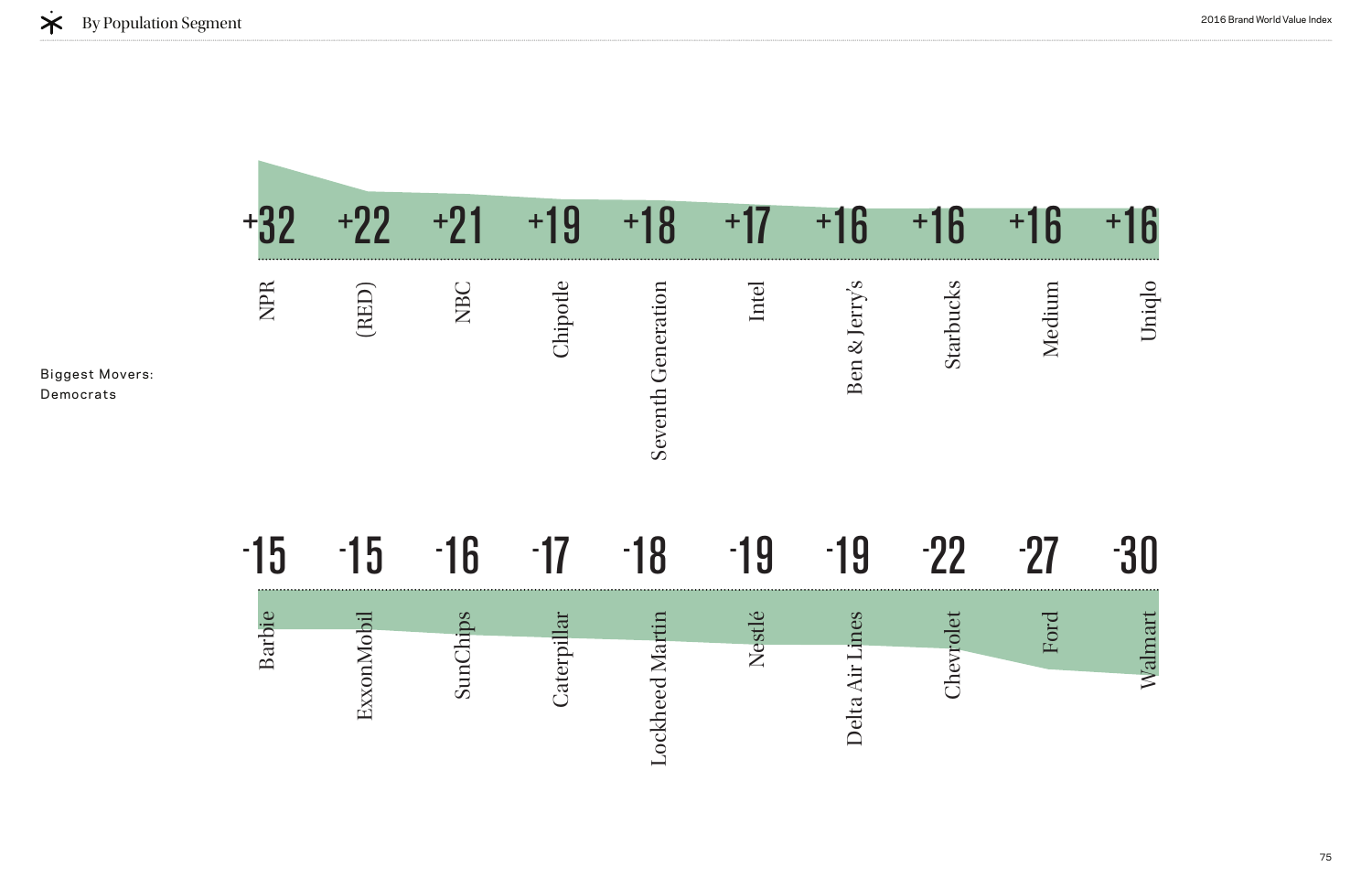|             | Goodwill                      | 31 | Save The Children         | 61 | Petfinder                 | 91  | ExxonMobil              | 121 | Wel            |
|-------------|-------------------------------|----|---------------------------|----|---------------------------|-----|-------------------------|-----|----------------|
| $\bf{z}$    | <b>Amazon</b>                 | 32 | Walmart                   | 62 | AT&T                      | 92  | Clif Bar                | 122 | Sola           |
| $\bf{3}$    | Google                        | 33 | Canon                     | 63 | <b>L'Oréal</b>            | 93  | <b>Lockheed Martin</b>  | 123 | (RE)           |
| $\bf{4}$    | <b>Kellogg's</b>              | 34 | Lipton                    | 64 | Annie's Homegrown         | 94  | <b>Always</b>           | 124 | Citi           |
| $5^{\circ}$ | <b>Kraft</b>                  | 35 | Panera                    | 65 | <b>American Airlines</b>  | 95  | <b>Barbie</b>           | 125 | <b>NP</b>      |
| 6           | <b>Johnson &amp; Johnson</b>  | 36 | Yahoo                     | 66 | <b>Chase Bank</b>         | 96  | <b>Honest Company</b>   | 126 | Uni            |
| 7           | PayPal                        | 37 | Facebook                  | 67 | <b>ESPN</b>               | 97  | <b>Time Warner</b>      | 127 | U <sub>b</sub> |
|             | <b>Girl Scouts of the USA</b> | 38 | <b>Target</b>             | 68 | Chobani                   | 98  | Pampers                 | 128 | Me             |
| 9           | <b>Disney</b>                 | 39 | Pepsi                     | 69 | Adidas                    | 99  | <b>United Airlines</b>  | 129 | One            |
| <b>10</b>   | <b>Coca-Cola</b>              | 40 | Wikipedia                 | 70 | <b>IKEA</b>               | 100 | Comcast                 | 130 | <b>Spc</b>     |
| 11          | Microsoft                     | 41 | <b>Nike</b>               | 71 | Honda                     | 101 | Unilever                | 131 | Gol            |
| 12          | Colgate                       | 42 | eBay                      | 72 | <b>Starbucks</b>          | 102 | <b>Thomson Reuters</b>  | 132 | Auc            |
| 13          | <b>Home Depot</b>             | 43 | Sony                      | 73 | <b>KIND</b>               | 103 | Chevron                 | 133 | Kic.           |
| 14          | Lowe's                        | 44 | <b>Whole Foods</b>        | 74 | Fitbit                    | 104 | Axe                     | 134 | <b>Bar</b>     |
| 15          | Dove                          | 45 | <b>MasterCard</b>         | 75 | Delta Air Lines           | 105 | Cisco                   | 135 | <b>VIC</b>     |
| 16          | Subway                        | 46 | Yoplait                   | 76 | Intel                     | 106 | <b>Budweiser</b>        | 136 | Co(            |
| 17          | Nestlé                        | 47 | Ford                      | 77 | <b>TOMS</b>               | 107 | Twitter                 | 137 | Airl           |
| 18          | FedEx                         | 48 | SunChips                  | 78 | <b>Etsy</b>               | 108 | Eileen Fisher           | 138 | <b>BM</b>      |
| 19          | <b>UPS</b>                    | 49 | Levi Strauss              | 79 | Toyota                    | 109 | Patagonia               | 139 | Virg           |
| 20          | <b>CVS Pharmacy</b>           | 50 | Trader Joe's              | 80 | Caterpillar               | 110 | LinkedIn                | 140 | Sale           |
| 21          | McDonald's                    | 51 | Kroger                    | 81 | The North Face            | 111 | <b>Zappos</b>           | 141 | Sna            |
|             | <b>Procter &amp; Gamble</b>   | 52 | <b>State Farm</b>         | 82 | <b>Seventh Generation</b> | 112 | <b>American Express</b> | 142 | Hei            |
| 23          | <b>YMCA</b>                   | 53 | Hewlett-Packard           | 83 | Pfizer                    | 113 | Khan Academy            | 143 | <b>Tes</b>     |
|             | 24 Apple                      | 54 | World Wildlife Fund       | 84 | Pandora                   | 114 | Lyft                    | 144 | Voll           |
| 25          | LAY'S                         | 55 | <b>Southwest Airlines</b> | 85 | Geico                     |     | 115 Ralph Lauren        | 145 | Mil            |
| 26          | <b>Samsung</b>                | 56 | <b>LEGO</b>               | 86 | <b>REI</b>                |     | 116 Chipotle            | 146 | Lul            |
| 27          | Doritos                       | 57 | Chevrolet                 | 87 | <b>IBM</b>                |     | 117 Morgan Stanley      | 147 | M <sub>0</sub> |
| 28          | Newman's Own                  | 58 | Ben & Jerry's             | 88 | T-Mobile                  |     | 118 Medium              | 148 | Rec            |
| 29          | Verizon                       | 59 | Allstate                  | 89 | <b>Boeing</b>             |     | 119 H&M                 | 149 | Ma             |
| 30          | <b>General Electric</b>       | 60 | <b>NBC</b>                | 90 | Oracle                    |     | 120 Venmo               |     |                |
|             |                               |    |                           |    |                           |     |                         |     |                |

Wells Fargo olarCity (RED) NPR niqlo ber **Iethod** ne Campaign potify Goldman Sachs udi ickstarter ank of America ICE oors irbnb  $MW$ irgin alesforce.com napchat leineken esla olkswagen Miller Lite Lululemon **Ionsanto** ed Bull Marlboro

### Brand Ranking: Republicans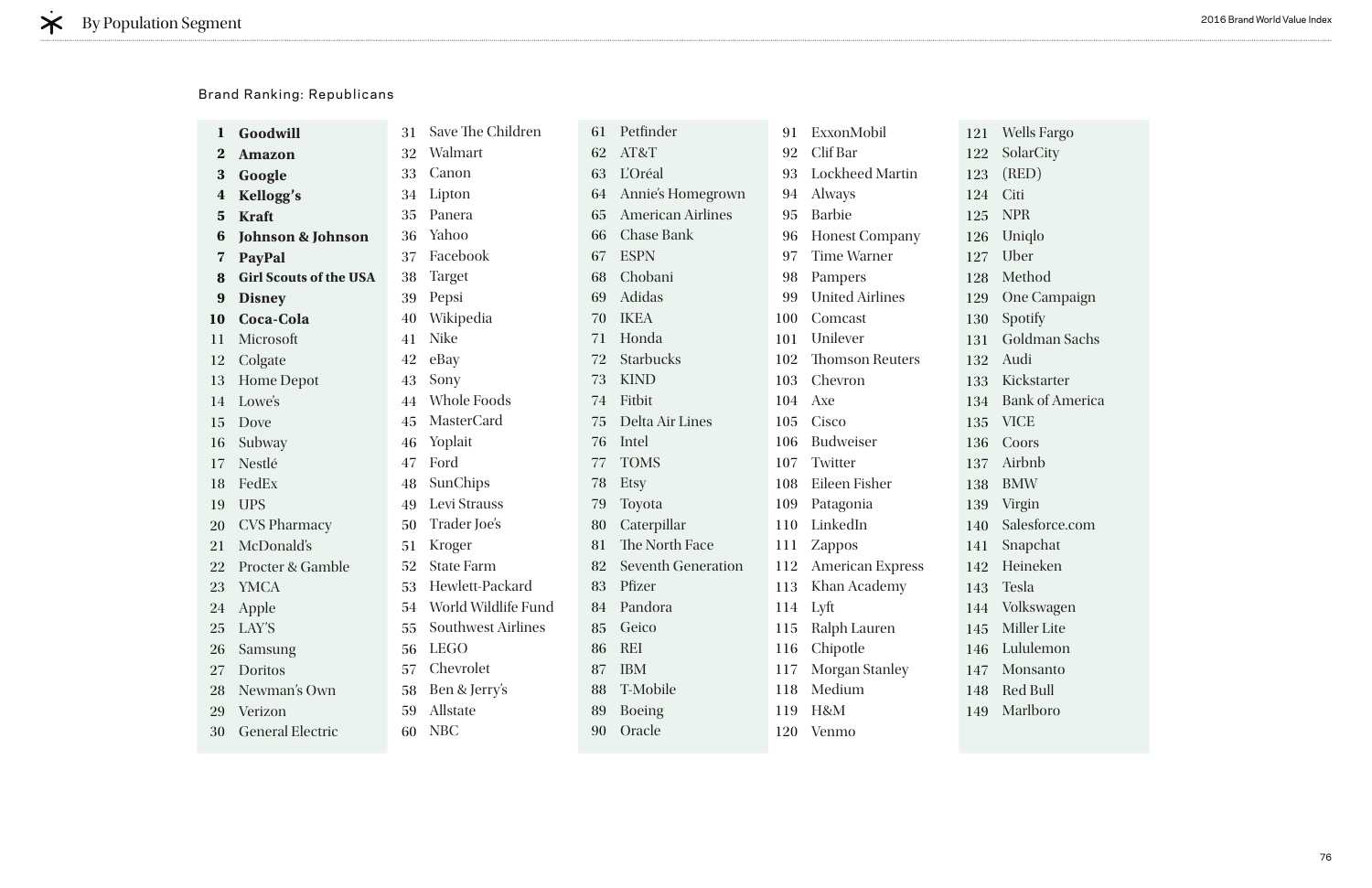

|                                       |           | $+90$      | <u>)β</u><br>$+9$ | $+26$   | $+25$                  | +V                | $\overline{\mathbf{A}}$ | $+23$            | 77    |         |
|---------------------------------------|-----------|------------|-------------------|---------|------------------------|-------------------|-------------------------|------------------|-------|---------|
| <b>Biggest Movers:</b><br>Republicans | Boeing    | ExxonMobil | Pfizer            | Chevron | <b>Lockheed Martin</b> | <b>State Farm</b> | Delta Air Lines         | Procter & Gamble | Cisco | Verizon |
|                                       | $-22$     | -99        | $-23$             | $-26$   | -97                    |                   | -29                     | 33               | -36   | 47      |
|                                       | Patagonia | Spotif     | noins             | potle   | <b>CNO</b><br>$\Box$   | erry's            | Fund                    | Kickstarter      | Tesla | NPR     |
|                                       |           |            | Seventh Gener     | Chi     |                        | Ben & J           | World Wildlife          |                  |       |         |

# 33 - 36 - 42 Tesla NPR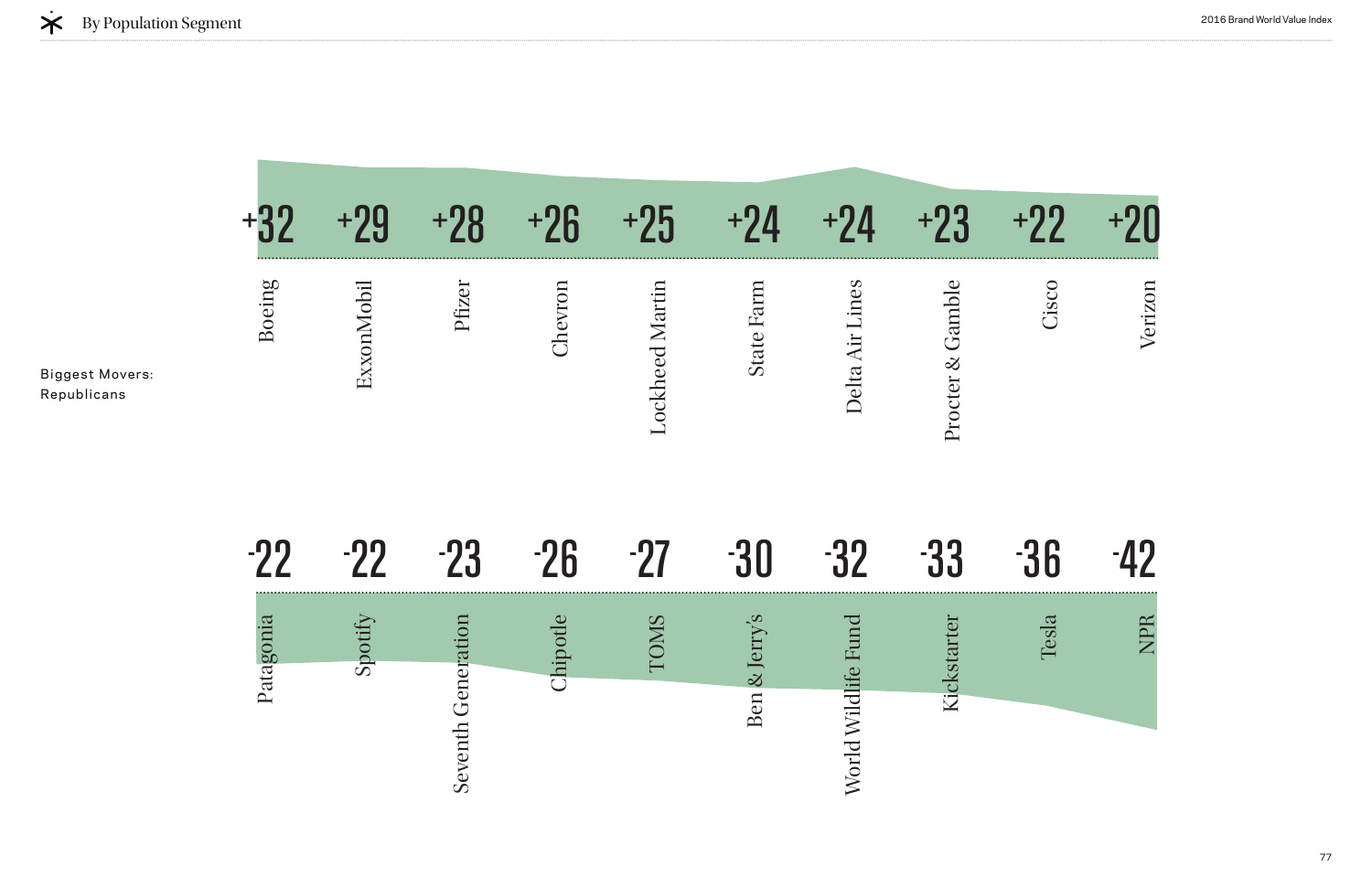|                         | Goodwill               | 31 | <b>General Electric</b> | 61 | <b>Always</b>             | 91         | Spotify                | 121 C   |                |
|-------------------------|------------------------|----|-------------------------|----|---------------------------|------------|------------------------|---------|----------------|
| $\bf{2}$                | <b>Amazon</b>          | 32 | Doritos                 | 62 | SunChips                  | 92         | <b>Budweiser</b>       | 122 V   |                |
| 3                       | Google                 | 33 | Chevrolet               | 63 | <b>Southwest Airlines</b> | 93         | <b>State Farm</b>      | 123 P   |                |
| $\bf{4}$                | <b>Disney</b>          | 34 | LAY'S                   | 64 | Kroger                    | 94         | <b>Barbie</b>          | 124 U   |                |
| $\overline{\mathbf{5}}$ | Kellogg's              | 35 | <b>LEGO</b>             | 65 | McDonald's                | 95         | SolarCity              | 125     | G              |
| b                       | PayPal                 | 36 | Ford                    | 66 | Petfinder                 | 96         | Delta Air Lines        | 126     | $\mathcal{C}$  |
| 7                       | <b>Kraft</b>           | 37 | Newman's Own            | 67 | Panera                    | 97         | <b>NPR</b>             | 127     | B              |
| 8                       | <b>Coca-Cola</b>       | 38 | Nestlé                  | 68 | <b>NBC</b>                | 98         | T-Mobile               | 128     | $\mathbf{T}$   |
| 9                       | Colgate                | 39 | <b>Nike</b>             | 69 | Adidas                    | 99         | Tesla                  | 129     | $\left($ ]     |
| <b>10</b>               | <b>Home Depot</b>      | 40 | eBay                    | 70 | Honda                     | 100        | Caterpillar            | 130     | $\mathbf{V}$   |
| 11                      | Save The Children      | 41 | Yahoo                   | 71 | Levi Strauss              | 101        | Fitbit                 | 131     | E              |
| 12                      | <b>YMCA</b>            | 42 | <b>Whole Foods</b>      | 72 | Toyota                    | 102        | Oracle                 | 132     | $\mathbf{L}$   |
| 13                      | Microsoft              | 43 | Intel                   | 73 | <b>MasterCard</b>         | 103        | Axe                    | 133     | $\top$         |
| 14                      | Dove                   | 44 | AT&T                    | 74 | <b>Seventh Generation</b> | 104        | ExxonMobil             | 134     | $\mathcal{C}$  |
| 15                      | Johnson & Johnson      | 45 | Yoplait                 | 75 | L'Oréal                   | 105        | Method                 | 135     | S              |
| 16                      | <b>UPS</b>             | 46 | Trader Joe's            | 76 | Chobani                   | 106        | <b>United Airlines</b> | 136     | $\overline{O}$ |
| 17                      | Girl Scouts of the USA | 47 | Canon                   | 77 | Pandora                   | 107        | Twitter                | 137 S   |                |
| 18                      | World Wildlife Fund    | 48 | <b>IKEA</b>             | 78 | Annie's Homegrown         | 108        | Medium                 | 138     | $\mathbf{L}$   |
| 19                      | Ben & Jerry's          | 49 | Hewlett-Packard         | 79 | <b>ESPN</b>               | 109        | H&M                    | 139     | $\mathbf{A}$   |
| <b>20</b>               | Samsung                | 50 | Lipton                  | 80 | Chipotle                  | <b>110</b> | Coors                  | 140     | $\mathbf{A}$   |
| 21                      | Facebook               | 51 | Pepsi                   | 81 | <b>Bank of America</b>    | 111        | <b>Wells Fargo</b>     | $141$ M |                |
| 22                      | FedEx                  | 52 | <b>TOMS</b>             | 82 | <b>Etsy</b>               | 112        | <b>Lockheed Martin</b> | 142     | G              |
| 23                      | Subway                 | 53 | <b>KIND</b>             | 83 | <b>Chase Bank</b>         | 113        | Khan Academy           | 143 V   |                |
| 24                      | Walmart                | 54 | Clif Bar                | 84 | Virgin                    | 114        | <b>REI</b>             | 144 R   |                |
| 25                      | Lowe's                 | 55 | The North Face          | 85 | <b>American Airlines</b>  | 115        | Uniqlo                 | 145 N   |                |
| 26                      | <b>CVS Pharmacy</b>    | 56 | Procter & Gamble        | 86 | Allstate                  | 116        | <b>Boeing</b>          | 146 N   |                |
| 27                      | <b>Target</b>          | 57 | Kickstarter             | 87 | Patagonia                 | 117        | Cisco                  | 147 R   |                |
| 28                      | Wikipedia              | 58 | <b>Honest Company</b>   | 88 | <b>IBM</b>                | 118        | Zappos                 | 148 H   |                |
| 29                      | Sony                   | 59 | <b>Starbucks</b>        | 89 | <b>American Express</b>   | 119        | Unilever               | 149 N   |                |
| 30                      | Apple                  | 60 | Verizon                 | 90 | Pampers                   | 120        | LinkedIn               |         |                |
|                         |                        |    |                         |    |                           |            |                        |         |                |

**Chevron** VICE <sup>P</sup>fizer Jber Feico Citi BMW Thomson Reuters (RED) Venmo Eileen Fisher Lululemon **Time Warner Comcast** Snapchat One Campaign Salesforce.com Lyft Airbnb Audi Morgan Stanley Goldman Sachs Volkswagen Ralph Lauren Miller Lite Monsanto Red Bull Heineken Marlboro

### Brand Ranking: Independents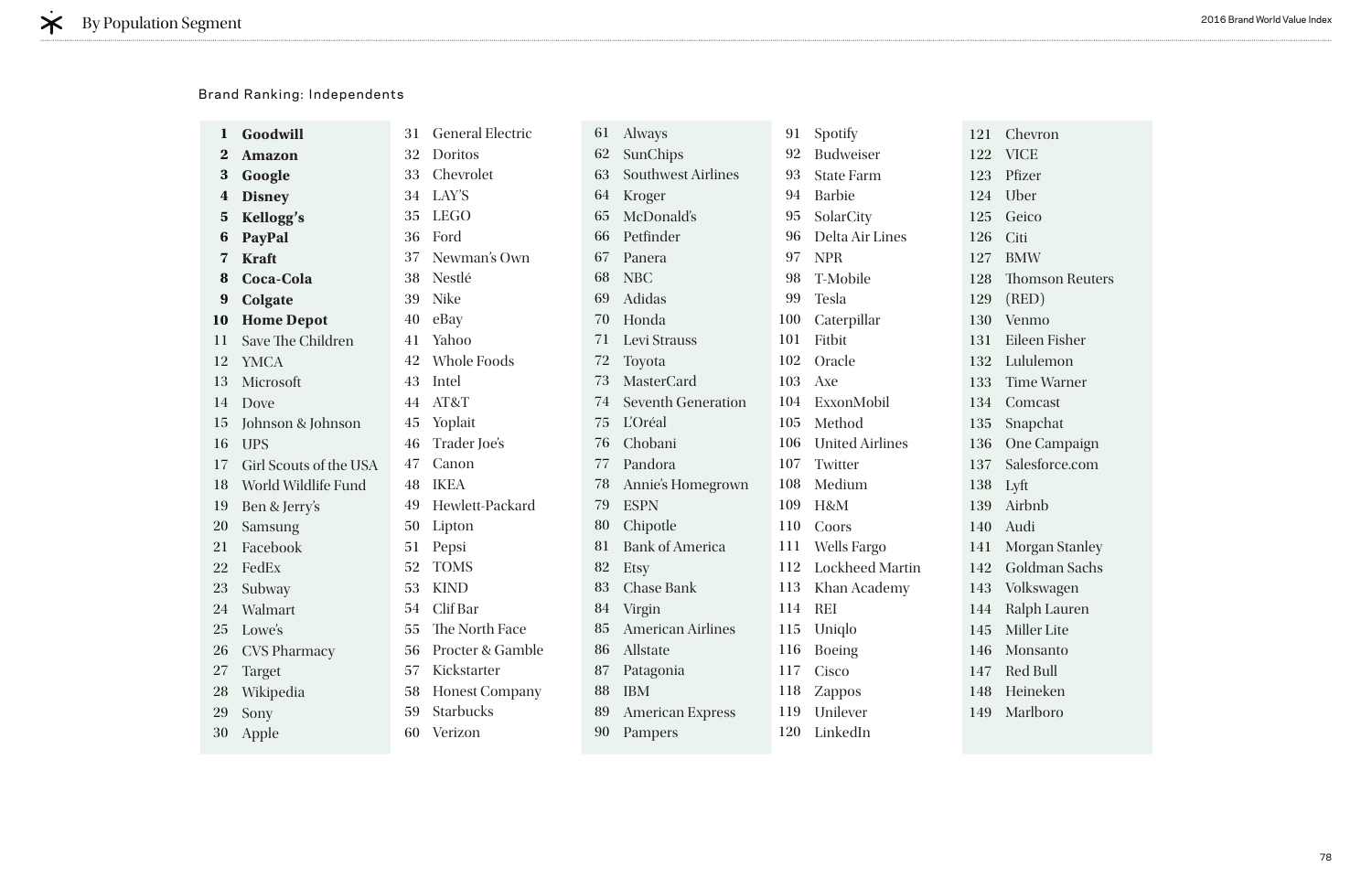



Biggest Movers: Independents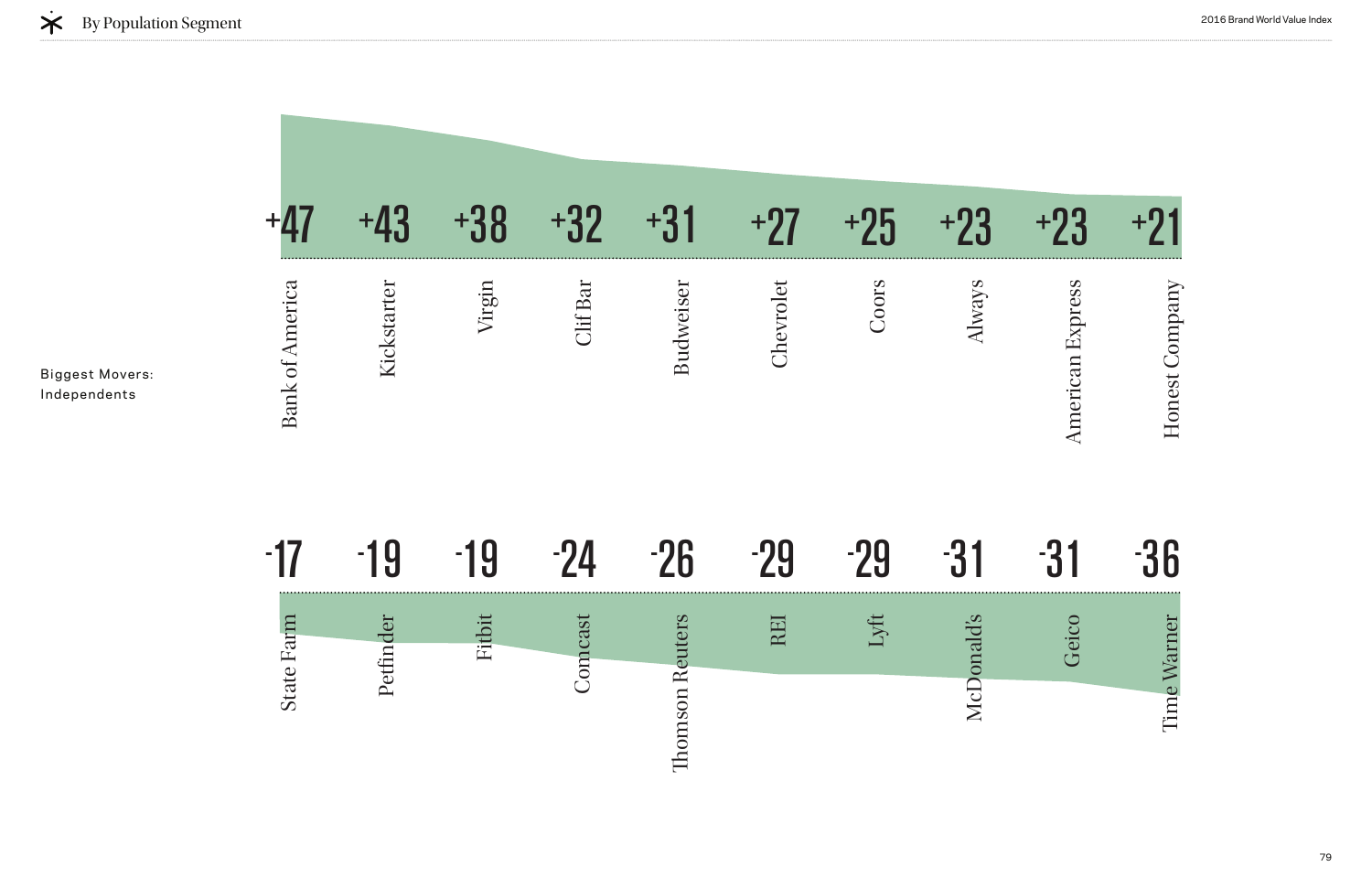| Goodwill          |                                    |                          | Amazon                        |                                    |                 | Google           |                                 |                 | Kellogg's         |                             |                        | PayPal                  |                             |                          |
|-------------------|------------------------------------|--------------------------|-------------------------------|------------------------------------|-----------------|------------------|---------------------------------|-----------------|-------------------|-----------------------------|------------------------|-------------------------|-----------------------------|--------------------------|
| <b>Democrats</b>  | Independents                       | Republicans              | <b>Democrats</b>              | Independents                       | Republicans     | <b>Democrats</b> | Independents                    | Republicans     | Democrats         | Independents                | Republicans            | <b>Democrats</b>        | Independents                | Republicans              |
| ۰.                | $\sim 10^{11}$                     | $\overline{\phantom{a}}$ | $+$ $\overline{ }$            | $\sim$                             | <b>Contract</b> | a sa T           |                                 | <b>Contract</b> | $-7$              | - 1                         | $\sim$ 10 $\mu$        | -9<br>U                 | - 1                         | $-2$                     |
| $02\,$            | <b>Political Rank</b><br>01        | 01                       | 01                            | <b>Political Rank</b><br>$02\,$    | $02\,$          | 03               | <b>Political Rank</b><br>03     | 03              | 06                | <b>Political Rank</b><br>05 | 04                     | 08                      | <b>Political Rank</b><br>06 | 07                       |
|                   | <b>BWV Rank</b><br>01              |                          |                               | <b>BWV Rank</b><br>$02\,$          |                 |                  | <b>BWV Rank</b><br>03           |                 |                   | <b>BWV Rank</b><br>04       |                        |                         | <b>BWV Rank</b><br>$05\,$   |                          |
| Disney            |                                    |                          | <b>Girl Scouts of the USA</b> |                                    |                 | Kraft            |                                 |                 | Johnson & Johnson |                             |                        | Dove                    |                             |                          |
| Democrats         | Independents                       | Republicans              | Democrats                     | Independents                       | Republicans     | <b>Democrats</b> | Independents                    | Republicans     | <b>Democrats</b>  | Independents                | Republicans            | <b>Democrats</b>        | Independents                | Republicans              |
|                   | $+2$                               | -3                       | $-2$                          | -10                                | $-1$            | -ე               | $+1$                            | $-3$            | $-5$              | -6                          | $\ddagger$ 3           | $\overline{\mathbf{5}}$ | $-1$                        | -5                       |
| 17                | <b>Political Rank</b><br>04        | 09                       | 09                            | <b>Political Rank</b><br>17        | ${\bf 08}$      | 13               | <b>Political Rank</b><br>$07\,$ | 05              | 14                | <b>Political Rank</b><br>15 | 06                     | 05                      | <b>Political Rank</b><br>14 | 15                       |
|                   | <b>BWV Rank</b><br>06 <sub>1</sub> |                          |                               | <b>BWV Rank</b><br>$07\,$          |                 |                  | <b>BWV Rank</b><br>08           |                 |                   | <b>BWV Rank</b><br>09       |                        |                         | <b>BWV Rank</b><br>10       |                          |
| <b>UPS</b>        |                                    |                          | <b>Home Depot</b>             |                                    |                 | Coca-Cola        |                                 |                 | Microsoft         |                             |                        | <b>YMCA</b>             |                             |                          |
|                   |                                    |                          |                               |                                    |                 |                  |                                 |                 |                   |                             |                        |                         |                             |                          |
| Democrats         | Independents                       | <b>Republicans</b>       | <b>Democrats</b>              | Independents                       | Republicans     | Democrats        | Independents                    | Republicans     | <b>Democrats</b>  | Independents                | Republicans            | <b>Democrats</b>        | Independents                |                          |
| 40<br>IU          | -9                                 | n<br>10                  | l e s                         | n<br>$+7$                          |                 | A Z.<br>- 1      | +ነ                              | n<br>†្ប        | n<br>-0           | $+1$                        | Λ<br>$^{\mathrm{+}}$ đ |                         | *5                          | <b>Republicans</b><br>-8 |
| 21                | <b>Political Rank</b><br>16        | 19                       | 19                            | <b>Political Rank</b><br>10        | 13              | 24               | <b>Political Rank</b>           | 10              | $20\,$            | <b>Political Rank</b><br>13 | 11                     | 04                      | <b>Political Rank</b><br>12 | 23                       |
|                   | <b>BWV Rank</b><br>11              |                          |                               | <b>BWV Rank</b><br>12 <sup>2</sup> |                 |                  | <b>BWV Rank</b><br>13           |                 |                   | <b>BWV Rank</b><br>14       |                        |                         | <b>BWV Rank</b><br>15       |                          |
| Save The Children |                                    |                          | Colgate                       |                                    |                 | FedEx            |                                 |                 | Subway            |                             |                        | <b>CVS Pharmacy</b>     |                             |                          |
| <b>Democrats</b>  | Independents                       | Republicans              | <b>Democrats</b>              | Independents                       | Republicans     | <b>Democrats</b> | Independents                    | Republicans     | <b>Democrats</b>  | Independents                | Republicans            | <b>Democrats</b>        | Independents                |                          |
| +0                | $\overline{\mathbf{5}}$            |                          | -9                            | +8                                 | +៦              | LT.<br>- 1       |                                 |                 | -8                |                             | $^+$ J                 | $+5$                    |                             | Republicans              |
| 07                | <b>Political Rank</b><br>11        | 31                       | 26                            | <b>Political Rank</b><br>09        | 12              | 25               | <b>Political Rank</b><br>22     | 18              | 27                | <b>Political Rank</b><br>23 | 16                     |                         | <b>Political Rank</b><br>26 | 20                       |



## EXPOPULAtion Segment 2016 Brand World Value Index

Difference from Overall Brand World Value Ranking: Democrats vs. Independents vs. Republicans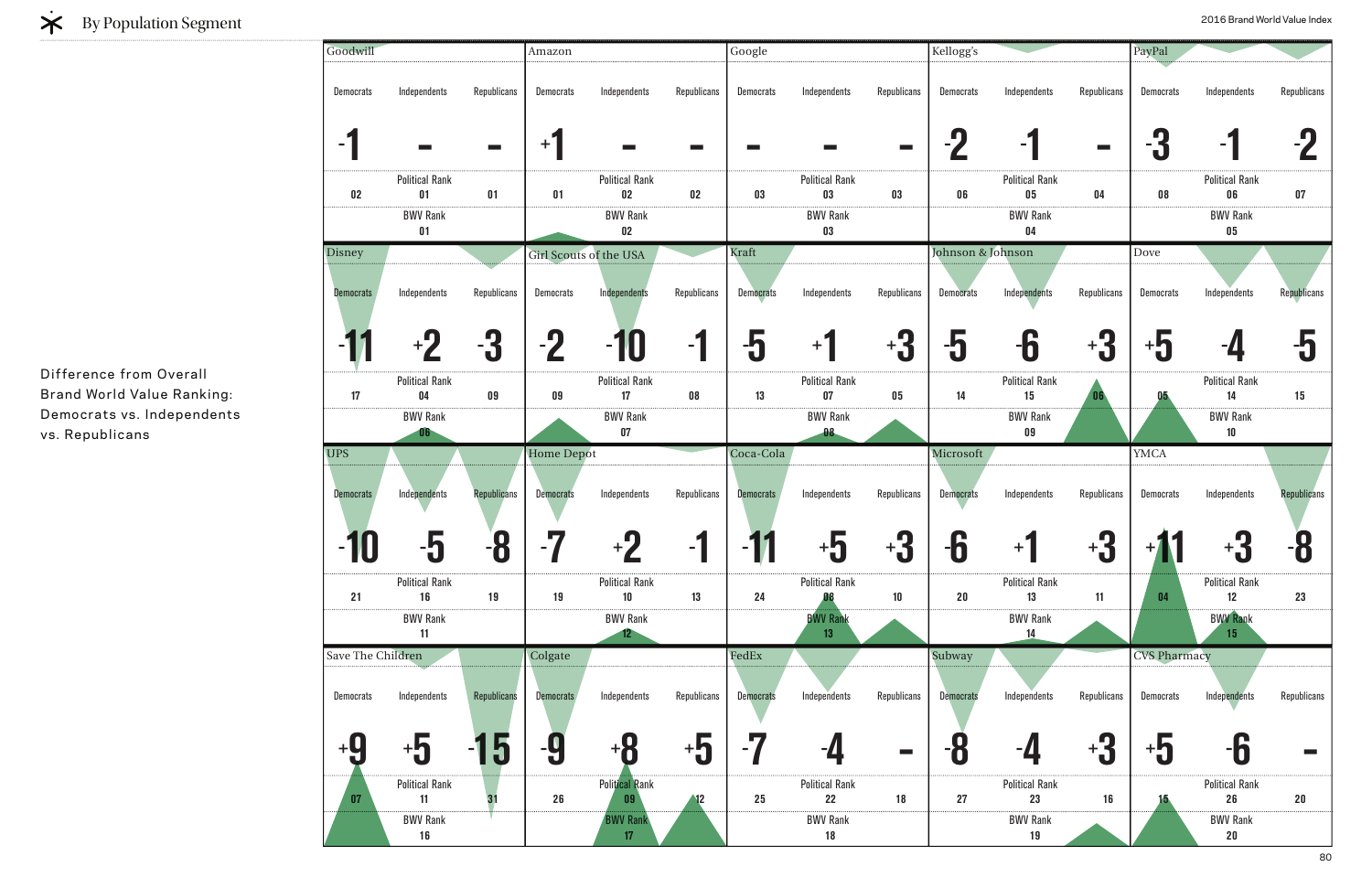#### 2016 Brand World Value Index



Thanks for reading.

If you have observations or ideas, please share them with us: WorldValue@enso.co, or join the conversation at #worldvalue.

enso